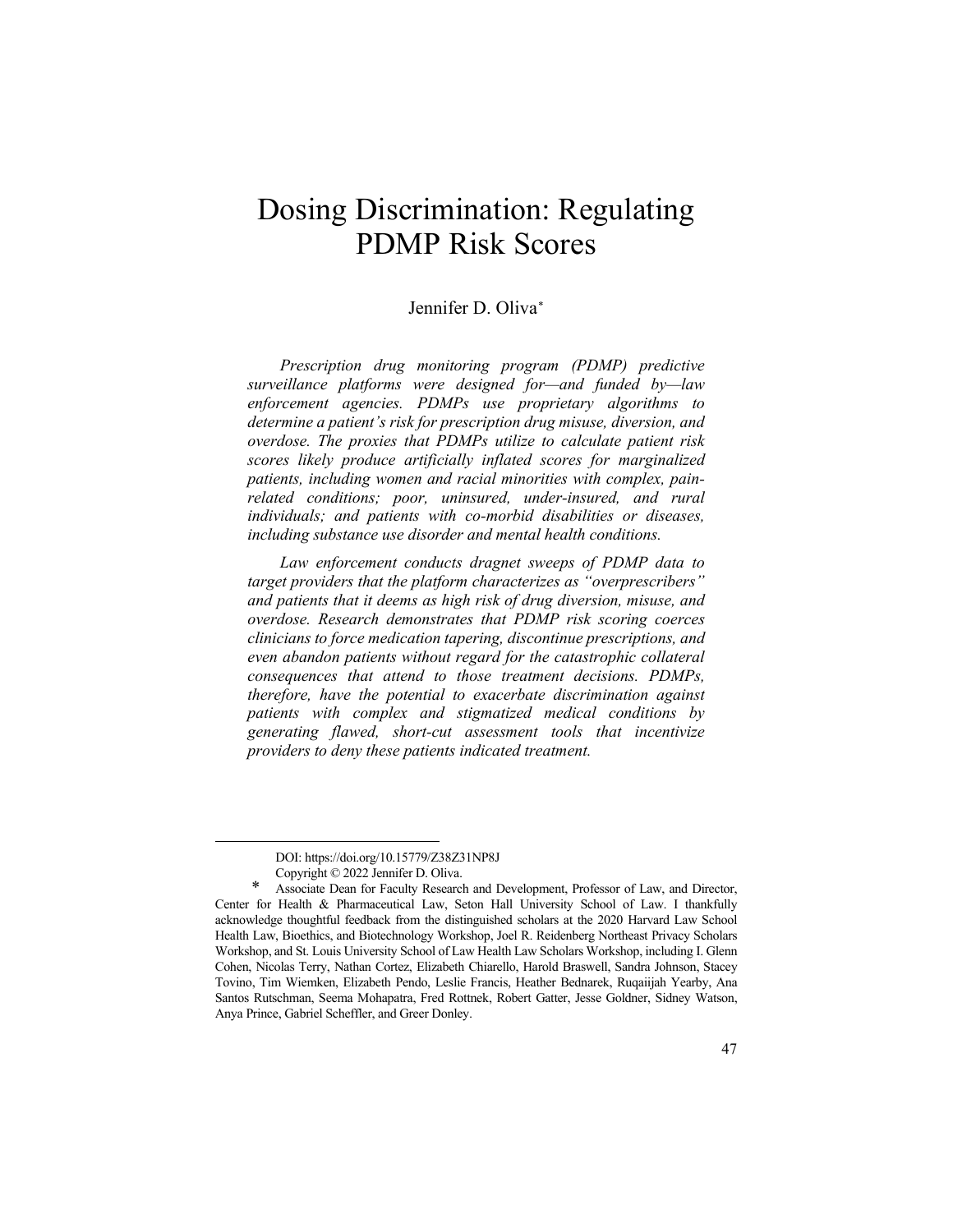*The Federal Food and Drug Administration (FDA) is authorized to regulate PDMP predictive diagnostic software platforms as medical devices, and the agency recently issued guidance that provides a framework for such oversight. Thus far, however, the FDA has failed to regulate PDMP platforms. This Article contends that the FDA should exercise its regulatory authority over PDMP risk scoring software to ensure that such predictive diagnostic tools are safe and effective for patients.*

| $\mathsf{A}$ . | The Opening Steps of a Long Tarantella 52           |  |  |  |
|----------------|-----------------------------------------------------|--|--|--|
| $\mathbf{B}$ . | The Controlled Substances Act and War on Drugs 58   |  |  |  |
| $C_{\cdot}$    |                                                     |  |  |  |
|                | $1_{-}$                                             |  |  |  |
|                | 2.                                                  |  |  |  |
|                | $\mathcal{E}$                                       |  |  |  |
|                |                                                     |  |  |  |
|                |                                                     |  |  |  |
|                |                                                     |  |  |  |
|                |                                                     |  |  |  |
| $A_{\cdot}$    |                                                     |  |  |  |
| $\mathbf{B}$ . |                                                     |  |  |  |
|                | Opioid Prescribing Discrimination and Complex<br>1. |  |  |  |
|                |                                                     |  |  |  |
|                | Opioid Prescription Discrimination and<br>2.        |  |  |  |
|                |                                                     |  |  |  |
|                | Opioid Prescription Discrimination and<br>3.        |  |  |  |
|                |                                                     |  |  |  |
| C.             | NarxCare Design Exacerbates Existing Inequities 97  |  |  |  |
|                | $1_{-}$                                             |  |  |  |
|                | 2.                                                  |  |  |  |
|                | 3 <sub>1</sub>                                      |  |  |  |
|                | 4. Criminal and Sexual Trauma Histories 101         |  |  |  |
| D.             |                                                     |  |  |  |
|                |                                                     |  |  |  |
|                |                                                     |  |  |  |

#### **INTRODUCTION**

Civilizations have long wrestled with problems linked to the use of alcohol and other psychoactive substances, and have made all manner of efforts to control and restrict use of these drugs. . . . Various forms of prohibition, punishment, and condemnation, including death by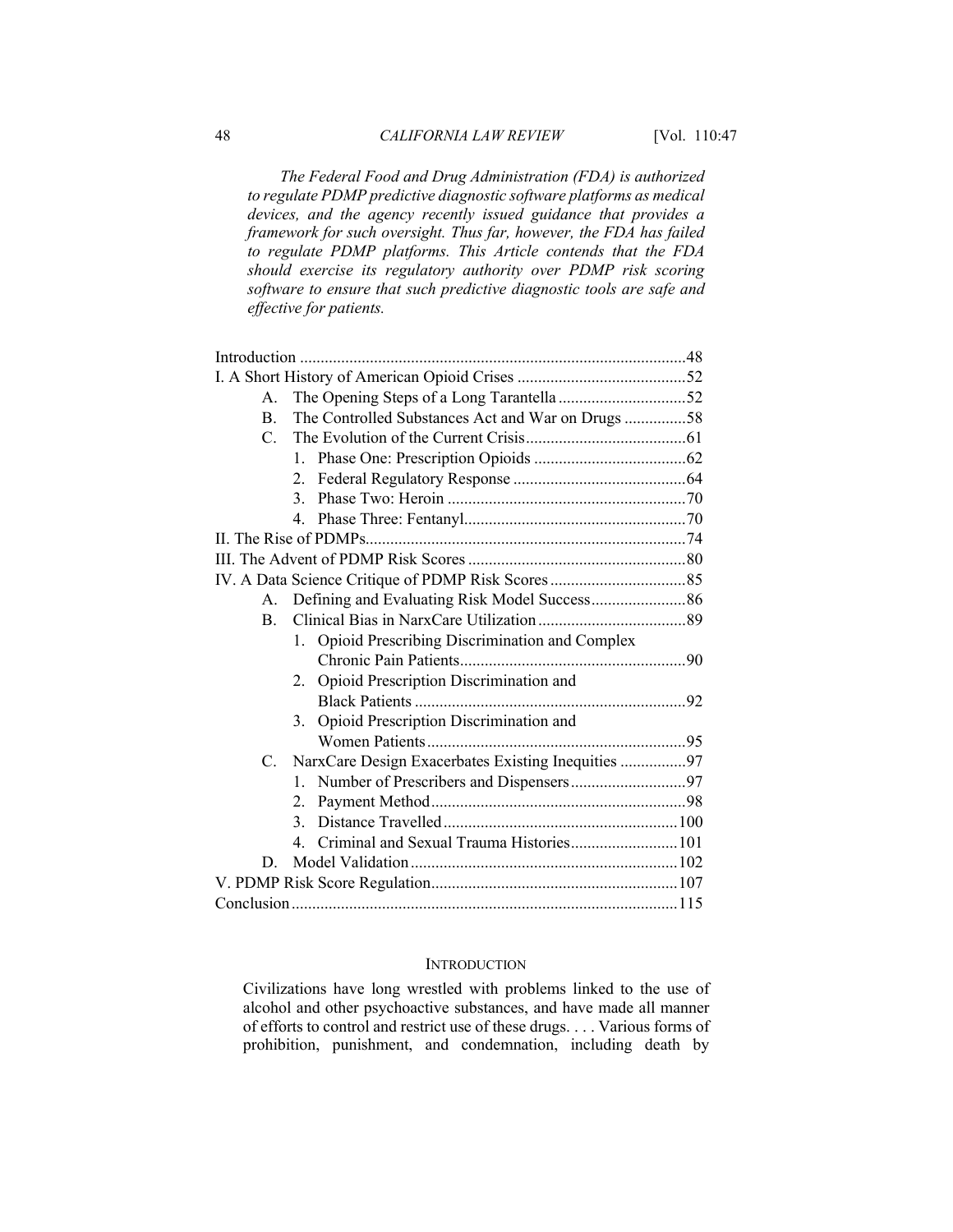stoning . . . have been tried throughout history. Most recently, we have witnessed a "war on drugs." Rarely have these efforts been informed by science or evaluated for efficacy.<sup>[1](#page-2-0)</sup>

Over the last 50 years, we've unfortunately seen the "War on Drugs" be used as an excuse to declare war on people of color, on poor Americans and so many other marginalized groups. [2](#page-2-1)

Imagine the following scenario. You are a thirty-year-old, Black, female Army veteran. While in the service, you were the victim of a horrific sexual assault and diagnosed with post-traumatic stress disorder (PTSD). Your military physician prescribes a low dose sedative "PRN" ("pro re nata" or take as needed) to mitigate your PTSD symptoms.

Several years later, you are diagnosed with a painful and debilitating inflammatory bowel disorder (IBD), which significantly diminishes your daily functioning without treatment. Your military physician prescribes you hydrocodone, which allows you to manage your IBD symptoms. As your condition deteriorates, you decide to retire from the military and seek treatment at a civilian clinic.

At first, your new physician continues your prescription drug treatment regimen. A few months later, however, that doctor informs you that (1) she is under U.S. Drug Enforcement Administration (DEA) investigation due to her state PDMP data, (2) you have been flagged by the PDMP as at risk for opioid misuse, and (3) she has no choice but to discontinue your medication. You try to no avail to find other prescribers, each of whom offers a different excuse for refusing to treat you. One insists that your pain is "all in your head" and recommends that you see a psychiatric specialist, while another contends that it is inappropriate to prescribe opioids to a patient "like you" who is susceptible to opioid misuse and diversion.

You lapse into opioid withdrawal and are riddled with severe IBD symptoms. Within a week of your medication discontinuation, you are bedridden, unable to work or take care of your family, severely depressed, and experiencing suicidal ideation. This Article exposes and critiques the laws and policies that collude to coerce this scenario; explains why they likely have a disparate impact on marginalized patient populations, including women, racial minorities, and socioeconomically deprived patients with complex, pain-related conditions; and identifies and examines a federal regulatory oversight framework that can mitigate such needless pain and suffering.

<span id="page-2-0"></span><sup>1.</sup> Kathleen M. Carroll & William R. Miller, *Defining and Addressing the Problem*, *in* RETHINKING SUBSTANCE ABUSE: WHAT THE SCIENCE SHOWS, AND WHAT WE SHOULD DO ABOUT IT 3, 3 (William R. Miller & Kathleen M. Carroll eds., 2006).

<span id="page-2-1"></span><sup>2.</sup> Brian Mann, *After 50 Years of the War on Drugs, 'What Good Is It Doing for Us?*,*'* NPR (June 17, 2021), https://www.npr.org/2021/06/17/1006495476/after-50-years-of-the-war-on-drugswhat-good-is-it-doing-for-us [https://perma.cc/LEV8-8PWD] (quoting New York Attorney General Letitia James).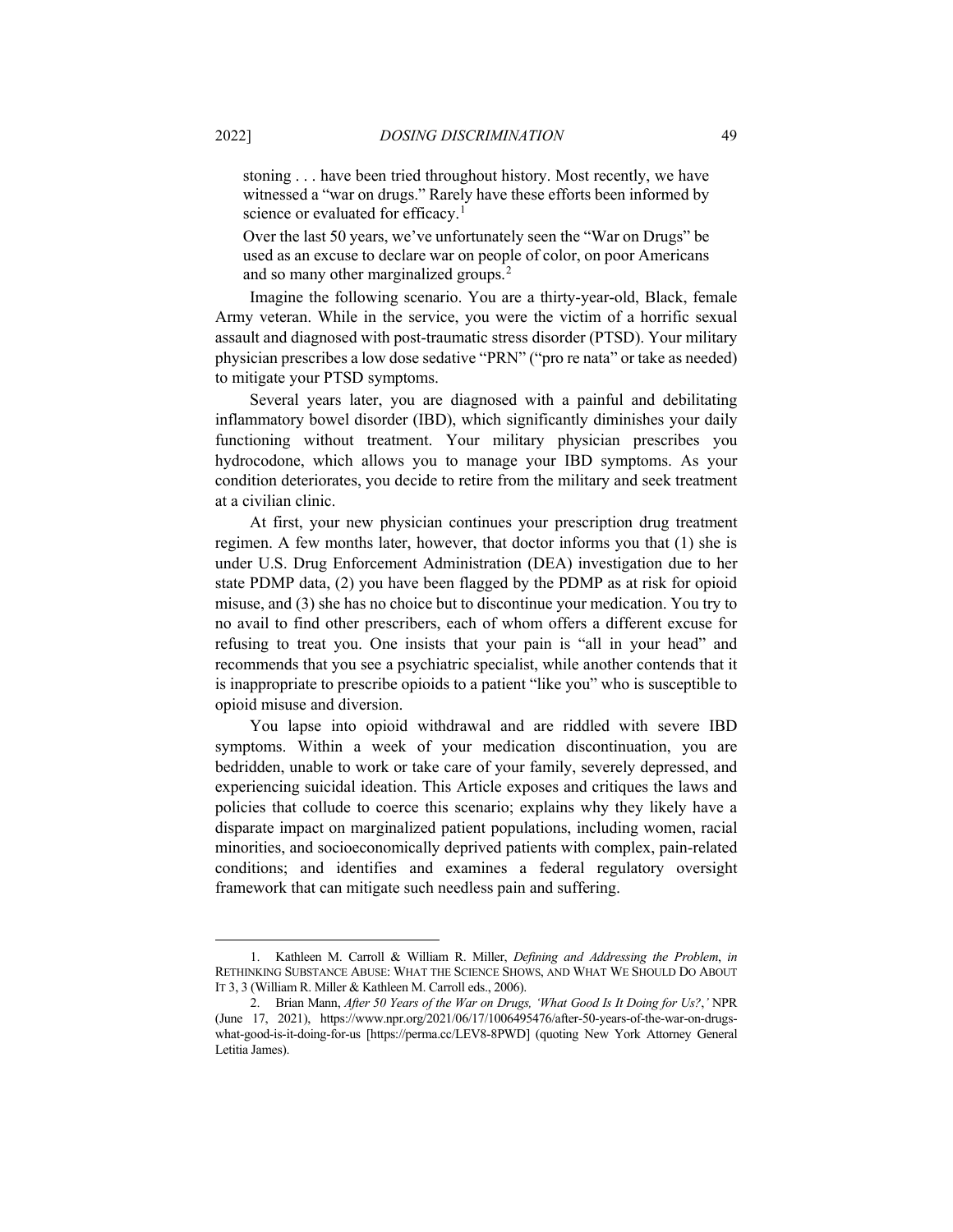The American drug overdose crisis has instigated the rapid rise of patient, prescriber, and dispenser surveillance in the form of state PDMPs. They collect, maintain, and analyze troves of sensitive prescribing data. This Article is the second in a series that investigates PDMP health impacts on marginalized patient populations.[3](#page-3-0) The first argued that the Fourth Amendment may limit the U.S. Drug Enforcement Administration's otherwise unfettered access to state PDMP data by requiring law enforcement to procure a warrant to obtain patient prescribing information.[4](#page-3-1)

<span id="page-3-3"></span>PDMP capabilities continue to evolve and threaten patient access to equitable, evidence-based treatment by exacerbating race, sex, socioeconomic, and health status discrimination, which are already pervasive in clinical decisionmaking. PDMPs are no longer passive collection systems that store voluminous amounts of sensitive and stigmatizing health care data. They are automated databases powered by robust data analytics software. PDMP software manufacturers identify specific prescription-related data points as proxies for drug misuse and overdose risk and deploy proprietary algorithms to generate patient drug misuse-related risk scores.

For example, the data analytics company Bamboo Health produces "NarxCare," the dominant algorithmic software platform driving PDMP evolution.[5](#page-3-2) Bamboo concedes that it gathers information from patient electronic health records as well as court records, criminal and sexual trauma histories, and myriad other sources to hone its "black-box" PDMP predictive algorithms. "NarxCare" algorithms mine through this PDMP-plus data to assign patients multiple three-digit controlled substance "risk scores," including a composite overdose-risk score, collectively called "Narx Scores." PDMPs, therefore, continue to evolve in two ways: (1) by collecting and storing volumes of sensitive data from an expanding number of questionable sources and (2) by applying trade secret-protected algorithmic models to such data to assess and determine the risk of patient drug diversion, misuse, and overdose.

The little that can be gleaned about NarxCare's selection and valuation of patient "risk indicators" is troubling. The proxies that NarxCare algorithms

<span id="page-3-0"></span><sup>3.</sup> Marginalized patients are those who face significant barriers to accessing equitable healthcare treatment. They include, but are not limited to, patients who are members of groups that have experienced structural discrimination and health disparities due to their perceived sex, class, race, ethnicity, gender, sexual orientation, and health status. Foster Osei Baah, Anne M. Teitelman & Barbara Riegel, *Marginalization: Conceptualizing Patient Vulnerabilities in the Framework of Social Determinants of Health – An Integrative Review*, 26 NURSING INQUIRY 1, 2–3 (2019).

<span id="page-3-1"></span><sup>4.</sup> Jennifer D. Oliva, *Prescription-Drug Policing: The Right to Health-Information Privacy Pre- and Post-*Carpenter, 69 DUKE L.J. 775, 833–34 (2020).

<span id="page-3-2"></span><sup>5.</sup> NarxCare was initially developed and manufactured by Appriss Health, which recently rebranded itself "Bamboo Health." Press Release, Bamboo Health, Bamboo Health – Combination of Proven Care Collaboration Leaders – Unveiled to Enable Payer-Provider Collaboration for Whole Person Care (Aug. 31, 2021), https://bamboohealth.com/news/bamboo-health-unveiled/ [https://perma.cc/7AUQ-FW2R]. For clarity, this Article uses the new name for all references to the company formerly known as Appriss.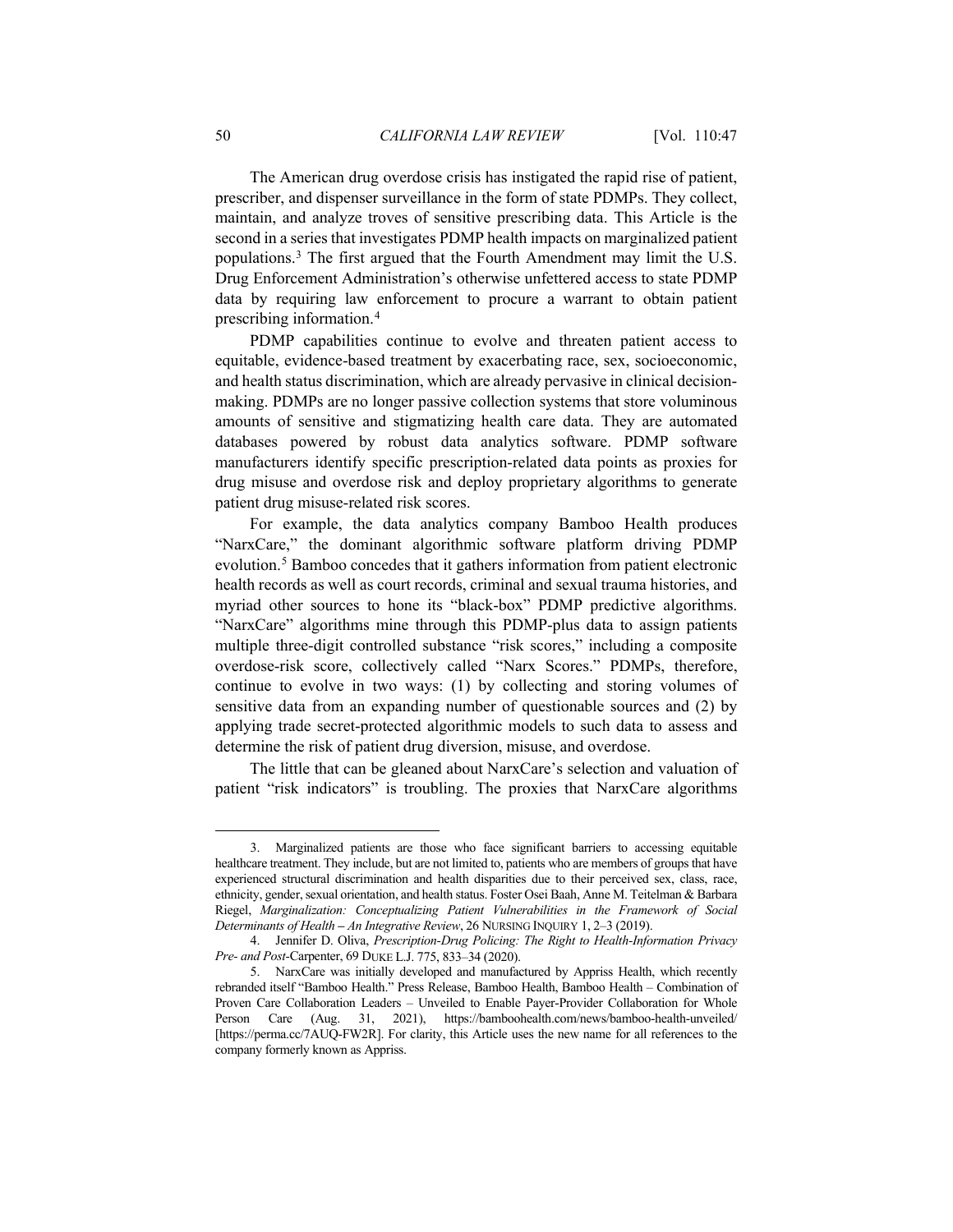utilize as risk indicators—such as a patient's criminal and sexual trauma history, number of prescribers, prescription payment method, and distance traveled for treatment—are problematic on their face and likely discriminate against marginalized patient populations, including individuals with complex chronic pain and opioid use disorder who live in poverty. Patients who are low income are more likely to be underinsured or uninsured and more commonly reside in healthcare treatment deserts. As a result, they often have no choice but to resort to behaviors the PDMP algorithms deem as "high risk"—such as paying for prescriptions in cash and travelling long distances for prescribing and dispensing services—due to their socioeconomic status. PDMP risk proxies also appear to disparately impact racial minorities, who are more likely to have criminal histories and be uninsured than their White counterparts, and women, who are more likely to report and seek treatment for sexual trauma and live in poverty than male patients.

The NarxCare risk scoring platform neither measures patient outcomes nor has been externally validated. This is because PDMPs were not created by or for prescription drug prescribers or dispensers and were never intended to be used by clinicians to improve patient health. Instead, they were designed by and for law enforcement agencies—like the DEA—to enhance those agencies' ability to monitor and police the prescribing of certain classes of controlled substances.

PDMP predictive platforms deserve serious scrutiny because they are the only law enforcement-developed digital surveillance systems that health care providers have ever utilized to diagnose and treat patients. It is possible that providers rely on unvalidated PDMP risk scores to make prescribing decisions because they view those scores as clinically useful. That claim should be viewed with skepticism because there is no evidence that PDMP scores accurately ascertain patient drug misuse risk. It is also questionable whether clinical reliance on PDMP risk scores is truly voluntary, given that the regulatory environment leaves providers with little choice but to take seriously the information generated by proprietary PDMP algorithms.

Most states have enacted laws or regulations that require providers to review patient PDMP data before issuing prescriptions for PDMP-monitored drugs and mandate that dispensers report detailed prescribing data to PDMP prior to supplying those drugs to patients. In addition, law enforcement agencies like the DEA utilize PDMP data to surveil prescribers, dispensers, and patients and determine whether providers are prescribing or dispensing controlled substances to patients in a manner that warrants criminal investigation. Given the potential consequences of being deemed an overprescriber or overdispenser by the DEA, which range from criminal investigation to controlled substance licensure suspension and revocation to arrest and incarceration, it is fair to conclude that PDMP surveillance impacts prescribing and dispensing decisions.

This Article proceeds in six Parts. Part I chronicles the United States' turbulent history with opioids and pain management as well as its law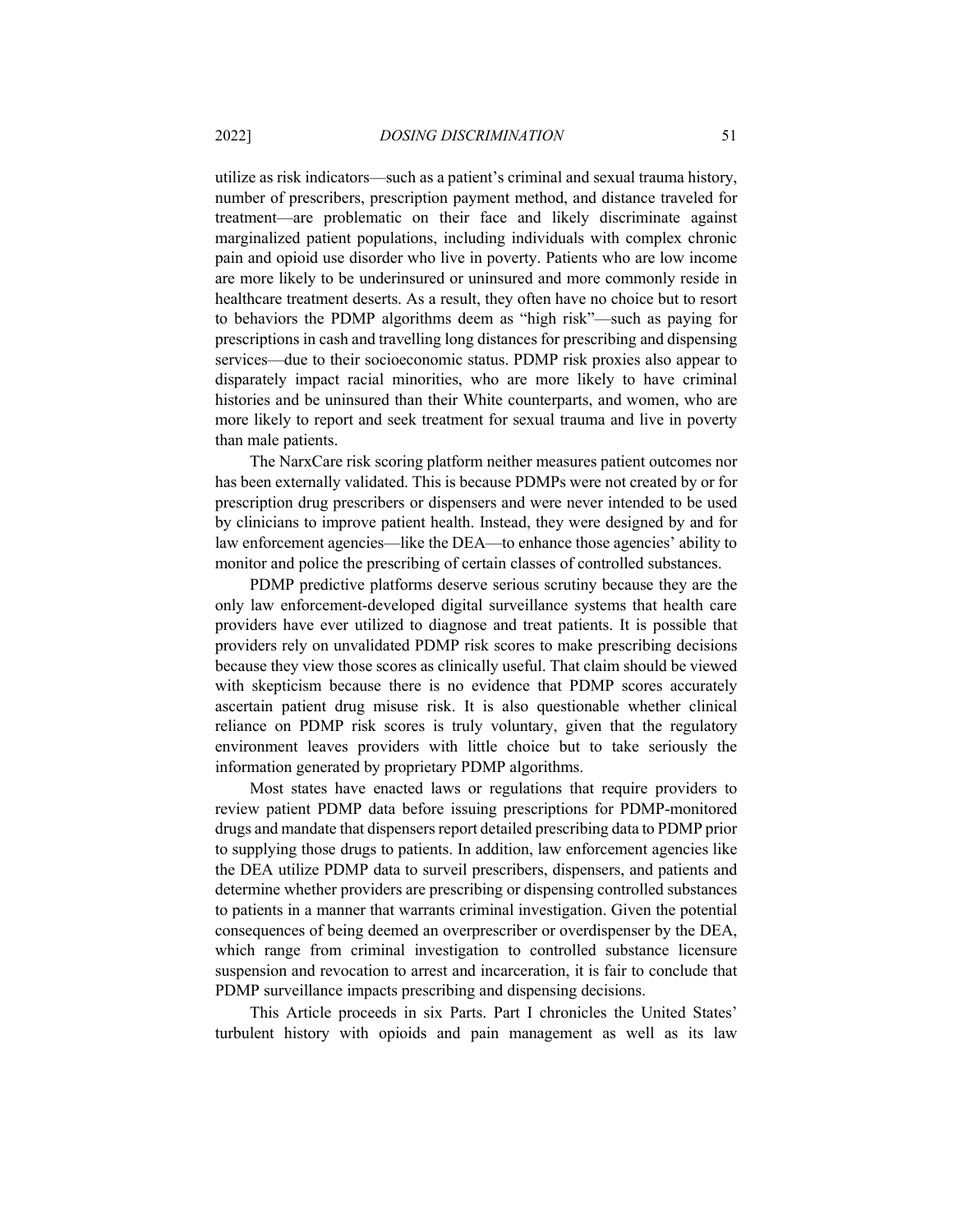enforcement-driven, supply-side response to the nation's drug overdose crisis. Part II details the implementation of PDMPs across the country as law enforcement surveillance tools that aim to root out opioid pill mills, doctor shopping, prescription drug fraud, and the diversion of controlled substances.

Part III explains the nature and advent of PDMP risk scores and their use to diagnose and treat patients. Part IV subjects PDMP risk scoring platforms to a data science critique and evaluates their potential impact on various classes of patients. As the Section details, Narx Score algorithms likely produce artificially inflated risk scores for marginalized patients, including women and racial minorities with complex, pain-related conditions; poor, uninsured, underinsured, and rural individuals; and patients with co-morbid disabilities or diseases, including substance use disorder and mental health conditions. Narx Scores, therefore, may exacerbate discrimination against patients with complex medical conditions by generating flawed, short-cut assessment tools that incentivize providers to deny these individuals indicated treatment.

Part V argues that the U.S. Food and Drug Administration (FDA) has the legal authority to regulate PDMP risk scoring platforms as medical devices. The FDA has developed a framework for regulating software as a medical device (SaMD) but has failed to apply that framework to PDMP platforms. This Article concludes by arguing that the FDA should apply its SaMD framework to PDMP risk scoring platforms to determine their safety and effectiveness and, thereby, fulfill the agency's legal mandate to protect patients.

## <span id="page-5-4"></span><span id="page-5-3"></span>I.

#### A SHORT HISTORY OF AMERICAN OPIOID CRISES

# *A. The Opening Steps of a Long Tarantella*

In 2020, the United States witnessed the highest number of drug overdose deaths ever recorded in a single calendar year and the largest annual percent increase in drug overdose fatalities in more than two decades.<sup>[6](#page-5-0)</sup> Those ninety thousand-plus preventable deaths were predominantly driven by illicit substances, such as synthetic opioids like fentanyl, psychostimulants, methamphetamine, and cocaine. [7](#page-5-1) Crises involving drug use, however, not only precede the current epidemic in America; they date back centuries.[8](#page-5-2) As drug

<span id="page-5-0"></span><sup>6.</sup> F.B. Ahmad, L.M. Rossen & P. Sutton, Nat'l Ctr. for Health Stat., *Provisional Drug Overdose Death Counts*, CTRS. FOR DISEASE CONTROL & PREVENTION (2021) [hereinafter *Drug Overdose Death Counts*], https://www.cdc.gov/nchs/nvss/vsrr/drug-overdose-data.htm [https://perma.cc/HU36-KUJE] (reporting 92,511 deaths for the 12-month period ending December 2020, a nearly 30 percent increase from the previous 12-month period).

<span id="page-5-1"></span><sup>7.</sup> *Id.*; *see* Alexandre Tanzi, *U.S. Had Most Drug Overdose Deaths on Record in 2020, CDC Says*, BLOOMBERG (July 14, 2021), https://www.bloomberg.com/news/articles/2021-07-14/u-s-hadmost-drug-overdose-deaths-on-record-in-2020-cdc-says [https://perma.cc/K9FF-XYNT].

<span id="page-5-2"></span><sup>8.</sup> *See* Sarah Brady Siff, *Burn, Sell, or Drive: Forfeiture in the History of Drug Law Enforcement*, 80 OHIO ST. L.J. 859, 862 (2019) (explaining that "opium in various forms had been available in apothecaries' shops and among general merchandise since colonial times"); *see also* James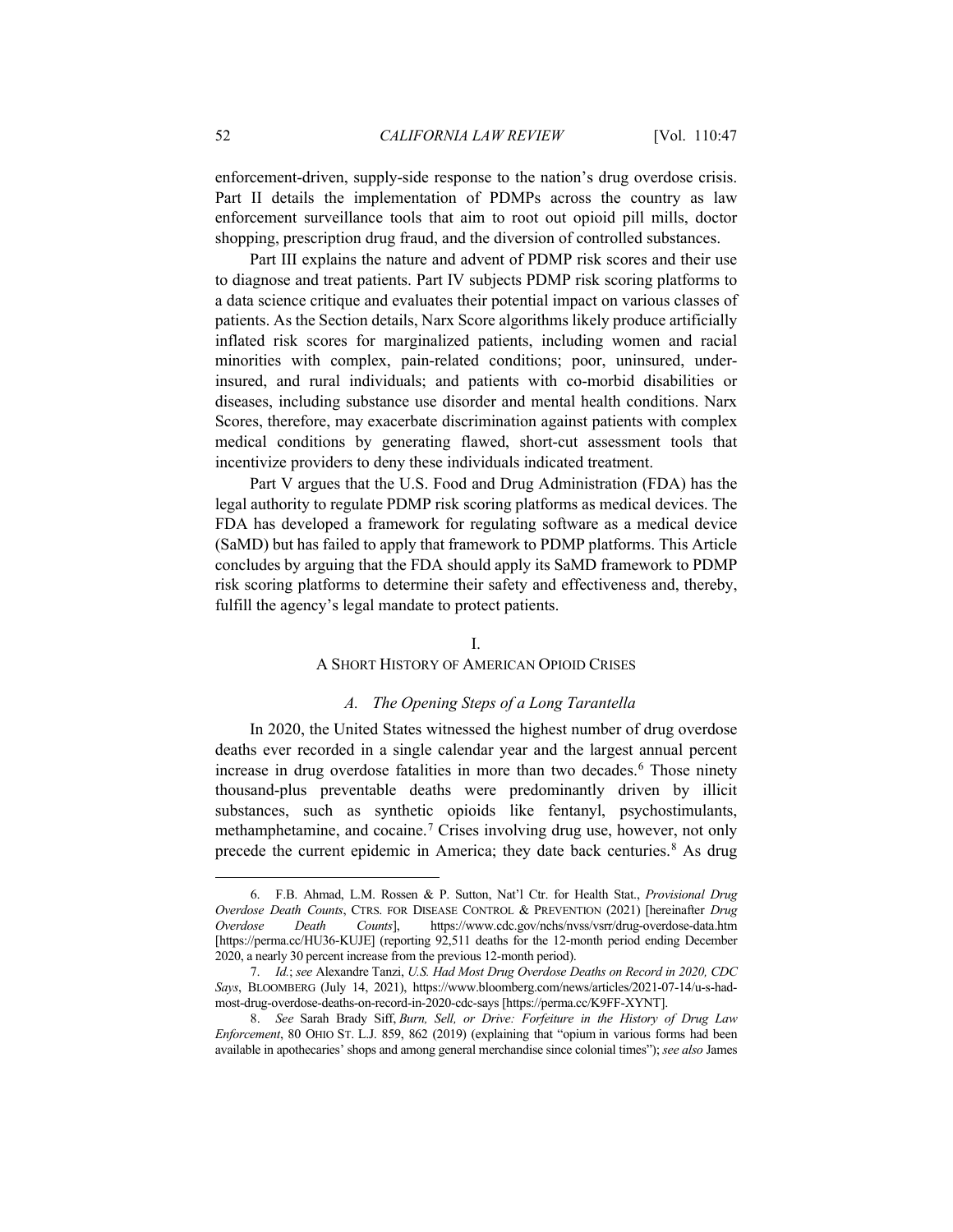policy scholars have explained, Americans have engaged in a "long tarantella with opioids"<sup>[9](#page-6-0)</sup> and other powerful drugs.<sup>[10](#page-6-1)</sup>

Human use of opium and morphine has a long history,  $11$  and Americans widely used these substances—both medicinally and recreationally—throughout the nineteenth and early twentieth centuries.<sup>[12](#page-6-3)</sup>

<span id="page-6-6"></span><span id="page-6-5"></span>In the 19th century, like today, . . . [d]octors did not fully appreciate the risks [opioids] posed. In the 1800s, many doctors viewed morphine as a wonder drug for pain, diarrhea, nerves and alcoholism. In addition to getting homemakers, Civil War veterans and others addicted, many doctors [developed opioid use disorder] themselves.<sup>13</sup>

Not only were morphine and opium cheap, easy to obtain, and sold over the counter at the time, opiates were so popular that contemporary cookbooks contained medical "recipes" that frequently featured the drugs as star

Nevius, *The Strange History of Opiates in America: From Morphine for Kids to Heroin for Soldiers*, GUARDIAN (Mar. 15, 2016), https://www.theguardian.com/commentisfree/2016/mar/15/long-opiateuse-history-america-latest-epidemic [https://perma.cc/3WLC-W5DV] ("America's burgeoning opiate problem is a tragedy, but it shouldn't come as a surprise: it stretches back to the arrival of the Mayflower in 1620."); DAVID T. COURTWRIGHT, DARK PARADISE: A HISTORY OF OPIATE ADDICTION IN AMERICA 43 (2001) ("The therapeutic use of opium was common in colonial America . . . ."). *See generally* DAVID F. MUSTO, THE AMERICAN DISEASE: ORIGINS OF NARCOTIC CONTROL (1999) (discussing opium use in pre-1800s America).

<span id="page-6-0"></span><sup>9.</sup> Opiates are substances "naturally derived from the poppy plant, including raw opium, several psychoactive substances (thebaine, papaverine, and noscapine), morphine, codeine, and semisynthetic heroin .... [T]he term opioid is broad and includes everything from the naturally occurring opiates (e.g., opium, morphine, codeine, etc.) to the synthetic or semisynthetic opioids used medically for the treatment of pain (e.g., fentanyl, hydrocodone, hydromorphone, methadone, oxycodone, oxymorphone)." Timothy Atkinson, John J. Coleman & Jeffery Fudin, *Opioid Medications: Old Wine in New Bottles*, *in* PRESCRIPTION DRUG DIVERSION AND PAIN: HISTORY, POLICY, AND TREATMENT 1, 1 (John F. Peppin, John J. Coleman, Kelly K. Dineen & Adam J. Ruggles eds., 2018).

<span id="page-6-1"></span><sup>10.</sup> Richard D. deShazo, McKenzie Johnson, Ike Eriator & Kathryn Rodenmeyer, *Backstories on the US Opioid Epidemic. Good Intentions Gone Bad, an Industry Gone Rogue, and Watch Dogs Gone to Sleep*, 131 AM.J. MED. 595, 595 (2018) ("Epidemics of opioid use are old news in the United States.").

<span id="page-6-2"></span><sup>11.</sup> "There is general agreement that the Sumerians, who inhabited what is today Iraq, cultivated poppies and isolated opium from their seed capsules at the end of the third millennium B.C." Michael J. Brownstein, *A Brief History of Opiates, Opioid Peptides, and Opioid Receptors*, 90 PROC.NAT'L ACAD. SCIS. 5391, 5391 (1993). Opium was used medicinally as, among other things, a surgical anesthesia, as well as recreationally. *Id.* Morphine is the primary active ingredient or alkaloid in opium. *Id.* "After the invention of the hypordermic [sic] syringe and hollow needle in the 1850s, morphine began to be used for minor surgical procedures, for postoperative and chronic pain, and as an adjunct to general anesthetics." *Id.*

<span id="page-6-3"></span><sup>12.</sup> *See* COURTWRIGHT,*supra* not[e 8,](#page-5-3) at 43–53 (discussing use of opioids in early America);*see also* Erick Trickey, *Inside the Story of America's 19th-Century Opiate Addiction*, SMITHSONIAN MAG. (Jan. 4, 2018), https://www.smithsonianmag.com/history/inside-story-americas-19th-century-opiateaddiction-180967673/ [https://perma.cc/P2WA-EL6V]; Jonathan S. Jones, *Opium Slavery: Civil War Veterans and Opiate Addiction*, 10 J.CIV.WAR ERA 185, 188 (2020) ("Opiates were among nineteenthcentury America's most commonly used medicines. . . . Hospital and pharmacy records indicate that opiates were present in the majority of physicians' prescriptions during the mid-nineteenth century.").

<span id="page-6-4"></span><sup>13.</sup> Editorial, *An Opioid Crisis Foretold*, N.Y. TIMES (Apr. 21, 2018), https://www.nytimes.com/2018/04/21/opinion/an-opioid-crisis-foretold.html [https://perma.cc/SLE4- KKPX].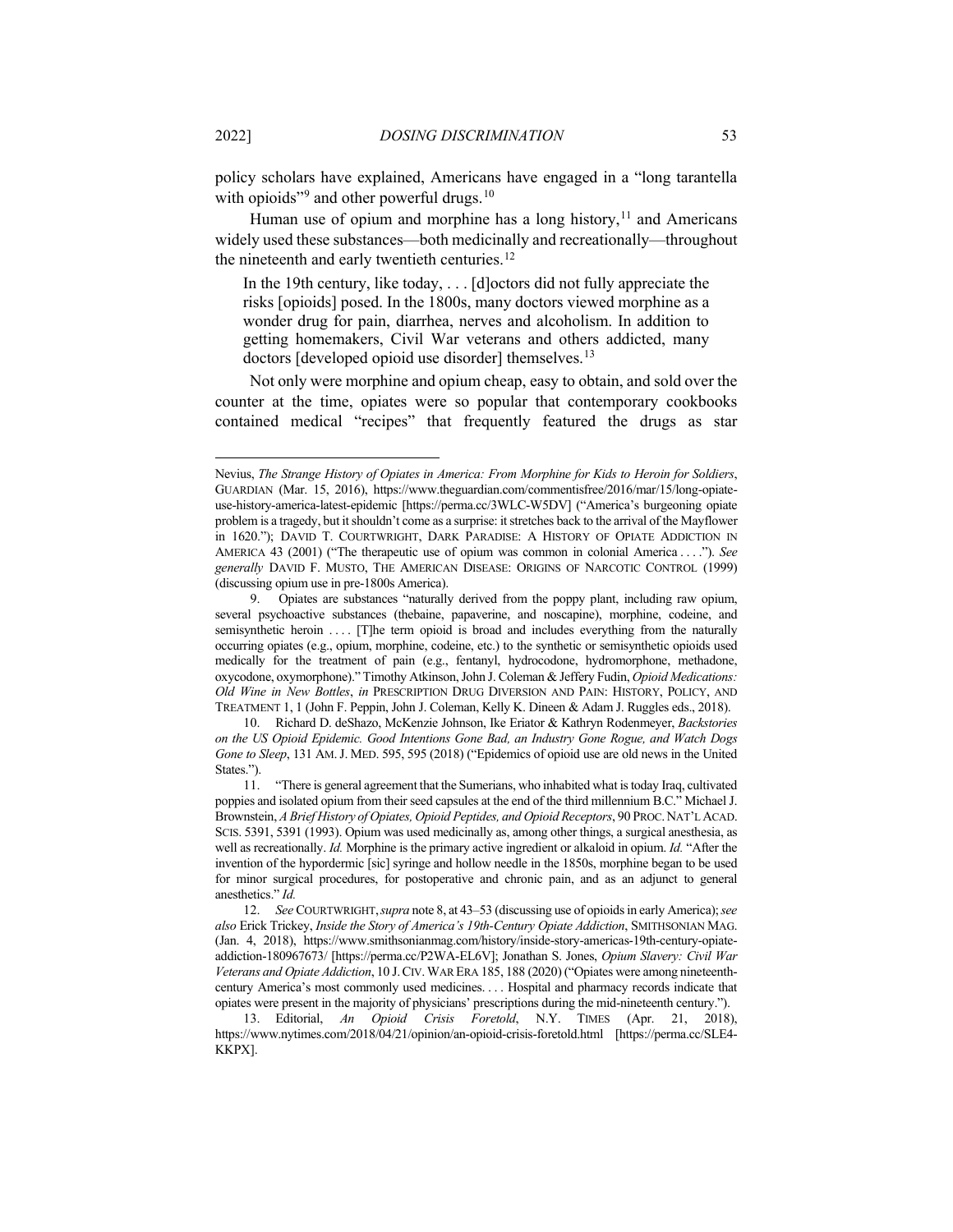<span id="page-7-6"></span>ingredients.[14](#page-7-0) The rampant inclusion of opiates in patent medicines to treat all manner of common ailments—an entirely unregulated practice until Congress enacted the Pure Food and Drug Act of 1906—also contributed to opioid consumption.[15](#page-7-1) Embarking on what would become a recurrent practice, pharmaceutical companies started marketing certain opioids as "safer" (that is, less susceptible to misuse) than others in the late 1800s. Bayer Pharmaceuticals, for example, marketed heroin<sup>[16](#page-7-2)</sup> as an analgesic and promoted the drug as less addictive than morphine beginning in 1898[.17](#page-7-3)

By the turn of the twentieth century, approximately one in two hundred Americans had developed opioid use disorder (OUD) and the public tide began to turn against opioids.[18](#page-7-4) Medical journals published articles warning doctors about the addictive properties of heroin. While serving as the Dean of Harvard Medical School, Oliver Wendell Holmes, Sr., expressly attributed the country's late nineteenth century OUD crisis to clinical overprescribing:

[T]he constant prescription of opiates by certain physicians . . . has rendered the habitual use of that drug [in the western United States] very prevalent. . . . A frightful endemic demoralization betrays itself in the frequency with which the haggard features and drooping shoulders of the opium drunkards are met with in the street.<sup>[19](#page-7-5)</sup>

<span id="page-7-0"></span><sup>14.</sup> Nathan Connelly, Brian Balogh & Ed Ayers, *The Habit: Opioid Addiction in America*, BACKSTORY (Apr. 6, 2018), https://www.backstoryradio.org/shows/the-habit [https://perma.cc/4ELS-SD6Z].

<span id="page-7-1"></span><sup>15.</sup> *See* MUSTO, *supra* not[e 8,](#page-5-3) at 3 ("The manufacturers of [patent medicines containing opium] were remarkably effective during the nineteenth century in preventing any congressional action to require even the disclosure of dangerous drugs in commercial preparations."); *see also* Erik Grant Luna, *Our Vietnam: The Prohibition Apocalypse*, 46 DEPAUL L. REV. 483, 488 (1997) (describing the commonplace "[c]areless prescribing of physicians in the Reconstruction Era"). The Pure Food and Drug Act of 1906 required all drug packages "to bear a statement on the label of the quantity or proportion of any alcohol, morphine, opium, cocaine, heroin, alpha or beta eucaine, chloroform, cannabis indica, chloral hydrate, or acetanilide, or any derivative or preparation of any such substances contained therein." Pub. L. No. 59-384, 34 Stat. 768 (1906) (codified as amended at 21 U.S.C. §§ 1– 15).

<span id="page-7-2"></span><sup>16.</sup> "Heroin is [a] drug processed from morphine, a naturally occurring substance extracted from the seed pod of certain varieties of poppy plants. It is typically sold as a white or brownish powder that is 'cut' with sugars, starch, powdered milk, or quinine." NAT'L INST. ON DRUG ABUSE, HEROIN RESEARCH REPORT 2 (2021) https://www.drugabuse.gov/download/37596/heroin-researchreport.pdf?v=51a4d835474c19d304997b55486a00ec [https://perma.cc/9TXS-84J8].

<span id="page-7-3"></span><sup>17.</sup> Laxmaiah Manchikanti, Jaya Sanapati, Ramsin M. Benyamin, Sairam Atluri, Alan D. Kaye & Joshua A. Hirsch, *Reframing the Prevention Strategies of the Opioid Crisis: Focusing on Prescription Opioids, Fentanyl, and Heroin Epidemic*, 21 PAIN PHYSICIAN 309, 312 (2018) (explaining that pharmaceutical companies made "similar claims about multiple other opioids as well as cocaine").

<span id="page-7-5"></span><span id="page-7-4"></span><sup>18.</sup> *See* COURTWRIGHT, *supra* not[e 8,](#page-5-3) at 9, 33 (estimating that 4.59 individuals per 1000 suffered OUD in the mid-1890s in the U.S.). *See generally* JOHN HARLEY WARNER, THE THERAPEUTIC PERSPECTIVE: MEDICAL PRACTICE, KNOWLEDGE, AND IDENTITY IN AMERICA, 1820–1885, at 98 (1986) ("Prescription books from such hospitals, requisition lists for medical supplies, and narrative accounts of medical treatment all testify to the fact that alcohol used as a stimulant and opiates as palliatives were the mainstays of military medical treatment during the war.").

<sup>19.</sup> MUSTO, *supra* not[e 8,](#page-5-3) at 4.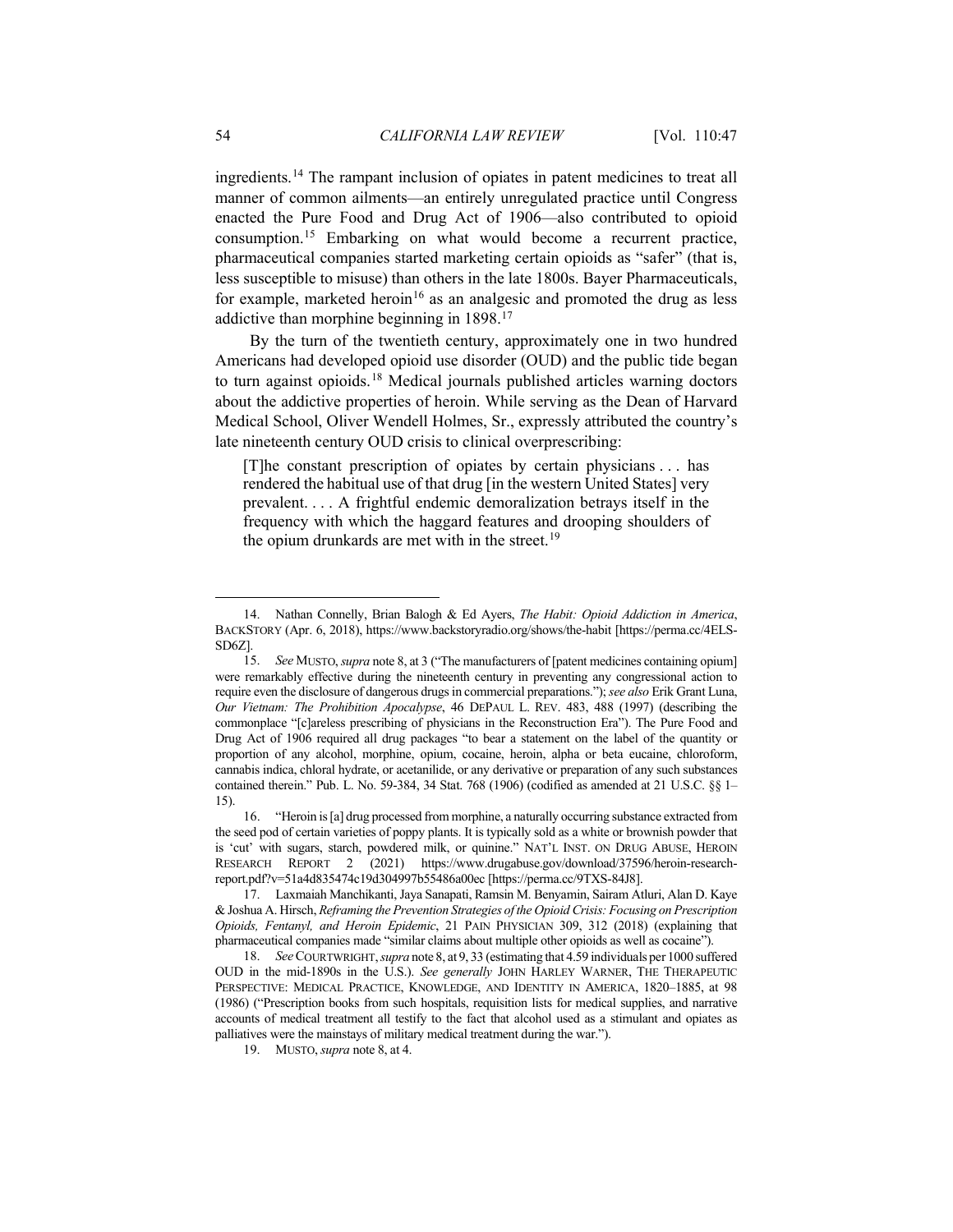In addition, the use of opium and heroin became racialized and demonized, and both drugs were ultimately criminalized.<sup>[20](#page-8-0)</sup> As sociologist Rebecca Tiger summarized, "[t]he first drug scares in the U.S., which were . . . about opiates, were reflections of thinly veiled anti-Chinese racism in the late 19th and early 20th centuries. Drug prohibition often relies on the image of a demonized racial other whose drug use threatens social stability."[21](#page-8-1) This translates into the cultural conceptualization of certain drugs as "good" and "legal" and others as "bad" and "illicit" based on their racial and socioeconomic associations instead of their risk-benefit profile.

The prototypical opioid aficionado in the middle-to-late 1800s was a middle-class, middle-aged, white woman.[22](#page-8-2) The men who tended to habitually indulge in opiates during that period were White physicians, dentists, pharmacists, and Civil War veterans[.23](#page-8-3) These White Americans, who usually obtained their opioids from physicians or pharmacists, preferred specific opioid delivery systems: they ingested their opium, usually as an ingredient in a medicinal tincture, and injected their morphine with a hypodermic syringe.[24](#page-8-4)

Middle-class White folks rarely procured opioids on the illicit market or smoked opium. Instead, it was working class "[s]hip passengers, particularly the Chinese immigrants who arrived to the [West Coast of the] United States beginning in the mid-19th century [who] brought along their opium smoking habit [and] continuously smuggled the compact and expensive article into the country."[25](#page-8-5) As anti-Chinese sentiment exploded in the West, so did calls to exclude Chinese immigrants and outlaw opium smoking.<sup>[26](#page-8-6)</sup>

Motivated by anti-Chinese hysteria, San Francisco passed the country's first anti-drug law, the Opium Den Ordinance, in 1875.<sup>[27](#page-8-7)</sup> Numerous other Western states enacted laws in the late 1800s prohibiting the sale and distribution

<span id="page-8-0"></span><sup>20.</sup> *See generally* COURTWRIGHT, *supra* not[e 8,](#page-5-3) at 49–53 (discussing medical use of opium); Trickey, *supra* not[e 12](#page-6-5) ("Throughout the 1870s and 1880s, medical journals were filled with warnings about the danger of morphine addiction.").

<span id="page-8-1"></span><sup>21.</sup> Rebecca Tiger, *Race, Class, and the Framing of Drug Epidemics*, CONTEXTS, Fall 2017, at 46, 48.

<span id="page-8-2"></span><sup>22.</sup> CAROLINE JEAN ACKER, CREATING THE AMERICAN JUNKIE: ADDICTION RESEARCH IN THE CLASSIC ERA OF NARCOTIC CONTROL 1 (2002) (explaining that, in the 1800s, opiate "patients and customers were most typically middle-class, middle-aged women taking morphine to relive the pain of menstrual cramps or assuage domestic or social anxieties"); COURTWRIGHT, *supra* not[e 8,](#page-5-3) at 36–42.

<span id="page-8-4"></span><span id="page-8-3"></span><sup>23.</sup> COURTWRIGHT, *supra* not[e 8,](#page-5-3) at 39–42; Jones, *supra* note [12,](#page-6-5) at 186 ("'Slavery to opiates dominated many [Civil War] veterans' postwar lives.").

<sup>24.</sup> COURTWRIGHT, *supra* note [8,](#page-5-3) at 46–47.

<sup>25.</sup> Siff, *supra* not[e 8,](#page-5-3) at 863.

<span id="page-8-6"></span><span id="page-8-5"></span><sup>26.</sup> MUSTO, *supra* note [8,](#page-5-3) at 3 ("Weighing heavily against [opium smoking] was its symbolic association since mid-century with the Chinese, who were actively persecuted, especially on the West Coast. By then they were almost totally excluded from immigrating into the United States.").

<span id="page-8-7"></span><sup>27.</sup> *See* Roseann B. Termini & Rachel-Malloy Good, *50 Years Post-Controlled Substances Act: The War on Drugs Rages on with Opioids at the Forefront*, 46 OHIO N.U.L.REV. 1, 4 (2020) (discussing a San Francisco ordinance that criminalized maintaining or visiting opium dens, and positing that opium dens were a significant factor leading to the Chinese Exclusion Act).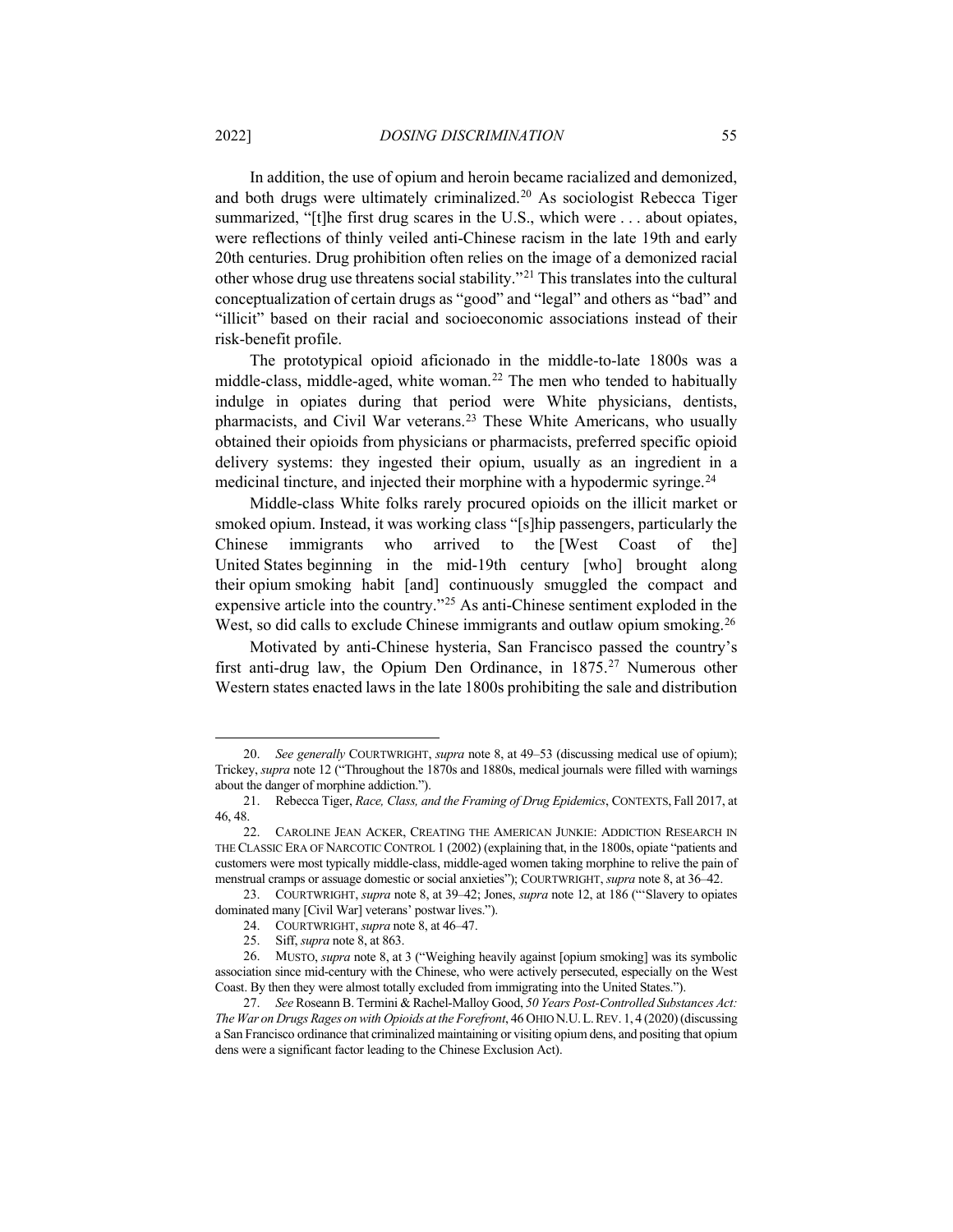of opium smoking.[28](#page-9-0) This "virulent anti-Chinese movement" provoked Congress to pass the Chinese Exclusion Act of 1882, which barred Chinese laborers from entering the country.[29](#page-9-1)

Federal government regulation of opioids swiftly followed. Congress outlawed the importation of non-medicinal opium in 1909.<sup>[30](#page-9-2)</sup> Five years later, it passed the Harrison Narcotics Act, which taxed the legal possession, purchase, or sale of any form of opium or cocaine.<sup>[31](#page-9-3)</sup>

The Harrison Narcotics Act specifically exempted from its purview the prescribing of opium and cocaine within the confines of legitimate doctor-patient relationships.[32](#page-9-4) This limitation on the statute's reach was consistent with the long-standing view that the states have the authority to regulate the medical professions under their reserved police powers in the U.S. federalist system.[33](#page-9-5) It also reflected the widely held belief that physicians were ethically obligated to ease the suffering of individuals with OUD by treating them with opioids.<sup>[34](#page-9-6)</sup> It is uncontroversial today that opioid agonists, such as methadone and buprenorphine, are the gold standard of care treatments for OUD.<sup>35</sup>

<span id="page-9-8"></span>Unfortunately, the Harrison Narcotics Act "was assigned, for enforcement, to the same righteous zealots who were undertaking another national mistake—

<span id="page-9-5"></span>33. *See, e.g.*, Linder v. United States, 268 U.S. 5, 18 (1925) ("[D]irect control of medical practice in the states is beyond the power of the federal government."); Barsky v. Bd. of Regents, 347 U.S. 442, 449 (1954) ("The state's [broad power to establish and enforce standards of conduct within its borders relative to health] extends naturally to the regulation of all professions concerned with health.").

<span id="page-9-6"></span>34. Rufus G. King, *The Narcotics Bureau and the Harrison Act: Jailing the Healers and the Sick*, 62 YALE L.J. 736, 739–40 (1953).

<span id="page-9-7"></span>35. *See, e.g.*, Alison Knopf, *The Stigma of MAT: Can You Protect Patients from Discrimination?*, ALCOHOLISM & DRUG ABUSE WKLY., July 15, 2019, at 1, 2 ("In 2014, [the U.S. Substance Abuse and Mental Health Services Administration] called methadone and buprenorphine 'the gold standard of addiction care,' and the medical literature has supported this."); NAT'L ACADS. OF SCIS. ENG'G & MED., MEDICATIONS FOR OPIOID USE DISORDER SAVES LIVES 18 (Alan I. Leshner & Michelle Mancher eds., 2019) ("Large systematic reviews and randomized controlled trials have demonstrated that treatment with either methadone or buprenorphine is associated with an array of positive outcomes, including fewer fatal overdose deaths, better treatment retention rates, lower rates of other opioid use, decreased mortality, less injection drug use, reduced transmission of HIV infections, improved social functioning, decreased engagement in criminal activity, and lower rates of neonatal abstinence syndrome. Expanding access to these medications reduces the number of deaths due to opioid overdose." (internal citations omitted)); *see also* Aubrey Whelan, *Using Opioids to Treat Addiction Is Considered the Gold Standard. So Why Aren't More Doctors Prescribing Them?*, PHILA. INQUIRER (Feb. 11, 2019), https://www.inquirer.com/health/opioid-addiction-treatment-methadonebuprenorphine-prescriptions-20190211.html [https://perma.cc/VNP9-3Y73] (discussing the regulations and required training to administer methadone and prescribe and dispense buprenorphine).

<span id="page-9-0"></span><sup>28</sup>*. See, e.g.*, U.S. PUB. HEALTH SERV., STATE LAWS RELATING TO THE CONTROL OF NARCOTIC DRUGS AND THE TREATMENT OF DRUG ADDICTION 3–4 (1931).

<span id="page-9-1"></span><sup>29.</sup> Kitty Calavita, *The Paradoxes of Race, Class, Identity, and "Passing": Enforcing the Chinese Exclusion Acts, 1882-1910, 25 LAW & SOC. INQUIRY 1, 4 (2000); Chinese Exclusion Act, Pub.* L. 47-126, ch. 126, 22 Stat. 58 (1882).

<sup>30.</sup> Act of Feb. 9, 1909, Pub. L. No. 60-221, ch. 100, 60 Stat. 614.

<sup>31.</sup> Harrison Narcotics Tax Act, Pub. L. No. 63-223, ch. 1, 38 Stat. 785 (1914).

<span id="page-9-4"></span><span id="page-9-3"></span><span id="page-9-2"></span><sup>32.</sup> *Id.* at 786 ("Nothing contained in this section ... shall apply ... [t]o the dispensing or distribution of the aforesaid drugs to a patient by a physician, dentist, or veterinary surgeon . . . in the course of his professional practice only.").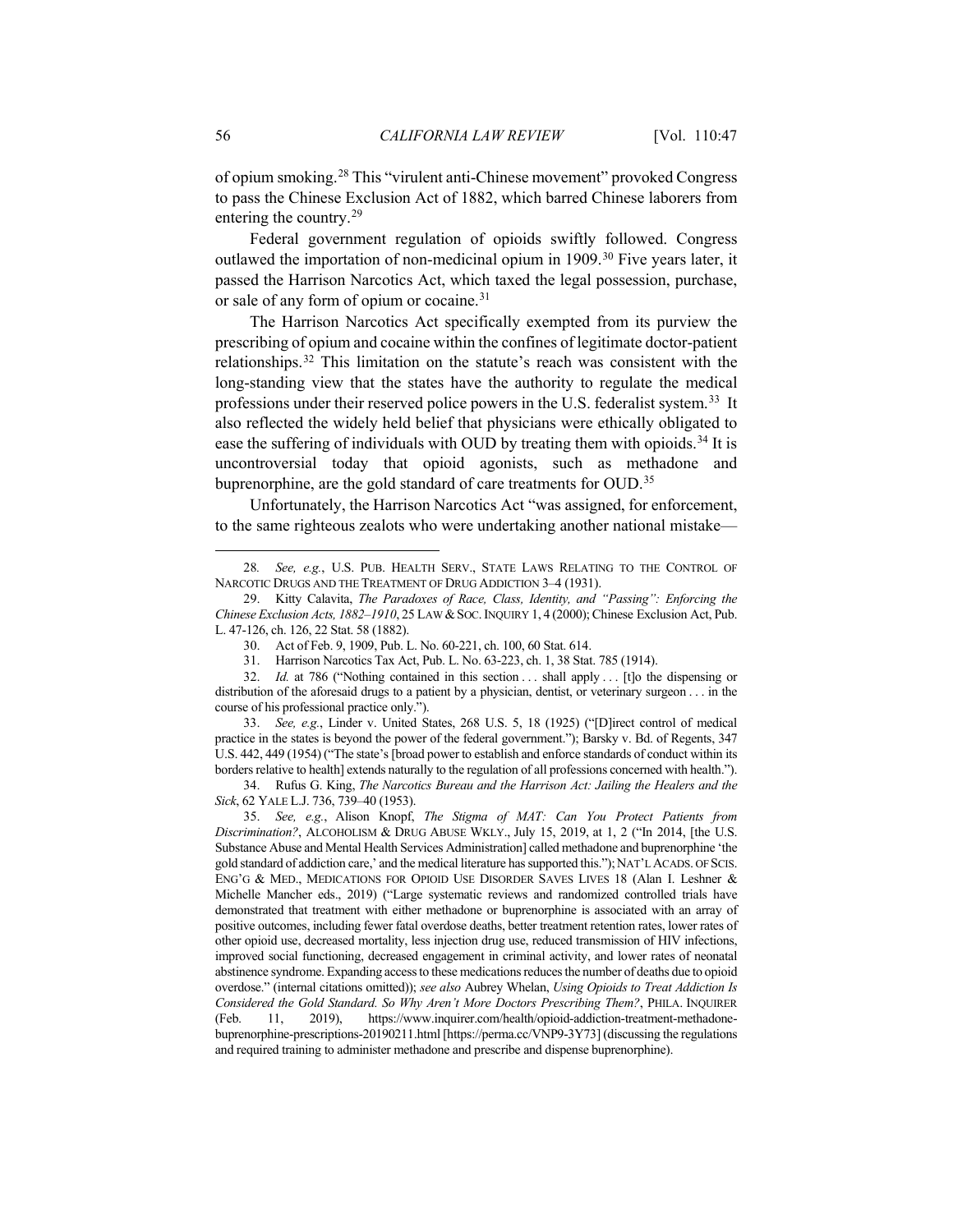enforcement of our then-new Prohibition laws[,] . . . a great public hullabaloo about the 'dope menace' swept the country[, and t]he narcotics-user suddenly became a 'dope fiend.'"[36](#page-10-0) Those "righteous zealots" were the federal Treasury Department's Narcotics Division led by Commissioner Harry J. Anslinger, whose core tenets were that people who use drugs "are bad characters and ... addiction essentially is a police problem."[37](#page-10-1) Anslinger and his allies not only convinced the public that individuals with substance use disorder were criminals who deserved punishment, they broadly construed the Harrison Act as vesting the Narcotics Division with the authority to prohibit physicians from prescribing opioids to treat and manage OUD.[38](#page-10-2)

In 1919, the United States Supreme Court endorsed the federal government's position that the Harrison Act prohibited doctors from prescribing opioids to individuals with OUD, [39](#page-10-3) and thus ingrained into federal law a sciencedenying and health-harming premise that persists to date: that is, that individuals with OUD are morally depraved and are not entitled to evidence-based therapeutic treatment. That principle is currently enshrined in Title II of the Comprehensive Drug Abuse and Prevention Control Act of 1970,<sup>[40](#page-10-4)</sup> better known as the Controlled Substances Act (CSA).<sup>[41](#page-10-5)</sup>

Heroin developed an underground market following distinct from morphine. As noted above, Bayer began to market heroin in the late 1800s as a less addictive analgesic alternative to morphine. Likely due to the widespread availability of morphine and the introduction of aspirin in 1899, that effort was unsuccessful. As a result, heroin was primarily prescribed as an antitussive—and not an analgesic—during the first decade of the twentieth century.[42](#page-10-6)

<span id="page-10-7"></span>By 1910, however, heroin had found its way to the illicit market. Working class individuals who had smoked opium—a form of opioid use that was difficult to maintain due to the 1909 import ban—and the children of urban immigrants

<span id="page-10-0"></span><sup>36.</sup> King, *supra* note [34,](#page-9-8) at 737; *see* TROY DUSTER, THE LEGISLATION OF MORALITY: LAW, DRUGS, AND MORAL JUDGMENT 22 (1970) (arguing that the Harrison Act "brought about the conditions that were conducive to a reinterpretation of narcotics usage into almost purely moral terms").

<span id="page-10-1"></span><sup>37.</sup> EDWIN M. SCHUR, NARCOTIC ADDICTION IN BRITAIN AND AMERICA: THE IMPACT OF PUBLIC POLICY 192 (1968).

<span id="page-10-2"></span><sup>38.</sup> King, *supra* note [34,](#page-9-8) at 740 ("The [Narcotics Division] aimed for a construction which would exclude from the Harrison Act exemption a doctor's dispensation of narcotics to ease an addict's craving.").

<span id="page-10-3"></span><sup>39.</sup> Webb v. United States, 249 U.S. 96, 99–100 (1919); Richard C. Boldt, *Drug Policy in Context: Rhetoric and Practice in the United States and the United Kingdom*, 62 S.C. L.REV. 261, 262– 63 (2010).

<span id="page-10-4"></span><sup>40.</sup> Comprehensive Drug Abuse Prevention and Control Act of 1970, Pub. L. No. 91-513, 84 Stat. 1236 (codified as amended in scattered sections of 21 U.S.C.).

<span id="page-10-5"></span><sup>41.</sup> Controlled Substances Act, Pub. L. No. 91-513, tit. II, 84 Stat. 1236, 1242–84 (1970) (codified as amended at 21 U.S.C. §§ 801–971). The CSA is discussed in more detail *infra* Part I.B.

<span id="page-10-6"></span><sup>42.</sup> *See* David T. Courtwright, *The Roads to H: The Emergence of the American Heroin Complex, 1898–1956*, *in* ONE HUNDRED YEARS OF HEROIN 3, 4–5 (David F. Musto ed., 2002) ("Advertising stressed heroin as a specific for respiratory symptoms.").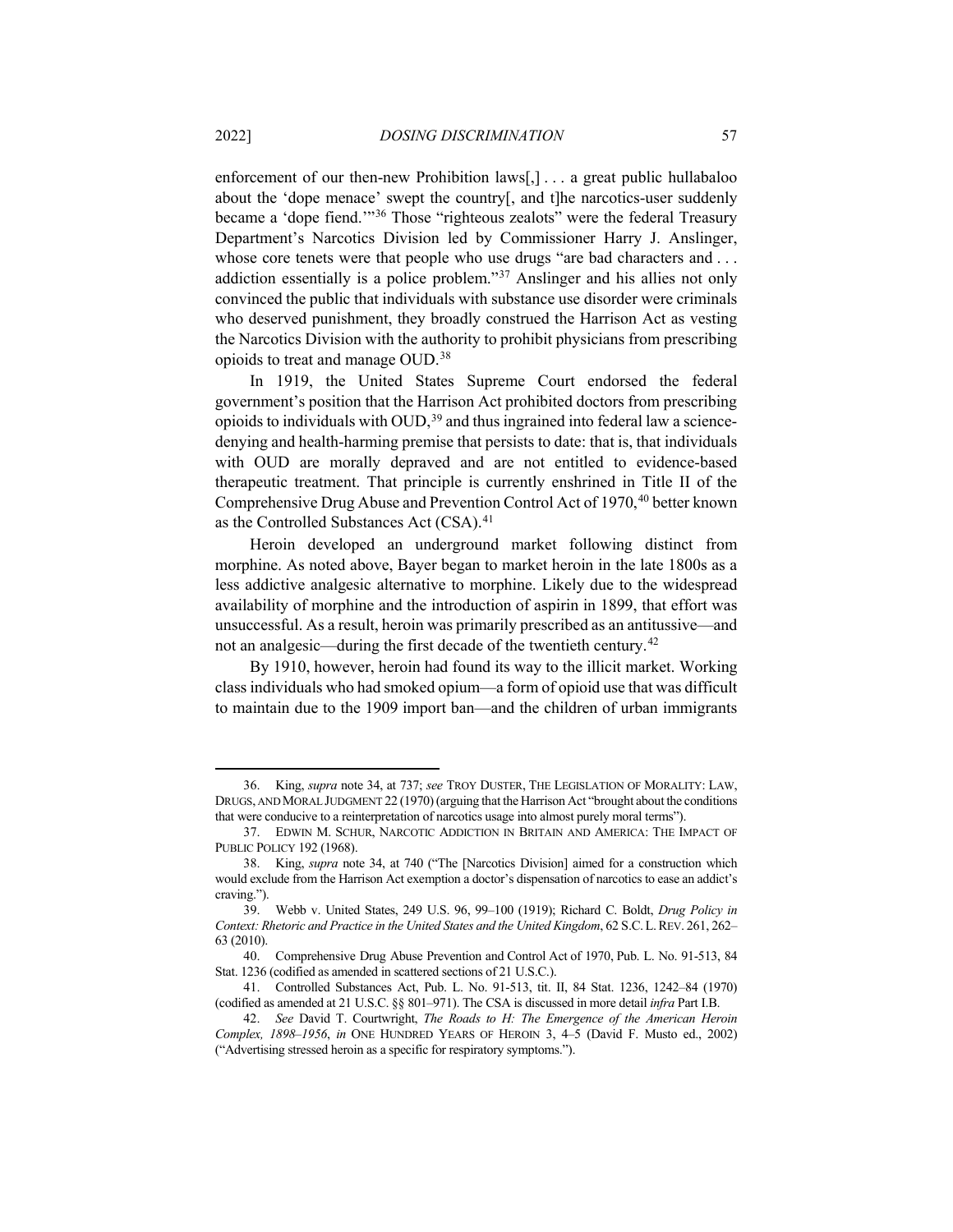used heroin recreationally.<sup>[43](#page-11-1)</sup> Whereas morphine had been the province of "respectable" middle-aged, middle-class Whites, heroin became associated with working-class "ruffians" and the underground vices of inner-city America.<sup>[44](#page-11-2)</sup>

Consequently, the move to outlaw heroin was swift and akin to the crusade to criminalize opium. [45](#page-11-3) In 1920, the American Medical Association House of Delegates passed a resolution advocating for a heroin ban in the United States.<sup>[46](#page-11-4)</sup> Congress answered that call in 1924 by amending the Harrison Act to prohibit the importation and manufacture of the drug. [47](#page-11-5) Heroin remained a mainstay of the illicit urban drug market until the onset of the Second World War.[48](#page-11-6) During the 1940s, however, the youth went off to fight for Uncle Sam, the American economy boomed, folks were gainfully employed, the flow of illicit drugs was disrupted, and "[h]eroin receded from the national consciousness."<sup>[49](#page-11-7)</sup>

## <span id="page-11-13"></span><span id="page-11-0"></span>*B. The Controlled Substances Act and War on Drugs*

Heroin's World War II-era impasse was short-lived. As the Cold War set in, the drug returned to illicit urban markets and its consumers were predominantly Black and Latinx Americans.<sup>[50](#page-11-8)</sup> The federal government responded by enacting legislation that imposed mandatory minimum sentences for nonmedical heroin use<sup>[51](#page-11-9)</sup> and authorized the death penalty for drug sales to minors.[52](#page-11-10) Illicit heroin use in U.S. cities continued to escalate throughout the 1960s[,53](#page-11-11) "feeding a prejudice lingering to this day that regards African Americans as more prone to drug addiction."[54](#page-11-12)

<span id="page-11-1"></span><sup>43.</sup> *Id.* at 7, 11; *see also* Jill Jonnes, *Hip to Be High: Heroin and Popular Culture in the Twentieth Century*, *in* ONE HUNDRED YEARS OF HEROIN 227, 227–28 (David F. Musto ed., 2002) ("[H]eroin also served . . . as the rebel hipster's drug of choice.").

<sup>44.</sup> Courtwright, *supra* not[e 42,](#page-10-7) at 8.

<span id="page-11-3"></span><span id="page-11-2"></span><sup>45.</sup> *See generally* Taleed El-Sabawi, *What Motivates Legislators to Act: Problem Definition & the Opioid Epidemic, A Case Study*, 15 IND.HEALTH L.REV. 189, 211–12 (2018) (explaining that public discourse regarding drug epidemics is more punitive when drug users are poor).

<sup>46.</sup> Courtwright, *supra* not[e 42,](#page-10-7) at 10.

<span id="page-11-5"></span><span id="page-11-4"></span><sup>47.</sup> An Act Prohibiting the Importation of Crude Opium for the Purpose of Manufacturing Heroin, Pub. L. 68-274, 43 Stat. 657 (1924) (repealed 1970).

<span id="page-11-6"></span><sup>48.</sup> *See* Bruce D. Johnson & Andrew Golub, *Generational Trends in Heroin Use and Injection in New York City*, *in* ONE HUNDRED YEARS OF HEROIN 91, 94, 107 (David F. Musto ed., 2002) (describing use of heroin in the pre-war years).

<sup>49.</sup> Courtwright, *supra* not[e 42,](#page-10-7) at 12; Johnson & Golub, *supra* not[e 48,](#page-11-0) at 107.

<span id="page-11-8"></span><span id="page-11-7"></span><sup>50.</sup> Courtwright, *supra* not[e 42,](#page-10-7) at 12–13 ("Latino and, especially, black narcotic use was up sharply in the late 1940s and 1950s."); Johnson & Golub, *supra* note [48,](#page-11-0) at 107 ("The second epidemic of heroin use and sales had a particularly strong impact on blacks and other ethnic minorities who had recently migrated to New York.").

<sup>51.</sup> Boggs Act of 1951, Pub. L. No. 82-255, 65 Stat. 767 (repealed 1970).

<sup>52.</sup> Narcotics Control Act of 1956, Pub. L. No. 84-728, § 107, 70 Stat. 567, 571 (repealed 1970).

<span id="page-11-11"></span><span id="page-11-10"></span><span id="page-11-9"></span><sup>53.</sup> Johnson & Golub, *supra* not[e 48,](#page-11-0) at 94 ("[T]wo major 'heroin eras' occurred in America in general, and New York City specifically, having their peaks . . . from about 1900 to 1920 and 1965 to 1974.").

<span id="page-11-12"></span><sup>54.</sup> CHRIS MCGREAL, AMERICAN OVERDOSE: THE OPIOID TRAGEDY IN THREE ACTS 20 (2018).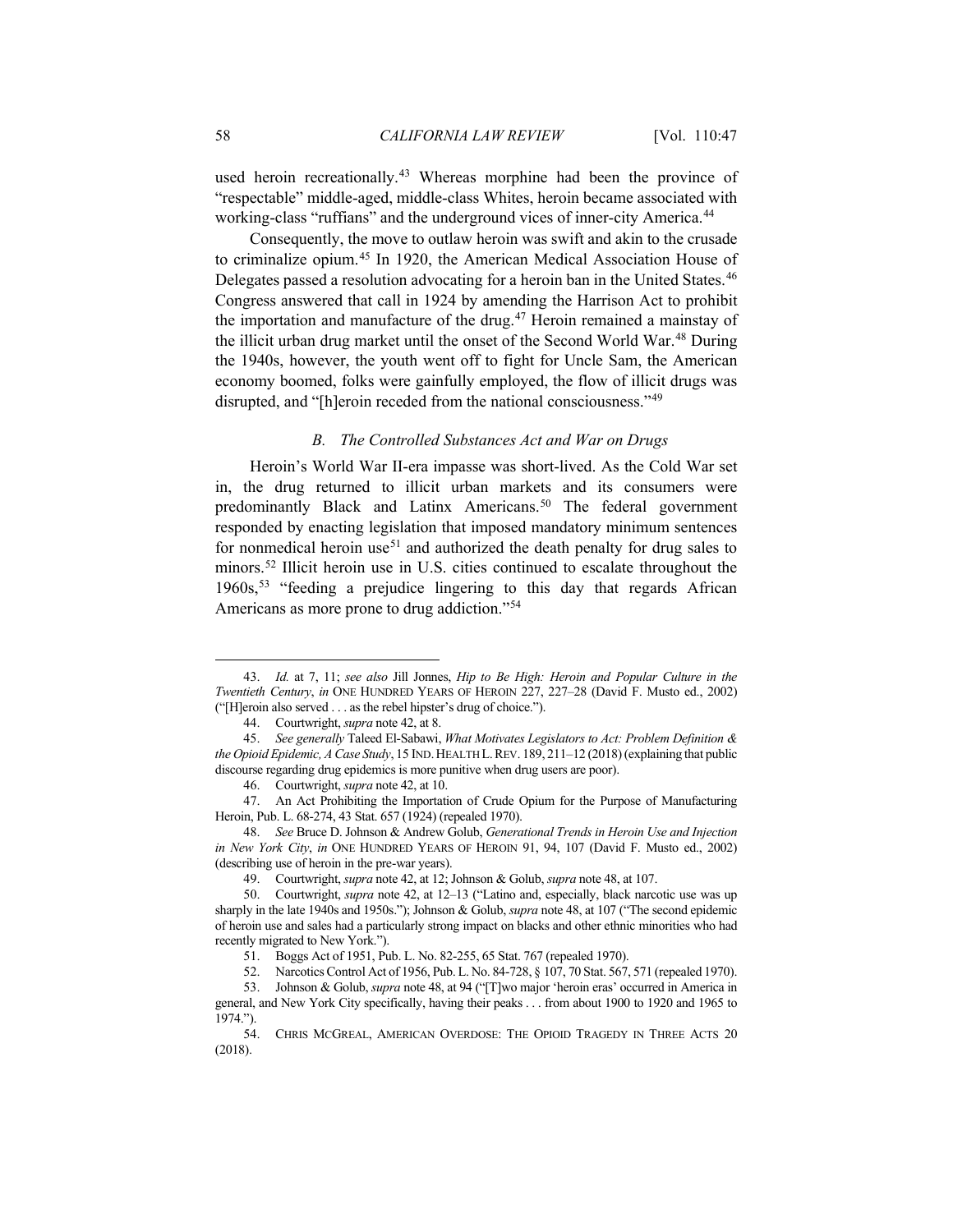The racialization of heroin also triggered the 1970s War on Drugs, which spawned our current drug control regulatory system—the CSA—and its law enforcement oversight authority, the DEA.<sup>[55](#page-12-0)</sup> The CSA's regulatory structure "vastly exceeded any previous [American drug] control measures in scope" and, in the process, the DEA "emerged as a powerful administrative agency.["56](#page-12-1) The CSA created a closed chain for controlled-substance distribution designed to facilitate the DEA's surveillance and monitoring of licit drugs as they make their way through the legal drug supply chain to prevent their diversion into the illicit market.[57](#page-12-2)

The historical record makes clear that the CSA was rooted in political and racial animus at inception. As Watergate co-conspirator and senior Nixon administration advisor John Ehrlichman famously conceded:

The Nixon campaign in 1968, and the Nixon White House after that, had two enemies: the antiwar left and black people. . . . We knew we couldn't make it illegal to be either against the war or black, but by getting the public to associate the hippies with marijuana and blacks with heroin, and then criminalizing both heavily, we could disrupt those communities. We could arrest their leaders, raid their homes, break up their meetings, and vilify them night after night on the evening news. Did we know we were lying about the drugs? Of course we did.<sup>[58](#page-12-3)</sup>

Like the early twentieth century and 1950s drug crackdown laws, the CSA advances a myopic, law enforcement-centric, supply-side scheme.<sup>[59](#page-12-4)</sup> In addition

<sup>55.</sup> *See* Courtwright, *supra* not[e 42,](#page-10-7) at 14.

<span id="page-12-1"></span><span id="page-12-0"></span><sup>56.</sup> Joseph F. Spillane, *Debating the Controlled Substances Act*, 76 DRUG & ALCOHOL DEPENDENCE 17, 25 (2004).

<span id="page-12-2"></span><sup>57.</sup> *See* Gonzales v. Raich, 545 U.S. 1, 12–13 (2005) ("The main objectives of the CSA were to conquer drug abuse and to control the legitimate and illegitimate traffic in controlled substances. Congress was particularly concerned with the need to prevent the diversion of drugs from legitimate to illicit channels.").

<span id="page-12-3"></span><sup>58.</sup> Dan Baum, *Legalize It All: How to Win the War on Drugs*, HARPER'S MAG., Apr. 2016, at  $22, 22.$ <br>59.

<span id="page-12-4"></span>In this Article, a "supply-side" approach is used to describe drug laws and policies that attempt to reduce U.S. drug consumption with criminal justice–led approaches such as drug eradication, interdiction, production controls, surveillance, and enforcement, including arrests and incarceration. Demand-side approaches, on the other hand, recognize drug use as a public health issue and seek to reduce the harms associated with problematic drug use through legalization, education, harm reduction strategies, and enhanced access to evidence-based treatment. *See* Abby Alpert, David Powell & Rosalie Liccardo Pacula, *Supply-Side Drug Policy in the Presence of Substitutes: Evidence from the Introduction of Abuse-Deterrent Opioids*, 10 AM. ECON. J. 1, 2 (2018), https://pubs.aeaweb.org/doi/pdfplus/10.1257/pol.20170082 [https://perma.cc/KV95-UQL2] ("[T]he federal government and states have implemented a vast array of policies aimed at curbing prescription opioid abuse. These policies have disproportionately targeted the supply-side of the market by limiting access to opioids, including Prescription Drug Monitoring Programs (PDMPs), Medicaid Lock-In Programs, pain clinic laws, diversion control, black box warnings, and abuse-deterrent drug formulations. Less attention and funding have been directed to demand-side interventions, such as prevention and substance abuse treatment, which aim to reduce the prevalence of addiction.").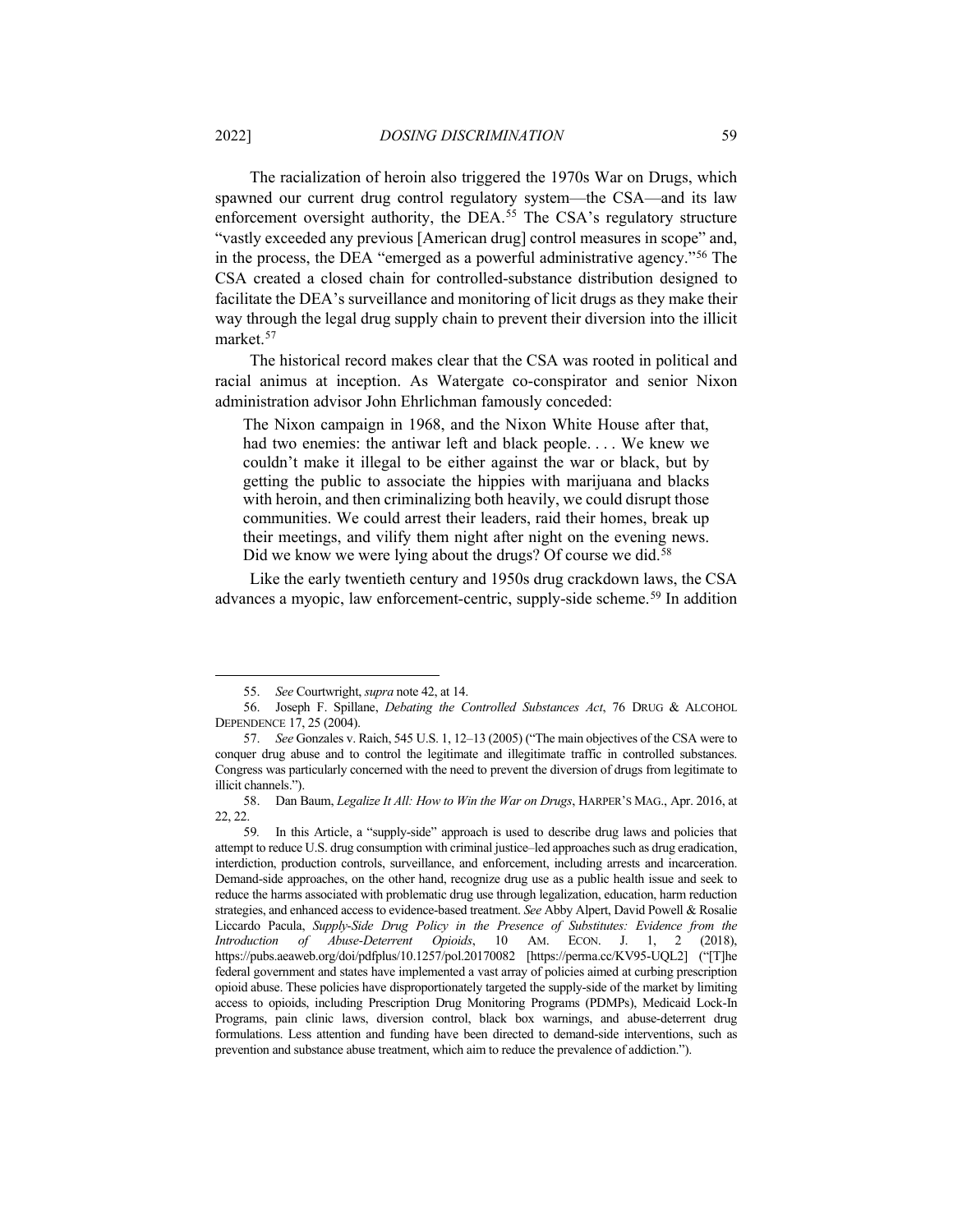<span id="page-13-0"></span>to implementing a strictly regulated methadone OUD treatment system, [60](#page-13-2) the CSA established a powerful drug control, surveillance, and enforcement regime that preferred policing drugs over public health approaches that reduce the harms associated with their misuse.<sup>[61](#page-13-3)</sup> Congress has hardened the CSA over time through punitive amendments in response to drug scares ranging from the 1980s cocaine crisis to the 2000s methamphetamine surge to more recent upticks in the use of club drugs like MDMA (ecstasy).<sup>[62](#page-13-4)</sup>

<span id="page-13-1"></span>And just like the opioid criminalization campaigns that preceded it, the CSA's ongoing drug war has been costly, racist, ineffective, and counterproductive. Since 1971, the price of the drug war at just the federal level has cost taxpayers over \$1 trillion.<sup>[63](#page-13-5)</sup> The drug war also has cemented the United States as the highest per capita incarcerator in the world.<sup>[64](#page-13-6)</sup> American police arrest someone for drug possession every twenty-five seconds and are four times more likely to arrest a Black person for such an offense.<sup>[65](#page-13-7)</sup>

Criminalizing drug use has not only resulted in mass incarceration and significant justice- and health-related racial disparities, it is also ineffective. Locking up individuals who use drugs correlates with increased drug use mortality and morbidity and thus enhances substance use disorder (SUD)-related harms.<sup>[66](#page-13-8)</sup> Perhaps counterintuitively, criminalizing drug use also appears to have a negative, rather than positive, impact on crime: "Half of the serious crime in

<span id="page-13-2"></span><sup>60</sup>*. See, e.g.*, Jennifer D. Oliva, *Policing Opioid Use Disorder in a Pandemic*, U. CHI. L. REV. ONLINE (Nov. 16, 2020), https://lawreviewblog.uchicago.edu/2020/11/16/covid-oliva/ [https://perma.cc/TKJ2-8B6B] (discussing regulations that limit access to methadone to treat OUD).

<span id="page-13-3"></span><sup>61.</sup> *See generally* David T. Courtwright, *The Controlled Substances Act: How a "Big Tent" Reform Became a Punitive Drug Law*, 76 DRUG & ALCOHOL DEPENDENCE 9, 13 (2004) (discussing Nixon administration policies).

<span id="page-13-4"></span><sup>62.</sup> *See* PRESIDENT'S COMM'N ON ORGANIZED CRIME, AMERICA'S HABIT: DRUG ABUSE, DRUG TRAFFICKING, AND ORGANIZED CRIME 187 (1986) ("The history of Federal drug policy . . . demonstrates that approaches to reduce supply have been the preferred and dominant Federal response over the last 75 years."); *see also* Courtwright, *supra* note [61,](#page-13-0) at 11 ("Nixon stressed the supply side of the problem. . . . His deepest instincts on the issue were prohibitionist, as he later showed when he rejected marijuana decriminalization and heroin maintenance.").

<span id="page-13-5"></span><sup>63.</sup> Betsy Pearl, *Ending the War on Drugs: By the Numbers*, CTR. FOR AM. PROGRESS (June 27, 2018), https://www.americanprogress.org/issues/criminal-justice/reports/2018/06/27/452819 /ending-war-drugs-numbers/ [https://perma.cc/BC93-REYW].

<span id="page-13-6"></span><sup>64.</sup> Michelle Ye Hee Lee, *Yes, U.S. Locks People Up at a Higher Rate than Any Other Country*, WASH. POST (July 7, 2015), https://www.washingtonpost.com/news/fact-checker/wp/2015/07/07/yesu-s-locks-people-up-at-a-higher-rate-than-any-other-country/ [https://perma.cc/P92Z-8GG9].

<sup>65.</sup> Pearl, *supra* not[e 63.](#page-13-1)

<span id="page-13-8"></span><span id="page-13-7"></span><sup>66.</sup> *See* Vedan Anthony-North & Leah Pope, *The State of Opioids*, VERA INST. OF JUST.(2018), https://www.vera.org/state-of-justice-reform/2017/the-state-of-opioids [https://perma.cc/9TMN-

SCGV] (finding that more than 64,000 Americans died of drug overdose in 2016 and that drug overdose death rates have increased significantly since the 1980s); *see also* Ingrid A. Binswanger, Marc F. Stern, Richard A. Deyo, Patrick J. Heagerty, Allen Cheadle, Joann G. Elmore & Thomas D. Koepsell, *Release from Prison—A High Risk of Death for Former Inmates*, 356 NEW ENG. J. MED. 157, 157 (2007) (finding that formerly incarcerated people are 3.5 times more likely to die than other state residents after their release from custody).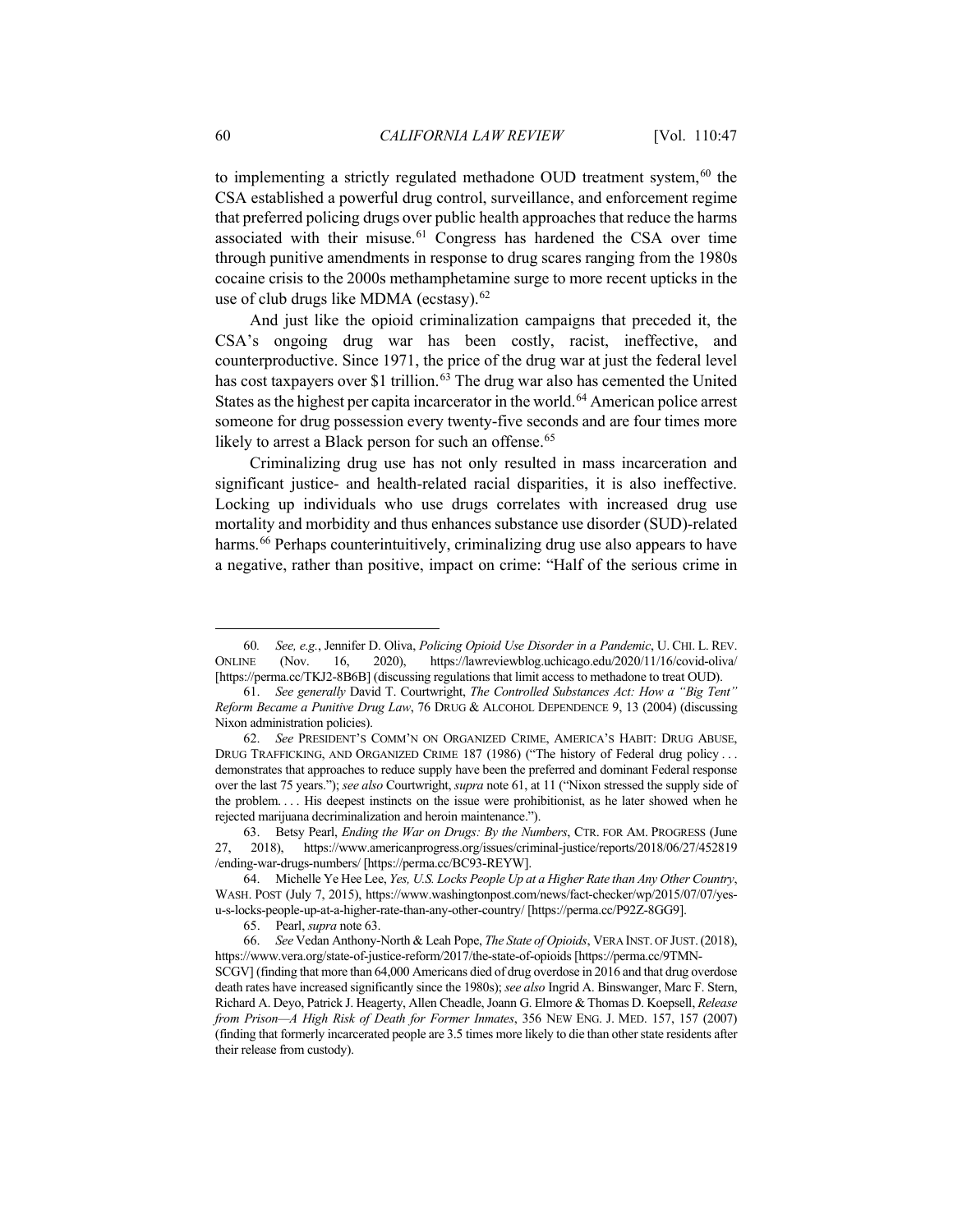America is a result of drug prohibition (not drug use), and two-thirds of all homicides in major cities are connected to the drug trade (again, not drug use)."<sup>[67](#page-14-0)</sup>

Heroin serves as a case study regarding the futility of the drug war. While crack cocaine "eclipsed heroin as drug enemy number one in the late 1980s," heroin made a formidable comeback in the 1990s*.* [68](#page-14-1) In fact, heroin plays a central role in our current drug overdose crisis, which is the subject of the following Section of this Article.

# *C. The Evolution of the Current Crisis*

Americans have increasingly consumed dangerous drugs, overdosed on those substances, and died of those overdoses over the last three decades. At the same time, American drug control law and policy make it difficult for most individuals who live with either debilitating chronic pain or opioid use disorder to access efficacious treatment. The country's failed approach has ensured that our jails and prisons are overrun. [69](#page-14-2) Meanwhile, "[t]he drug war has produced profoundly unequal outcomes across racial groups, manifested through racial discrimination by law enforcement and disproportionate drug war-related misery suffered by communities of color."[70](#page-14-3)

<span id="page-14-6"></span>Our current drug crisis is often characterized as a *prescription opioid* epidemic.<sup>[71](#page-14-4)</sup> This depiction is primarily attributed to pharmaceutical manufacturers' aggressive and misleading marketing of licit opioids to treat pain, which in turn instigated analgesic overprescribing.<sup>[72](#page-14-5)</sup> It is more accurate to describe the status quo, however, as an illicit, polysubstance drug crisis that has

<sup>67.</sup> Luna, *supra* not[e 15,](#page-7-6) at 552.

<span id="page-14-1"></span><span id="page-14-0"></span><sup>68.</sup> Courtwright, *supra* note [42,](#page-10-7) at 14; *see* Shane Darke & Wayne Hall, *Heroin Overdose: Research and Evidence-Based Intervention*, 80 J. URB. HEALTH 189, 189 (2003) (documenting the dramatic increase in fatal and nonfatal heroin overdose between the 1960s and 1990s); Scott Burris, Joanna Norland & Brian Edlin, *Legal Aspects of Providing Naloxone to Heroin Users in the United States*, 12 INT'L J. DRUG POL'Y 237, 237 (2001) (emphasizing that heroin overdose deaths had increased dramatically from 1980–2000).

<span id="page-14-2"></span><sup>69.</sup> *See* Jay Stanley, *The War on Drugs and the Surveillance Society*, ACLU (June 6, 2011), https://www.aclu.org/blog/smart-justice/sentencing-reform/war-drugs-and-surveillance-society [https://perma.cc/92XF-JYGP] (explaining how the War on Drugs made America the world's biggest incarcerator).

<span id="page-14-3"></span><sup>70.</sup> *Race and the Drug War*, DRUG POL'Y ALL., https://drugpolicy.org/issues/race-and-drugwar [https://perma.cc/78GC-CTYM].

<span id="page-14-4"></span><sup>71</sup>*. See, e.g.*, Thomas C. Buchmueller & Colleen Carey, *The Effect of Prescription Drug Monitoring Programs on Opioid Utilization in Medicare*, 10 AM. ECON.J. 77, 77 (2018) ("The *misuse of prescription opioids* has become a serious epidemic in the United States." (emphasis added)); Sarah Vander Schaaff, *Amid the Opioid Crisis, Some Seriously Ill People Risk Losing Drugs They Depend On*, WASH. POST (July 14, 2018), https://www.washingtonpost.com/national/health-science/amid-theopioid-crisis-some-seriously-ill-people-risk-losing-drugs-they-depend-on/2018/07/13/65850640-730d-11e8-805c-4b67019fcfe4\_story.html [https://perma.cc/4GAG-N6NT] (reporting that "the nation [is] now fighting to reverse a drug epidemic fed *by prescription opioids*" (emphasis added)).

<span id="page-14-5"></span><sup>72</sup>*. See, e.g.*, Aaron Kessler, Elizabeth Cohen & Katherine Grise, *CNN Exclusive: The More Opioids Doctors Prescribe, the More Money They Make*, CNN (Mar. 12, 2018), https://www.cnn.com/2018/03/11/health/prescription-opioid-payments-eprise/index.html [https://perma.cc/D7YV-SEUS].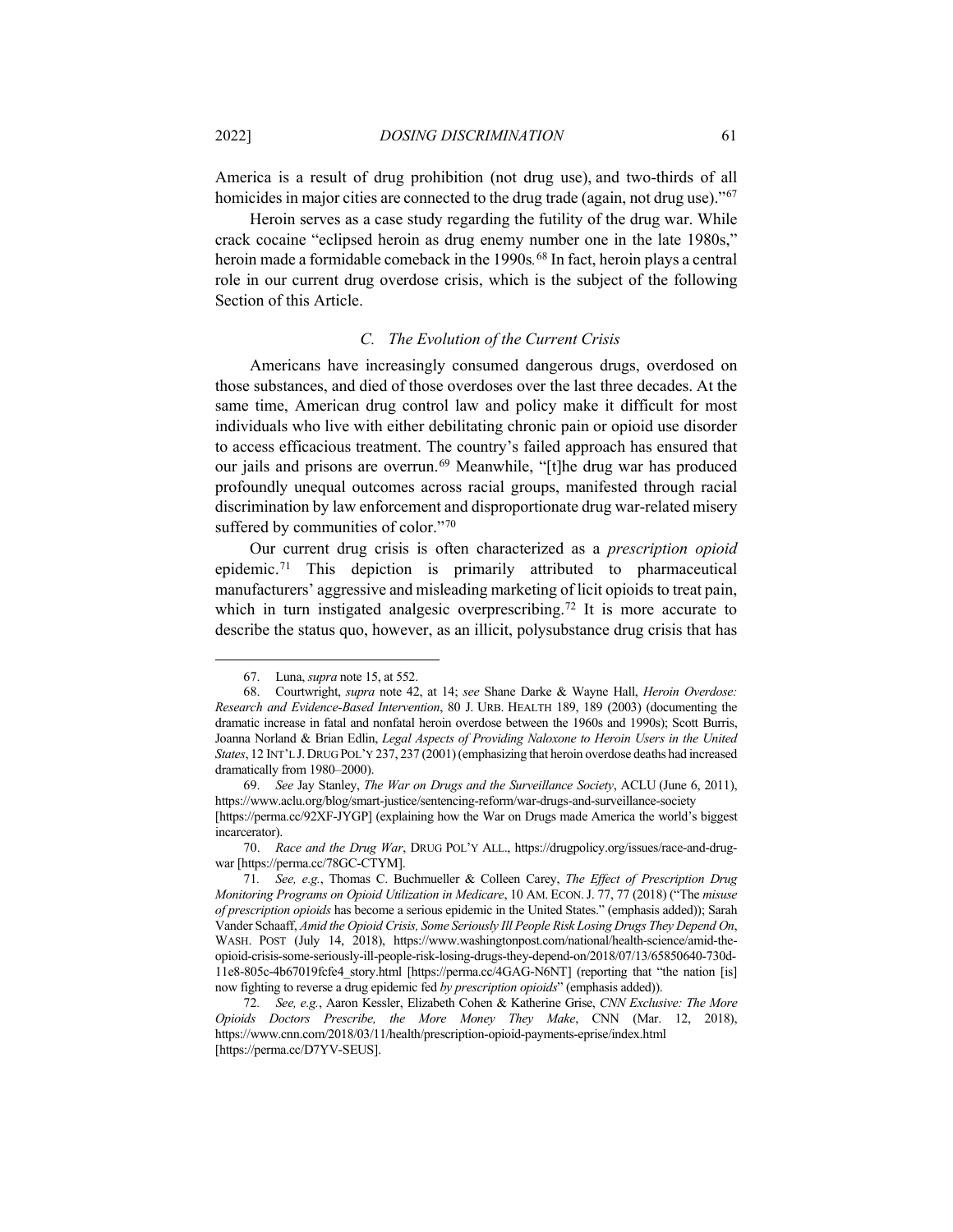evolved over "three phases of an intertwined epidemic."[73](#page-15-1) Unfortunately, the misguided, supply-side national response to each phase of the epidemic greased the skids for the next. The following Sections of this Article provide an overview of the three phases of the U.S. drug overdose epidemic and a summary of the federal regulatory response that exacerbated the evolving health crisis.

#### <span id="page-15-10"></span><span id="page-15-0"></span>*1. Phase One: Prescription Opioids*

The country's above-detailed tarantella with opioids helps us understand how the first phase of the current crisis, which dates from the 1990s until around 2010, came to pass. Twentieth century racialization and criminalization of opiates cast a sharp stigma over individuals with opioid use disorder. Doctors excluded individuals with OUD "from their practices and reserved opioid prescriptions for the comfort of patients with terminal illnesses or for the shortterm relief of patients experiencing postinjury or postoperative pain."[74](#page-15-2) Antiopioid sentiment coupled with long-standing medical myths concerning pain also incentivized health care providers to undertreat individuals with chronic pain conditions. "[T]he U.S. medical establishment increasingly regarded [chronic pain patients] as malingerers and not in any particular need of relief."[75](#page-15-3)

<span id="page-15-9"></span>A confluence of events in the 1970s and 1980s, including the creation of the field of pain management, inspired a backlash against the medical profession's underassessment and undertreatment of pain.[76](#page-15-4) During the 1980s, the *New England Journal of Medicine* printed a letter to the editor, [77](#page-15-5) and the journal *Pain* published a small study, [78](#page-15-6) indicating that iatrogenic opioid use disorder was rare in particular groups of patients.[79](#page-15-7) Both publications—now recognized as flawed—were widely cited, and the prescription of opioid analgesics to treat pain soon became *de rigueur* in the practice of medicine.<sup>[80](#page-15-8)</sup>

<span id="page-15-1"></span><sup>73.</sup> Nabarun Dasgupta, Leo Beletsky & Daniel Ciccarone, *Opioid Crisis: No Easy Fix to Its Social and Economic Determinants*, 108 AM.J. PUB. HEALTH 182, 182 (2018)*; see* Steven Rich, Meryl Kornfield, Brittany Renee Mayes & Aaron Williams, *How the Opioid Epidemic Evolved*, WASH. POST (Dec. 23, 2019), https://www.washingtonpost.com/graphics/2019/investigations/opioid-pills-overdoseanalysis/ [https://perma.cc/52C4-HJ26] (describing multiple causes of opioid overdose deaths).

<sup>74.</sup> Marcia Meldrum, *Opioids' Long Shadow*, 22 AMA J. ETHICS 729, 731 (2020).

<sup>75.</sup> MCGREAL,*supra* not[e 54,](#page-11-13) at 19.

<span id="page-15-4"></span><span id="page-15-3"></span><span id="page-15-2"></span><sup>76</sup>*. See* Meldrum,*supra* not[e 74,](#page-15-0) at 731 (discussing formation of pain management field focused on undertreatment of chronic pain); *see also* Stephen A. Bernard, Paul R. Chelminski, Timothy J. Ives & Shabbar I. Ranapurwala, *Management of Pain in the United States—A Brief History and Implications for the Opioid Epidemic*, 11 HEALTH SERVS. INSIGHTS 1, 2 (2018) (discussing impact of political changes on attitudes towards opioids).

<span id="page-15-5"></span><sup>77.</sup> Jane Porter & Hershel Jick, *Addiction Rare in Patients Treated with Narcotics*, 302 NEW ENG.J. MED. 123 (1980).

<span id="page-15-6"></span><sup>78.</sup> Russell K. Portenoy & Kathleen M. Foley, *Chronic Use of Opioid Analgesics in Nonmalignant Pain: Report of 38 Cases*, 25 PAIN 171 (1986).

<sup>79.</sup> deShazo et al., *supra* not[e 10,](#page-6-6) at 596.

<span id="page-15-8"></span><span id="page-15-7"></span><sup>80.</sup> MCGREAL,*supra* not[e 54,](#page-11-13) at 23 ("The *Pain* paper marked the start of a revolution that turned attitudes to opioids on their head and brought about a fundamental shift in medical culture."); *see id.* at 25 (reporting that the *New England Journal of Medicine* letter was "misrepresented . . . as 'an extensive study,' called a 'landmark report' [and] cited hundreds of times in scholarly papers").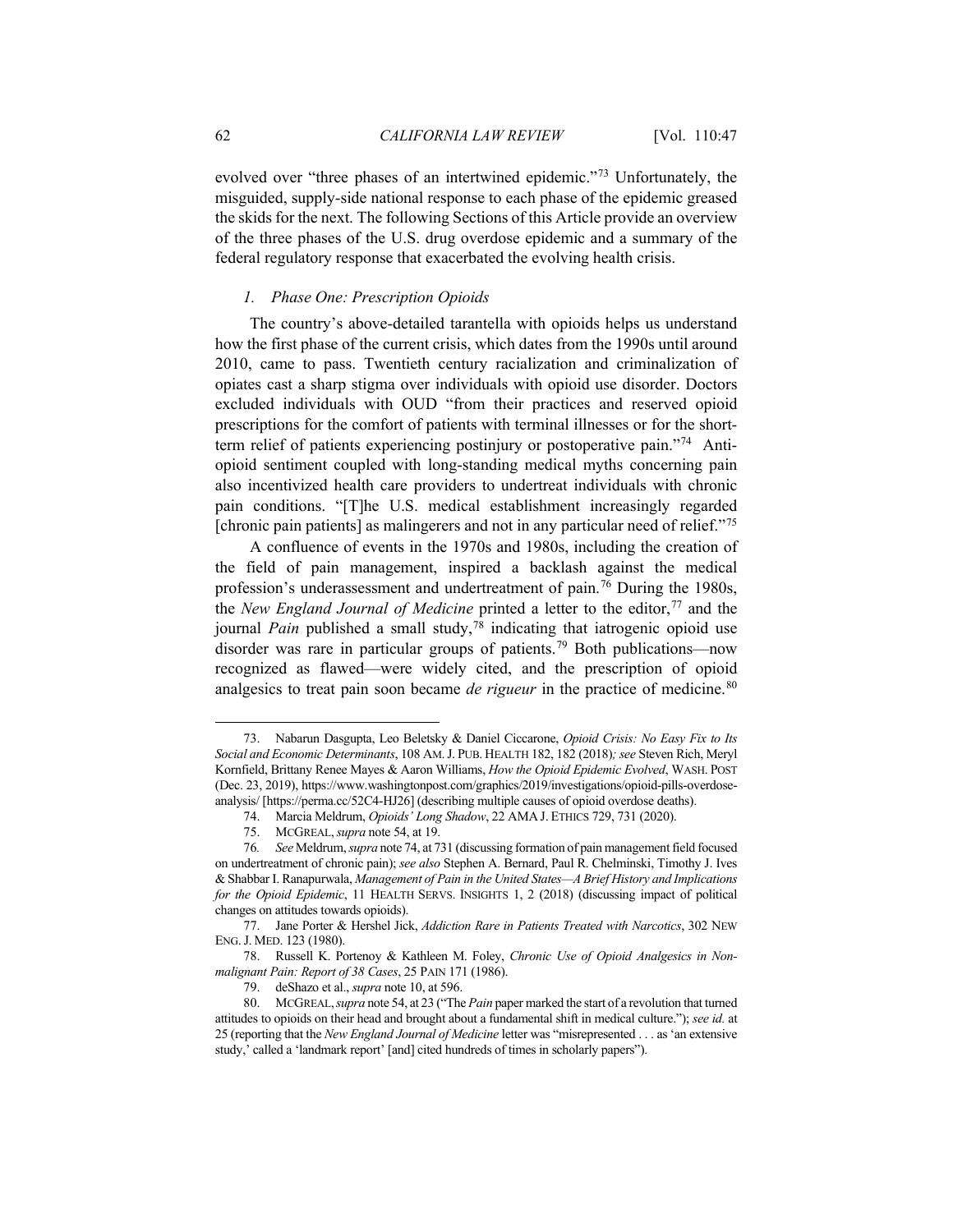Between 1990 and 1995, opioid prescribing increased by two to three million prescriptions annually in the United States.<sup>[81](#page-16-1)</sup>

<span id="page-16-10"></span>In the mid-1990s, the American Pain Society, which was propped up and funded by prescription opioid manufacturers, embarked on its highly successful "pain as the fifth vital sign" campaign.<sup>[82](#page-16-2)</sup> This campaign encouraged clinicians to evaluate and manage patients' pain.[83](#page-16-3) "By the late 1990s, it was generally accepted that all patients [we]re entitled to the assessment and treatment of pain."[84](#page-16-4) The DEA and Federation of State Medical Boards even promised to ease surveillance of opioid prescribing, "thereby assuaging physician reluctance to prescribe more liberal amounts of opioid analgesics."[85](#page-16-5)

<span id="page-16-0"></span>Prescription opioid manufacturers took advantage of medicine's new fervor for pain management by manufacturing analgesics that they marketed as abusedeterrent. In 1995, the FDA approved Purdue Pharma's twelve-hour extended release oxycodone medication, OxyContin, to treat moderate to severe pain.<sup>[86](#page-16-6)</sup> The drug's label read: "delayed absorption, as provided by OxyContin tablets, is believed to reduce the abuse liability of a drug."[87](#page-16-7) Consistent with that claim, Purdue began to assertively market OxyContin to prescribers by overstating its benefits while downplaying its risk of misuse.<sup>[88](#page-16-8)</sup> Individuals who sought a fast high, however, quickly learned how to crush and snort or dissolve and inject the pills to rapidly release their potent content.<sup>[89](#page-16-9)</sup> Opioid prescribing continued to

<sup>81.</sup> Bernard et al., *supra* not[e 76,](#page-15-9) at 2.

<span id="page-16-2"></span><span id="page-16-1"></span><sup>82.</sup> Greg H. Jones, Eduardo Bruera, Salahadin Abdi & Hagop M. Kantarjian, *The Opioid Epidemic in the United States—Overview, Origins, and Potential Solutions*, 124 CANCER 4279, 4279– 80 (2018).

<span id="page-16-3"></span><sup>83.</sup> D. Andrew Tompkins, J. Greg Hobelmann & Peggy Compton, *Providing Chronic Pain Management in the "Fifth Vital Sign" Era: Historical and Treatment Perspectives on a Modern-Day Medical Dilemma*, 173 DRUG & ALCOHOL DEPENDENCE S11, S13 (Supp. 1 2017).

<sup>84</sup>*. Id.*

<span id="page-16-5"></span><span id="page-16-4"></span><sup>85.</sup> Mark R. Jones, Omar Viswanath, Jacqueline Peck, Alan D. Kaye, Jatinder S. Gill & Thomas T. Simopoulos, *A Brief History of the Opioid Epidemic and Strategies of Pain Medicine*, 7 PAIN & THERAPY 13, 16 (2018).

<span id="page-16-6"></span><sup>86.</sup> U.S. GEN. ACCT. OFF., GAO-04-110, PRESCRIPTION DRUGS: OXYCONTIN ABUSE AND DIVERSION AND EFFORTS TO ADDRESS THE PROBLEM 1 (2003) [hereinafter OXYCONTIN ABUSE], https://www.gao.gov/new.items/d04110.pdf [https://perma.cc/29AS-62PJ].

<span id="page-16-7"></span><sup>87.</sup> Andrew Joseph & Shraddha Chakradhar, *Faced with Prescriber Fears of OxyContin Misuse, Purdue Sales Reps Misleadingly Played Up Drug's Safety, Documents Show*, STAT (Jan. 9, 2020), https://www.statnews.com/2020/01/09/prescriber-fears-oxycontin-misuse-purdue-pharmasales-reps-misleadingly-played-up-safety/ [https://perma.cc/SQN6-3VMJ].

<span id="page-16-8"></span><sup>88.</sup> Barry Meier, *Origins of an Epidemic: Purdue Pharma Knew Its Opioids Were Widely Abused*, N.Y. TIMES (May 29, 2018), https://www.nytimes.com/2018/05/29/health/purdue-opioidsoxycontin.html [https://perma.cc/VR5C-FRDR].

<span id="page-16-9"></span><sup>89.</sup> *See* Sujata S. Jayawant & Rajesh Balkrishnan, *The Controversy Surrounding OxyContin Abuse: Issues and Solutions*, 1 THERAPEUTICS & CLINICAL RISK MGMT. 77, 77 (2005); *see also*  OXYCONTIN ABUSE, *supra* note [86,](#page-16-0) at 29 (hypothesizing that "the original label's safety warning advising patients not to crush the tablets because of the possible rapid release of a potentially toxic amount of oxycodone may have inadvertently alerted abusers to methods for abuse").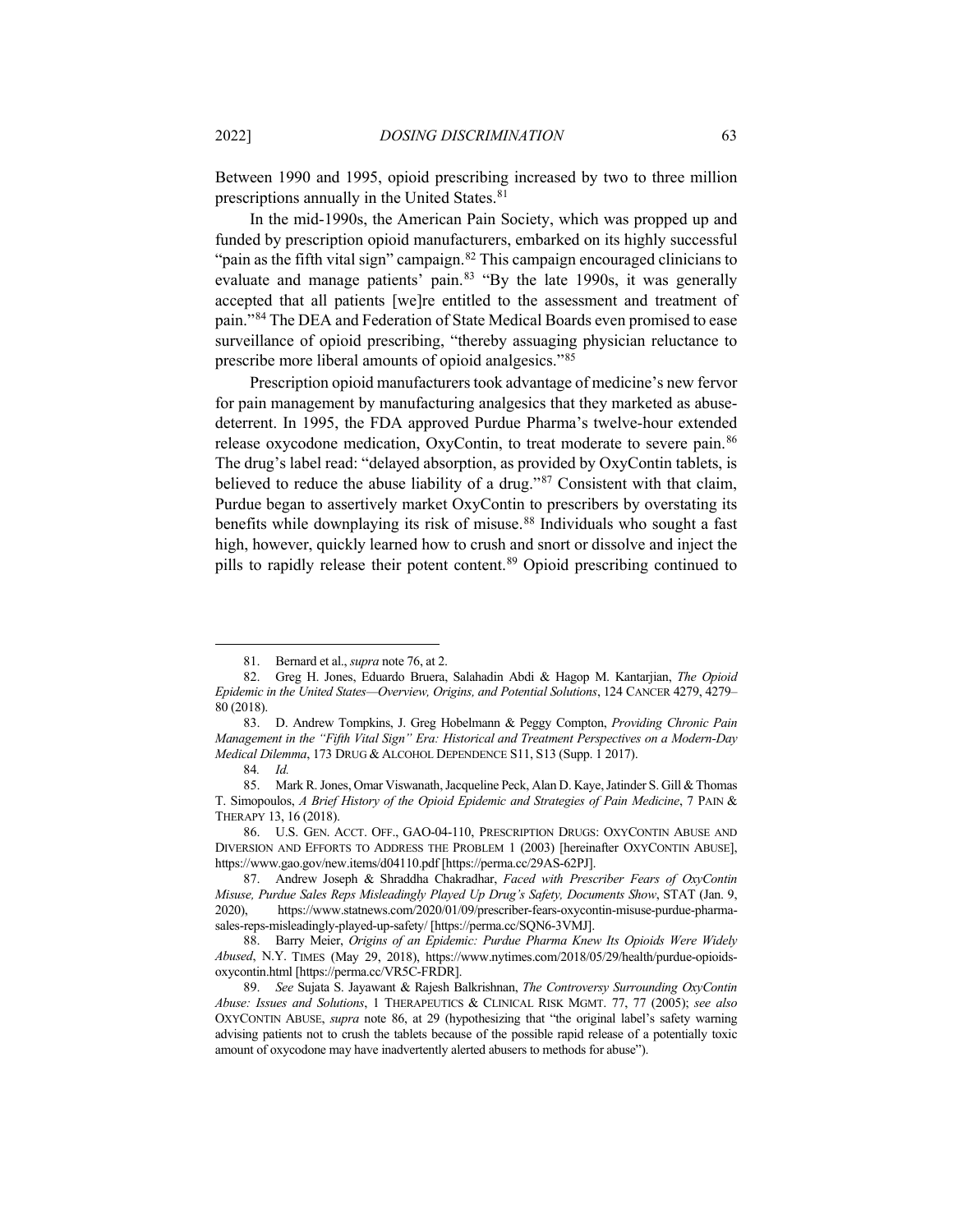skyrocket during the first decade of the twenty-first century and prescription opioid-related overdose deaths increased fourfold from 1999 to 2011.<sup>[90](#page-17-0)</sup>

#### <span id="page-17-5"></span>*2. Federal Regulatory Response*

Federal and state regulators blamed the rising opioid crisis on prescription opioid manufacturers, like Purdue Pharma, and opioid prescribers, distributors, and dispensers.<sup>[91](#page-17-1)</sup> There is no question that certain opioid manufacturers engaged in egregious and unlawful market behavior that exploited the legitimate clinical concern that pain was underassessed and undertreated.<sup>[92](#page-17-2)</sup> And there is little debate that providers prescribed—and pharmacists dispensed—volumes of opioids, which created a lucrative market for the diversion and nonmedical use of prescription pills.<sup>[93](#page-17-3)</sup>

Far less attention, however, has been directed at the significant role federal and state regulators played in the overdose crisis, including the FDA, DEA, Centers for Disease Control and Prevention (CDC), Office of National Drug Control Policy (ONDCP), and state medical and pharmacy licensing boards.<sup>[94](#page-17-4)</sup> Detailing these agencies' collective contributions to our ever-worsening drug overdose epidemic, however, would fill the pages of a hefty text and exceed the concerns of this Article. Specifically, this Article will address the impact of prescription drug monitoring program (PDMP) surveillance and the lack of

<span id="page-17-0"></span><sup>90.</sup> Sally Satel, *The Truth About Painkiller Addiction*, ATLANTIC (Aug. 4, 2019), https://www.theatlantic.com/ideas/archive/2019/08/what-america-got-wrong-aboutopioidcrisis/595090 [https://perma.cc/4TUR-D3EM].

<span id="page-17-1"></span><sup>91</sup>*. See, e.g.*, U.S. DEP'T OF JUST. OFF. OF THE INSPECTOR GEN., AUDIT OF THE DRUG ENFORCEMENT ADMINISTRATION'S COMMUNITY-BASED EFFORTS TO COMBAT THE OPIOID CRISIS 1 (2020), https://oig.justice.gov/sites/default/files/reports/a20-102.pdf [https://perma.cc/R72C-3PDQ] ("The Department of Health and Human Services (HHS) traces the opioid epidemic to the late 1990s, as pharmaceutical companies assured doctors that patients would not become addicted to opioid pain relievers, resulting in healthcare providers prescribing these drugs at greater rates."); Rebecca L. Haffajee & Michelle M. Mello, *Drug Companies' Liability for the Opioid Epidemic*, 377 NEW ENG.J. MED. 2301, 2301–05 (2017) (describing and enumerating the numerous civil and criminal actions that federal and state governments have brought against physicians, pharmacies, opioid manufacturers, and opioid distributors); Barbara Fedders, *Opioid Policing*, 94 IND. L.J. 389, 393 (2019) ("Elected officials stress the culpability of pharmaceutical companies for aggressive marketing, and physicians for profligate prescribing.").

<span id="page-17-2"></span><sup>92</sup>*. See, e.g.*, Press Release, U.S. Dep't of Just., Opioid Manufacturer Purdue Pharma Pleads Guilty to Fraud and Kickback Conspiracies (Nov. 24, 2020), https://www.justice.gov/opa/pr/opioidmanufacturer-purdue-pharma-pleads-guilty-fraud-and-kickback-conspiracies [https://perma.cc/6EET-APCN] (describing Purdue's guilty plea after admitting it knew its products were being diverted).

<span id="page-17-3"></span><sup>93</sup>*. See U.S. Opioid Dispensing Rate Maps*, CTRS. FOR DISEASE CONTROL & PREVENTION, https://www.cdc.gov/drugoverdose/rxrate-maps/index.html [https://perma.cc/M533-XT8Q]; Shann Hulme, David Bright & Suzanne Nielsen, *The Source and Diversion of Pharmaceutical Drugs for Non-Medical Use: A Systematic Review and Meta-Analysis*, 186 DRUG &ALCOHOL DEPENDENCE 242, 242– 43 (2018) ("In the US, the [non-medical use] of pharmaceutical opioids has been estimated to cost over \$70 billion annually.").

<span id="page-17-4"></span><sup>94</sup>*. But see, e.g.*, Zachary Siegel, *The Opioid Crisis Is About More Than Corporate Greed*, NEW REPUBLIC (July 30, 2019), https://newrepublic.com/article/154560/opioid-crisis-corporate-greed [https://perma.cc/KL2V-N2RN] ("While politicians are making hay out of Big Pharma's wanton greed and recklessness, far less attention has been paid to the DEA.").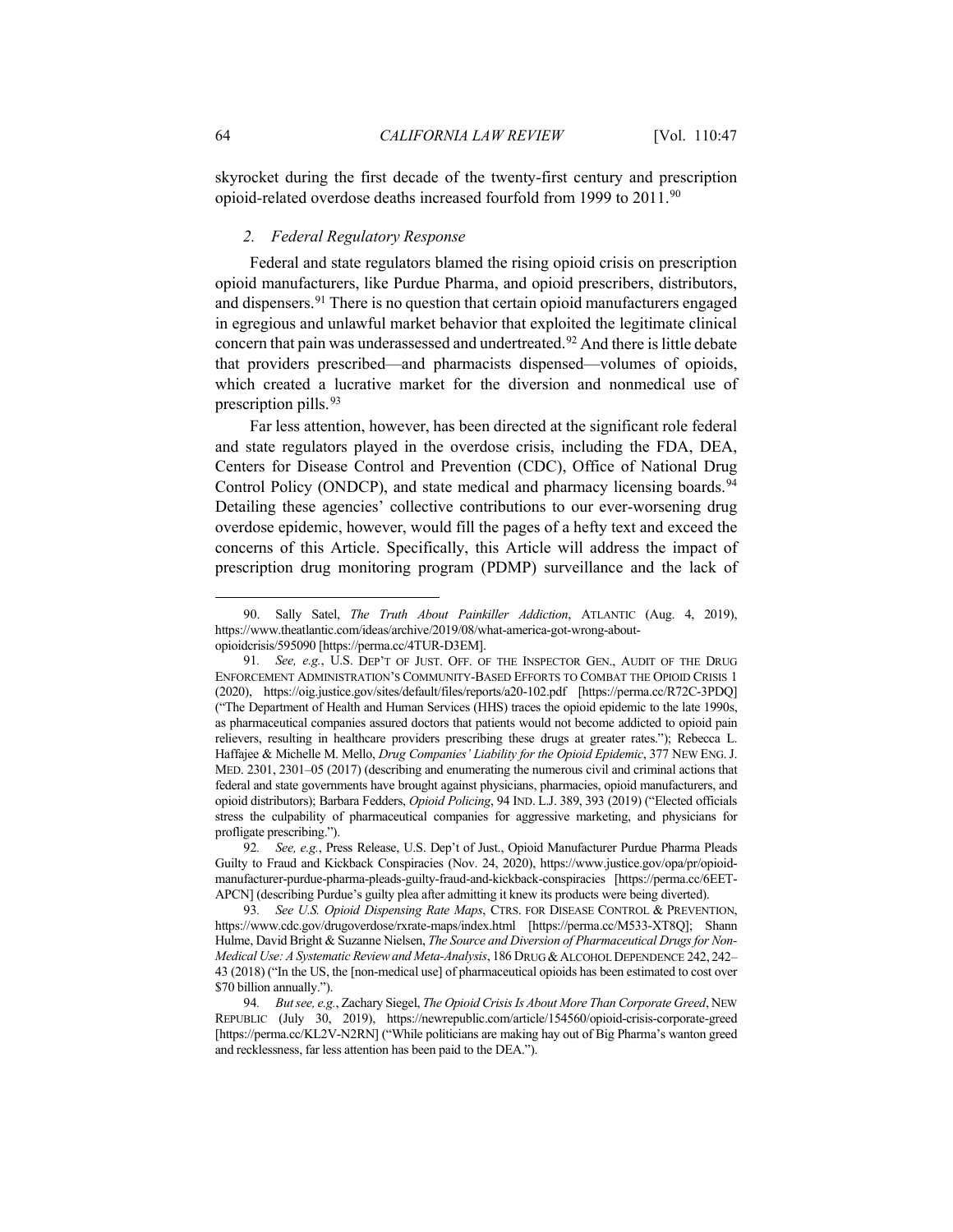regulation of PDMP platforms on opioid patient health and safety. It is therefore necessary to scrutinize the federal agencies vested with significant authority over controlled substance surveillance and PDMP software platform regulation: the DEA and the FDA.<sup>[95](#page-18-0)</sup>

<span id="page-18-6"></span>Under the Controlled Substance Act, the DEA is charged with preventing the diversion of legal drugs into the illicit market by maintaining strict control over the availability of controlled substances. This extends to CSA-regulated prescription opioids, which are monitored "through quotas, registration, recordkeeping, reporting, and security requirements."[96](#page-18-1) The CSA also vests the DEA—a law enforcement agency located in the United States Department of Justice (and not a public health agency located in the Department of Health and Human Services, like the FDA)—with the authority to categorize drugs into five schedules (I-V) based on their medicinal value and abuse potential.<sup>[97](#page-18-2)</sup> The DEA has classified most prescription opioids as Schedule II substances on the theory that those drugs have both a medically accepted use and a high potential for abuse.[98](#page-18-3)

Federal law delegates to the DEA the duty to set specific limits on the volume of CSA Schedule II opioids that pharmaceutical manufacturers are permitted to manufacture and distribute each year.<sup>99</sup> The DEA then publishes those aggregate production quotas annually in the Federal Register.<sup>[100](#page-18-5)</sup> This warrants emphasis because the prevailing drug overdose crisis causal narrative

<span id="page-18-0"></span><sup>95</sup>*. See, e.g.*, Lars Noah, *Federal Regulatory Responses to the Prescription Opioid Crisis: Too Little, Too Late?*, 2019 UTAH L.REV. 757, 760 ("Drug manufacturers . . .saw [the condemnation of the undertreatment of pain] as an emerging business opportunity, and an ineffectual FDA quickly lost control of the situation."); Leo Beletsky & Jeremiah Goulka, *The Opioid Crisis: A Failure of Regulatory Design and Action*, A.B.A.CRIM.JUST.MAG., Summer 2019, at 35, 35–36 (opining that while the FDA and other "federal institutions involved in shaping drug policy . . . share some blame" for the opioid crisis, "the two most influential and problematic structures regulating opioids in both the health care and the black-market spheres have been the Controlled Substances Act and its implementing agency, the DEA").

<span id="page-18-1"></span><sup>96</sup>*.* John A. Gilbert & Barbara Rowland, *Practicing Medicine in a Drug Enforcement World*, *in* 27 HEALTH L. HANDBOOK 391, 394 (Alice G. Gosfield ed., 2015).

<span id="page-18-2"></span><sup>97</sup>*.* 21 U.S.C. §§ 811, 812(b); *see* 28 C.F.R. § 0.100 (2021) (delegating the Attorney General's authority to the DEA).

<span id="page-18-3"></span><sup>98</sup>*.* 21 C.F.R. § 1308.12(b)–(c) (2021)(listing all Schedule II opium and opiate substances); *see, e.g.*, *Drug Scheduling*, U.S. DRUG ENF'T ADMIN., https://www.dea.gov/drug-scheduling [https://perma.cc/E69P-ZUMY] (explaining that "Schedule II drugs, substances, or chemicals are defined as drugs with a high potential for abuse, with use potentially leading to severe psychological or physical dependence," opining that "[t]hese drugs are also considered dangerous," and enumerating the following opioids as Schedule II drugs: "[c]ombination products with less than 15 milligrams of hydrocodone per dosage unit (Vicodin), ... methadone, hydromorphone (Dilaudid), meperidine (Demerol), oxycodone (OxyContin), [and] fentanyl"). A small group of narcotic controlled substances, including the opioid agonist buprenorphine, which is used to treat opioid use disorder, and drugs that contain relatively low milligrams per dosage units of codeine, are classified as Schedule III substances. *See* 21 C.F.R. § 1308.13(e) (2021).

<sup>99</sup>*.* 21 U.S.C. § 826.

<span id="page-18-5"></span><span id="page-18-4"></span><sup>100</sup>*. See, e.g.*, Established Aggregate Production Quotas for Schedule I and II Controlled Substances and Assessment of Annual Needs for the List I Chemicals Ephedrine, Pseudoephedrine, and Phenylpropanolamine for 2021, 85 Fed. Reg. 76604 (Nov. 30, 2020).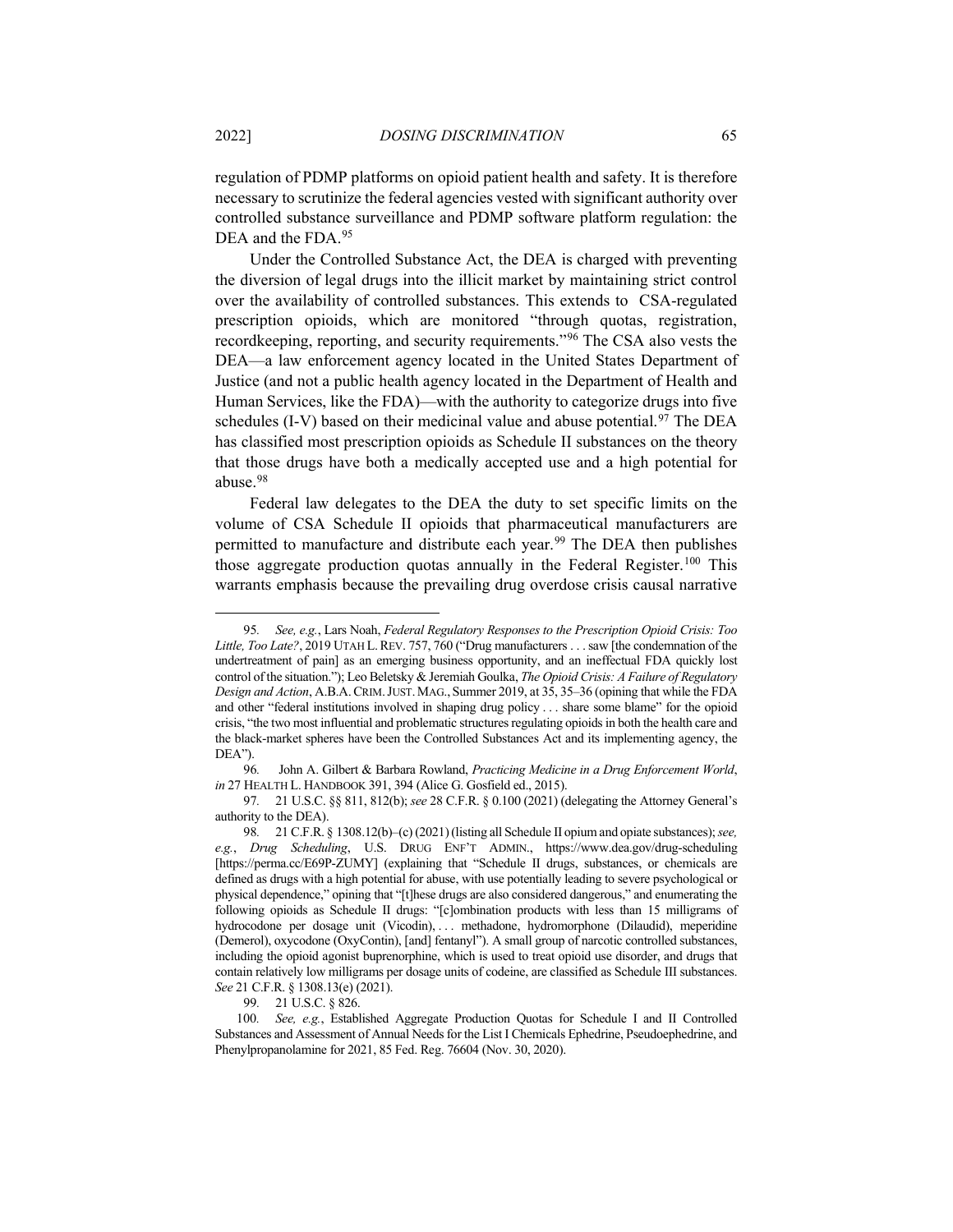misleads the public to believe that profit-driven Big Pharma flooded the market with opioids for years independent of any federal oversight. In fact, the DEA has exclusive control over the precise number of pills that are distributed through the supply chain each year. The DEA further insists that it "does not take into account business or other circumstantial considerations" in setting the annual opioid production quotas[.101](#page-19-1)

<span id="page-19-0"></span>As a result, to the extent that the U.S. market was overexposed to prescription opioids, the DEA is at least partially to blame.<sup>[102](#page-19-2)</sup> "[T]he agency allowed aggregate production quotas for oxycodone to increase thirty-nine-fold between 1993 and 2015, and quotas for fentanyl to increase twenty-five-fold."[103](#page-19-3) The DEA also failed to reduce the annual opioid production supply until 2017, more than five years after prescription opioid prescribing peaked in the United States.<sup>[104](#page-19-4)</sup>

The CSA also requires prescription drug manufacturers and distributors to submit controlled substance drug transaction reports to the DEA detailing every sale, delivery, or other disposal of Schedule II opioids.<sup>[105](#page-19-5)</sup> The DEA stores those transactions in its Automation of Reports and Consolidated Orders System (ARCOS) database, which the agency uses to identify suspicious orders and the potential diversion of controlled substances.[106](#page-19-6) According to the DEA,

<span id="page-19-7"></span>ARCOS is an automated, comprehensive drug reporting system which monitors the flow of DEA controlled substances from their point of manufacture through commercial distribution channels to point of sale or distribution at the dispensing/retail level . . . . Included in the list of controlled substance transactions tracked by ARCOS are the following: All Schedules I and II materials (manufacturers and distributors); Schedule III narcotic and gamma-hydroxybutyric acid (GHB) materials (manufacturers and distributors); and selected Schedule III and IV

<span id="page-19-1"></span><sup>101</sup>*. See* Lev Facher, *Pressure Builds on DEA to Stem Supply of Controlled Substances, but at What Cost?*, BOS. GLOBE (Dec. 24, 2017), https://www.bostonglobe.com/business/2017/12/24/pressure-builds-dea-stem-supply-controlledsubstances-but-what-cost/0RJFpYimkOrUUiXf0jySeP/story.html [https://perma.cc/CU7Z-4VTW] ("To set the quotas, the DEA says it relies on estimates of legitimate medical need from the Food and Drug Administration, prescription levels from the previous year, manufacturers' forecasts, and other data.").

<span id="page-19-3"></span><span id="page-19-2"></span><sup>102</sup>*. See, e.g.*, Jacey Fortin, *D.E.A. Let Opioid Production Soar as Crisis Grew, Justice Dept. Says*, N.Y. TIMES (Oct. 1, 2019), https://www.nytimes.com/2019/10/01/us/dea-opioid-crisis.html [https://perma.cc/5RBP-J7DS].

<sup>103</sup>*.* Facher, *supra* not[e 101.](#page-19-0)

<sup>104</sup>*. Id.*

<sup>105</sup>*.* 21 U.S.C. § 827(d)(1).

<span id="page-19-6"></span><span id="page-19-5"></span><span id="page-19-4"></span><sup>106</sup>*. Id.* § 827(f); 21 C.F.R. § 1304.33 (2021); *see also* Declaration of John J. Martin in Support of the United States of America's Brief Posing Objections to Disclosure of ARCOS Data at 2, *In re* Nat'l Prescription Opiate Litig., No. 17-md-2804 (N.D. Ohio June 25, 2018). ARCOS includes the following information for each CSA-regulated drug transaction: supplier's name, DEA registration number, address and business activity, buyer's name, DEA registration number and address, prescription-drug code, transaction date, total dosage units, and total grams. *Id.* The CSA also imposes specific duties upon wholesale distributors to monitor, identify, halt, and report "suspicious orders" of prescription opioids. 21 C.F.R. § 1301.74(b) (2021).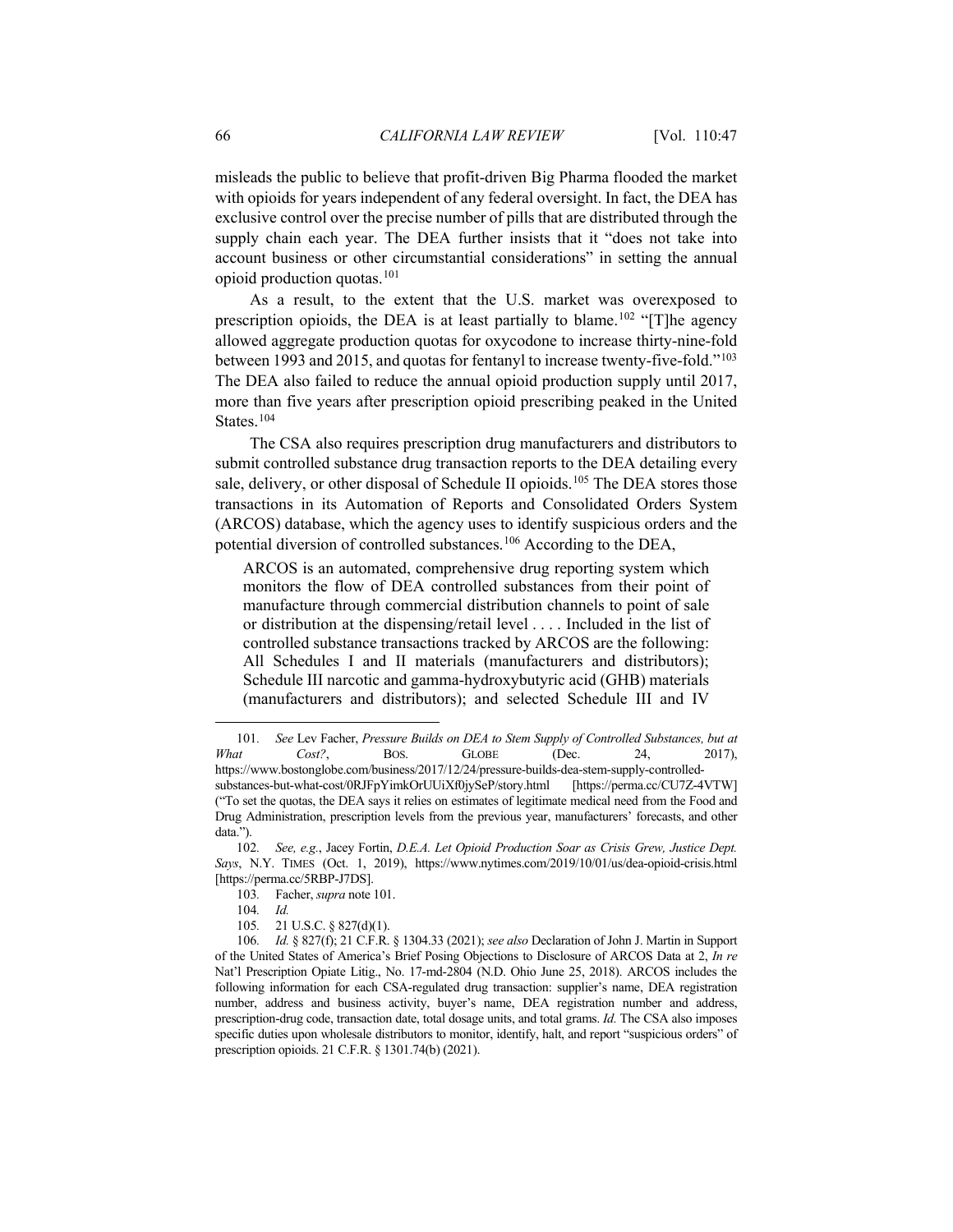<span id="page-20-9"></span>psychotropic drugs (manufacturers only). ARCOS accumulates these transactions which are then summarized into reports which give investigators in Federal and state government agencies information which can then be used to identify the diversion of controlled substances into illicit channels of distribution. The information on drug distribution is used throughout the United States . . . by U.S. Attorneys and DEA investigators to strengthen criminal cases in the courts.[107](#page-20-1)

<span id="page-20-0"></span>Until recently, little was known about DEA ARCOS opioid transaction information. In late 2017, however, a group of Ohio opioid litigation plaintiffs, whose cases were later transferred to the federal opioid multidistrict litigation (MDL) docket, subpoenaed the DEA to obtain access to the opioid transaction data stored in the ARCOS database.[108](#page-20-2) That request was met with forceful opposition by the United States Department of Justice (DOJ), which was not a party to the litigation but intervened on behalf of the DEA to resist disclosure of any ARCOS data.<sup>[109](#page-20-3)</sup> The DEA argued that production of its ARCOS opioid data "would reveal investigatory records compiled for law enforcement purposes, and would interfere with [Controlled Substances Act] enforcement proceedings."<sup>[110](#page-20-4)</sup> Further, it claimed that such disclosure would make public confidential business information, and thus cause opioid manufacturer and distributor defendants competitive harm.<sup>[111](#page-20-5)</sup> In sum, "the DEA—a federal agency created by Congress to monitor and improve controlled substance-related public health outcomes—injected itself into the [federal] opioid [MDL] litigation not to assist the public entity plaintiffs but to advance the alleged privacy interests of *the defendant pharmaceutical corporations that it is charged with regulating*."[112](#page-20-6)

Media organizations sought access to ARCOS data that was released to the plaintiffs under seal and appealed the district court's denial of their request for those materials to the United States Court of Appeals for the Sixth Circuit.<sup>113</sup> The opioid MDL district court ordered the DEA to produce a historical subset of ARCOS transaction records.[114](#page-20-8) It became immediately apparent why the DEA had fought so hard to keep that information secret from the public. The *Washington Post* obtained the data and released a report revealing that opioid manufacturers and distributors had flooded the country with more than seventy-

<span id="page-20-1"></span><sup>107</sup>*. Automation of Reports and Consolidated Orders Systems (ARCOS)*, DRUG ENF'T ADMIN. DIVERSION CONTROL DIV., https://www.deadiversion.usdoj.gov/arcos/index.html [https://perma.cc/M5RK-QBNJ].

<span id="page-20-4"></span><span id="page-20-3"></span><span id="page-20-2"></span><sup>108</sup>*.* Jennifer D. Oliva, *Opioid Multidistrict Litigation Secrecy*, 80 OHIO ST.L.J. 663, 666 (2019). 109*.* Objections of the United States Department of Justice, Drug Enforcement Administration to Plaintiff's Subpoena at 3–9, City of Cincinnati v. AmerisourceBergen Drug Corp., No. 2:17-cv-713 (S.D. Ohio Nov. 27, 2017), ECF No. 101.

<sup>110.</sup> *Id.* at 5.

<sup>111</sup>*. Id.* at 5–6.

<sup>112</sup>*.* Oliva, *supra* not[e 108,](#page-20-0) at 666–67.

<sup>113</sup>*. In re* Nat'l Prescription Opiate Litig., 927 F.3d 919 (6th Cir. 2019).

<span id="page-20-8"></span><span id="page-20-7"></span><span id="page-20-6"></span><span id="page-20-5"></span><sup>114.</sup> Order Regarding ARCOS Data Protective Order at 1–2, *In re* Nat'l Prescription Opiate Litig., No. 17-md-2804 (N.D. Ohio July 15, 2019), ECF No. 1845.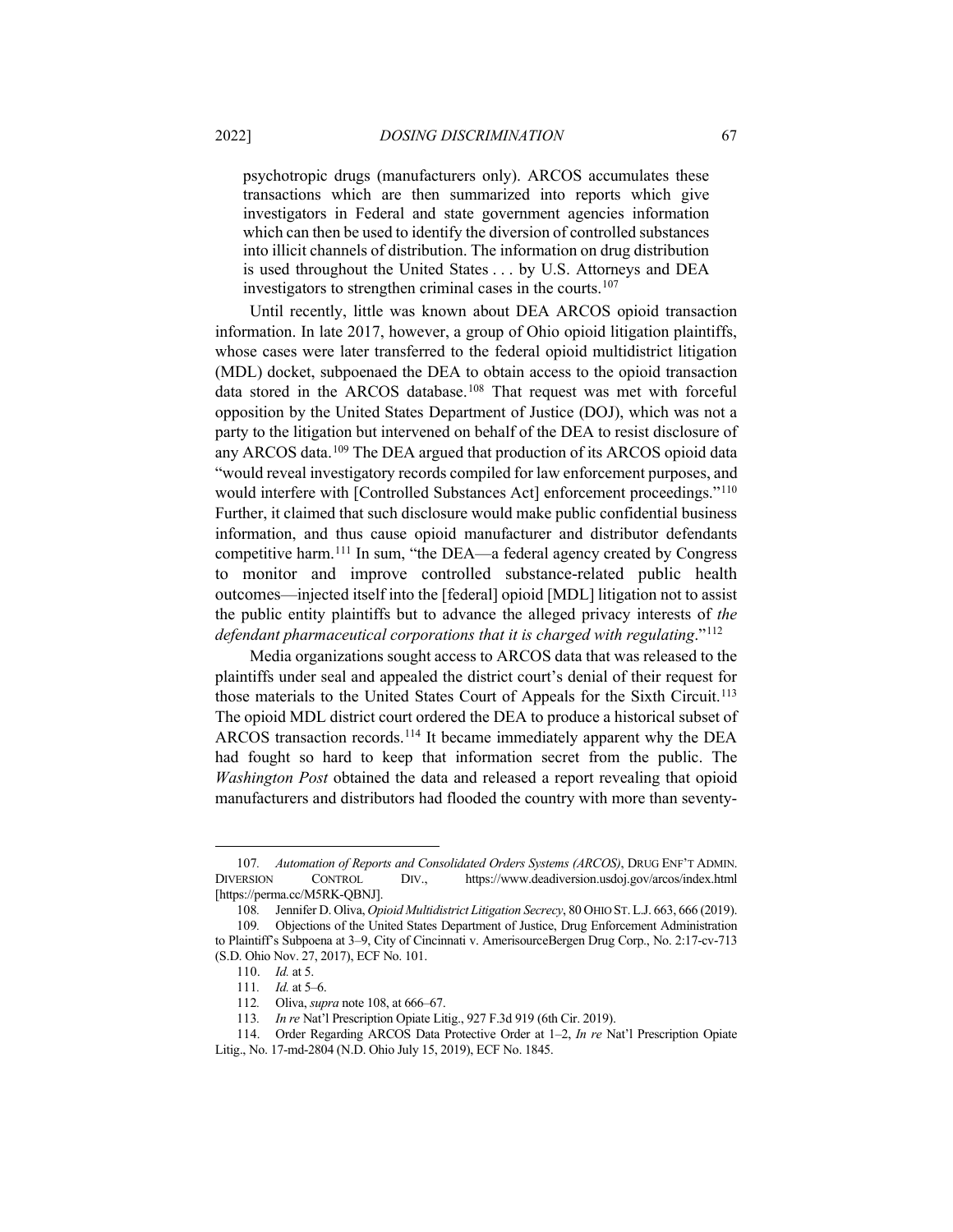six billion prescription opioid pills from 2006-2012 on the DEA's watch.<sup>[115](#page-21-0)</sup> In 2019, in response to the release of the ARCOS data and other information, the U.S. DOJ Office of the Inspector General issued a harsh rebuke of the DEA's opioid-related regulatory and enforcement efforts. The DOJ concluded that the DEA "was slow to respond to the significant increase in the use and diversion of opioids since 2000," "did not use its available resources, including its data systems and strongest administrative enforcement tools, to detect and regulate diversion effectively," and "did not adequately hold registrants accountable or prevent the diversion of pharmaceutical opioids."[116](#page-21-1)

<span id="page-21-5"></span>In addition to abdicating its obligation to control the supply of prescription opioids though quota setting and to deter diversion with its considerable ARCOS intelligence, the DEA continues to double down on failed, supply-side surveil-and-prosecute tactics.<sup>[117](#page-21-2)</sup> Determined to "get tough on drugs," the agency broadcasted that it would root out and prosecute rogue opioid prescribers, pill mills, and doctor shoppers.<sup>[118](#page-21-3)</sup> In order to facilitate its law and order crackdown, the DEA expended considerable financial and political resources assisting states to create law enforcement surveillance tools in the form of state PDMPs. For reasons explained later in this Article, these programs may well be exacerbating the drug overdose crisis and other health-harming outcomes by motivating the undertreatment of marginalized patients with chronic pain conditions and OUD, whose health is improved by prescription opioid treatment.<sup>[119](#page-21-4)</sup> In sum, the record

<span id="page-21-0"></span><sup>115</sup>*.* Scott Higham, Sari Horwitz & Steven Rich, *76 Billion Opioid Pills: Newly Released Federal Data Unmasks the Epidemic*, WASH. POST (July 16, 2019), https://www.washingtonpost.com/investigations/76-billion-opioid-pills-newly-released-federal-dataunmasks-theepidemic/2019/07/16/5f29fd62-a73e-11e9-86dd-d7f0e60391e9\_story.html?utm\_term=.8 e8c6785485f [https://perma.cc/FSP7-WHQU].

<span id="page-21-1"></span><sup>116</sup>*.* OFF. OF THE INSPECTOR GEN., U.S. DEP'T OF JUST., REVIEW OF THE DRUG ENFORCEMENT ADMINISTRATION'S REGULATORY AND ENFORCEMENT EFFORTS TO CONTROL THE DIVERSION OF OPIOIDS, at ii (2019), https://www.oversight.gov/sites/default/files/oig-reports/e1905.pdf [https://perma.cc/D3FM-22XF].

<span id="page-21-2"></span><sup>117</sup>*. See, e.g.*, David Herzberg, Honoria Guarino, Pedro Mateu-Gelabert & Alex S. Bennett, *Recurring Epidemics of Pharmaceutical Drug Abuse in America: Time for an All-Drug Strategy*, 106 AM. J. PUB. HEALTH 408, 408–09 (2016) (explaining that, while "[s]upply-side and criminal justice approaches" dominate U.S. drug policy, "history offers little evidence that primary reliance on such strategies can genuinely reduce problematic drug use").

<span id="page-21-3"></span><sup>118</sup>*. See, e.g.*, Jan Hoffman, *Medicare Is Cracking Down on Opioids. Doctors Fear Pain Patients Will Suffer.*, N.Y. TIMES (Mar. 27, 2018), https://www.nytimes.com/2018/03/27/health/opioidsmedicare-limits.html [https://perma.cc/9UPF-BD75]; Barry Meier, *A New Painkiller Crackdown Targets Drug Distributors*, N.Y. TIMES (Oct. 17, 2012), https://www.nytimes.com/2012/10/18/business/to-fight-prescription-painkiller-abuse-dea-targetsdistributors.html [https://perma.cc/QZ86-AZQM]. Pill mills are characterized as places "where doctors indiscriminately prescribe opioid medications for cash" and doctor shopping involves patients "vist[ing] multiple doctors to get prescriptions for opioid painkillers" and other drugs. Christine Vestal, *States Require Opioid Prescribers to Check for 'Doctor Shopping*,*'* PEW CHARITABLE TRS. (May 9, 2016), https://www.pewtrusts.org/en/research-and-analysis/blogs/stateline/2016/05/09/states-require-opioidprescribers-to-check-for-doctor-shopping [https://perma.cc/R8MK-4PUY].

<span id="page-21-4"></span><sup>119.</sup> *See* PRESCRIPTION DRUG MONITORING PROGRAM TRAINING & TECH. ASSISTANCE CTR., TECHNICAL ASSISTANCE GUIDE: HISTORY OF PRESCRIPTION DRUG MONITORING PROGRAMS (2018),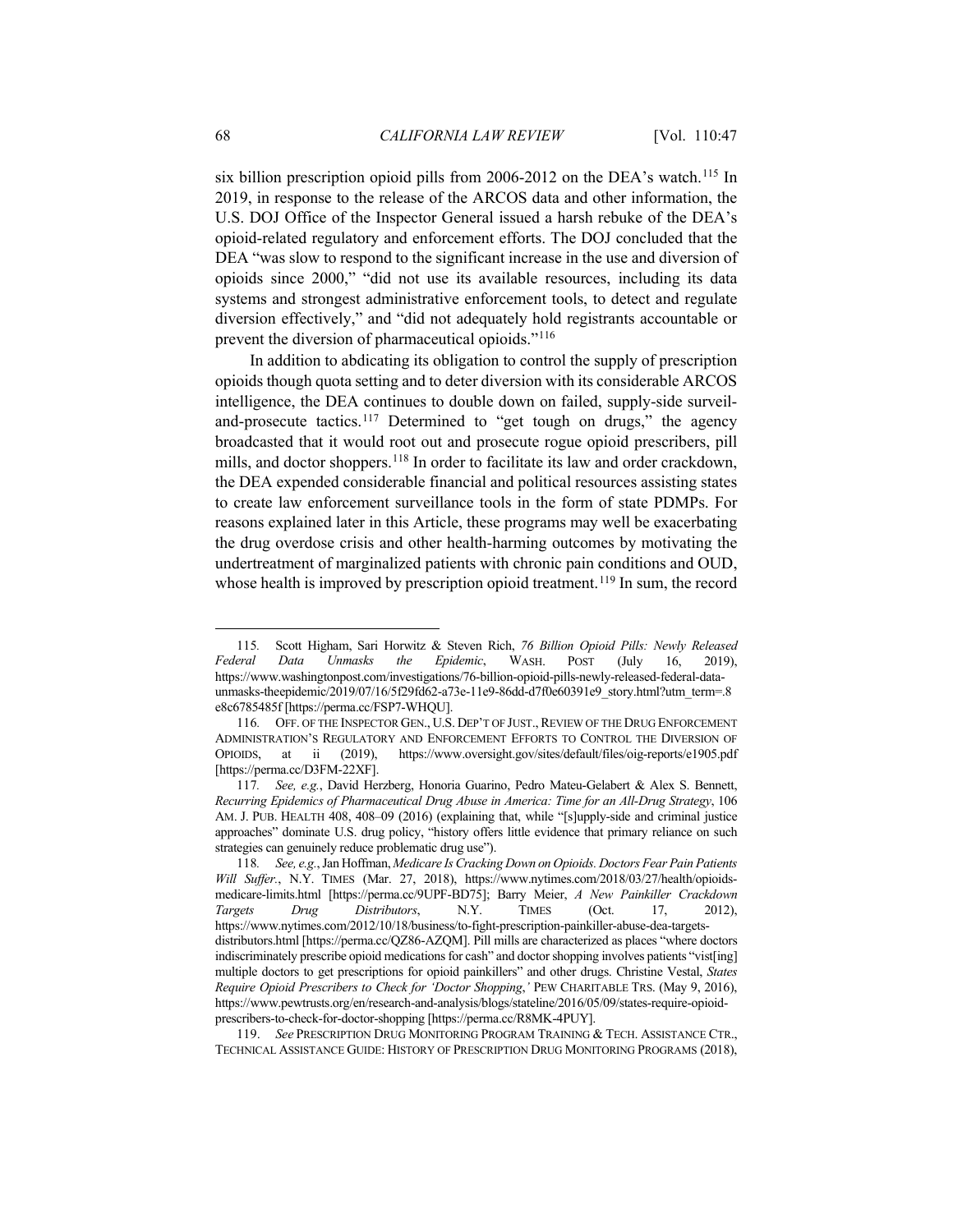strongly suggests that the DEA continues to exacerbate an epidemic that it was complicit in creating.

The DEA's counterproductive criminal justice-driven response was aided and abetted by the FDA's apparent disinterest in the collateral consequences of its opioid-related drug approval decisions. In 2010—a year during which 38,329 Americans died of drug overdose<sup>[120](#page-22-0)</sup>—Purdue developed a new tamper-resistant, abuse-deterrent formulation of OxyContin on the theory that this version of the oxycodone tablet was more difficult to crush and dissolve.[121](#page-22-1) In other words, "after years of ignoring reports of people misusing their painkillers by crushing them, thus giving plenty of time for misuse to become rampant," the FDA approved the pharmaceutical companies' formula changes "to make their painkillers harder to crush—an additional nudge for some people to switch to heroin for ease of use."<sup>[122](#page-22-2)</sup> The FDA also has aided and abetted the DEA's misguided prescription opioid deprescribing crusade. Specifically, the FDA has failed to exercise its authority to regulate prescription drug monitoring program software platforms as medical devices and, thereby, ensure their safety and effectiveness in the clinical setting.

Psychiatrist Sally Satel summed up the harm-enhancing federal regulatory response to the initial wave of the drug overdose crisis as follows:

Starting around 2010 or 2011, events converged in ways that made prescription pills less widely available. Law enforcement cracked down on pill mills, the maker of Oxycontin made the pill harder to crush, physicians tightened their prescribing practices, and more states created prescription registries to help identify people who were obtaining prescriptions by "doctor shopping"—that is, by seeking prescriptions from multiple physicians at the same time.<sup>[123](#page-22-3)</sup>

Simply stated, the federal regulators that were complicit in the over-supply and diversion of prescription opioids for nonmedical use in the first instance responded to the first wave of the drug overdose crisis with tactics aimed at quickly limiting the supply of then-available, FDA-approved prescription opioids. These strategies included, but were not limited to, law enforcement crackdowns on prescribers and dispensers, unregulated and ubiquitous state prescription drug surveillance, and approval of an abuse-resistant opioid pill formulation that made things worse by paving the way for a more deadly second wave dominated by illicit heroin.

https://www.pdmpassist.org/pdf/PDMP\_admin/TAG\_History\_PDMPs\_final\_20180314.pdf [https://perma.cc/4G9A-5G4Y]; Buchmueller & Carey, *supra* not[e 71.](#page-14-6)

<span id="page-22-0"></span><sup>120.</sup> *Overdose Death Rates 1999-2018*, NAT'L INST. ON DRUG ABUSE (Jan. 29, 2021), https://www.drugabuse.gov/drug-topics/trends-statistics/overdose-death-rates [https://perma.cc/2WJ4- EWB2].

<span id="page-22-3"></span><span id="page-22-2"></span><span id="page-22-1"></span><sup>121.</sup> Gary M. Reisfield, *OxyContin, the FDA, and Drug Control*, 16 VIRTUAL MENTOR 279, 281 (2014).

<sup>122.</sup> Beletsky & Goulka, *supra* note [95.](#page-18-6)

<sup>123.</sup> Satel, *supra* not[e 90.](#page-17-5)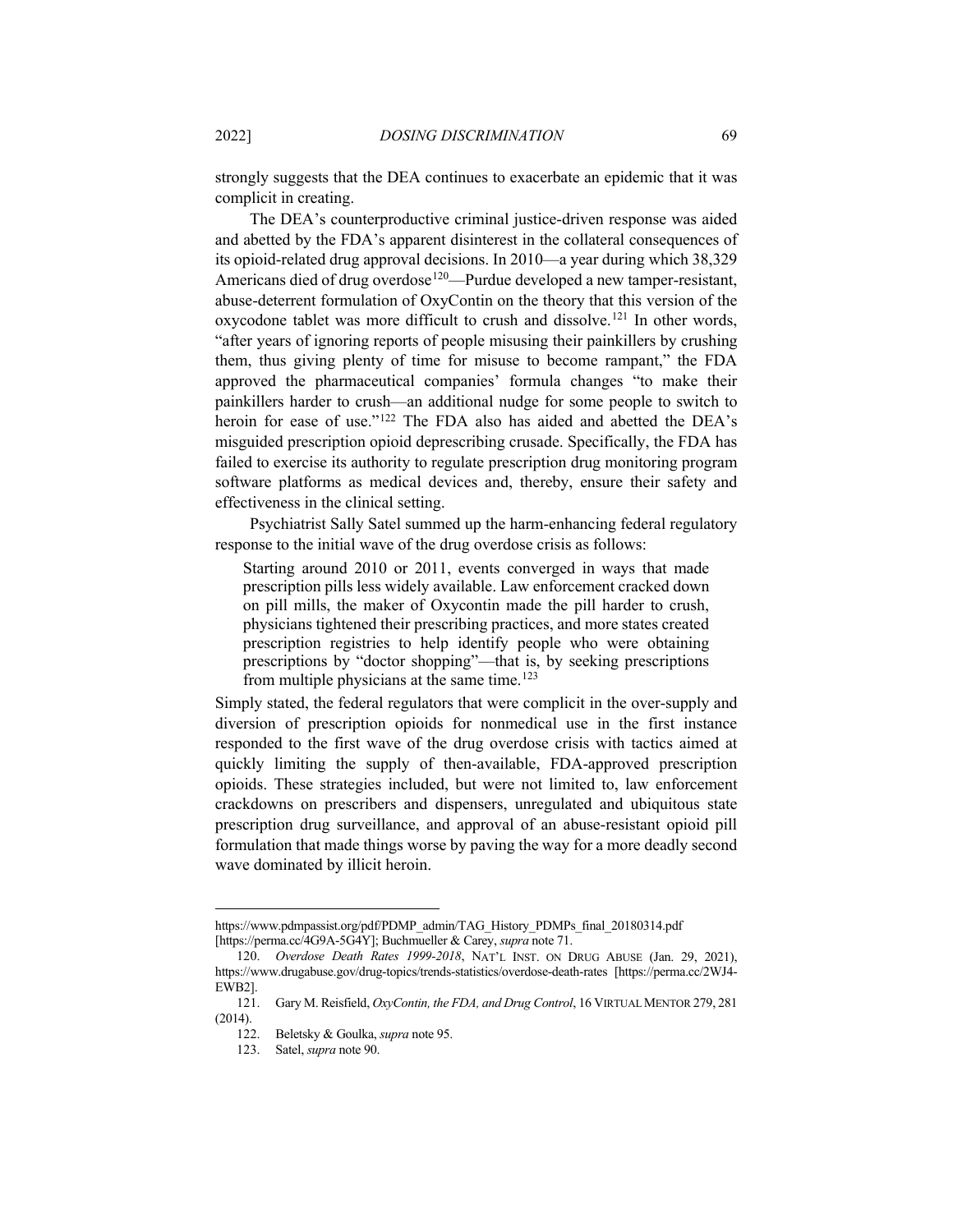### *3. Phase Two: Heroin*

In the face of sweeping surveillance, the rate of opioid prescribing in the United States peaked and plateaued between 2010-2012 and heroin took up the slack.[124](#page-23-0) Heroin drug overdose deaths more than doubled between 2011 and 2014[.125](#page-23-1) One study found that 77 percent of individuals who used both heroin and nonmedical pain relievers during this period had initiated their drug use with the nonmedical use of prescription opioids.<sup>[126](#page-23-2)</sup> Individuals who had used diverted prescription opioids likely turned to heroin because it was "five to eight times cheaper than a black-market OxyContin tablet" and easier to obtain.<sup>[127](#page-23-3)</sup>

## <span id="page-23-6"></span>*4. Phase Three: Fentanyl*

The heroin crisis quickly transitioned to an illicit fentanyl crisis.<sup>[128](#page-23-4)</sup> Fentanyl is a powerful synthetic opioid that is thirty to fifty times as potent as heroin and fifty to one hundred times as potent as morphine.<sup>[129](#page-23-5)</sup> While fentanyl is an FDA-approved Schedule II drug utilized in the practice of medicine as an analgesic and surgical anesthetic, the third and current wave of our overdose crisis is driven by illicit, underground fentanyl and fentanyl analogs "synthesized

<span id="page-23-0"></span><sup>124.</sup> *Prescribing Practices: Changes in Opioid Prescribing Practices*, CTRS. FOR DISEASE CONTROL & PREVENTION, https://www.cdc.gov/drugoverdose/data/prescribing/prescribingpractices.html [https://perma.cc/8V8T-MKCU] ("The overall opioid prescribing rate in the United States peaked and leveled off from 2010–2012 and has been declining since 2012.").

<sup>125.</sup> Rich et al., *supra* not[e 73.](#page-15-10)

<span id="page-23-2"></span><span id="page-23-1"></span><sup>126.</sup> Pradip K. Muhuri, Joseph C. Gfroerer & M. Christine Davies, *Associations of Nonmedical Pain Reliever Use and Initiation of Heroin Use in the United States*, CTR. FOR BEHAV. HEALTH STAT. & QUALITY DATA REV., Aug. 2013, https://www.samhsa.gov/data/sites/default/files/DR006/DR006/nonmedical-pain-reliever-use-2013.htm [https://perma.cc/L5BX-YD3Z].

<span id="page-23-3"></span><sup>127.</sup> *See* Beletsky & Goulka, *supra* not[e 95;](#page-18-6) Satel, *supra* not[e 90;](#page-17-5) Sari Horwitz & Scott Higham, *The Flow of Fentanyl: In the Mail, Over the Border*, WASH. POST (Aug. 23, 2019), https://www.washingtonpost.com/investigations/2019/08/23/fentanyl-flowed-through-us-postalservice-vehicles-crossing-southern-border/?itid=lk\_inline\_manual\_10 [https://perma.cc/JFE5-YTDP] ("Fentanyl is the third wave of the opioid epidemic, which began with prescription pills, migrated to heroin and then morphed into the current crisis.").

<span id="page-23-4"></span><sup>128.</sup> *See* Pedro Mateu-Gelabert & Honoria Guarino, *The Opioid Epidemic and Injection Drug Use: MIPIE and Health Harms Related to the Injection of Prescription Opioids*, 57 INT'L J. DRUG POL'Y 130, 130 (2018); *see also* Nadia Kounang, *Fentanyl Is the Deadliest Drug in the US, but in Some Places, Meth Kills More*, CNN (Oct. 25, 2019), https://www.cnn.com/2019/10/25/health/fentanyldeadliest-drug/index.html [https://perma.cc/JF99-2MDJ] (describing the deadliness of the fentanyl epidemic).

<span id="page-23-5"></span><sup>129.</sup> Ying Han, Wei Yan, Yongbo Zheng, Muhammad Zahid Khan, Kai Yuan & Lin Lu, *The Rising Crisis of Illicit Fentanyl Use, Overdose, and Potential Therapeutic Strategies*, 9 TRANSLATIONAL PSYCHIATRY 1, 1–2 (2019); *Fentanyl*, NAT'L INST. ON DRUG ABUSE, https://www.drugabuse.gov/drug-topics/fentanyl [https://perma.cc/PG46-U67F] ("Fentanyl is a powerful synthetic opioid analgesic that is similar to morphine but is 50 to 100 times more potent."); Vanila M. Singh, Thom Browne & Joshua Montgomery, *The Emerging Role of Toxic Adulterants in Street Drugs in the US Illicit Opioid Crisis*, 135 PUB. HEALTH REPS. 6, 6 (2020) (explaining that "the number of overdose deaths involving illicitly manufactured opioids ("eg, [sic] fentanyl and fentanyl analogues) is increasing" raising the concern that "illicitly manufactured opioids have become the main drivers of the nation's opioid crisis").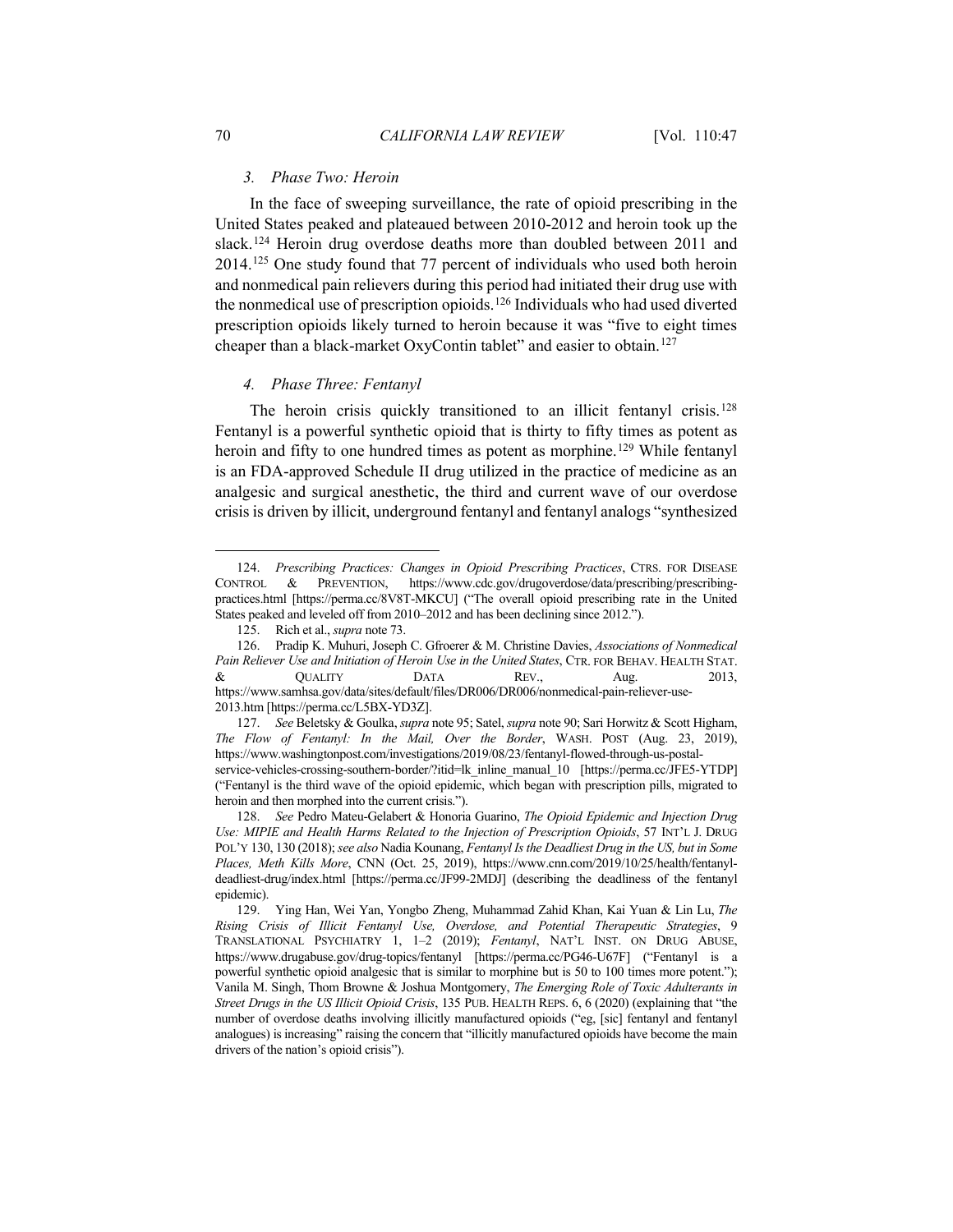in laboratories and sold as heroin substitutes or mixed with other illicitly sourced drugs."[130](#page-24-0) Illicit fentanyl and fentanyl-laced drugs present a significant risk of overdose death due to the very small margin between an effective and fatal dose and, equally terrifying, the fact that many individuals "who have survived fentanyl overdose appear to be unaware that they ever took the drug."[131](#page-24-1)

"Between 2013 and 2016, fentanyl overdoses increased 540% and surpassed common opioid and heroin overdoses."<sup>[132](#page-24-2)</sup> During that time, initial opioid prescriptions dropped 54 percent<sup>[133](#page-24-3)</sup> yet "annual drug overdose deaths rose more than 22%, from 52,000 to 64,000 . . . killing Americans at a rate faster than the peak fatality rates of car crashes, the human immunodeficiency virus (HIV) epidemic, or gunshot wounds."[134](#page-24-4) As investigative journalist Ben Westhoff observed,

[W]hile civil leaders, law enforcement, and politicians struggled to find answers [to the prescription opioid and heroin crises,] fentanyl was quietly creating a brand-new drug epidemic, one that quickly outstripped the previous one[s] and has become more destructive than any drug crisis in American history: worse than crack in the 1980s, worse than meth in the first decade of the 2000s, worse than heroin and prescription pills in the  $2010s$ .<sup>[135](#page-24-5)</sup>

<span id="page-24-8"></span>America's illicit fentanyl-fueled drug overdose crisis continues to worsen. After a 5 percent decline in overdose deaths in 2018 due to a decrease in prescription drug overdoses, the United States relapsed.[136](#page-24-6) According to the CDC data, over 70,000 individuals died of drug overdose in 2019. [137](#page-24-7) The overwhelming majority of those deaths involved the use of multiple substances, and 73 percent of the fatal opioid-related overdoses involved synthetic opioids

<span id="page-24-5"></span><span id="page-24-4"></span>135. Ben Westhoff, FENTANYL, INC.: HOW ROGUE CHEMISTS ARE CREATING THE DEADLIEST WAVE OF THE OPIOID EPIDEMIC 3 (2019).

<sup>130.</sup> Han et al., *supra* not[e 129,](#page-23-6) at 1–2.

<sup>131.</sup> *Id.* at 2.

<sup>132.</sup> Jones et al., *supra* not[e 82,](#page-16-10) at 4281.

<span id="page-24-3"></span><span id="page-24-2"></span><span id="page-24-1"></span><span id="page-24-0"></span><sup>133.</sup> Wenjia Zhu, Michael E. Chernew, Tisamarie B. Sherry & Nicole Maestas, *Initial Opioid Prescriptions Among U.S. Commercially Insured Patients, 2012–2017*, 380 NEW ENG. J. MED. 1043, 1043 (2019) ("The monthly incidence of initial opioid prescriptions among enrollees who had not used opioids declined by 54%, from 1.63% in July 2012 to 0.75% in December 2017. This decline was accompanied by a decreasing number of providers (from 114,043 in July 2012 to 80,462 in December 2017) who initiated opioid therapy in any patient who had not used opioids.").

<sup>134.</sup> Jones et al., *supra* not[e 82,](#page-16-10) at 4281.

<span id="page-24-6"></span><sup>136.</sup> Josh Katz, Abby Goodnough & Margot Sanger-Katz, *In Shadow of Pandemic, U.S. Drug Overdose Deaths Resurge to Record*, N.Y. Times (July 15, 2020), https://www.nytimes.com/interactive/2020/07/15/upshot/drug-overdose-deaths.html [https://perma.cc/BKE2-3Q6G].

<span id="page-24-7"></span><sup>137.</sup> *Drug Overdose Death Counts*, *supra* note [6;](#page-5-4) Carla K. Johnson, *New Peak of 71K US Overdose Deaths in 2019 Dashes Hopes*, WASH. POST (July 15, 2020), https://www.washingtonpost.com/health/new-peak-of-71k-us-overdose-deaths-in-2019-dasheshopes/2020/07/15/5bdffc2c-c6cf-11ea-a825-8722004e4150\_story.html [https://perma.cc/S3M7- R7VJ].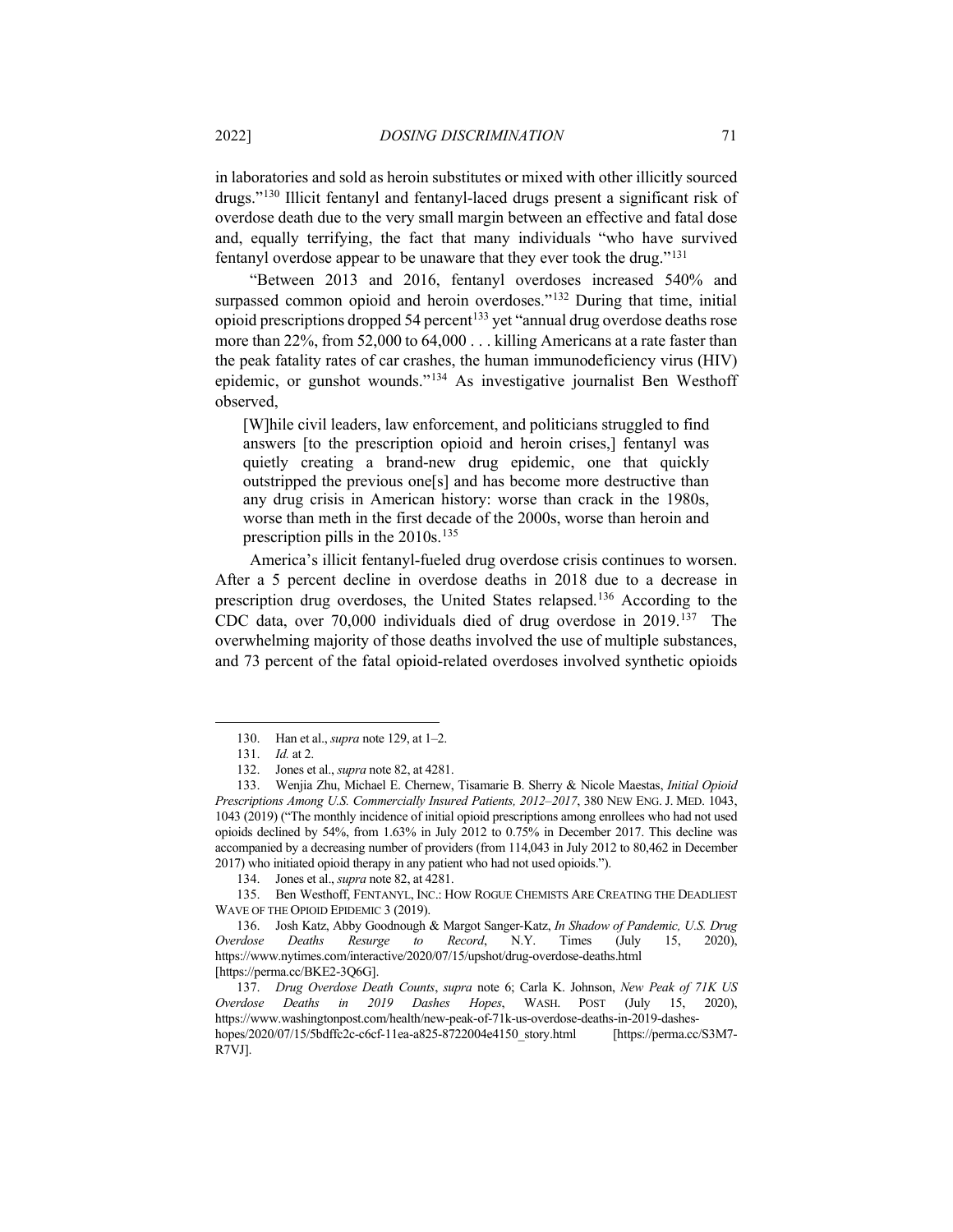like illicit fentanyl. [138](#page-25-0) Natural and semisynthetic prescription opioids, such as morphine, codeine, oxycodone, hydrocodone, hydromorphone, and oxymorphone, on the other hand, were present in only 24 percent of 2019 opioid overdose deaths.[139](#page-25-1) Deaths involving methamphetamines, cocaine, and heroin respectively exceeded the number of overdoses involving any prescription opioid.[140](#page-25-2)

According to the provisional CDC data, a record 92,511 individuals died of drug overdose in 2020 and illicit fentanyl was, yet again, the dominant culprit.<sup>[141](#page-25-3)</sup> However, overdose deaths alone only paint a partial picture of the current crisis. If, as studies indicate, there are approximately thirty nonfatal overdoses for every one fatality, the United States racked up nearly 3 million nonfatal overdoses in 2020. [142](#page-25-4)

<span id="page-25-6"></span>In addition, and although the opioid crisis is frequently framed as a white suburban and rural problem, the largest increases in fentanyl-related overdose deaths were among racial minorities. [143](#page-25-5) As the Substance Abuse and Mental Health Services Administration explained in a report entitled *The Opioid Crisis and the Black/African American Population: An Urgent Issue*:

<span id="page-25-0"></span><sup>138.</sup> *Drug Overdose Death Counts*, *supra* note [6;](#page-5-4) *see* U.S. Drug Enf't Admin., DEA Issues Carfentanil Warning to Police and Public (Sept. 22, 2016), https://www.dea.gov/pressreleases/2016/09/22/dea-issues-carfentanil-warning-police-and-public [https://perma.cc/T4NB-W92R].

<span id="page-25-1"></span><sup>139.</sup> *Drug Overdose Death Counts*, *supra* not[e 6;](#page-5-4) *see* Betsy McKay, *U.S. Drug-Overdose Deaths Soared Nearly 30% in 2020, Driven by Synthetic Opioids; Fentanyl, Along with Isolation and Stress from Covid-19 Pandemic, Propelled Surge, Experts Say*, WALL ST. J. (July 14, 2021), https://www.wsj.com/articles/u-s-drug-overdose-deaths-soared-nearly-30-in-2020-11626271200 [https://perma.cc/P2KJ-5JSM] ("[T]he 2020 data show [that the drug overdose surge] was driven largely by a proliferation of fentanyl, a powerful synthetic opioid whose use has spread across the nation."); *id.* ("Definitely fentanyl is the driving factor." (quoting CDC mortality statistics branch chief Robert Anderson)).

<sup>140</sup>*. Drug Overdose Death Counts*, *supra* not[e 6.](#page-5-4)

<span id="page-25-3"></span><span id="page-25-2"></span><sup>141.</sup> *Id.*; Press Release, Ctrs. for Disease Control & Prevention, Overdose Deaths Accelerating During COVID-19 (Dec. 17, 2020), https://www.cdc.gov/media/releases/2020/p1218-overdose-deathscovid-19.html [https://perma.cc/F9NX-EQ7W] ("Synthetic opioids (primarily illicitly manufactured fentanyl) appear to be the primary driver of the increases in overdose deaths, increasing 38.4 percent from the 12-month period leading up to June 2019 compared with the 12-month period leading up to May 2020.").

<span id="page-25-4"></span><sup>142.</sup> *See, e.g.*, Andrea Hsu, *Hospitals Could Do More for Survivors of Opioid Overdoses, Study Suggests*, NPR (Aug. 22, 2017), https://www.npr.org/sections/healthshots/2017/08/22/545115225/hospitals-could-do-more-forsurvivors-of-opioid-overdoses-study-

suggests [https://perma.cc/VQ33-ULFP]; Shane Darke, Richard P. Mattick & Louisa Degenhardt, *The Ratio of Non-fatal to Fatal Heroin Overdose*, 98 ADDICTION 1169, 1170 (2003).

<span id="page-25-5"></span><sup>143.</sup> Substance Abuse & Mental Health Servs. Admin. Off. of Behav. Health Equity, *The Opioid Crisis and the Black/African American Population: An Urgent Issue* 3–4 (2020) [hereinafter The Opioid Crisis and the Black/African American Population], https://store.samhsa.gov/sites/default/files/SAMHSA\_Digital\_Download/PEP20-05-02- 001 508%20Final.pdf [https://perma.cc/7JSP-8WDS] ("Synthetic opioids are affecting opioid death

rates among non-Hispanic Blacks more severely than other populations."); *id.* at 3 ("Attention to this epidemic has focused primarily on White suburban and rural communities. Less attention has focused on Black/African American communities which are similarly experiencing dramatic increases in opioid misuse and overdose deaths.").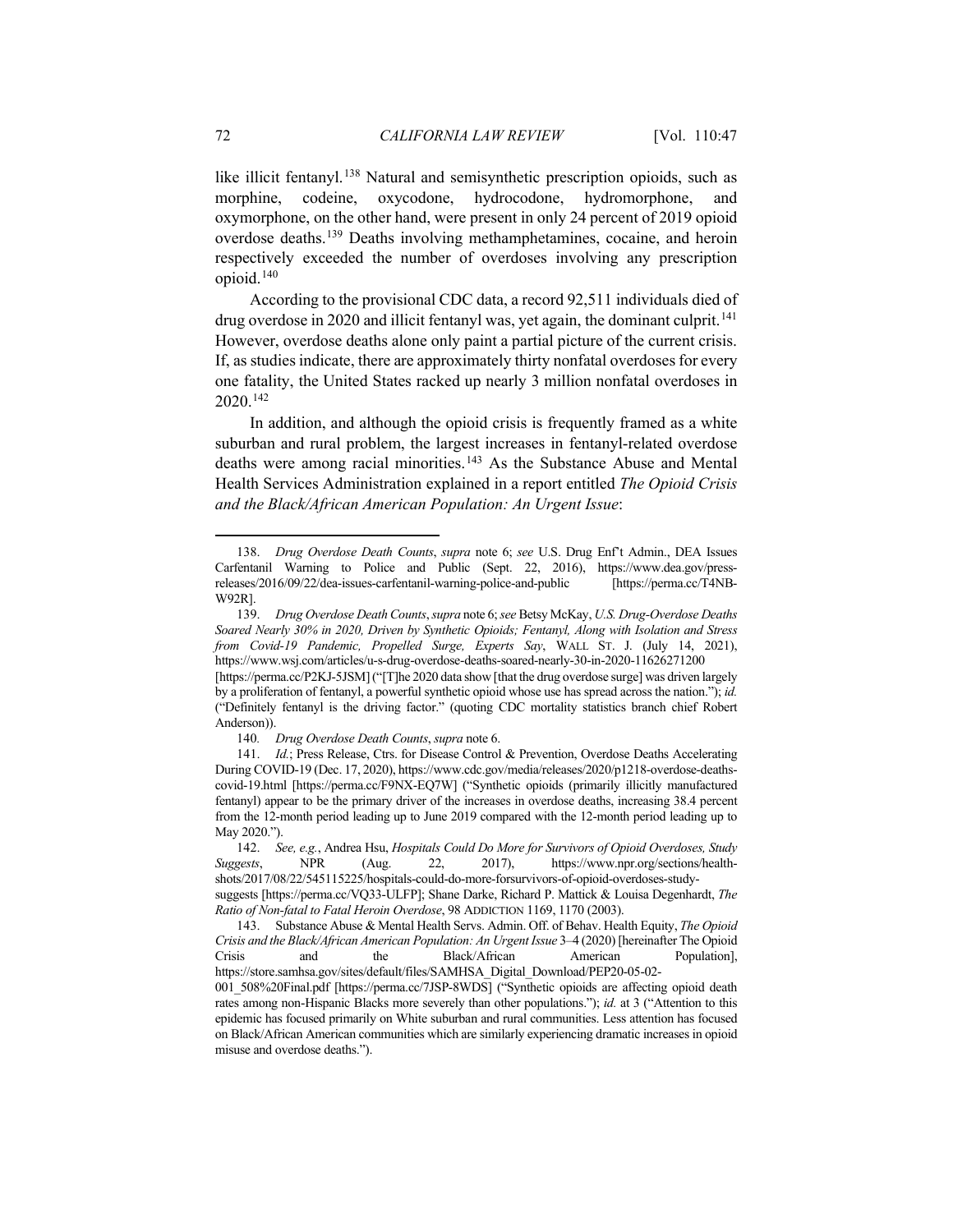The rate of increase of Black/African American drug overdose deaths between 2015-2016 was 40 percent compared to the overall population increase at 21 percent. This exceeded all other racial and ethnic population groups in the U.S. From 2011-2016, compared to all other populations, Black/African Americans had the highest increase in overdose death rate for opioid deaths involving synthetic opioids like fentanyl and fentanyl analogs.[144](#page-26-0)

Racial minorities in urban areas have been particularly hard hit by the fentanyl wave of the overdose crisis. While White overdose deaths decreased in Philadelphia by 3 percent in 2019, for example, Black American and Latinx deaths increased by 14 percent and 24 percent, respectively.[145](#page-26-1) St. Louis County experienced a similar trend. There, although opioid overdose deaths decreased by 8 percent among all populations in 2019, such deaths increased by 17 percent among Black men.[146](#page-26-2) Because Black Americans misuse opioids at the same rate as their White counterparts, these trends demonstrate the heightened lethality of illicit fentanyl relative to other opioids. $147$ 

Harrowing statistics and the history of American opioid wars inform several of the themes that run through this Article and its critiques of law enforcement-driven prescription drug surveillance tools. While U.S. policymakers have softened their drug war rhetoric over the last two decades a tactic that many experts chalk up to the perceived whiteness of the epidemic<sup>148</sup>—little else has changed. The small steps that policymakers have taken toward a public health approach are a sideshow in the ongoing drug control circus. At each stage of our current crisis, the United States has responded with a law enforcement-led, sanction-imposing, supply-side-dominated strategy that has, just like previous drug wars, not only failed to stem the epidemic but made it worse.<sup>[149](#page-26-5)</sup>

<span id="page-26-4"></span>148*. See, e.g.*, Julie Netherland & Helena B. Hansen, *The War on Drugs that Wasn't: Wasted Whiteness, "Dirty Doctors," and Race in Media Coverage of Prescription Opioid Misuse*, 40 CULTURE MED. & PSYCHIATRY 664 (2016) (contrasting representation of white opioid users with that of Black and Brown heroin users and explaining how representation impacts public and policy responses); Deborah Raji, *How Our Data Encodes Systemic Racism*, MIT TECH. REV. (Dec. 10, 2020), https://www.technologyreview.com/2020/12/10/1013617/racism-data-science-artificial-intelligenceai-opinion/ [https://perma.cc/5A92-UQM9] (noting the discrimination embedded in the characterization of drug-related topics as a "war on drugs" versus an "opioid epidemic").

<span id="page-26-5"></span>149. EVA BERTRAM, MORRIS BLACHMAN, KENNETH SHARPE & PETER ANDREAS, DRUG WAR POLITICS: THE PRICE OF DENIAL 3 (1996) ("[A] singular goal lies behind decades of American drug wars: stopping all drug use through a strategy of tough enforcement. The strategy['s] . . . primary aim is

<sup>144.</sup> *Id.* at 3.

<sup>145.</sup> Katz et al., *supra* not[e 136.](#page-24-8)

<sup>146</sup>*. Id.*

<span id="page-26-3"></span><span id="page-26-2"></span><span id="page-26-1"></span><span id="page-26-0"></span><sup>147</sup>*.* The Opioid Crisis and the Black/African American Population, *supra* not[e 143,](#page-25-6) at 4; Simona Pichini, Renata Solimini, Paolo Berretta, Roberta Pacifici & Francesco Paolo Busardò, *Acute Intoxications and Fatalities from Illicit Fentanyl and Analogues: An Update*, 40 THERAPEUTIC DRUG MONITORING 38, 38 (2018) ("Illicit fentanyl and its analogues are very dangerous synthetic opioids, with high abuse potential and severe adverse effects including coma and death. They are used as adulterants in street heroin, cocaine, and methamphetamine, or as heroin substitutes sold to unaware users with a high risk of overdoses.").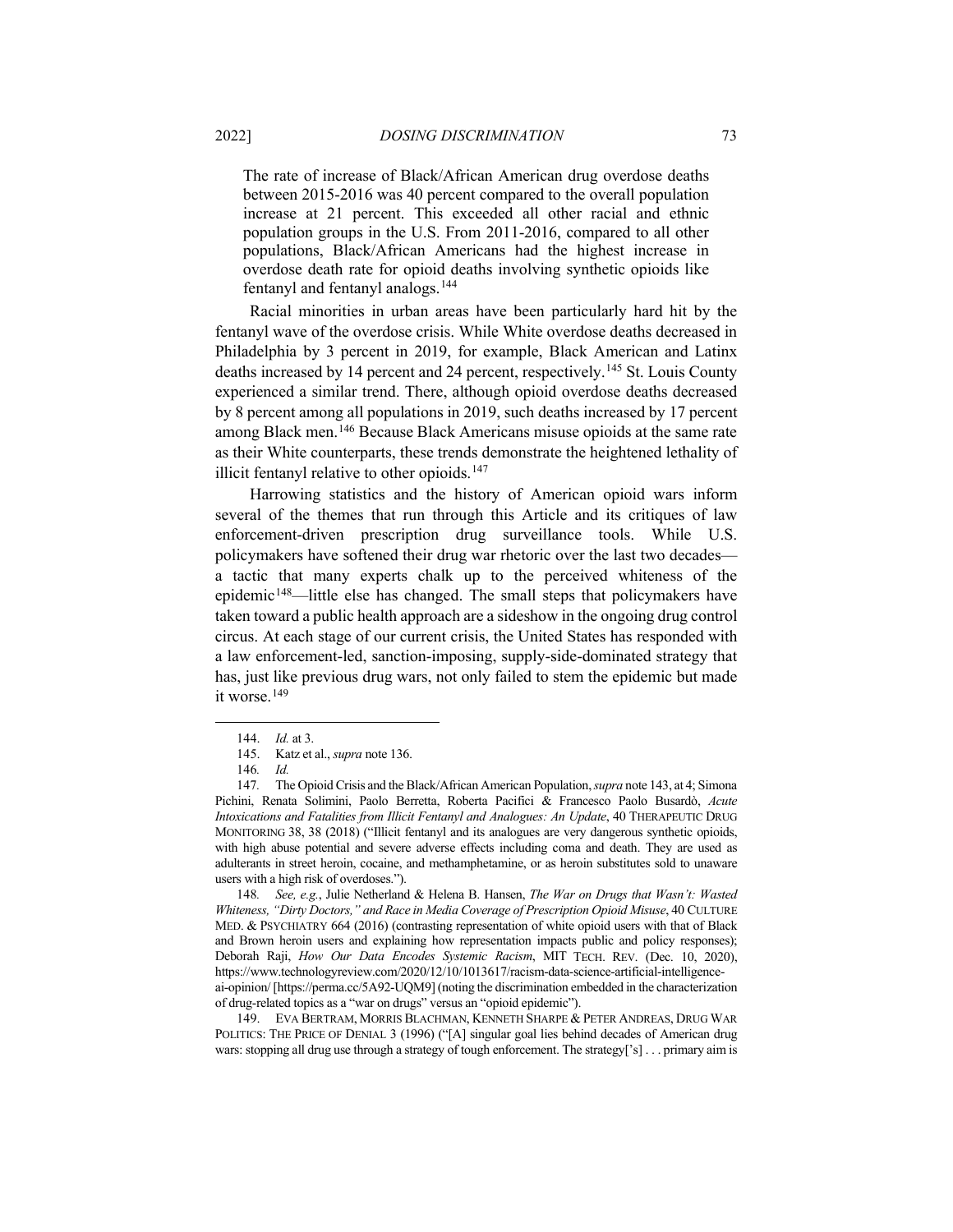Law enforcement has responded to the drug crisis with a variety of drug control tools that bear some responsibility for the crisis' terrible trajectory.<sup>[150](#page-27-0)</sup> The DEA's funding and utilization of a national surveil-and-sanction system in the form of state prescription drug monitoring programs (PDMPs) is one such tool. The implementation and evolution of an artificial intelligence-enhanced network of state PDMP databases to facilitate the surveillance of prescribers, dispensers, and patients is the subject of the following Section of this Article.

#### <span id="page-27-4"></span>II.

## THE RISE OF PDMPS

Law enforcement officials appear to believe that patients complaining of pain who need large volumes of medication often are either addicts or diverters and, therefore, prescribing to them is not a legitimate medical purpose[.151](#page-27-1)

As it became obvious that prescription opioid diversion and misuse was on the rise in the late 1990s, the DEA initiated a well-funded campaign to incentivize states to implement, operate, and enhance PDMPs.<sup>[152](#page-27-2)</sup> A handful of states had PDMPs in place prior to this effort. Those PDMPs' relatively limited size, scope, and capabilities markedly distinguish them from today's robust, integrated, and algorithm-driven monitoring systems. Early PDMPs were created, however, for the same purpose as their modern surveillance progeny: to assist law enforcement to use punitive sanctions to control the prescription of certain drugs. As the Prescription Drug Monitoring Program Training and Technical Assistance Center (TTAC) concedes, "[t]he earliest PDMPs were established primarily as enforcement and regulatory tools providing data to officials responsible for enforcing drug laws and overseeing the prescribing and dispensing of these drugs by health care professionals."<sup>[153](#page-27-3)</sup>

to prohibit supply, so that Americans cannot find or cannot afford drugs to use; its secondary aim is to discourage those who do consume drugs, mainly by penalizing them.").

<sup>150.</sup> Beletsky & Goulka, *supra* note [95.](#page-18-6)

<span id="page-27-1"></span><span id="page-27-0"></span><sup>151.</sup> Diane E. Hoffmann, *Treating Pain v. Reducing Drug Diversion and Abuse: Recalibrating the Balance in Our Drug Control Laws and Policies*, 1 ST. LOUIS U. J. HEALTH L. & POL'Y 231, 271 (2008).

<span id="page-27-2"></span><sup>152</sup>*. See* Prescription Drug Monitoring Program Training & Tech. Assistance Ctr., *History of Prescription Drug Monitoring Programs* 2 (2018) [hereinafter History of PDMPs], https://www.pdmpassist.org/pdf/PDMP\_admin/TAG\_History\_PDMPs\_final\_20180314.pdf

<sup>[</sup>https://perma.cc/X3KX-GE4F] ("In 2003, DOJ began the Harold Rogers Prescription Drug Monitoring Grant Program (HRPDMP). DOJ, through its Bureau of Justice Assistance (BJA), made funding available to states that were interested in establishing, implementing, and enhancing PDMPs. The availability of federal funds through the HRPDMP played an integral role in the proliferation of PDMPs.").

<span id="page-27-3"></span><sup>153</sup>*. Id.* at 1; *see* Oliva, *supra* note [4,](#page-3-3) at 793, (explaining that the purpose of modern PDMPs is "to help enforcement agencies 'identify problem patients, rogue prescribers, and pharmacists who may be diverting potentially addictive and otherwise risky drugs' and, thereby, 'deter "aberrant" practices' 'in an effort to reduce prescription drug abuse'" (internal citations omitted)).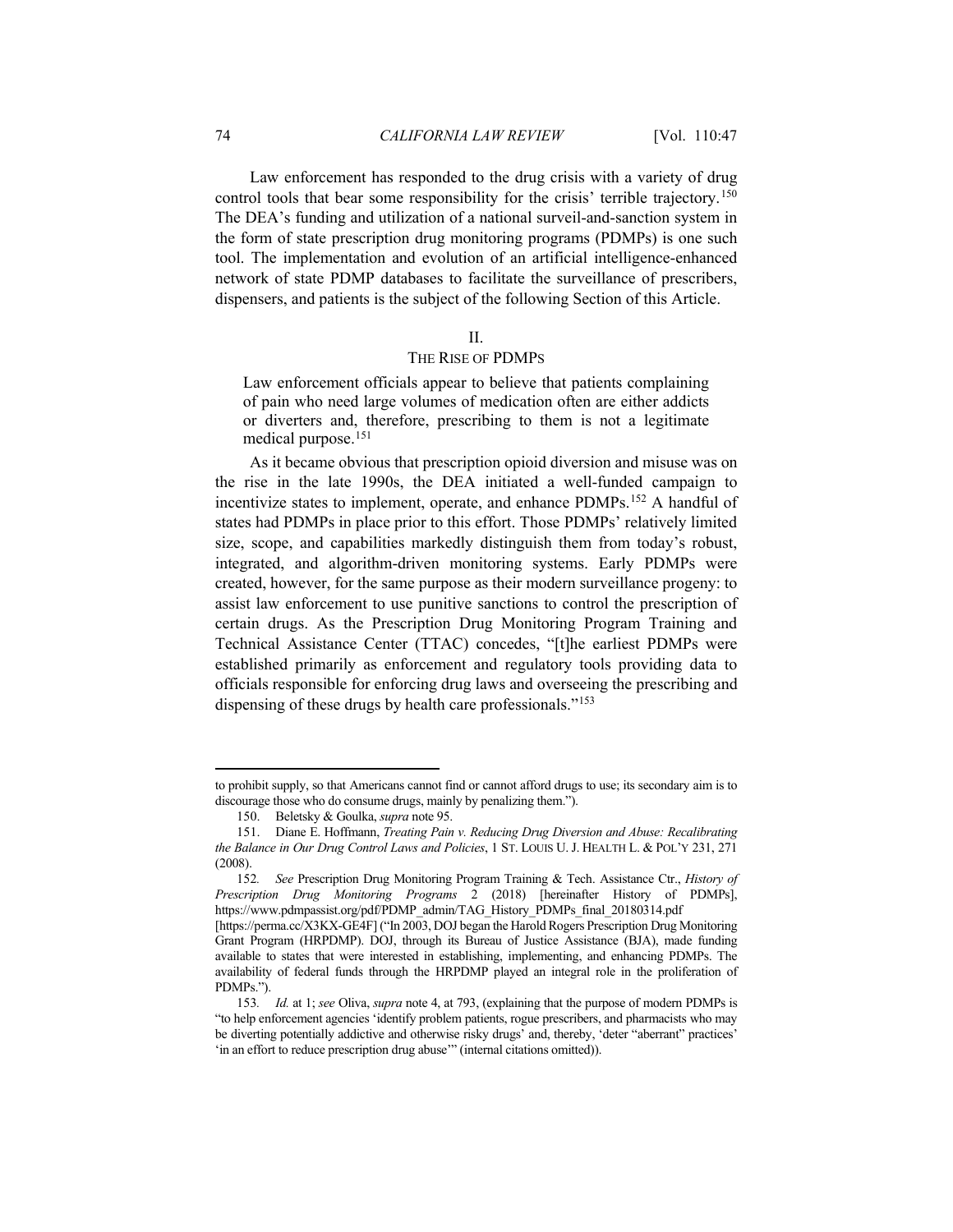<span id="page-28-0"></span>The state of New York enacted legislation to create the country's first PDMP under the Boylan Act in 1914 in the midst of the Harrison Act crackdown on opioid and cocaine use.[154](#page-28-1) New York's PDMP law required pharmacists who dispensed prescription cocaine, heroin, morphine, opium, or codeine, to send a record of those prescriptions to the New York State Department of Health.<sup>[155](#page-28-2)</sup> New York lessened its regulations after just three years "because of concerns that supply-side restrictions were fueling the illicit opioid market," but other states began to implement similar programs to control the drug supply[.156](#page-28-3) In 1939, California implemented a prescription drug monitoring system, the California Triplicate Prescription Program, now recognized as "the oldest continuously operated PDMP program in the country," under the authority of its Bureau of Narcotic Enforcement.<sup>[157](#page-28-4)</sup>

Eight additional states created drug monitoring programs between 1943 and 1988[.158](#page-28-5) Quite unlike the modern PDMP regime, these nascent surveillance programs all had the same basic characteristics.[159](#page-28-6) They collected and stored limited information on only Schedule II controlled substances, and did so via a rudimentary, carbon paper-based record keeping system.[160](#page-28-7) The programs required prescribers to fill out a duplicate or triplicate state-issued form to issue to patients to whom they prescribed Schedule II drugs.<sup>[161](#page-28-8)</sup> Patients then provided those forms to pharmacists at the point of dispensing, and pharmacists, in turn, submitted a copy of the form to the state.<sup>[162](#page-28-9)</sup>

Once the DOJ and DEA began to fund and advocate for the creation—and expansion—of PDMPs to enhance prescription opioid surveillance in the early 2000s, states began to implement more sophisticated drug monitoring systems at a dizzying clip.<sup>[163](#page-28-10)</sup> Twenty-seven states adopted PDMPs between 2000 and 2010 alone, and today, all fifty states have authorized PDMPs.<sup>[164](#page-28-11)</sup>

<span id="page-28-3"></span><span id="page-28-2"></span><span id="page-28-1"></span><sup>154.</sup> A. Jay Holmgren, Alyssa Botelho & Allan M. Brandt, *A History of Prescription Drug Monitoring Programs in the United States: Political Appeal and Public Health Efficacy*, 110 AM. J. PUB. HEALTH 1191, 1192 (2020).

<sup>155.</sup> History of PDMPs, *supra* not[e 152,](#page-27-4) at 2.

<sup>156.</sup> Holmgren et al., *supra* not[e 154,](#page-28-0) at 1192.

<sup>157.</sup> History of PDMPs, *supra* not[e 152,](#page-27-4) at 2.

<sup>158</sup>*. Id.* at 2–3.

<sup>159</sup>*. Id.* at 3.

<sup>160</sup>*. See id.*

<sup>161</sup>*. Id.* at 2–3.

<span id="page-28-9"></span><span id="page-28-8"></span><span id="page-28-7"></span><span id="page-28-6"></span><span id="page-28-5"></span><span id="page-28-4"></span><sup>162</sup>*. Id.* at 3–4; LISA N. SACCO, JOHNATHAN H. DUFF & AMANDA K. SARATA, CONG. RSCH. SERV., R42593, PRESCRIPTION DRUG MONITORING PROGRAMS 2 (2018), https://fas.org/sgp/crs/misc/R42593.pdf [https://perma.cc/HBY2-LCNE] ("For over a decade, the federal government has provided financial support for state-level PDMPs. In 2002, Congress established the Harold Rogers PDMP grant, administered by the Department of Justice (DOJ), to help law enforcement, regulatory entities, and public health officials analyze data on prescriptions for controlled substances.").

<sup>163</sup>*. Id.* at 5–6.

<span id="page-28-11"></span><span id="page-28-10"></span><sup>164</sup>*. Id.* at 1, 2–3, 5–6; Beletsky & Goulka, *supra* not[e 95](#page-18-6) ("DEA and DOJ invested ramping up the investment of funding and law enforcement expertise in state-based prescription drug monitoring programs, 27 of which were established in the first decade of this century."); *see* Cameron Gerber,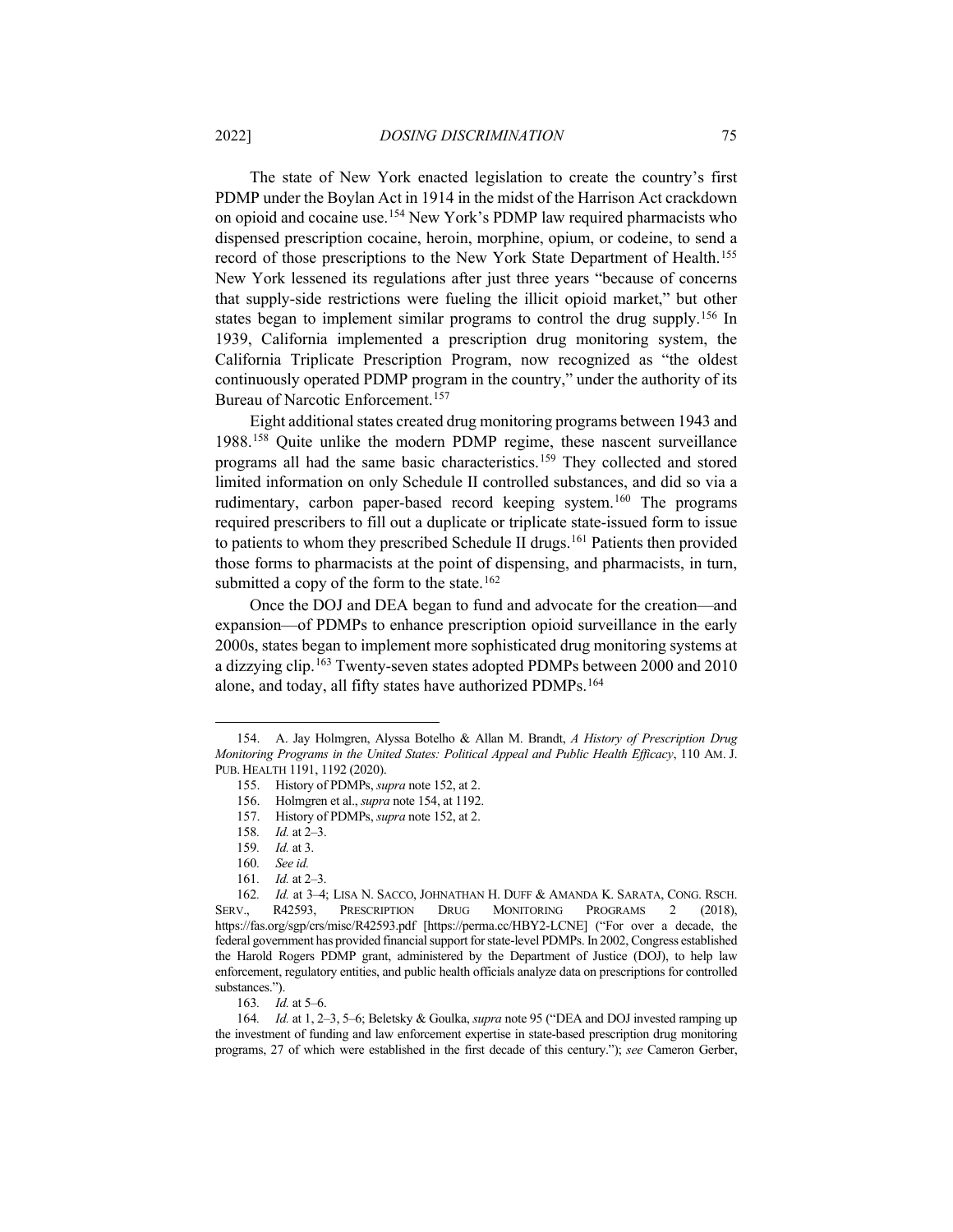Modern prescription drug surveillance platforms vary considerably from their modest, paper-based predecessors. Today's PDMPs are state-administered electronic databases that collect, store, and analyze voluminous information concerning prescribed and dispensed controlled substances as well as any number of other prescribed drugs.<sup>[165](#page-29-1)</sup> Unlike their predecessors, modern PDMPs are no longer passive data collection and storage programs.[166](#page-29-2) Instead, they are electronic databases that use algorithm-powered models to score patient risk and to counsel diagnosis and treatment decisions.[167](#page-29-3) In addition, and also unlike their predecessors, modern PDMPs are heterogeneous across states on a number of characteristics.[168](#page-29-4) Those characteristics include, but are not limited to: which state entity has operational responsibility for and regulatory authority over the database; which entities and individuals are authorized to access the database; and which drugs the system monitors. [169](#page-29-5) In addition, certain program requirements are inconsistent between states, including whether prescribers and dispensers are mandated to utilize the database, which criteria triggers mandatory utilization where applicable, and the extent of and sources from which PDMP data can be collected and analyzed.<sup>[170](#page-29-6)</sup>

<span id="page-29-0"></span>States delegate day-to-day PDMP operation to a variety of state actors and regulatory entities—from state departments of health to state pharmacy boards to law enforcement agencies.[171](#page-29-7) The drugs monitored by state programs are similarly disparate. In addition, state PDMPs cover an increasingly expansive list of drugs that are less "dangerous" on the CSA Schedule. A minority of states

*Missouri Legislature Gives Final Approval to Statewide PDMP Bill*, MO. TIMES (May 11, 2021), https://themissouritimes.com/missouri-legislature-gives-final-approval-to-statewide-pdmp-bill

<sup>[</sup>https://perma.cc/7LNK-Z5WD] ("Missouri [was] the only state not to have a statewide PDMP.").

<span id="page-29-1"></span><sup>165.</sup> *See* Substance Abuse & Mental Health Servs. Admin., *Prescription Drug Monitoring Programs: A Guide for Healthcare Providers*, IN BRIEF, Winter 2017, at 1, 1–3.

<span id="page-29-2"></span><sup>166.</sup> *Id.* at 1 ("The first PDMPs, which were paper based, did not provide reports to healthcare providers for use during individual patient care; however, today's electronic databases have a variety of features that make them practical for such care."); *see* Oliva, *supra* not[e 4,](#page-3-3) at 847–48.

<span id="page-29-3"></span><sup>167.</sup> Oliva, *supra* note [4,](#page-3-3) at 847–48; *see NarxCare*, BAMBOO HEALTH, https://bamboohealth.com/solutions/narxcare/ [https://perma.cc/Q9B3-E7DS] ("NarxCare is an analytics and clinical decision support tool that helps prescribers and dispensers evaluate controlled substance data from Prescription Drug Monitoring Programs (PDMPs) and help prevent substance use disorder and misuse. NarxCare analyzes a patient's PDMP data and provides substance risk scores, an overall overdose risk score, and an interactive visualization of usage patterns.").

<span id="page-29-4"></span><sup>168.</sup> A. Travis Manasco, Christopher Griggs, Rebecca Leeds, Breanne K. Langlois, Alan H. Breaud, Patricia M. Mitchell & Scott G. Weiner, *Characteristics of State Prescription Drug Monitoring Programs: A State-by-State Survey*, 25 PHARMACOEPIDEMIOLOGY & DRUG SAFETY 847, 847 (2016).

<span id="page-29-5"></span><sup>169.</sup> Marilyn Bulloch, *The Evolution of the PDMP*, PHARMACY TIMES (July 25, 2018), https://www.pharmacytimes.com/contributor/marilyn-bulloch-pharmd-bcps/2018/07/the-evolution-ofthe-pdmp [https://perma.cc/663D-BMB3].

<sup>170.</sup> *Id.*

<span id="page-29-7"></span><span id="page-29-6"></span><sup>171</sup>*. See* Prescription Drug Monitoring Program Training & Tech. Assistance Ctr., PDMP By Operating State Agency Type (2019), https://perma.cc/KUP5-85E8 (showing the state agencies used to operate PDMP programs); *see also* Bulloch, *supra* not[e 169](#page-29-0) (explaining that a variety of different entities administered state monitoring programs, including "boards of pharmacy, consumer protection agencies, departments of health, law enforcement, professional licensing groups, and substance abuse organizations").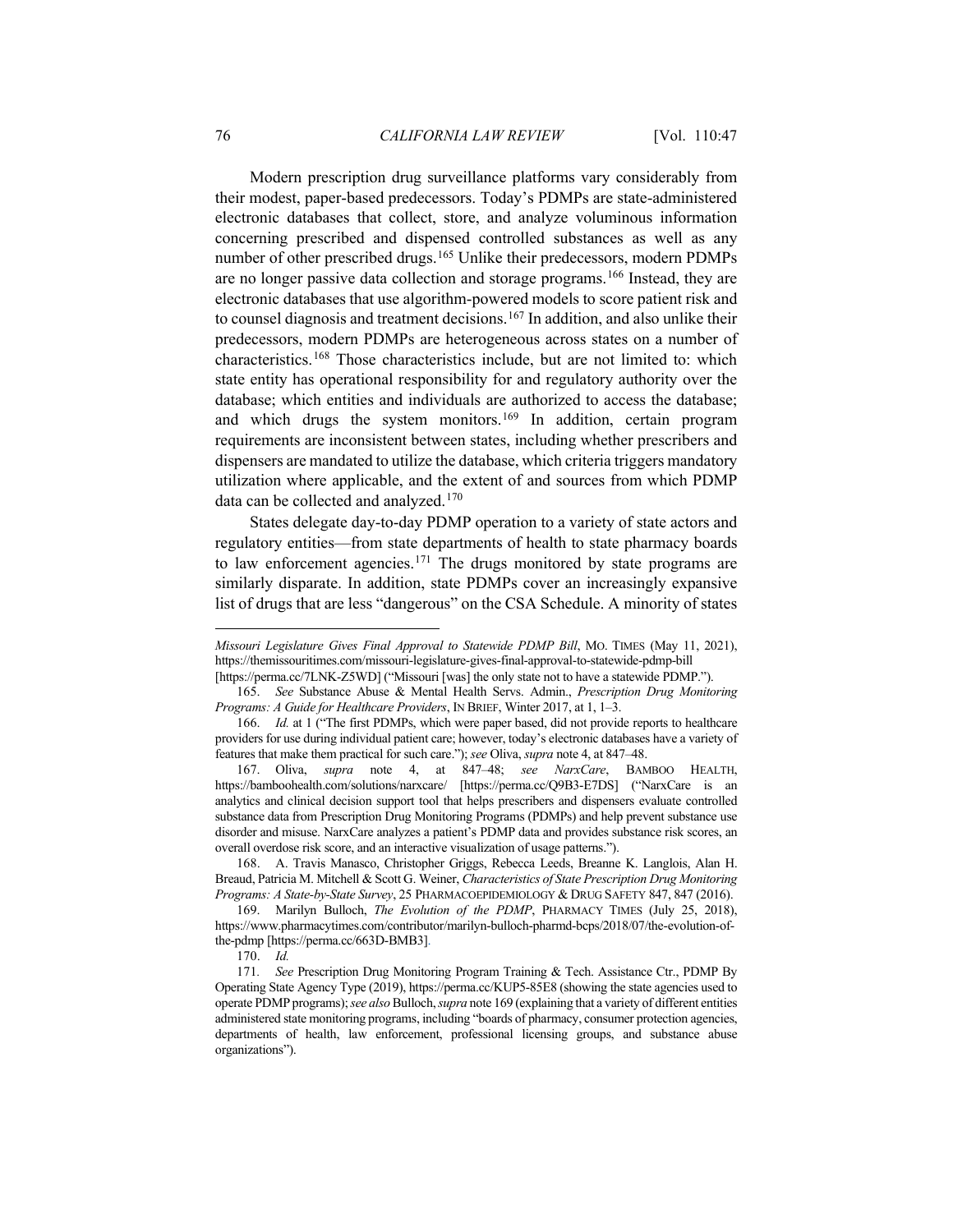and territories—just nine—track only Schedule II-IV drugs while the vast majority—thirty-nine—monitor either all CSA Schedule II-V controlled substances or all of those controlled substances in addition to other nonscheduled "drugs of concern."[172](#page-30-0) One state, Nebraska, surveils every single prescription drug dispensed.<sup>[173](#page-30-1)</sup> While the list of drugs that PDMPs track vary across jurisdictions, all states collect the following information from dispensers with regard to every prescription drug that they monitor: "[t]ype of drug dispensed"; "[q]uantity of drug dispensed"; "[n]umber of days a given quantity is supposed to last"; "[d]ate dispensed"; "[p]rescriber and pharmacy identifiers"; and "[p]atient identifiers," such as "name, address, zip code, and date of birth."<sup>[174](#page-30-2)</sup>

A majority of states require prescribers, dispensers and other "authorizer users," such as law enforcement agents, to register to access the PDMP.<sup>[175](#page-30-3)</sup> Bolstering the argument that PDMPs serve primarily as law enforcement—and not public health—tools is the fact that almost half of the states do not require prescribers to consult the PDMP under any circumstances.[176](#page-30-4) In fact, no state required prescribers to review PDMP data prior to prescribing a controlled substance until 2007.<sup>[177](#page-30-5)</sup> And even in jurisdictions that demand that providers query the database, the criteria that trigger those use mandates varies considerably. Some states, for example, require their prescribers and dispensers to check the PDMP if they either suspect drug misuse or intend to prescribe or dispense specific controlled substances—like opioids or benzodiazepines—or certain dosages of designated drugs.[178](#page-30-6)

History makes clear that PDMPs are—and have always been—funded by and created for law enforcement for the purpose of surveilling controlled

<span id="page-30-1"></span><span id="page-30-0"></span><sup>172</sup>*. See* Prescription Drug Monitoring Program Training & Tech. Assistance Ctr., Drugs Monitored by PDMP (2019), https://perma.cc/9B6M-VZ44 (showing drugs monitored by PDMP by state).

<sup>173.</sup> *Id.*

<span id="page-30-2"></span><sup>174.</sup> EDUC. DEV. CTR., USING PRESCRIPTION DRUG MONITORING PROGRAM DATA TO SUPPORT PREVENTION PLANNING—AT-A-GLANCE! 1, 1–2, 2 n.3, https://preventionsolutions.edc.org/sites/default/files/attachments/Using-Prescription-Drug-Monitoring-Program-Data-to-Support-Prevention-Planning\_0.pdf [https://perma.cc/22BX-8FRW].

<span id="page-30-3"></span><sup>175.</sup> Prescription Drug Monitoring Program Training & Tech. Assistance Ctr., PDMP Mandatory Enrollment of Prescribers and Dispensers (2019), https://perma.cc/VS7C-ETBB (showing that thirty-three states require both prescribers and dispensers to register, eleven require only prescribers to register, one only requires dispensers to register, and eight do not require any registration).

<span id="page-30-4"></span><sup>176</sup>*. See* Prescription Drug Monitoring Program Training & Tech. Assistance Ctr., PDMP Mandatory Query by Prescribers and Dispensers (2019), https://perma.cc/NZ5H-9H39 (showing that only twenty-seven states required prescribers to query the PDMP and only nineteen require both prescribers and dispensers to query the program).

<span id="page-30-6"></span><span id="page-30-5"></span><sup>177.</sup> Prescription Drug Monitoring Program Training & Tech. Assistance Ctr., Mandatory Enrollment and Use of PDMPs 3 (2020), https://www.pdmpassist.org/pdf/TAG\_Mandatory\_Enrollment\_Use\_20200710.pdf [https://perma.cc/BS62-JV43].

<sup>178.</sup> *Id.* at 5.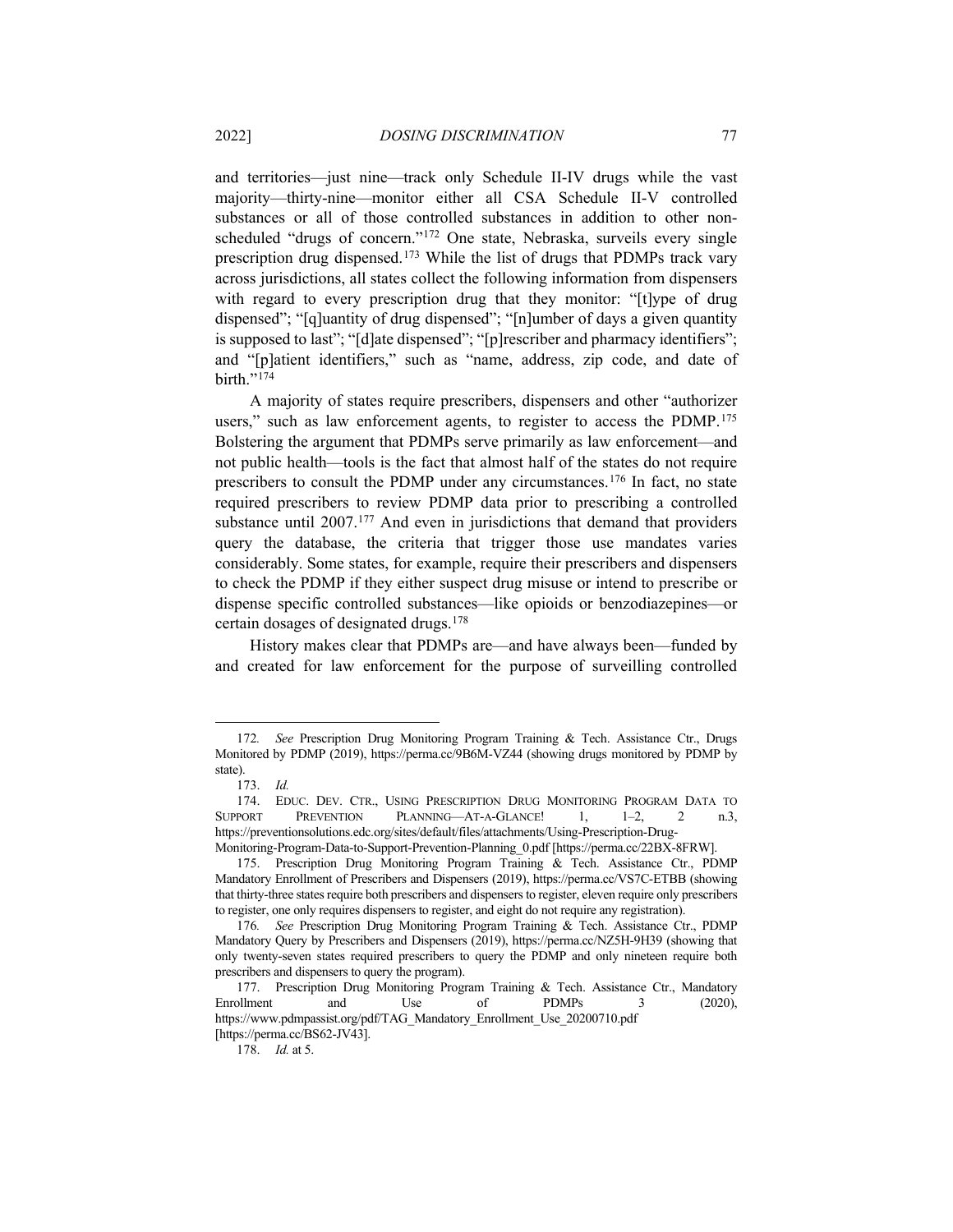substances and criminally investigating their misuse and diversion.<sup>[179](#page-31-0)</sup> PDMPs were neither created by clinicians nor designed primarily to diagnose and treat health care conditions.<sup>[180](#page-31-1)</sup> The view that PDMPs are potentially useful public health tools has nonetheless become increasingly prevalent as more and more states have mandated their clinical use and transferred their administration from law enforcement to health agencies.<sup>[181](#page-31-2)</sup>

This shift is troubling because there is scant evidence that PDMPs either improve patient care or enhance access to evidence-based treatment for individuals with SUD, chronic pain, or other complex conditions for which monitored controlled substances are indicated.[182](#page-31-3) Moreover, "[a]lthough [PDMPs] are not meant to deter opioid prescribing per se, resistant clinicians may simply decline to prescribe opioids, raise prescribing thresholds, refer patients elsewhere, or substitute to nonmonitored drugs—all of which could compromise appropriate symptom management."[183](#page-31-4) In practice, PDMPs "pressure[] doctors to cut back on prescribing, and then their legitimately suffering patients are driven to the illegal market where they get laced opioids, or they go to cheaper heroin and, of course, that is where the overdoses occur."[184](#page-31-5)

<span id="page-31-8"></span>PDMP effectiveness research indicates that prescription-drug surveillance is neither associated with decreases in the nonmedical use of controlled substances nor reductions in drug-overdose mortality rates.<sup>[185](#page-31-6)</sup> One study concluded that "implementation of PDMPs was associated with an 11% *increase* in drug overdose mortality."[186](#page-31-7) "Rising overdose mortality[,] despite decreasing opioid prescribing[,] suggests that merely reducing the prescription-opioid supply will have little positive short-term impact. Reducing prescribing could

<span id="page-31-9"></span><sup>179.</sup> History of PDMPs, *supra* note [152,](#page-27-4) at 1; *see* Oliva, *supra* not[e 4,](#page-3-3) at 793.

See History of PDMPs, *supra* note [152,](#page-27-4) at 1.

<sup>181.</sup> Holmgren et al., *supra* not[e 154,](#page-28-0) at 1193–94.

<span id="page-31-3"></span><span id="page-31-2"></span><span id="page-31-1"></span><span id="page-31-0"></span><sup>182</sup>*. See, e.g.*, *id.* at 1194 (pointing out that "[a] 2011 study found that although states with PDMPs had lower opioid-prescribing rates than those without, they did not have lower rates of opioid overdose deaths" and "[a] 2018 study found that although supply-side restrictions such as PDMPs decrease overdose deaths from prescription pill use, they may actually increase heroin-related deaths, as individuals who are denied medical prescriptions turn to riskier, illicit sources of nonprescription opioids"); Rebecca L. Haffajee, *Preventing Opioid Misuse with Prescription Drug Monitoring Programs: A Framework for Evaluating the Success of State Public Health Laws*, 67 HASTINGS L.J. 1621, 1621 (2016) ("PDMP policies are widespread . . . [and] largely uninformed by robust evidence or a systematic assessment of best practices. Whether [PDMPs] successfully reduce opioid misuse and overdoses remains unclear.").

<span id="page-31-4"></span><sup>183.</sup> *See, e.g.*, Rebecca L. Haffajee, Anupam B. Jena & Scott G. Weiner, *Mandatory Use of Prescription Drug Monitoring Programs*, 313 JAMA 891, 891–92 (2015).

<span id="page-31-5"></span><sup>184</sup>*. The Myth of an Opioid Prescription Crisis*, CATO POL'Y REP., Sept.–Oct. 2017, at 9, 11, https://www.cato.org/sites/cato.org/files/serials/files/policy-report/2017/9/cpr-v39n5-4.pdf [https://perma.cc/5895-ADBT].

<span id="page-31-6"></span><sup>185.</sup> *See* Janet Weiner, Yuhua Bao & Zachary Meisel, Leonard Davis Inst. of Health Econ., *Prescription Drug Monitoring Programs: Evolution and Evidence* 5 (2017).

<span id="page-31-7"></span><sup>186.</sup> Guohua Li, Joanne E. Brady, Barbara H. Lang, James Giglio, Hannah Wunsch & Charles DiMaggio, *Prescription Drug Monitoring and Drug Overdose Mortality*, INJURY EPIDEMIOLOGY, 2014, at 1, 3 (emphasis added).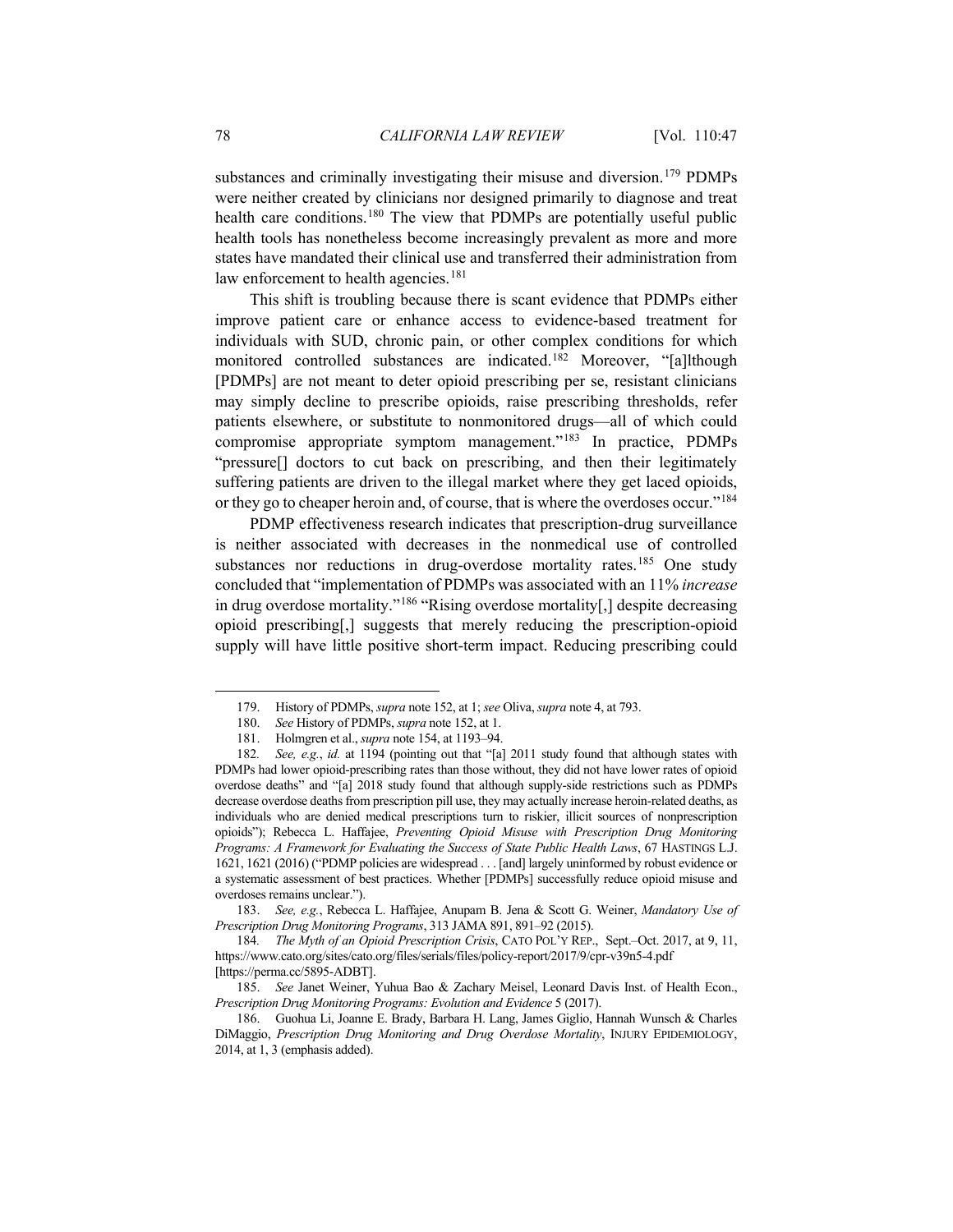even increase the death toll as people with opioid use disorder or untreated pain shift into the unstable, illicit drug market."<sup>[187](#page-32-1)</sup>

<span id="page-32-0"></span>Research also indicates that PDMPs influence clinical behavior, thereby reducing the prescription of opioids, even when that treatment decision is unwarranted. [188](#page-32-2) PDMP surveillance provokes prescribers to cut loose chronic pain patients and other complex patients for whom opioids and other suspect controlled substances are indicated.<sup>[189](#page-32-3)</sup> Prescribers engage in such behavior to avoid criminal investigation and professional licensing board scrutiny.[190](#page-32-4) As one journalist recently reported, "[f]or over a decade, the DEA and attorneys general have ramped up investigations of practitioners, pharmacists and distributors" and, as a result, "[t]he fear of law enforcement in chilling prescriptions cannot be overstated."[191](#page-32-5) A 2020 study confirmed that the DEA's favorite target for opioid prescribing-related criminal prosecution are pain medicine specialists.[192](#page-32-6)

Prescription drug surveillance also has created tremendous suffering. Prescription drug monitoring and the threat of criminal investigation, arrest, and prosecution have been so successful at curtailing opioid prescribing that even individuals with metastatic cancer and patients in hospice have been left to live with their terminal illnesses in excruciating pain.<sup>[193](#page-32-7)</sup> "As medical professionals and lawmakers tighten controls on prescription opioids, people with chronic pain who have genuinely benefitted from them have been not just neglected, but stigmatized and systematically deprived."[194](#page-32-8) Practitioners who force taper or

<span id="page-32-9"></span><span id="page-32-1"></span><sup>187.</sup> Sarah E. Wakeman & Michael L. Barnett, *Primary Care and the Opioid-Overdose Crisis: Buprenorphine Myths and Realities*, 397 NEW ENG. J. MED. 1, 3 (2018); *The Myth of an Opioid Prescription Crisis*, *supra* note [184,](#page-31-8) at 11.

<span id="page-32-2"></span><sup>188</sup>*. See, e.g.*, Yuhua Bao, Yijun Pan, Aryn Taylor, Sharmini Radakrishnan, Feijun Luo, Harold Alan Pincus & Bruce R. Schackman, *Prescription Drug Monitoring Programs Are Associated with Sustained Reductions in Opioid Prescribing by Physicians*, 35 HEALTH AFFS. 1045 (2016).

<sup>189</sup>*. The Myth of an Opioid Prescription Crisis*, *supra* not[e 184,](#page-31-8) at 11.

<span id="page-32-4"></span><span id="page-32-3"></span><sup>190</sup>*. See, e.g.*, Kelly K. Dineen & James M. Dubois, *Between a Rock and a Hard Place: Can Physicians Prescribe Opioids to Treat Pain Adequately While Avoiding Legal Sanction?*, 42 AM. J. L. & MED. 7, 8–9 (2016); *id.* at 24 ("A substantial number of [state medical board] actions involve misuse and misprescribing of controlled substances, including opioid misprescribing."); *id.* at 22 ("An investigation alone can be devastating and a finding of liability can trigger a cascade of consequences that make it impossible to practice medicine."); Sessi Kuwabara Blanchard, *How Fear, Misinformation, Stigma Have Devastated US Pain Patients*, FILTER (Apr. 28, 2021), https://filtermag.org/pain-patientsopioids-fear [https://perma.cc/64HY-RREL].

<sup>191</sup>*.* Blanchard, *supra* note [190.](#page-32-0)

<span id="page-32-6"></span><span id="page-32-5"></span><sup>192</sup>*.* David Daewhan Kim & Nabil Sibai, *The Current State of Opioid Prescribing and Drug Enforcement Agency (DEA) Action Against Physicians: An Analysis of DEA Database 2004-2017*, 23 PAIN PHYSICIAN E297, E299 (2020).

<span id="page-32-7"></span><sup>193.</sup> Sara Ray & Kathleen Hoffman, *Opioid Stigma Is Keeping Many Cancer Patients from Getting the Pain Control They Need*, STAT (July 6, 2018), https://www.statnews.com/2018/07/06/cancer-patients-pain-opioid-stigma [https://perma.cc/6DQ7- JJGD] ("Two-thirds of individuals with metastatic cancer and more than half of those being treated for cancer report experiencing chronic pain, and 1 in 3 cancer patients do not receive medication appropriate for the intensity of their pain.").

<span id="page-32-8"></span><sup>194.</sup> Andrew Pulrang, *People with Chronic Pain Are Claiming a Voice in the Opioid Crisis*, FORBES (Mar. 17, 2021), https://www.forbes.com/sites/andrewpulrang/2021/03/17/people-with-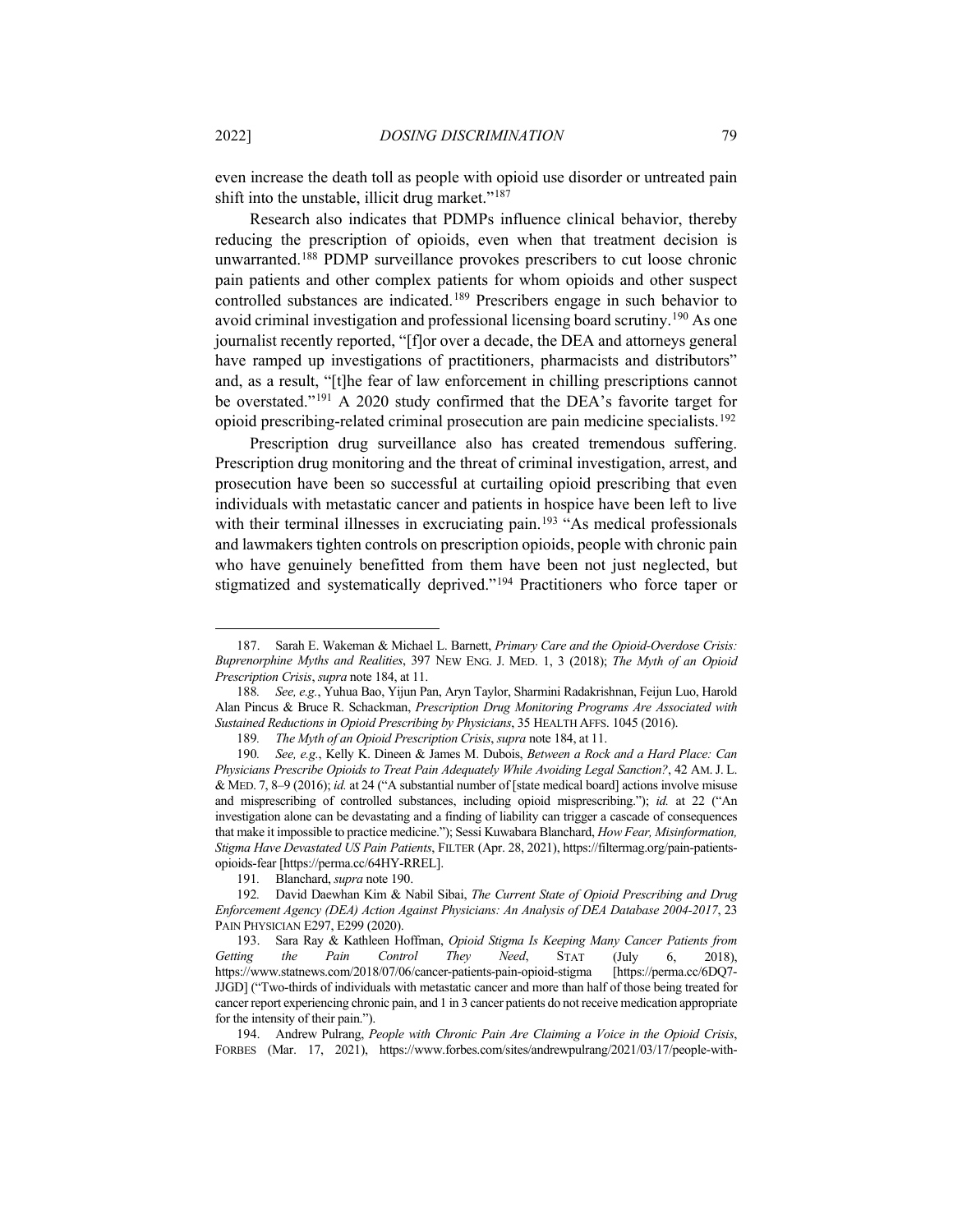refuse to prescribe opioids to opioid-dependent patients also put lives at risk by incentivizing those patients to opt out of the healthcare delivery system and, therefore, become more susceptible to illicit overdose and suicide.<sup>195</sup> These serious collateral consequences of prescription opioid surveillance, however, have failed to stymie PDMP enforcement zeal.<sup>[196](#page-33-1)</sup>

<span id="page-33-4"></span>As already noted, the country's drug crisis has been driven primarily by illicit opioids and polysubstance drug use since at least 2012. The Federation of State Medical Boards (FSMB) nonetheless argued in an August 2018 policy statement that "[the] escalating [prescription opioid] public health epidemic has led to a wave of implementations and upgrades to states' prescription drug monitoring programs over the past decade in an effort to curb substance use disorder."<sup>197</sup> There is no indication that substance use disorder has been "curbed" by prescription drug surveillance, but the FSMB was spot on about prescription drug surveillance. State PDMPs are no longer passive collectors of voluminous prescription drug-related data—they are an integrated system of AI-driven databases that incorporate data from numerous non-prescribing sources and use black-box, proprietary algorithms to assess patient risk. The following Section details the algorithmic evolution of PDMPs.

# <span id="page-33-5"></span>III.

# THE ADVENT OF PDMP RISK SCORES

The NarxCare [PDMP] platform is used to inform providers millions of times a month across the nation. It has been integrated into workflow and used as the default portal platform at the state PDMP level.<sup>[198](#page-33-3)</sup>

chronic-pain-are-claiming-a-voice-in-the-opioids-crisis/?sh=331c9906c274 [https://perma.cc/NRS5- S9PD].

<span id="page-33-0"></span><sup>195.</sup> Nat'l Council on Independent Living, *Chronic Pain Congressional Letter*, ADVOC. MONITOR (Mar. 1, 2021), https://advocacymonitor.com/chronic-pain-sign-on-letter/ [https://perma.cc/6ZJ3-3NEG] ("[P]atients are being forcibly or abruptly tapered off of their medications in dangerous ways—often with devastating results, such as increased suffering, loss of function, drug overdose and suicide."); German Lopez, *Solving America's Painkiller Paradox*, VOX (Sept. 26, 2018), https://www.vox.com/science-and-health/2018/9/25/17327976/opioid-epidemicpainkiller-prescriptions [https://perma.cc/BZ5T-R26E] (noting expert opposition to abrupt tapers because they "could lead some to suffer unnecessary pain or withdrawal or, perhaps worse, push patients toward dangerous illicit drugs—even if they're not technically addicted to opioids").

<span id="page-33-1"></span><sup>196.</sup> Holmgren et al., *supra* not[e 154,](#page-28-0) at 1191 ("Although the empirical evidence on the efficacy of PDMPs is mixed, they have garnered widespread support from policymakers and the popular press over the past decade.").

<span id="page-33-2"></span><sup>197.</sup> FED. OF STATE MED. BDS., PRESCRIPTION DRUG MONITORING PROGRAMS (PDMPS): REPORT AND RECOMMENDATIONS OF THE WORKGROUP ON PDMPS 2 (2018) [hereinafter Report and Recommendations from the Workgroup on PDMPs], https://web.archive.org/web/20200925235207/https://www.fsmb.org/siteassets/advocacy/policies/pres cription-drug-monitoring-programs---adopted.pdf.

<span id="page-33-3"></span><sup>198.</sup> APPRISS HEALTH, UP FRONT, EVERY PATIENT, EVERY TIME: A MODEL FOR MAXIMUM PDMP EFFECTIVENESS 10 (2018) [hereinafter Up Front, Every Patient, Every Time], https://www.pmp.pharmacy.state.mn.us/assets/files/Resource%20Pages/HLTH\_Max%20PDMP%20E ffectiveness%20WP\_FINAL.pdf [https://perma.cc/K2S4-Z88Z].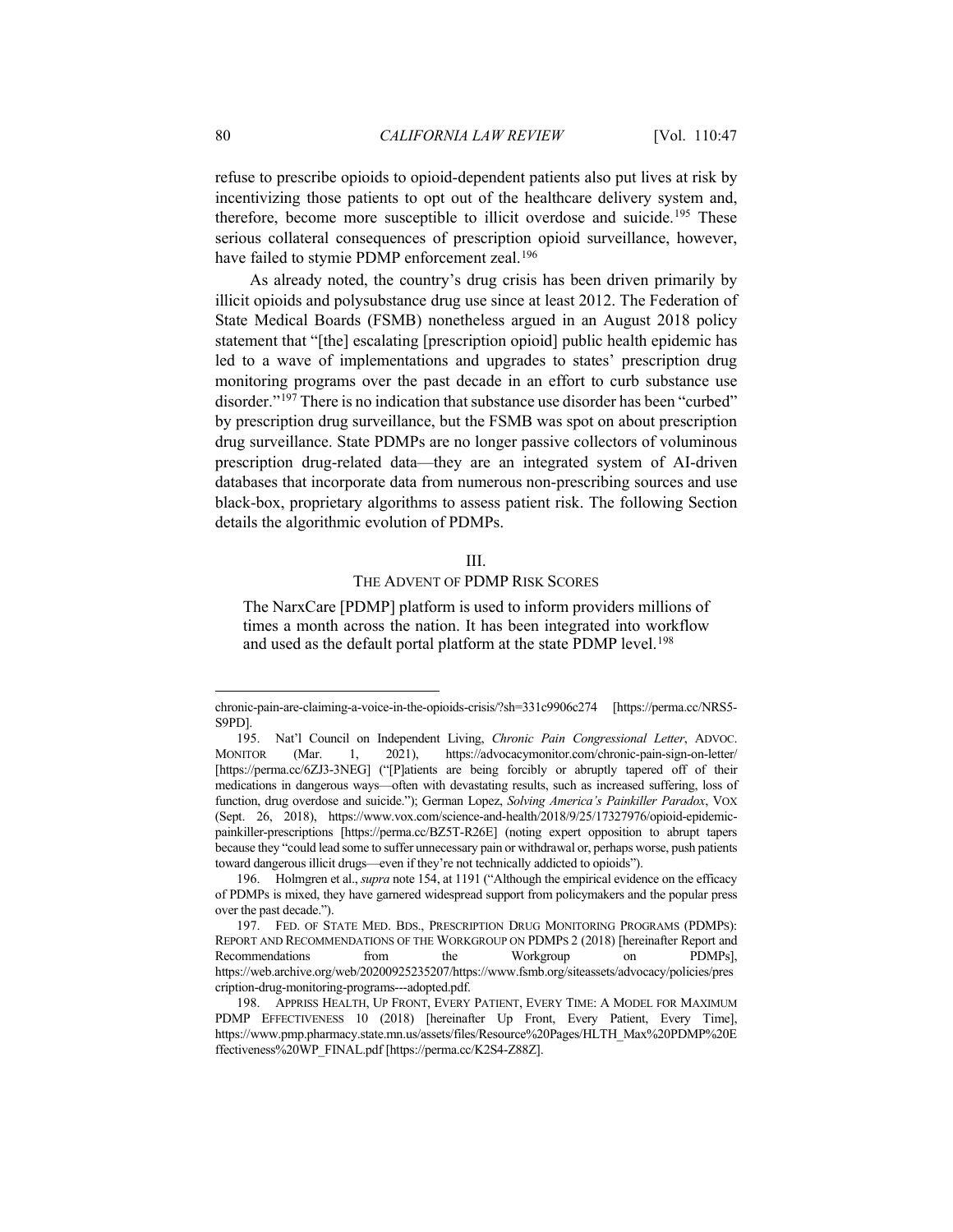<span id="page-34-7"></span>As enforcement demand for PDMP capability has evolved, software development companies have incorporated algorithmic logic and machine learning into their prescription monitoring platforms.<sup>[199](#page-34-0)</sup> Bamboo Health (formerly Appriss Health), which manufactures NarxCare, is the largest PDMP platform provider in the United States, serving "43 of the nation's 54 prescription drug monitoring programs."[200](#page-34-1) Bamboo'stechnology not only allows for in-state prescription data management, it enables interstate sharing and accessibility of PDMP information, integration of that data into patients' electronic health records (EHRs), and patient-specific calculation of opioid prescribing "risk scores."[201](#page-34-2)

For the majority of their existences, state PDMPs operated in isolation from one another.[202](#page-34-3) However, as more states passed laws mandating PDMP utilization over the last two decades, [203](#page-34-4) various entities have intensified efforts to standardize and streamline access to drug monitoring information across state lines.[204](#page-34-5) In the early 2010s, the Office of the National Coordinator for Health IT (ONC), the Substance Abuse and Mental Health Services Administration (SAMHSA), and the MITRE Corporation began to conduct research to improve access to PDMP information and incorporate its use across a variety of clinical settings.<sup>[205](#page-34-6)</sup>

Standardization efforts accelerated in 2012 when the National Association of Boards of Pharmacy (NABP) launched its PMP InterConnect program, allowing virtually instantaneous access to multistate controlled substance

205*. Id.*

<span id="page-34-0"></span><sup>199.</sup> *A Balanced Approach to Opioids and Chronic Pain: Part X - Machine Learning*, APPRISS HEALTH (Sept. 19, 2018) [hereinafter *A Balanced Approach to Opioids and Chronic Pain*], https://web.archive.org/web/20210409004410/https://apprisshealth.com/blog/machine-learning/; Press Release, NIC, NIC Launches RxGov, a Best-in-Class Technology Choice for Government to Combat the Opioid Epidemic (Aug. 1, 2018), https://www.businesswire.com/news/home/20180801005187/en/NIC-Launches-RxGov-Best-in-Class-Technology-Choice-Government [https://perma.cc/6GJX-5J53].

<span id="page-34-1"></span><sup>200.</sup> *Appriss Health & State Governments*, APPRISS HEALTH, https://apprisshealth.com/who-wehelp/state-governments/ [https://perma.cc/VVV2-73LP] (self-identifying Appriss as "[t]he national leader in PDMP solutions" and contending that "[o]ur platform connects most U.S. PDMPs, close to 1 million prescribers and half a million care team members, more than 30,000 pharmacies, and thousands of hospitals, managing more than 400 million monthly transactions").

<sup>201.</sup> *Id.*

<sup>202</sup>*. Id.*

<span id="page-34-4"></span><span id="page-34-3"></span><span id="page-34-2"></span><sup>203</sup>*. See, e.g.*, Report and Recommendations from the Workgroup on PDMPs, *supra* note [197,](#page-33-4)  at 3; *see also* History of PDMPs, *supra* note [152,](#page-27-4) at 7. The availability of federal funding drove state adoption of laws requiring PDMP queries prior to prescribing or dispensing. Bulloch, *supra* not[e 169](#page-29-0) ("PDMPs continued to grow through the 1990s and early 2000s, with 70% of program establishments occurring in the first 15 years of the 21st century. This growth was mainly a result of the Harold Rogers Prescription Drug Monitoring Grant in 2003, which provided federal funding to states to implement and enhance PDMPs.").

<span id="page-34-6"></span><span id="page-34-5"></span><sup>204.</sup> Karen Blum, *IT Upgrades Bolster PDMP in Fight Against Opioid Misuse*, PAIN MED. NEWS (Feb. 27, 2014), https://www.painmedicinenews.com/Clinical-Pain-Medicine/Article/03-14/IT-Upgrades-Bolster-PDMP-In-Fight-Against-Opioid-Misuse/26026/ses=ogst [https://perma.cc/S3QH-TWB3].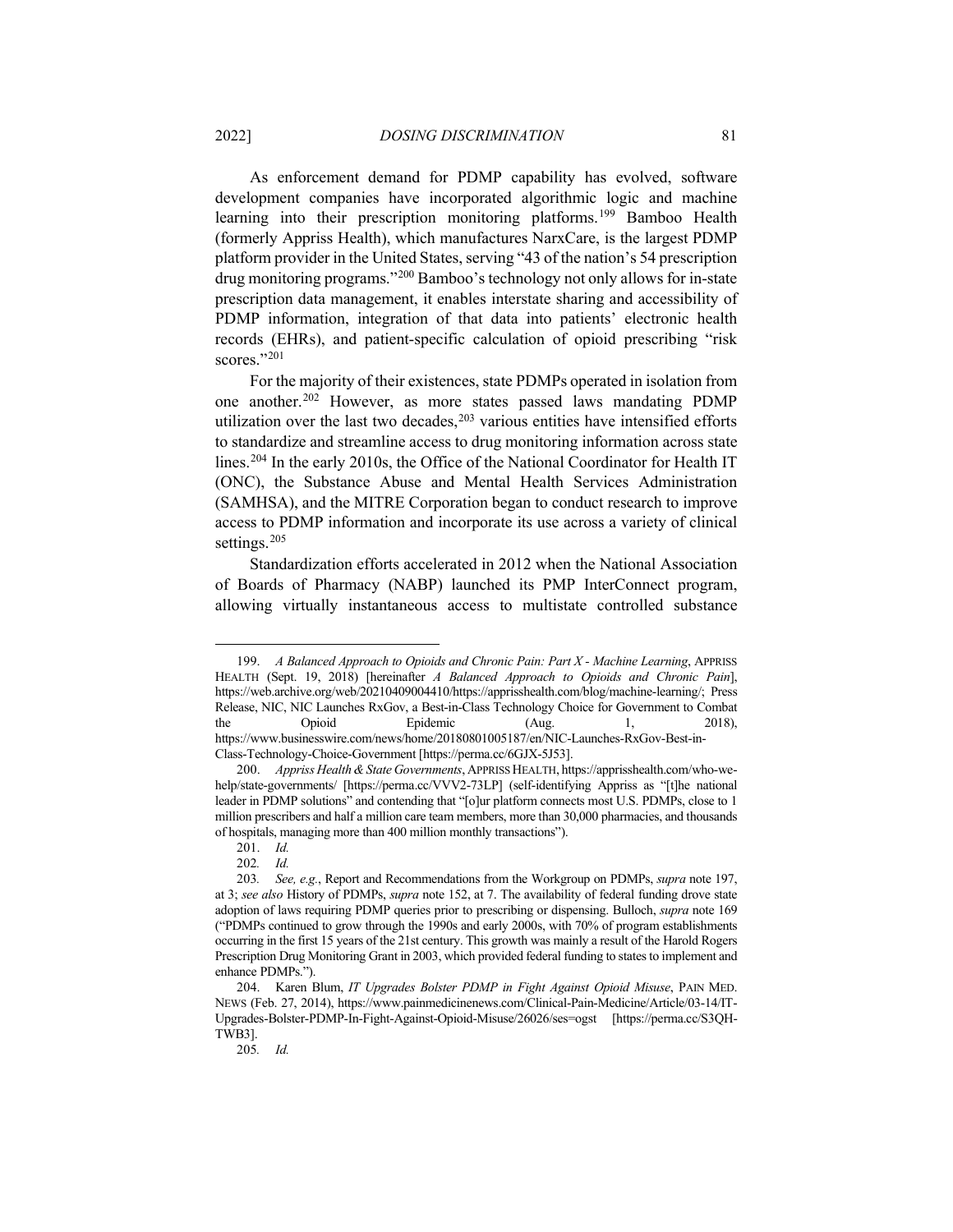<span id="page-35-1"></span><span id="page-35-0"></span>prescribing information.[206](#page-35-4) States rapidly adopted PMP InterConnect and the NABP turned its efforts to development of its NARxCHECK software.<sup>[207](#page-35-5)</sup> NARxCHECK was the NABP's "automatic prescription drug abuse assessment and management tool," which provided prescribers and dispensers with an individual score and report for each patient based on aggregated PDMP data.[208](#page-35-6) The NABP aimed to increase the clinical use of PDMPs by providing "access to analytical tools to automate analysis of PMP reports," and NARxCHECK was intended to provide fully integrated clinical decision support within the PDMP platform[.209](#page-35-7) NARxCHECK, therefore, constituted the first effort to develop computer-generated drug use "risk scores," a component of PDMP software that has developed at a rapid pace in the ensuing years.

<span id="page-35-3"></span>PDMP risk scores calculate a patient-specific, numerical value that purports to represent the overall level of risk associated with prescribing the patient a controlled substance.<sup>[210](#page-35-8)</sup> In this context, "risk" includes the patient's potential for drug misuse, abuse, diversion, addiction, and overdose.<sup>[211](#page-35-9)</sup> The NARxCHECKgenerated risk scores allegedly relied on "nationally recognized, research-proven factors indicative of risk," including the number of providers a patient consulted, the number of dispensing pharmacies a patient utilized, the amount of drug equivalent units per days of supply prescribed, the amount of drug overlap in the patient's prescribing history, and the number of active prescriptions the patient had on file at the time of prescribing. [212](#page-35-10) Bamboo Health acquired NARxCHECK from the NABP in 2014 and expanded the type and scope of data utilized to calculate patient risk scores.[213](#page-35-11)

<span id="page-35-2"></span>Bamboo branded its PDMP risk scoring platform "NarxCare." Bamboo claims that it continues to "improve" the calculation of PDMP risk scores, which the company refers to as "Narx Scores."[214](#page-35-12) Bamboo's Narx Scores provide

<span id="page-35-4"></span><sup>206.</sup> Malcolm J. Broussard, 2012–2013 Chairperson, Nat'l Ass'n of Bds. of Pharmacy, Report of the Executive Committee 3 (May 18, 2013), https://perma.cc/C25R-YM2L.

<sup>207</sup>*. Id.* at 4.

<span id="page-35-6"></span><span id="page-35-5"></span><sup>208.</sup> Marty Allain, NARxCHECK Senior Manager, The Current State of Prescription Drug Monitoring Programs: Presentation at the National Association of Boards of Pharmacy Annual Conference 14 (Sept. 30, 2013), https://injurycenter.web.itd.umich.edu/sites/default/files/presentationpdfs/Link%20to%20Marty%20Allain%27s%20Presentation.pdf [https://perma.cc/DDX4-273T].

<sup>209</sup>*. Id.* at 12–13.

<span id="page-35-8"></span><span id="page-35-7"></span><sup>210.</sup> J.E. Huizenga, B.C. Breneman, V.R. Patel, A. Raz & D.B. Speights, Appriss Health, NARxCHECK Score as a Predictor of Unintentional Overdose Death 1 (2016), https://apprisshealth.com/wp-content/uploads/sites/2/2017/02/NARxCHECK-Score-as-a-Predictor.pdf [https://perma.cc/UL8W-NH3Z].

<sup>211</sup>*. See id.* at 2, 7; Broussard, *supra* note [206,](#page-35-0) at 4–5.

<sup>212.</sup> Allain, *supra* note [208,](#page-35-1) at 15.

<span id="page-35-11"></span><span id="page-35-10"></span><span id="page-35-9"></span><sup>213.</sup> Press Release, Appriss Health, Appriss Acquires NARxCHECK from the National Association Boards of Pharmacy Foundation (Nov. 11, 2014), https://apprisshealth.com/pressrelease/appriss-acquires-narxcheck-from-the-national-association-boards-of-pharmacy-foundation/ [https://perma.cc/C5VG-2MXC].

<span id="page-35-12"></span><sup>214.</sup> *Our Partners*, APPRISS HEALTH (2021), https://apprisshealth.com/about/partners/ [https://perma.cc/Z9HZ-RXE4]; Appriss Health, *supra* not[e 213;](#page-35-2) Huizenga et al., *supra* note [210,](#page-35-3) at 3.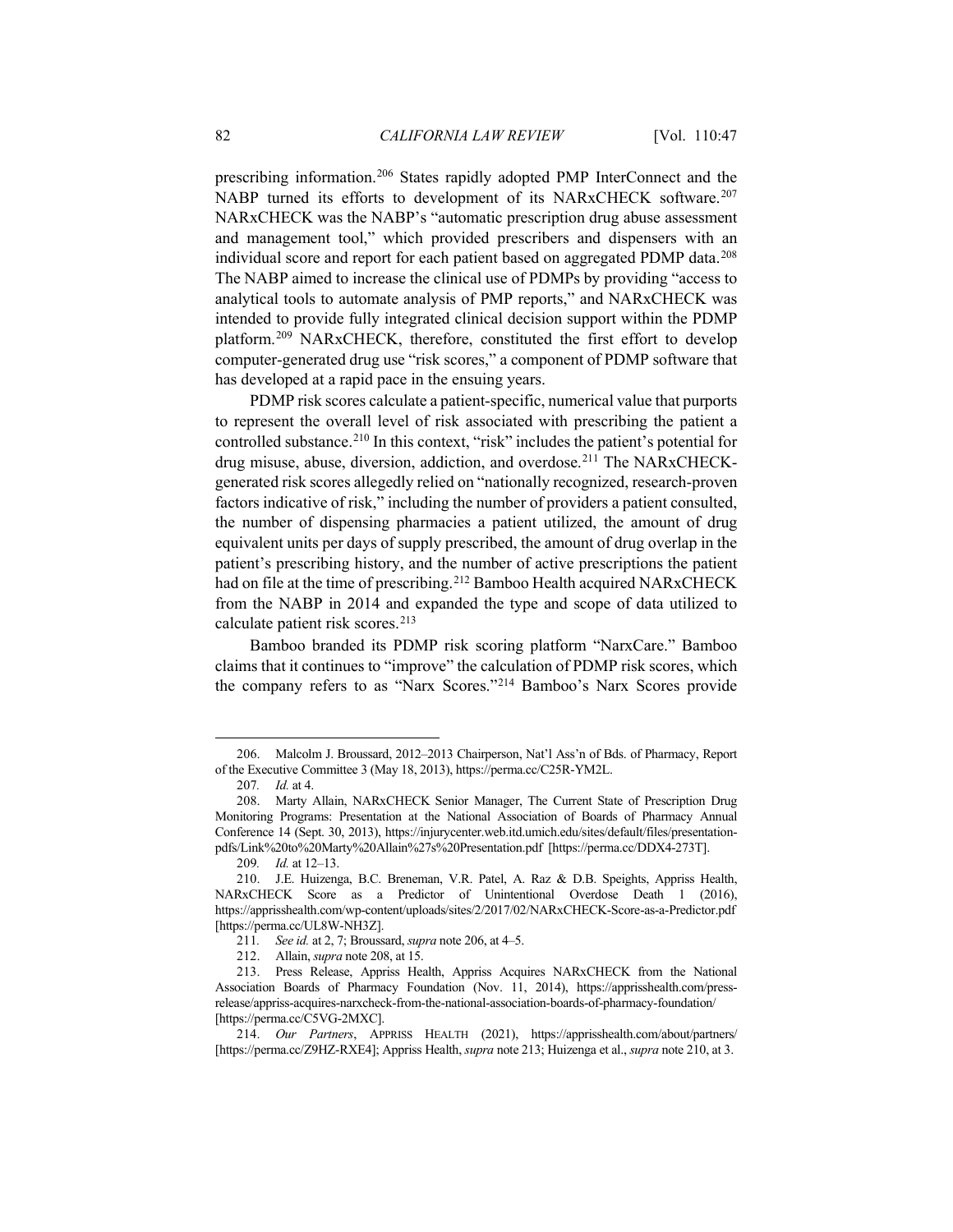PDMP users as three-digit values ranging from 000 to 999.<sup>[215](#page-36-1)</sup> According to Bamboo, a higher risk score correlates with an increased probability that the prescribing or dispensing of a particular drug to a particular patient will result in negative consequences.[216](#page-36-2)

<span id="page-36-10"></span><span id="page-36-0"></span>Bamboo's NarxCare platform deploys algorithms to calculate at least four separate Narx Scores in each patient's PDMP report.<sup>[217](#page-36-3)</sup> Three of those scores provide a predictive analysis for "a host of outcomes" across three prescribing areas: narcotics (including opioids), sedatives (including benzodiazepines), and stimulants.[218](#page-36-4) The system also calculates a composite "overdose risk" score as well as configurable "red flag" alerts to draw attention to specific data points captured by the Narx Score algorithms.<sup>[219](#page-36-5)</sup> While NarxCare's algorithmic calculation of risk scores is proprietary, and therefore remains enigmatic, Bamboo acknowledges that the platform assigns various data points collected from PDMP information a "scaled value between 0 and 99" and the last digit of the predictive scores always represents the number of active prescriptions on record for the patient.<sup>[220](#page-36-6)</sup>

Bamboo has publicly announced that, at a minimum, its Narx Scores algorithms measure and score the original NARxCHECK system risk indicators. These indicators include (1) the number of prescribers a patient has, (2) the number of pharmacies at which a patient fills medications, (3) the amount or strength of medications prescribed, (4) the presence or amount of potentiating medications, and (5) the number of overlapping prescriptions.[221](#page-36-7) Bamboo further concedes that its algorithms also incorporate and evaluate myriad other "PDMP and non-PDMP" information to improve the "accuracy" of their numerical risk reporting system.[222](#page-36-8)

PDMP data may include, among other things, the patient's name, age, gender, address, prescription history, method of payment,<sup>[223](#page-36-9)</sup> distance travelled

<span id="page-36-11"></span><sup>215</sup>*.* Up Front, Every Patient, Every Time, *supra* note [198,](#page-33-5) at 5.

<sup>216</sup>*. See, e.g.*, *id.* at 5–6; Broussard, *supra* note [206,](#page-35-0) at 5; Huizenga et al., *supra* note [210,](#page-35-3) at 3.

<sup>217</sup>*.* Up Front, Every Patient, Every Time, *supra* note [198,](#page-33-5) at 5–6.

<span id="page-36-4"></span><span id="page-36-3"></span><span id="page-36-2"></span><span id="page-36-1"></span><sup>218.</sup> Appriss Health, Virginia NarxCare Product Sheet 1 [hereinafter Virginia NarxCare Product Sheet],

https://cdn2.hubspot.net/hubfs/2881008/PDFDocuments/NarxCare%20Product%20Sheet%20V2\_VA. pdf [https://perma.cc/CSX9-NTGQ].

<span id="page-36-5"></span><sup>219</sup>*. Id.*; *see* Appriss Health, Addressing Substance Use Disorder Through Analytics and Technology 10 (2018) [hereinafter Addressing Substance Use Disorder Through Analytics and Technology], https://knowledgecenter.csg.org/kc/system/files/Cohen.Appriss.pdf [https://perma.cc/D726-3QQE].

<sup>220</sup>*.* Up Front, Every Patient, Every Time, *supra* note [198,](#page-33-5) at 7.

<span id="page-36-7"></span><span id="page-36-6"></span><sup>221.</sup> Appriss Health, About NarxCare: For Patients and Their Families 2, https://apprisshealth.com/wp-content/uploads/sites/2/2019/03/HLTH\_Patient-Information-

Sheet\_FINAL.pdf [https://perma.cc/44QG-37CL]; *see* Allain, *supra* note [208,](#page-35-1) at 15.

<sup>222</sup>*.* Virginia NarxCare Product Sheet, *supra* note [218,](#page-36-0) at 1.

<span id="page-36-9"></span><span id="page-36-8"></span><sup>223.</sup> ERICA SPIES, ALEXIS PETERSON, AMANDA GARCIA‐WILLIAMS, JOHN HALPIN, MATT GLADDEN, JON ZIBBELL & CAROLYN LULLO MCCARTY, CTRS. FOR DISEASE CONTROL & PREVENTION, UNDETERMINED RISK FACTORS FOR FENTANYL-RELATED OVERDOSE DEATHS 52–53 (2015), https://odh.ohio.gov/wps/wcm/connect/gov/1e032637-7f3d-4039-8f72-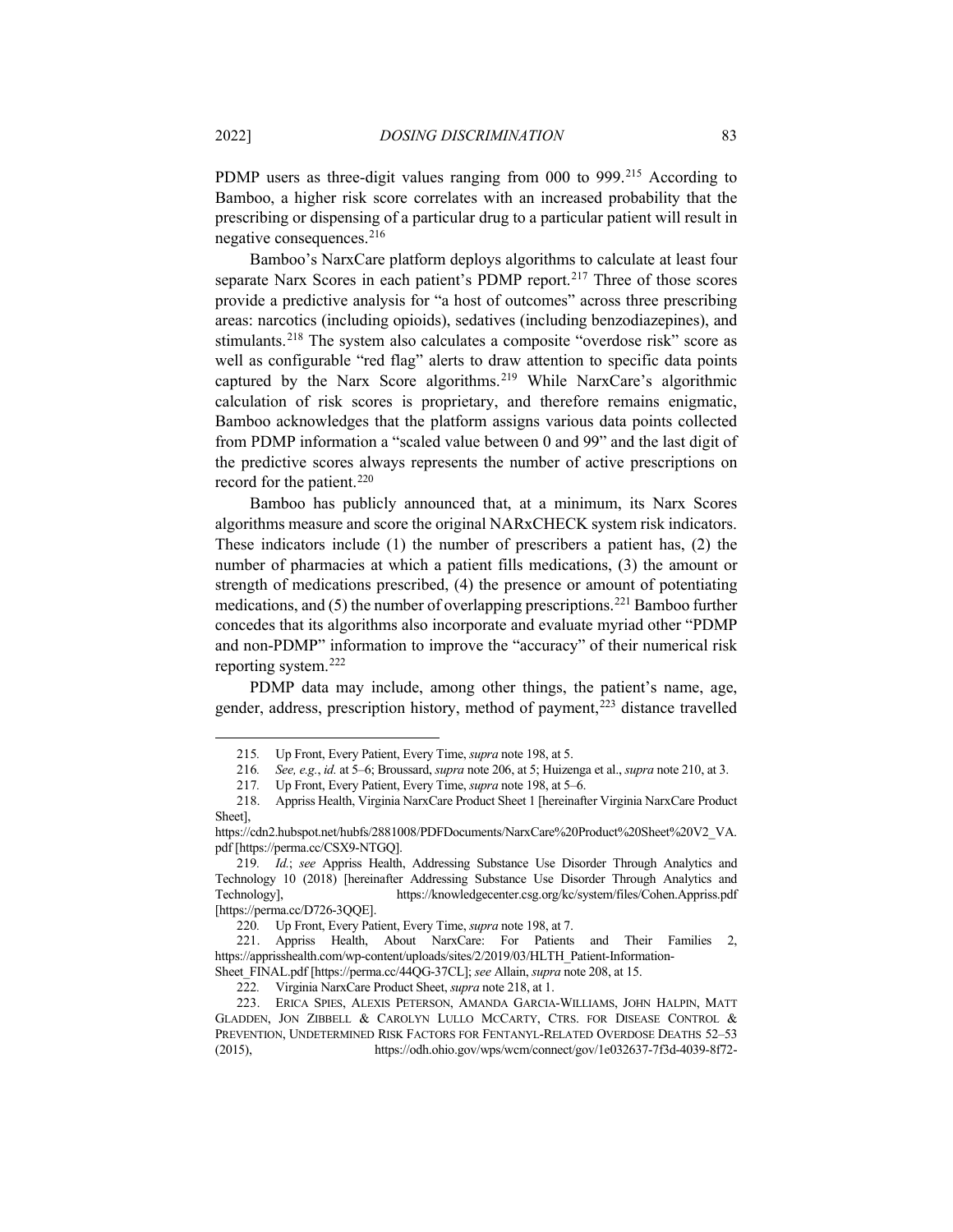to provider and dispenser, drug-related arrests and convictions, child welfare case information, criminal case information, drug court case information, medical marijuana dispensings, naloxone administrations and dispensings, overdose-related information, pharmaceutical manufacturer and distributor information, ARCOS data, [224](#page-37-0) medical claims data, electronic health records, and EMS information. [225](#page-37-1) Bamboo also has added messaging and communication features to its platform, including integration with hc1 Opioid Advisor software, $226$  to enable data collection from additional sources. $227$  The company has shown a clear desire to incorporate additional data sets,<sup>[228](#page-37-4)</sup> and industry has suggested the inclusion of "contributory databases," including CLUE (auto industry), SIRIS (banking), MIDEX (real estate), and information provided from other businesses.[229](#page-37-5)

In sum, Bamboo's PDMP platform collects a wealth of highly sensitive patient information, much of which appears to have little or questionable relevance to prescription opioid-related adverse event risk calculation. Given the American health care delivery system's emphasis on treatment "efficiency" and law enforcement scrutiny of PDMP data, it comes as little surprise that Narx Scores feature prominently in clinical decision-making.<sup>[230](#page-37-6)</sup> Clinical reliance on

c0c6f994a24e-mrAGSKH [https://perma.cc/M4T2-RCW9]; *see* CHAD GARNER, JIM HUIZENGA & DAVID SPEIGHTS, HOW TO PREDICT OVERDOSE DEATH WITH PDMP DATA AND ADVANCED ANALYTICS: PRESENTATION AT NATIONAL DRUG ABUSE & HEROIN SUMMIT 17 (Mar. 16, 2017), https://docplayer.net/50204352-How-to-predict-overdose-death-with-pdmp-data-and-advanced-

c0c6f994a24e/CDC\_EpiAid\_Ohio.pdf?MOD=AJPERES&CONVERT\_TO=url&CACHEID=ROOT WORKSPACE.Z18\_M1HGGIK0N0JO00QO9DDDDM3000-1e032637-7f3d-4039-8f72-

analytics-live-webinar.html [https://perma.cc/RU7X-ZRX8] (pointing out that Appriss's PDMP risk score algorithms escalate if a patient pays with cash and that cash payment is one of the four risk factors strongly associated with overdose death).

<span id="page-37-0"></span><sup>224.</sup> *Prescription Drug Monitoring Program: Louisiana State Profile*, OFF. OF JUST. PROGRAMS (Aug. 2018), https://www.ojp.gov/ncjrs/virtual-library/abstracts/prescription-drug-monitoringprogram-louisiana-state-profile [https://perma.cc/23SN-KY6Z] (acknowledging that the Louisiana PDMP "also has the authority to monitor other substances, including marijuana data, ARCOS data, and drug manufacturers or distribution data"). ARCOS refers to the Automation of Reports and Consolidated Orders System, a national drug tracking system operated by the Department of Justice. *See supra* notes [106](#page-19-7)[–107](#page-20-9) and accompanying text.

<sup>225</sup>*.* Virginia NarxCare Product Sheet, *supra* note [218,](#page-36-0) at 1.

<span id="page-37-2"></span><span id="page-37-1"></span><sup>226</sup>*. hc1 Opioid Advisor*, hc1, https://www.hc1.com/solutions/opioid-advisor/ [https://perma.cc/4TX5-UFNC] (explaining that the "hc1 Opioid Advisor, delivered via a strategic partnership with Appriss Health . . . automatically compares toxicology results with PDMP data" by "connect[ing] with the laboratory information system to perform an intelligent consistency analysis of toxicology results compared to the PDMP in real-time").

<span id="page-37-3"></span><sup>227</sup>*.* Addressing Substance Use Disorder Through Analytics and Technology, *supra* note [219,](#page-36-10) at 12–13, 16.

<sup>228</sup>*. Id.* at 6.

<span id="page-37-5"></span><span id="page-37-4"></span><sup>229.</sup> TONY SCHUETH, THOMAS BIZZARO, BRIAN EIDEX & ROB COHEN, PDMP ALERTS, ANALYTICS AND THE PHARMACY WORKFLOW: PRESENTATION AT NATIONAL COUNCIL FOR PRESCRIPTION DRUG PROGRAMS CONFERENCE 2 (May 9, 2017), https://pocp.com/wpcontent/uploads/PDMP\_FinalNCPDP\_2017AC.pdf [https://perma.cc/Z49D-ACRQ].

<span id="page-37-6"></span><sup>230.</sup> Huizenga et al., *supra* note [210,](#page-35-3) at 7 (explaining that "prescribers and pharmacists are increasing their use of PDMP data as a tool for clinical decision support" sometimes due to "selfmotivation" and sometimes driven by "regulatory compliance").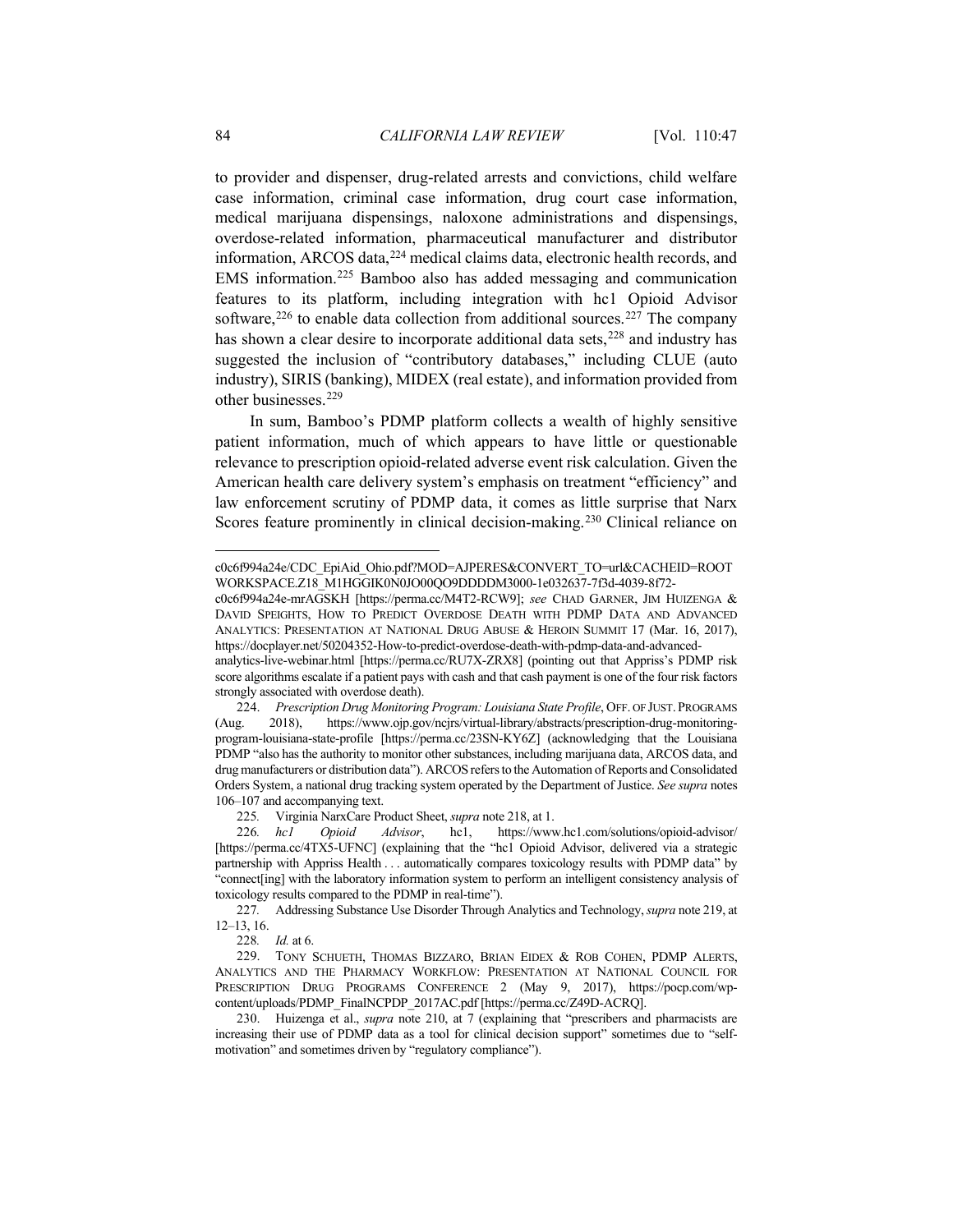Narx Scores is the focus of the next Section of this Article, which also explores the significant accuracy problems that attend to Narx Scores and their potential disparate impacts on marginalized populations.

#### <span id="page-38-9"></span>IV.

## A DATA SCIENCE CRITIQUE OF PDMP RISK SCORES

[Automated decision] opacity, combined with the risk of bias and injustice resulting from decisions taken at the design stage, and in relation to the data used to train automated systems, means that these systems can reproduce or intensify inequalities already existing in society.<sup>[231](#page-38-0)</sup>

The adoption of a privately manufactured, proprietary digital risk scoring platform by state PDMP agencies may seem unsurprising given America's ubiquitous reliance on automated decision-making.<sup>[232](#page-38-1)</sup> Mathematical models generate rules that determine who is entitled to employment,[233](#page-38-2) higher education,<sup>[234](#page-38-3)</sup> housing,<sup>[235](#page-38-4)</sup> and various types of public benefits.<sup>[236](#page-38-5)</sup> They also discern, among other things, who deserves reasonably priced credit<sup> $237$ </sup> and which of us will receive triage treatment priority during a critical care capacity crisis.<sup>[238](#page-38-7)</sup> As has been widely reported, U.S. law enforcement agencies rely on predictive algorithms to police and profile the public, [239](#page-38-8) and courts use digital technology

<span id="page-38-0"></span><sup>231.</sup> Alison Powell, *Understanding Automated Decisions: Reaching the Limits of Explainability?*, MEDIA@LSE (Nov. 26, 2019), https://blogs.lse.ac.uk/medialse/2019/11/26/understanding-automated-decisions-reaching-the-limitsof-explainability/ [https://perma.cc/JA8A-44FN].

<span id="page-38-1"></span><sup>232</sup>*. See, e.g.*, Hannah Bloch-Wehba, *Access to Algorithms*, 88 FORDHAM L. REV. 1265 (2020); Danielle Keats Citron, *Technological Due Process*, 85 WASH. U. L. REV. 1249 (2008).

<span id="page-38-2"></span><sup>233.</sup> Miranda Bogen, *All the Ways Hiring Algorithms Can Introduce Bias*, HARV. BUS. REV. (May 6, 2019), https://hbr.org/2019/05/all-the-ways-hiring-algorithms-can-introduce-bias [https://perma.cc/6VSL-TUYM].

<span id="page-38-3"></span><sup>234.</sup> DJ Pangburn, *Schools Are Using Software to Help Pick Who Gets In. What Could Go Wrong?*, FAST CO. (May 17, 2019), https://www.fastcompany.com/90342596/schools-are-quietlyturning-to-ai-to-help-pick-who-gets-in-what-could-go-wrong [https://perma.cc/A2S8-BWYV].

<span id="page-38-4"></span><sup>235.</sup> Patrick Sisson, *Housing Discrimination Goes High Tech*, CURBED (Dec. 17, 2019), https://archive.curbed.com/2019/12/17/21026311/mortgage-apartment-housing-algorithmdiscrimination [https://perma.cc/9KFS-CG4D].

<span id="page-38-5"></span><sup>236.</sup> Michele Gilman, *Poverty Lawgorithms* 5 (2020), https://datasociety.net/wpcontent/uploads/2020/09/Poverty-Lawgorithms-20200915.pdf [https://perma.cc/KX5U-2ARC] (pointing out that "[m]illions of Americans have lost access to desperately needed public benefits as a result of coding errors" and other automated decision-making errors).

<span id="page-38-6"></span><sup>237.</sup> Talia Gillis, *Discriminating Credit Algorithms*, OXFORD BUS. L. BLOG (June 18, 2020), https://www.law.ox.ac.uk/business-law-blog/blog/2020/06/discriminating-credit-algorithms [https://perma.cc/7JX8-4GYF].

<span id="page-38-7"></span><sup>238.</sup> Colin K. Grissom, Samuel M. Brown, Kathryn G. Kuttler, Jonathan P. Boltax, Jason Jones, Al R. Jephson & James F. Orme, Jr., *A Modified Sequential Organ Failure Assessment (MSOFA) Score for Critical Care Triage*, 4 DISASTER MED. & PUB. HEALTH PREPAREDNESS 1, 1 (2010).

<span id="page-38-8"></span><sup>239</sup>*. See, e.g.*, ANDREW GUTHRIE FERGUSON, THE RISE OF BIG DATA POLICING: SURVEILLANCE, RACE, AND THE FUTURE OF LAW ENFORCEMENT (2017); SARA ESTHER LAGESON, DIGITAL PUNISHMENT: PRIVACY, STIGMA, AND THE HARMS OF DATA-DRIVEN CRIMINAL JUSTICE (2020).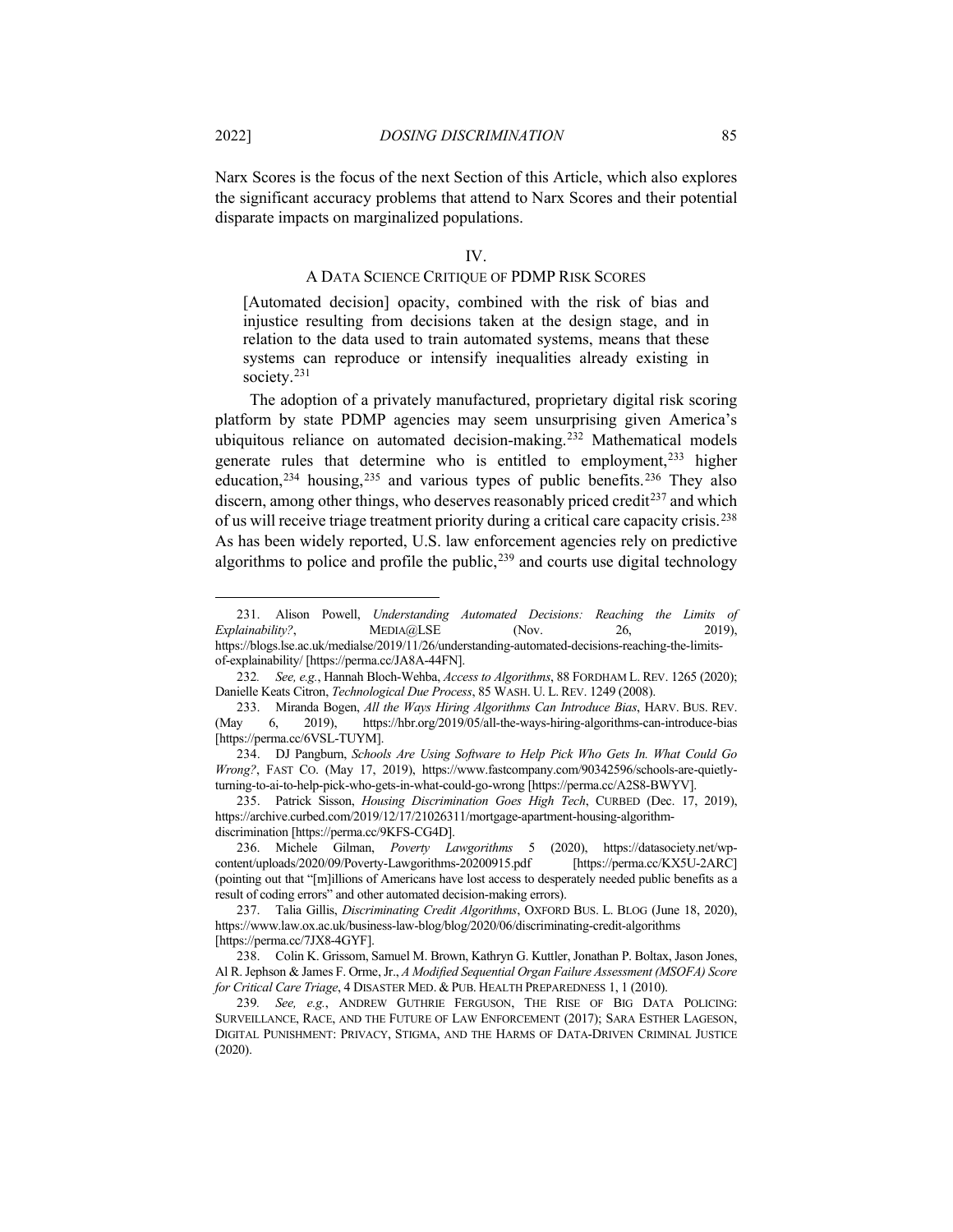to forecast recidivism risk and make pre-trial release and sentencing determinations.<sup>[240](#page-39-1)</sup>

The pervasiveness of algorithmic governance in modern life has motivated a robust literature that exposes government surveillance and predictive risk scoring as controlling, manipulative, and discriminatory.<sup>[241](#page-39-2)</sup> Experts also query whether the inherent opaqueness of algorithm-driven models is intentional insofar as their obscurity renders them difficult to regulate.<sup>[242](#page-39-3)</sup> Such critiques stem from several inextricably intertwined issues that pertain to predictive scoring models, each of which is explained and applied to PDMP risk scoring in the following Sections.

#### <span id="page-39-0"></span>*A. Defining and Evaluating Risk Model Success*

A model's blind spots reflect the judgments and priorities of its creators.[243](#page-39-4)

A bedrock principle of data science is that the designer of a predictive algorithmic model should define and routinely evaluate the model's success. As mathematician Cathy O'Neil pointed out, "a key component of every [predictive] model . . . is its definition of success" and, as such, "we must ask not only who designed the model but also what that person or company is trying to accomplish."[244](#page-39-5) This is because the model's objectives necessarily drive its design, implementation, and evaluative metrics.<sup>[245](#page-39-6)</sup>

Dr. O'Neil's well-informed perspective prompts at least three questions concerning PDMP risk assessment models. First, what purpose does the PDMP NarxCare platform serve? Second, how does NarxCare define success? Finally, what metrics do Bamboo and state PDMP agencies use to measure and assess the platform's performance?

Bamboo characterizes NarxCare as "[a] substance use disorder platform" that "empowers prescribers and dispensers to identify patients that may be at risk

<sup>240</sup>*. See, e.g.*, Erin Collins, *Punishing Risk*, 107 GEO. L.J. 57 (2018).

<span id="page-39-2"></span><span id="page-39-1"></span><sup>241</sup>*. See, e.g.*, RUHA BENJAMIN, RACE AFTER TECHNOLOGY: ABOLITIONIST TOOLS FOR THE NEW JIM CODE (2019); VIRGINIA EUBANKS, AUTOMATING INEQUALITY: HOW HIGH-TECH TOOLS PROFILE, POLICE, AND PUNISH THE POOR (2018); SAFIYA UMOJA NOBLE, ALGORITHMS OF OPPRESSION: HOW SEARCH ENGINES REINFORCE RACISM (2018); CATHY O'NEIL, WEAPONS OF MATH DESTRUCTION: HOW BIG DATA INCREASES INEQUALITY AND THREATENS DEMOCRACY (2016); FRANK PASQUALE, THE BLACK BOX SOCIETY: THE SECRET ALGORITHMS THAT CONTROL MONEY AND INFORMATION (2015); DOROTHY ROBERTS, FATAL INVENTION: HOW SCIENCE, POLITICS, AND BIG BUSINESS RE-CREATE RACE IN THE TWENTY-FIRST CENTURY (2011).

<sup>242.</sup> *See* Pasquale, *supra* not[e 241,](#page-39-0) at 4.

<sup>243.</sup> O'Neil, *supra* note [241,](#page-39-0) at 21.

<sup>244</sup>*. Id.*

<span id="page-39-6"></span><span id="page-39-5"></span><span id="page-39-4"></span><span id="page-39-3"></span><sup>245</sup>*. See id.* at 1–31; *see also* Karel G.M. Moons, Douglas G. Altman, Johannes B. Reitsma, John P.A. Ioannidis, Petra Macaskill, Ewout W. Steyerberg, Andrew J. Vickers, David F. Ransohoff & Gary S. Collins, *Transparent Reporting of Multivariate Prediction Model for Individual Prognosis or Diagnosis (TRIPOD): Explanation and Elaboration*, 162 ANNALS INTERNAL MED. W1 (2015).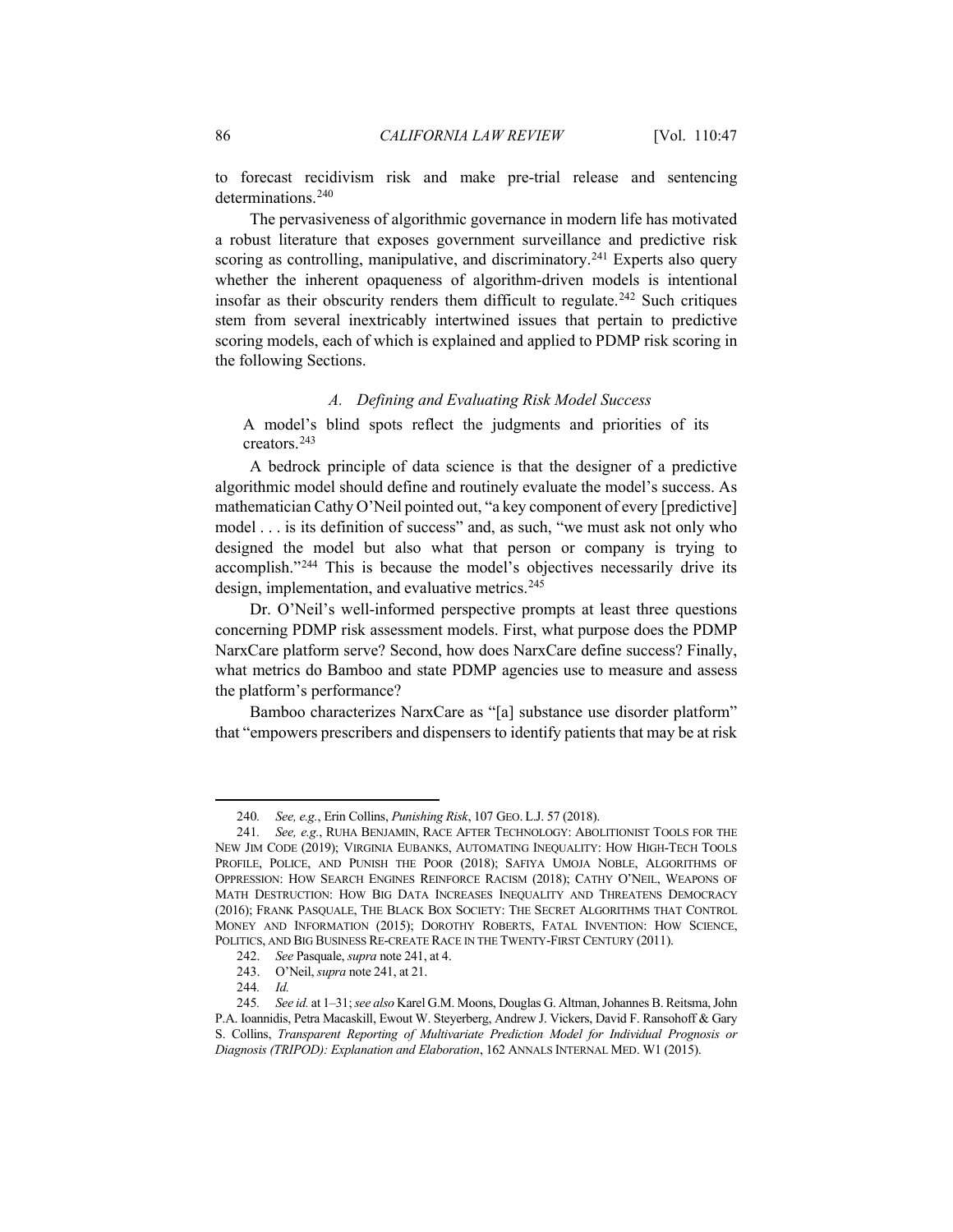<span id="page-40-8"></span>for prescription drug addiction, overdose and death."[246](#page-40-0) It contends that the platform "aggregates and analyzes prescription information from providers and pharmacies and presents interactive, visual representations of that information, as well as advanced analytic insights, complex risk scores and more to help physicians, pharmacists and care teams to *provide better patient safety and better patient outcomes.*"<sup>[247](#page-40-1)</sup> Ohio claims that its NarxCare PDMP platform<sup>[248](#page-40-2)</sup> "is designed to monitor . . . for suspected abuse or diversion (i.e., channeling drugs into illegal use)" and that such information "can help prescribers and pharmacists *identify high-risk patients who would benefit from early interventions*."[249](#page-40-3) North Carolina maintains that its NarxCare-powered PDM[P250](#page-40-4) "*is used as a clinical tool to improve patient care and safety* while avoiding potential drug interactions and identifying individuals that may be in need of referral to substance use disorder services.["251](#page-40-5) The ONDCP contends that PDMPs "serve multiple functions, including: patient care tool; drug epidemic early warning system; and drug diversion and insurance fraud investigative tool."[252](#page-40-6)

To the extent that PDMP risk scoring platforms aim to modify clinical behavior, thereby reducing the sheer amount opioids that providers prescribe without concern for collateral consequences, they appear to be a success. Opioid prescriptions decreased by 60 percent between 2012 and 2019 alone.<sup>[253](#page-40-7)</sup> If, however, the purpose of PDMP risk scoring software is to reduce drug misuse or overdose deaths, the platforms appear to perform poorly. While results are

<span id="page-40-0"></span><sup>246.</sup> Appriss Health, NarxCare 1–2, https://mha.org/Portals/0/Documents/News%20Room/appriss-health-narxcare.pdf [https://perma.cc/Y2AU-JRYL].

<span id="page-40-1"></span><sup>247.</sup> *Id.* at 1 (emphasis added); *see* Appriss Health, Yale New Haven Health Case Study 4, https://info.apprisshealth.com/hubfs/HLTH%20-%20Case%20Studies/HLTH-CS-YaleNewHaven\_FINAL.pdf [https://perma.cc/X6CT-7F47].

<span id="page-40-2"></span><sup>248.</sup> Press Release, Appriss Health, Appriss Health to Provide NarxCare Platform to Ohio Prescribers and Pharmacists to Assist in Clinical Decision-Making and Promote Patient Safety (Nov. 2, 2017), https://apprisshealth.com/press-release/appriss-health-provide-narxcare-platform-ohioprescribers-pharmacists-assist-clinical-decision-making-promote-patient-safety/ [https://perma.cc/8QB5-ZQGL].

<span id="page-40-3"></span><sup>249.</sup> *Welcome to OARRS*, OHIO AUTOMATED RX REPORTING SYS. (emphasis added), https://www.ohiopmp.gov/ [https://perma.cc/5FGG-HSLG].

<span id="page-40-4"></span><sup>250.</sup> Press Release, Appriss Health, N.C. Department of Health and Human Services Partners with Appriss Health to Provide Access to NarxCare Platform and Controlled Substances Reporting System Information Directly Within Electronic Health Record and Pharmacy Management Systems (Nov. 26, 2018), https://apprisshealth.com/press-release/n-c-department-of-health-and-human-servicespartners-with-appriss-health-to-provide-access-to-narxcare-platform-and-controlled-substancesreporting-system-information-directly-within-electronic-healt/ [https://perma.cc/4AZW-UX4Z].

<span id="page-40-5"></span><sup>251.</sup> *NC Controlled Substances Reporting System*, N.C. DEP'T OF HEALTH & HUM. SERVS. (emphasis added), https://www.ncdhhs.gov/divisions/mental-health-developmental-disabilities-andsubstance-abuse/north-carolina-drug-control-unit/nc-controlled-substances-reporting-system [https://perma.cc/3PT8-CK5D].

<span id="page-40-6"></span><sup>252.</sup> OFF. OF NAT'L DRUG CONTROL POL'Y, FACT SHEET: PRESCRIPTION DRUG MONITORING PROGRAMS 1 (2011), https://www.ncjrs.gov/pdffiles1/ondcp/pdmp.pdf[https://perma.cc/NB58-TY2T].

<span id="page-40-7"></span><sup>253.</sup> IQVIA INST. FOR HUM. DATA SCI., PRESCRIPTION OPIOID TRENDS IN THE UNITED STATES 3 (2020); *see U.S. Opioid Dispensing Rate Maps*, CTRS. FOR DISEASE CONTROL & PREVENTION, https://www.cdc.gov/drugoverdose/maps/rxrate-maps.html [https://perma.cc/HR7J-BQX7].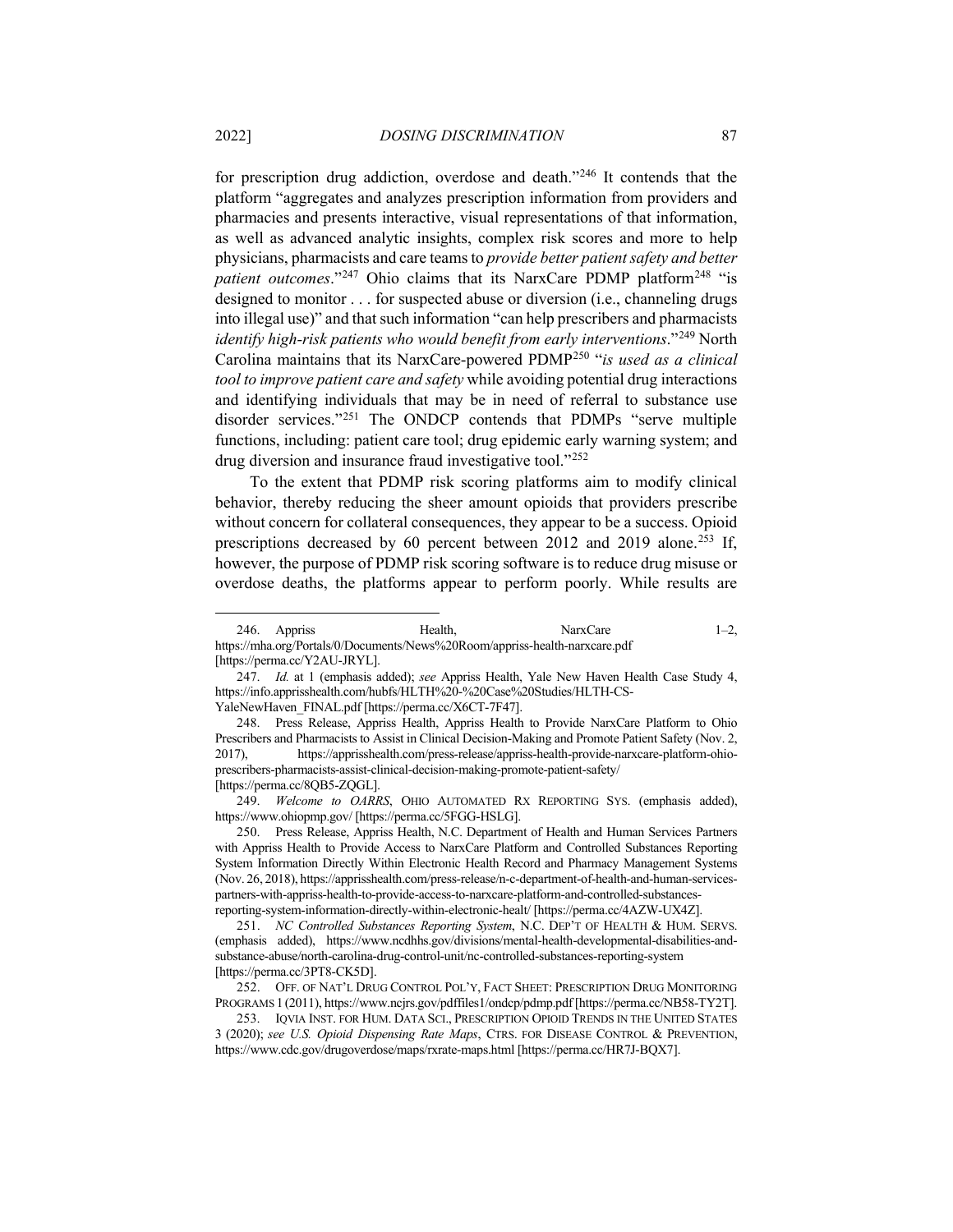mixed, research rarely associates PDMPs with reduced overdose mortality rates.[254](#page-41-1) In fact, several studies associate PDMPs with *increased illicit drug overdose mortality*, [255](#page-41-2) and the national drug overdose statistics bolster those results.[256](#page-41-3)

<span id="page-41-0"></span>Worse yet, drug overdoses have increased exponentially as PDMP platforms have enhanced their predictive surveillance capabilities. As previously noted, the CDC recently released a provisional report announcing record high national overdose deaths during 2020.[257](#page-41-4) As has been the trend over the prior several years, those deaths were overwhelmingly driven by illicitly manufactured fentanyl and psychostimulants, such as methamphetamine. Those deaths were not overwhelmingly driven by prescription drugs, raising the concern that individuals with OUD are switching from regulated and safer drugs to a much more dangerous illicit supply.[258](#page-41-5)

Bamboo and various state PDMP agencies expressly contend that risk scoring aims to enhance patient safety and health outcomes.<sup>[259](#page-41-6)</sup> The goal of improved patient health outcomes ought to be inherent to digital tools used to diagnose and treat patients. It also should be a primary objective of PDMP risk assessment platforms given the well-documented collateral consequences of non-individualized and, therefore, arbitrary opioid deprescribing. As experts have pointed out, there is "widespread recognition that reductions in [opioid] prescribing [were] not implemented in ways that consistently protected patients. Patients, media, government agencies, and professional literature acknowledged instances of worsening pain, loss of access to care, and death by suicide. . . ."[260](#page-41-7)

NarxCare, however, neither tracks nor assesses patient health outcomes related to opioid deprescribing and tapering. As previously explained, NarxCare generates patient risk scores by scouring through the troves of information that PDMP databases collect to identify and weigh various data points that the company's software designers have designated as "proxies" for drug diversion, misuse, and overdose. NarxCare does not evaluate whether clinical deprescribing decisions improve or worsen patients' pain, mental health, daily functioning, or quality of life. NarxCare neither "flags" prescribers nor sends

<span id="page-41-1"></span><sup>254.</sup> *See* Young Hee Nam, Dennis G. Shea, Yunfeng Shi & John R. Moran, *State Prescription Drug Monitoring Programs and Fatal Drug Overdose*, 23 AM.J. MANAGED CARE 297, 298 (2017).

<span id="page-41-2"></span><sup>255</sup>*. Id.* at 300; *see also* Li et al., *supra* note [186,](#page-31-9) at 3; *The Myth of an Opioid Prescription Crisis*, *supra* note [184,](#page-31-8) at 11.

<sup>256</sup>*. See Drug Overdose Death Counts*, *supra* not[e 6.](#page-5-4)

<span id="page-41-4"></span><span id="page-41-3"></span><sup>257.</sup> *Id.*; *see* HEALTH ADVISORY, CTRS. FOR DISEASE CONTROL & PREVENTION, INCREASE IN FATAL DRUG OVERDOSES ACROSS THE UNITED STATES DRIVEN BY SYNTHETIC OPIOIDS BEFORE AND DURING THE COVID-19 PANDEMIC (Dec. 17, 2020), https://emergency.cdc.gov/han/2020/pdf/CDC-HAN-00438.pdf [https://perma.cc/B5KF-TKQA].

<sup>258</sup>*. See* sources cited *supra* not[e 257.](#page-41-0)

<sup>259.</sup> Appriss Health, *supra* not[e 246.](#page-40-8)

<span id="page-41-7"></span><span id="page-41-6"></span><span id="page-41-5"></span><sup>260.</sup> Stefan G. Kertesz, Megan B. McCullough, Beth D. Darnall & Allyson L. Varley, *Promoting Patient-Centeredness in Opioid Deprescribing: A Blueprint for De-implementation Science*, 35 J. GEN. INTERNAL MED. S972, S972 (2020).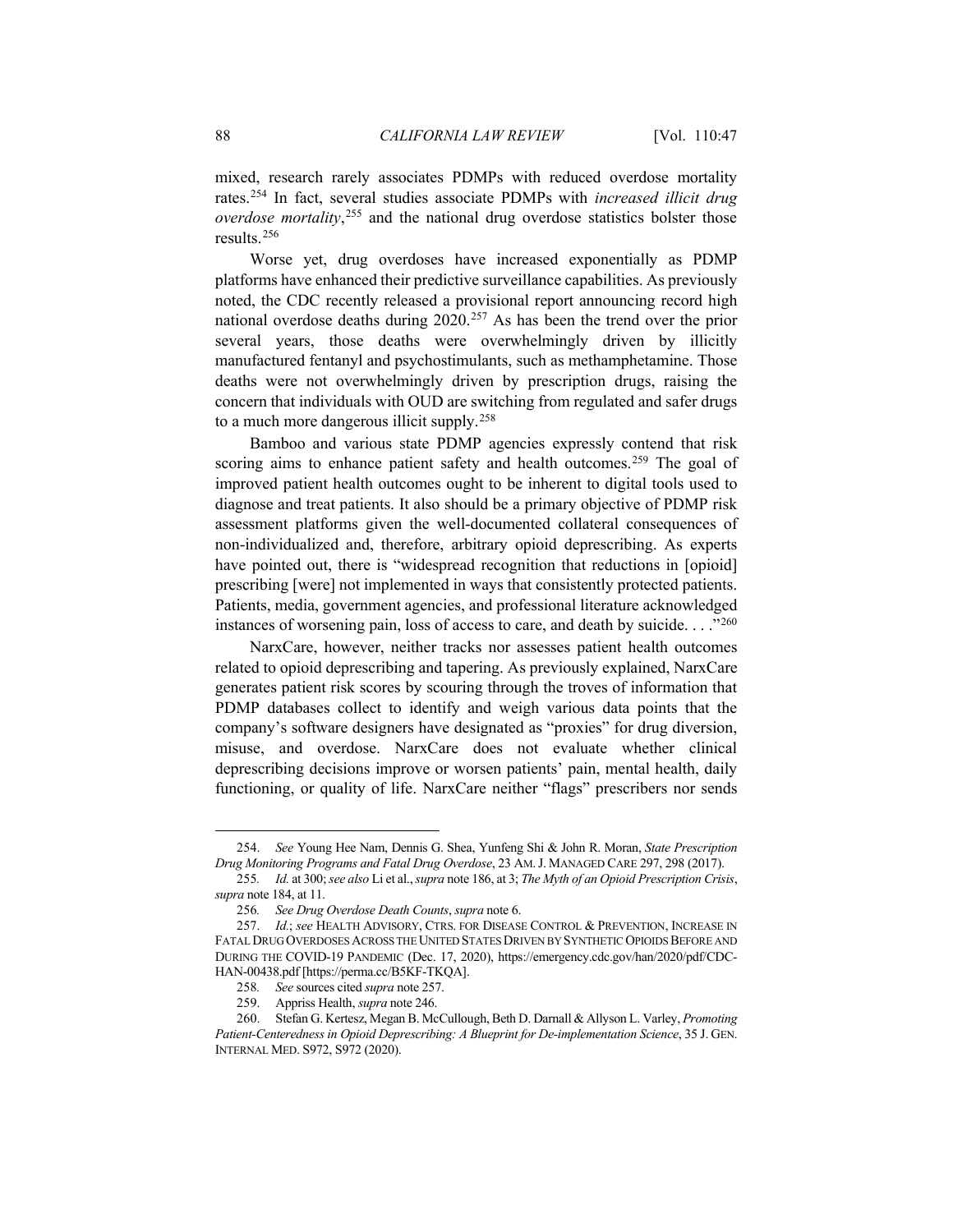clinicians an alert when a medication-discontinued or force-tapered patient dies by suicide or is admitted to the emergency room with debilitating pain or depression.

NarxCare does not track and assess patient health outcomes because the platform's success is not measured by those results. This ought to worry clinicians, state health agencies, and state health care professional licensing boards. Best practices demand that opioid deprescribing "be undertaken with care, so as to alleviate adverse outcomes and avoid exacerbating health care inequities."[261](#page-42-1) As a result and to the extent that state law and policy mandate the clinical use of PDMP risk scoring for the purpose of improving patient outcomes, state PDMP agencies should require NarxCare to track and assess patient outcomes and utilize those outcomes to measure NarxCare's success.[262](#page-42-2)

# <span id="page-42-0"></span>*B. Clinical Bias in NarxCare Utilization*

Predictive algorithmic models can be corrupted by human error or bias at numerous stages of the model's life cycle because humans design the model, determine its goals, write the code, choose the model's data sources, and implement the model.<sup>[263](#page-42-3)</sup> Due to its alluring appearance of objectivity, machinegenerated decision-making is dangerous. It is indisputable, however, that digital risk scoring platforms encode social and economic biases that reproduce and exacerbate existing inequities.<sup>[264](#page-42-4)</sup> As a result, predictive technology often has a disparate impact on marginalized populations, including women, racial and ethnic minorities, and individuals who live in poverty. [265](#page-42-5) Dr. Ruha Benjamin characterizes "the employment of new technologies that reflect and reproduce existing inequalities but that are promoted and perceived as more objective and progressive than the discriminatory systems of a previous era" as "the New Jim Code."[266](#page-42-6) In this connection, the following Sections chronicle the likely disparate impacts that PDMPs risk scoring will visit on several categories of marginalized patients, including complex chronic pain patients, individuals with OUD, individuals who live in poverty, and patients who are perceived as Black, female, or both.

<sup>261</sup>*. Id.* at S973.

<span id="page-42-2"></span><span id="page-42-1"></span><sup>262</sup>*. Id.* at S975 ("Health systems must measure outcomes of their de-implementation efforts to ensure that their actions are advancing patient health.").

<span id="page-42-3"></span><sup>263.</sup> Wenlong Sun, Olfa Nasraoui & Patrick Shafto, *Evolution and Impact of Bias in Human and Machine Learning Algorithm Interaction*, 15 PLOS ONE 1, 1 (2020).

<span id="page-42-4"></span><sup>264.</sup> *See, e.g.*, Ed Pilkington, *Digital Dystopia: How Algorithms Punish the Poor*, GUARDIAN (Oct. 14, 2019), https://www.theguardian.com/technology/2019/oct/14/automating-povertyalgorithms-punish-poor [https://perma.cc/Y25Q-2WHZ]; Navneet Alang, *Turns Out Algorithms Are Racist*, NEW REPUBLIC (Aug. 31, 2017), https://newrepublic.com/article/144644/turns-algorithmsracist [https://perma.cc/9NCH-X9RW]; Tom Simonite, *Machines Taught by Photos Learn a Sexist View of Women*, WIRED (Aug. 21, 2017), https://www.wired.com/story/machines-taught-by-photos-learn-asexist-view-of-women/ [https://perma.cc/S3NM-2SAC].

<sup>265</sup>*. See* sources cited *supra* not[e 264.](#page-42-0)

<span id="page-42-6"></span><span id="page-42-5"></span><sup>266.</sup> Benjamin, *supra* note [241,](#page-39-0) at 5–6.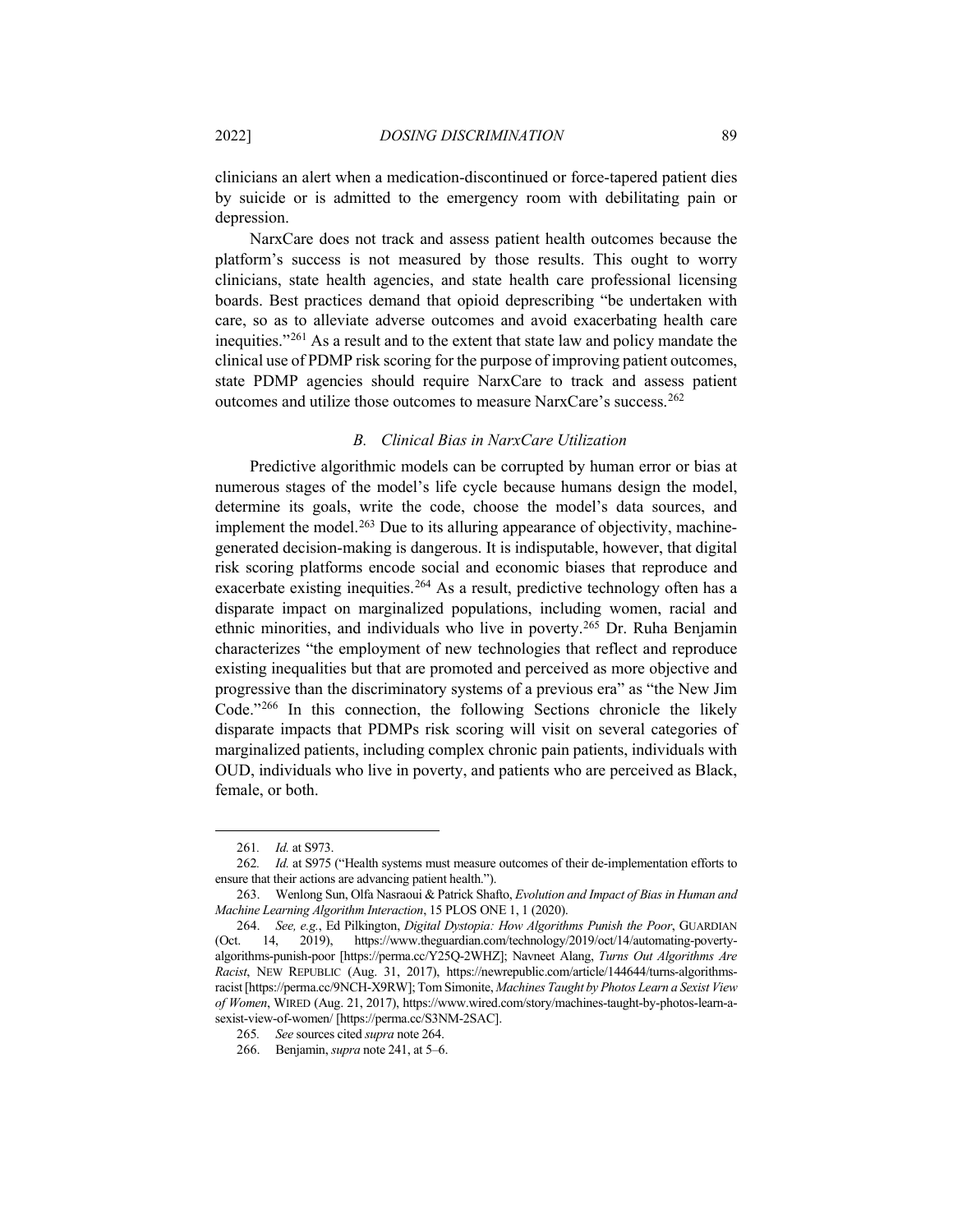# *1. Opioid Prescribing Discrimination and Complex Chronic Pain Patients*

<span id="page-43-1"></span><span id="page-43-0"></span>[F]or over a 1000 years [sic], pain stigma has been an enduring feature of the experience in the West.[267](#page-43-2)

Medicine has a long history of discriminating against patients with complex, chronic pain across racial, ethnic, and gender lines. [268](#page-43-3) Much of this disparate treatment has been chalked up to western medicine's disdain for—and discrediting of—disorders that clinicians cannot "see" and do not understand.<sup>[269](#page-43-4)</sup> Such beliefs date back to the Cartesian dualist notion that our minds are disconnected from our bodies and that, therefore, invisible injuries and their concomitant pain and suffering are simply psychogenetic.[270](#page-43-5) Primary care physicians not only acknowledge that they are insufficiently trained in pain management, but they "rate their satisfaction with treating chronic pain lower than treating acute, cancer, or terminal illness pain."[271](#page-43-6)

<span id="page-43-11"></span>Clinical reliance on PDMP risk scores reinforces the widespread stigma and distrust that attend to chronic pain patients.[272](#page-43-7) Scoring pain patients as risky for nefarious behavior is congruent with providers' unwillingness to put stock in the self-reports of patients they deem suspicious and "untrustworthy."[273](#page-43-8) "Physician worries about iatrogenic addiction and whether patients are 'drug seeking', 'abusing' and 'diverting' prescription opioids exist against a backdrop of professional and legal consequences of prescribing [surveillance] that have created a climate of distrust in chronic pain management."[274](#page-43-9) Distrust between providers and patients is problematic in the clinical setting because it can

<span id="page-43-2"></span><sup>267.</sup> Daniel S. Goldberg, *Pain, Objectivity and History: Understanding Pain Stigma*, 43 MED. HUMANS. 238, 238 (2017).

<span id="page-43-10"></span><sup>268</sup>*. Id.*

<span id="page-43-4"></span><span id="page-43-3"></span><sup>269.</sup> Milton Cohen, John Quintner, David Buchanan, Mandy Neilsen & Lynette Guy, *Stigmatization of Patients with Chronic Pain: The Extinction of Empathy*, 12 PAIN MED. 1637, 1637– 39 (2011); *see also* Lorna J. Simon, Aurelia N. Bizamcer, Charles W. Lidz, Susan Stefan & Mark J. Pletcher, *Disparities in Opioid Prescribing for Patients with Psychiatric Diagnoses Presenting with Pain to the Emergency Department*, 29 EMERGENCY MED. J. 201, 202 (2012) ("Pain levels for painrelated visits of patients with psychiatric diagnosis were less likely to be evaluated by the clinician as 'severe', and more likely to be evaluated as 'no pain' . . . . [O]nly 18% . . . of pain-related visits by patients with psychiatric diagnoses resulted in either an opioid prescription at discharge or the administration of an opioid during the visit, whereas 33% . . . of visits by other patients did.").

<sup>270</sup>*.* Cohen et al., *supra* note [269,](#page-43-0) at 1638.

<span id="page-43-6"></span><span id="page-43-5"></span><sup>271.</sup> Carole C. Upshur, Gonzalo Bacigalupe & Roger Luckmann, *"They Don't Want Anything to Do with You"; Patient Views of Primary Care Management of Chronic Pain*, 11 PAIN MED. 1791, 1791 (2010).

<span id="page-43-7"></span><sup>272.</sup> Goldberg, *supra* note [267,](#page-43-1) at 238 ("While there are no good estimates of the prevalence of pain stigma, extensive qualitative evidence across a wide variety of settings documents that such stigma is an altogether typical experience. . . . there is no serious dispute that [pain] stigma, and especially chronic pain stigma, is part and parcel of the illness experience for far too many.").

<span id="page-43-8"></span><sup>273.</sup> Daniel Z. Buchman, Anita Ho & Judy Illes, *You Present Like a Drug Addict: Patient and Clinician Perspectives on Trust and Trustworthiness in Chronic Pain Management*, 17 PAIN MED. 1394, 1398 (2016).

<span id="page-43-9"></span><sup>274.</sup> Daniel Z. Buchman & Anita Ho, *What's Trust Got to Do with It? Revisiting Opioid Contracts*, 40 J. MED. ETHICS 673, 673 (2014).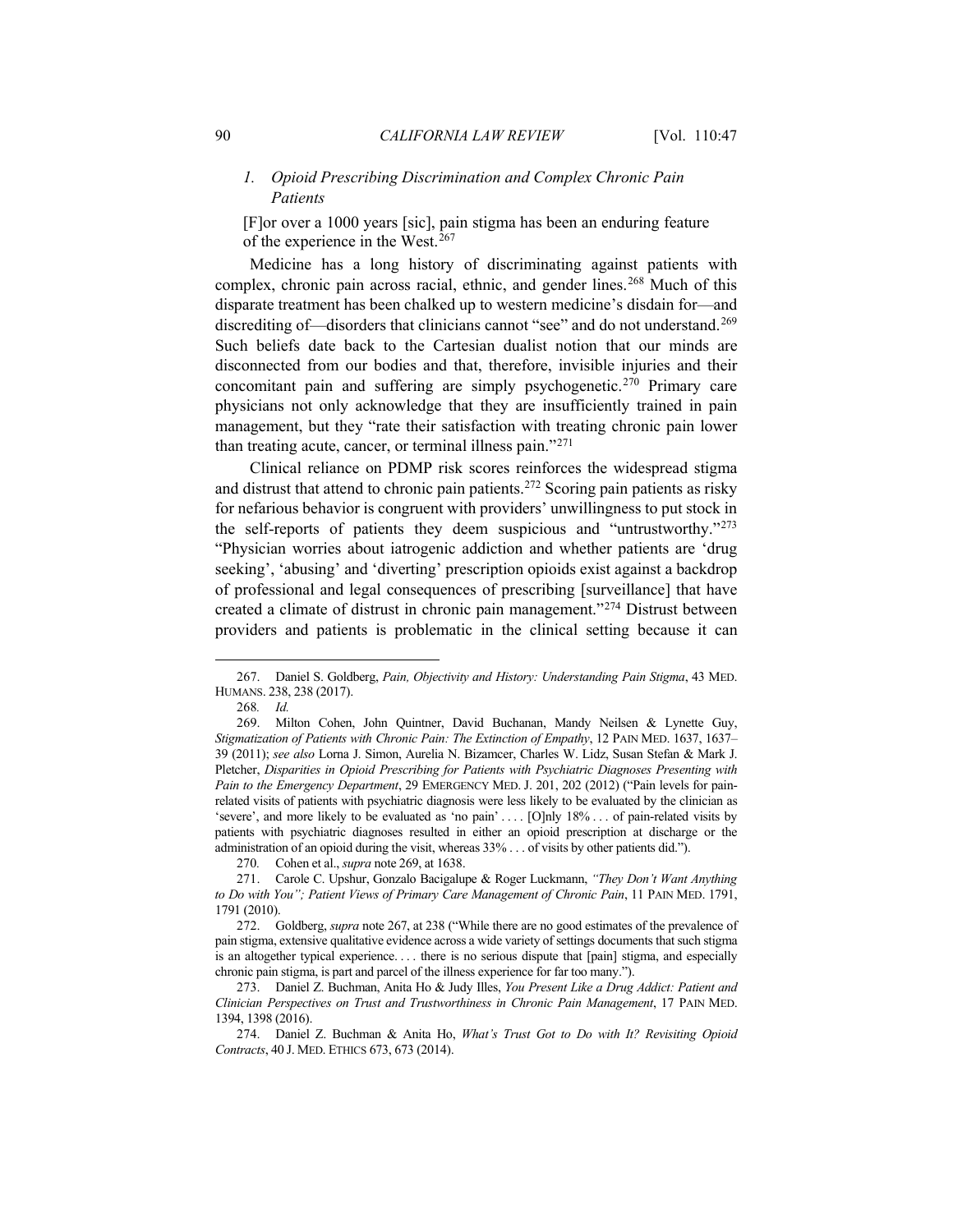provoke a provider to make poor treatment decisions or even miss a serious illness that warrants immediate attention.<sup>[275](#page-44-0)</sup> In addition, patients who sense provider distrust are less likely to be forthcoming about their symptoms and struggles and may even forgo treatment.<sup>[276](#page-44-1)</sup>

Further evidencing a culture of stigma and distrust in chronic pain care settings is the prevalent imposition of behavioral controls on pain patients as a prerequisite to treatment.<sup>[277](#page-44-2)</sup> Clinicians frequently require chronic pain patients to execute "opioid treatment contracts" that require patients to comply with a panoply of rules in exchange for opioid therapeutics.<sup>[278](#page-44-3)</sup> These rules include mandates to submit to random, in-person urine drug tests (UDTs), unannounced pill counts, and PDMP surveillance.<sup>[279](#page-44-4)</sup> Opioid treatment contracts also make it clear that violations of their behavioral edicts can trigger forced tapers and treatment termination—either of which can be dangerous and even deadly for opioid patients due to the severity of opioid withdrawal.[280](#page-44-5)

<span id="page-44-7"></span>Chronic pain patients are well aware of the health-harming and stigmaenhancing "climate of distrust" in the treatment setting. A group of qualitative researchers conducted focus group interviews with seventeen sets of chronic pain patients and found that "across all . . . gender, ethnicity, and age groups, most patients reported suboptimal interactions with their providers when seeking care for chronic pain. Subjects acknowledged feeling disrespected and distrusted, suspected of drug-seeking, and having their symptoms dismissed . . . and/or not warranting medical care."<sup>281</sup>

Recent research concerning opioid patient experiences with PDMP surveillance reinforce these findings. In response to a Health in Justice Action Lab survey, "more than half of [opioid patients] described an experience with the PDMP system which left them feeling criminalized, stigmatized, and/or humiliated" and "over 50% of patients reported that a negative interaction with the PDMP system resulted in detrimental change to their medical care and/or

<span id="page-44-0"></span><sup>275.</sup> Deborah Hellman, *Prosecuting Doctors for Trusting Patients*, 16 GEO.MASON L.REV. 701, 735–77 (2009).

<span id="page-44-1"></span><sup>276.</sup> Leonieke C. van Boekel, Evelien P.M. Brouwers, Japp van Weeghel & Henk F.L. Garretsen, *Stigma Among Health Professionals Towards Patients with Substance Use Disorders and Its Consequences for Healthcare Delivery: Systematic Review*, 131 DRUG & ALCOHOL DEPENDENCE 23, 24 (2013).

<sup>277.</sup> Buchman & Ho, *supra* note [274,](#page-43-10) at 674.

<span id="page-44-3"></span><span id="page-44-2"></span><sup>278</sup>*. See, e.g.*, AM. ACAD. OF PAIN MED., AGREEMENT ON CONTROLLED SUBSTANCES THERAPY FOR CHRONIC PAIN TREATMENT (2013), https://www.cmezone.com/Content/pdf/APS\_Controlled\_Substances\_Agreement.pdf [https://perma.cc/M9YK-KENG].

<span id="page-44-4"></span><sup>279.</sup> Scott M. Fishman, Rollin M. Gallagher & Bill H. McCarberg, *The Opioid Treatment Agreement: A Real-World Perspective*, 10 AM. J. BIOETHICS 14, 14 (2010) (concluding that "opioid treatment agreements are a standard of care when prescribing chronic opioid therapy").

<span id="page-44-6"></span><span id="page-44-5"></span><sup>280.</sup> Travis N. Rieder, *Is Nonconsensual Tapering of High-Dose Opioid Therapy Justifiable?*, 22 AMA J. ETHICS 651, 654–55 (2020).

<sup>281.</sup> Upshur et al., *supra* note [271,](#page-43-11) at 1791.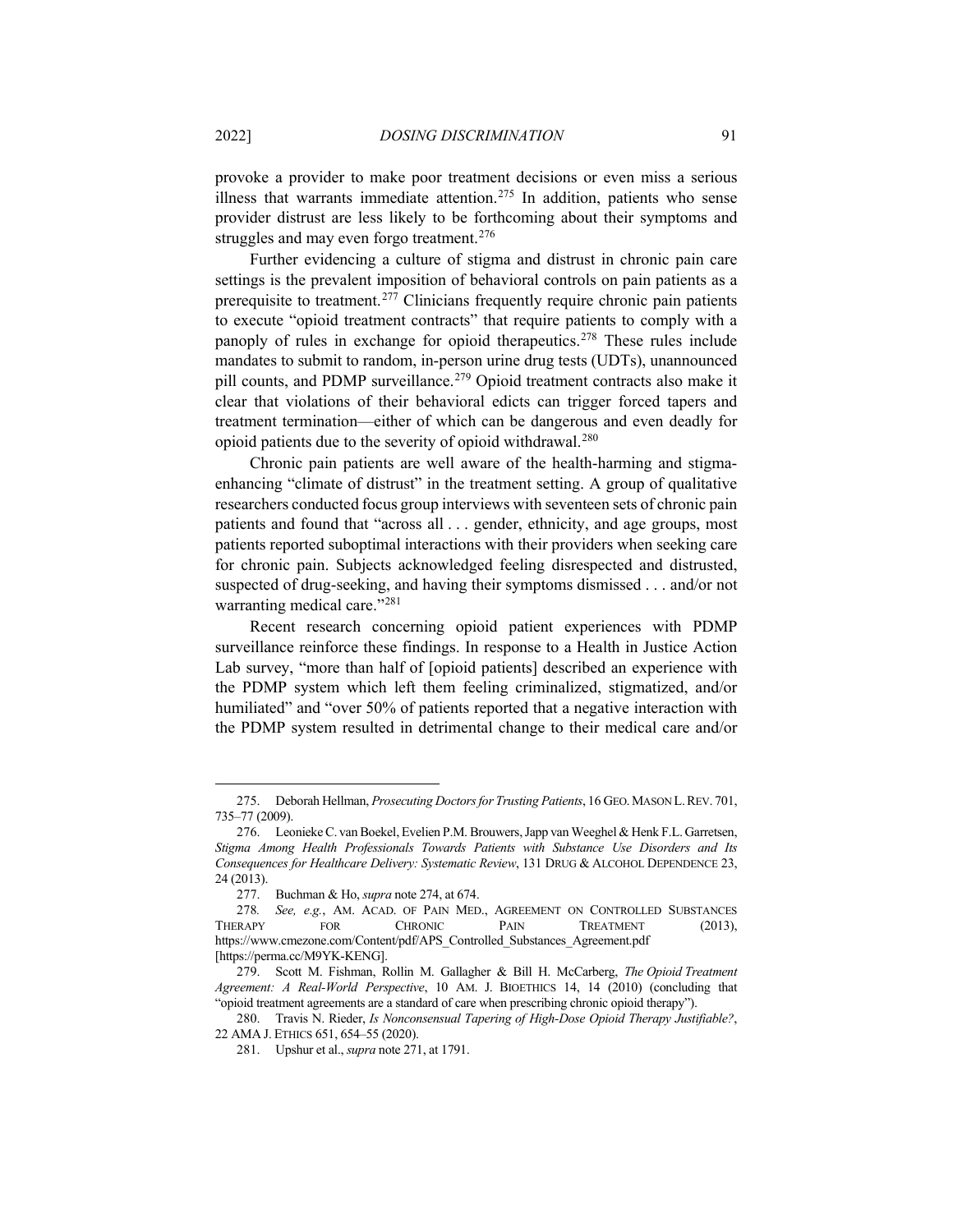abandonment by their provider."[282](#page-45-0) 43 percent of patients further reported that they experienced increased pain and a decreased quality of life as a result of their interaction with a PDMP.[283](#page-45-1) As the study concluded, "[g]iven mixed evidence of [PDMP] impact, the unintended harms of these systems warrant urgent examination. This includes deterring proper prescribing practices; chilling helpseeking among patients, especially those made vulnerable by a history of trauma in healthcare settings and criminal justice involvement; and further fraying the fabric of provider-patient trust."[284](#page-45-2) 

## *2. Opioid Prescription Discrimination and Black Patients*

Addiction is viewed as an evil to be avoided even when its likelihood is low, leaving patients to a stoic absorption of pain that most cannot achieve. [285](#page-45-3)

Due to the complex ways in which ableism, racism, and sexism interact, patients with chronic pain or OUD who take opioids and are perceived as Black or female are subjected to multidimensional, intersectional discrimination and subordination by health care providers.[286](#page-45-4) In 2019, the HBO comedy show, *Last Week Tonight with John Oliver*, aired an episode centered around gender and racial bias in medicine.<sup>[287](#page-45-5)</sup> During the show, Mr. Oliver plays a clip of Black comedian Wanda Sykes commenting as follows:

"Because of racism, Black people, we don't even get our hands on opioids. They don't even give them to us. White people get opioids like they tic tacs. . . . I had a double mastectomy. You know what they sent my Black ass home with? Ibu-[expletive]-pro-fen."[288](#page-45-6)

<span id="page-45-1"></span><span id="page-45-0"></span><sup>282.</sup> *Prescription Drug Monitoring Programs*, Health in JUST. ACTION LAB, https://www.healthinjustice.org/prescription-drug-monitoring [https://perma.cc/J8CH-MTG9].

<sup>283</sup>*. Id.*

<sup>284</sup>*. Id.*

<span id="page-45-3"></span><span id="page-45-2"></span><sup>285.</sup> Barry R. Furrow, *Pain Management and Provider Liability: No More Excuses*, 29 J.L.MED. & ETHICS 28, 29 (2001).

<span id="page-45-4"></span><sup>286.</sup> *See, e.g.*, Kimberlé Crenshaw, *Demarginalizing the Intersection of Race and Sex: A Black Feminist Critique of Antidiscrimination Doctrine, Feminist Theory and Antiracist Politics*, 1989 U.CHI. LEGAL F. 139, 140 ("Because the intersectional experience is greater than the sum of racism and sexism, any analysis that does not take intersectionality into account cannot sufficiently address the particular manner in which Black women are subordinated."); Angela P. Harris, *Race and Essentialism in Feminist Legal Theory*, 42 STAN. L. REV. 581, 588–89 (1990) ("The result of essentialism is to reduce the lives of people who experience multiple forms of oppression to addition problems. . . . Thus, in an essentialist world, black women's experience will always be forcibly fragmented before being subjected to analysis, as those who are 'only interested in race' and those who are 'only interested in gender' take their separate slices of our lives."); Pulrang, *supra* not[e 194](#page-32-9) ("As a Black woman with a physical disability who lives with chronic pain . . . I have encountered multiple barriers to accessing opioids for chronic pain management. I suspect that ableism, racism, and sexism interact in complex ways that lead to me being treated in this way, as well as class as I was on Medicaid and/or Medicare at the time of each incident." (quoting Dr. Angel Miles)).

<span id="page-45-6"></span><span id="page-45-5"></span><sup>287.</sup> *Last Week Tonight with John Oliver: Bias in Medicine* (HBO broadcast Aug. 18, 2019), available at https://www.youtube.com/watch?v=TATSAHJKRd8 [https://perma.cc/5G2H-RG3S].

<sup>288</sup>*. Id.* at 12:02–12:32.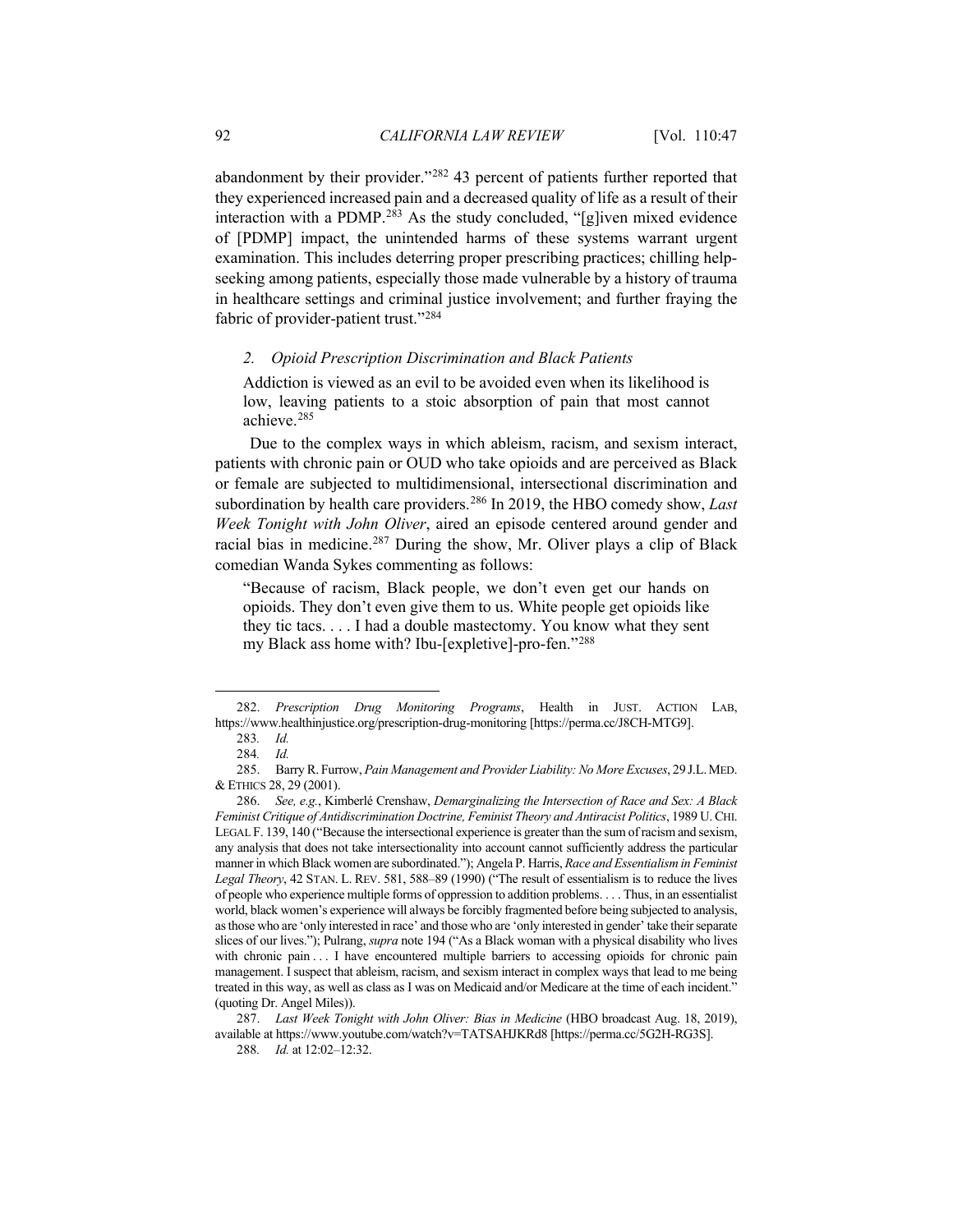<span id="page-46-0"></span>Like the overwhelming majority of Ms. Sykes' material, these observations landed with the audience because they are true. Research demonstrates longstanding and persistent implicit biases against Black Americans across the spectrum of medical practice, including in pain assessment and treatment.<sup>[289](#page-46-1)</sup> Black people are systematically underassessed and undertreated for pain.[290](#page-46-2) They are less likely to be prescribed analgesics to treat moderate to severe pain than White patients and, even when Black patients are prescribed opioids, they receive lower doses than white patients with identical medical conditions.[291](#page-46-3) The disparities between Black and White patients in opioid analgesia prescribing are so widespread they even extend to young Black children with severe injuries.<sup>[292](#page-46-4)</sup>

A recent study examining this phenomenon found that "a substantial number of white laypeople and *medical students and residents* hold false beliefs about biological differences between blacks and whites and . . . these beliefs predict racial bias in pain perception and treatment recommendation accuracy."[293](#page-46-5) The biases that undermine appropriate pain management and analgesia prescribing for Black people are incredible. Among other things, the researchers concluded that approximately 73 percent of non-medically trained White people endorsed at least one known false belief about the biological differences between Black people and White people that would result in lower

<span id="page-46-1"></span><sup>289.</sup> *See, e.g.*, Kelly M. Hoffman, Sophie Trawalter, Jordan R. Axt & M. Norman Oliver, *Racial Bias in Pain Assessment and Treatment Recommendations, and False Beliefs About Biological Differences Between Blacks and Whites*, 113 PROC. NAT'L ACAD. SCIS. 4296 (2016); Diana J. Burgess, David B. Nelson, Amy A. Gravely, Matthew J. Bair, Robert D. Kerns, Diana M. Higgins, Michelle van Ryn, Melissa Farmer & Melissa R. Partin, *Racial Differences in Prescription of Opioid Analgesics for Chronic Noncancer Pain in a National Sample of Veterans*, 15 J. PAIN 447 (2014); UNEQUAL TREATMENT: CONFRONTING RACE AND ETHNIC DISPARITIES IN HEALTH CARE (Brian D. Smedley, Adrienne Y. Stith & Alan R. Nelson eds., 2013), https://www.ncbi.nlm.nih.gov/books/NBK220358/pdf/Bookshelf\_NBK220358.pdf

<sup>[</sup>https://perma.cc/AV5G-9283]; Ronald Wyatt, *Pain and Ethnicity*, 15 AMA J. ETHICS 449 (2013); Vickie L. Shavers, Alexis Bakos & Vanessa B. Sheppard, *Race, Ethnicity, and Pain Among the U.S. Adult Population*, 21 J. HEALTH CARE FOR POOR & UNDERSERVED 177 (2010); Karen O. Anderson, Carmen R. Green & Richard Payne, *Racial and Ethnic Disparities in Pain: Causes and Consequences of Unequal Care*, 10 J. PAIN 1187 (2009); Knox H. Todd, Christi Deaton, Anne P. D'Amado & Leon Goe, *Ethnicity and Analgesic Practice*, 35 ANNALS EMERGENCY MED. 11 (2000).

<span id="page-46-2"></span><sup>290.</sup> Hoffman et al., *supra* note [289,](#page-46-0) at 4296 ("Extant research has shown that, relative to white patients, black patients are less likely to be given pain medications and, if given pain medications, they receive lower quantities.").

<span id="page-46-3"></span><sup>291</sup>*. See, e.g.*, Todd et al., *supra* note [289,](#page-46-0) at 11 ("White patients were significantly more likely than black patients to receive ED analgesics (74% versus 57% . . . ) despite similar records of pain complaints in the medical record. The risk of receiving no analgesic while in the ED was 66% greater for black patients than for white patients . . . ."); Charles S. Cleeland, René Gonin, Luis Baez, Patrick Loehrer & Kishan J. Pandya, *Pain and Treatment of Pain in Minority Patients with Cancer*, 127 ANNALS INTERNAL MED. 813, 815 (1997) (finding that only 35 percent of racial minorities with metastatic or recurrent cancer received appropriate analgesia prescriptions compared with 50 percent for non-minority patients).

<span id="page-46-5"></span><span id="page-46-4"></span><sup>292.</sup> Monika K. Goyal, Nathan Kuppermann, Sean D. Cleary, Stephen J. Teach & James M. Chamberlain, *Racial Disparities in Pain Management of Children with Appendicitis in Emergency Departments*, 169 JAMA PEDIATRICS 996, 999 (2015) ("Black children with appendicitis were less likely to receive opioid analgesia than white children (12.2% . . . vs. 33.9% . . . , respectively . . .).").

<sup>293.</sup> Hoffman et al., *supra* note [289,](#page-46-0) at 4296 (emphasis added).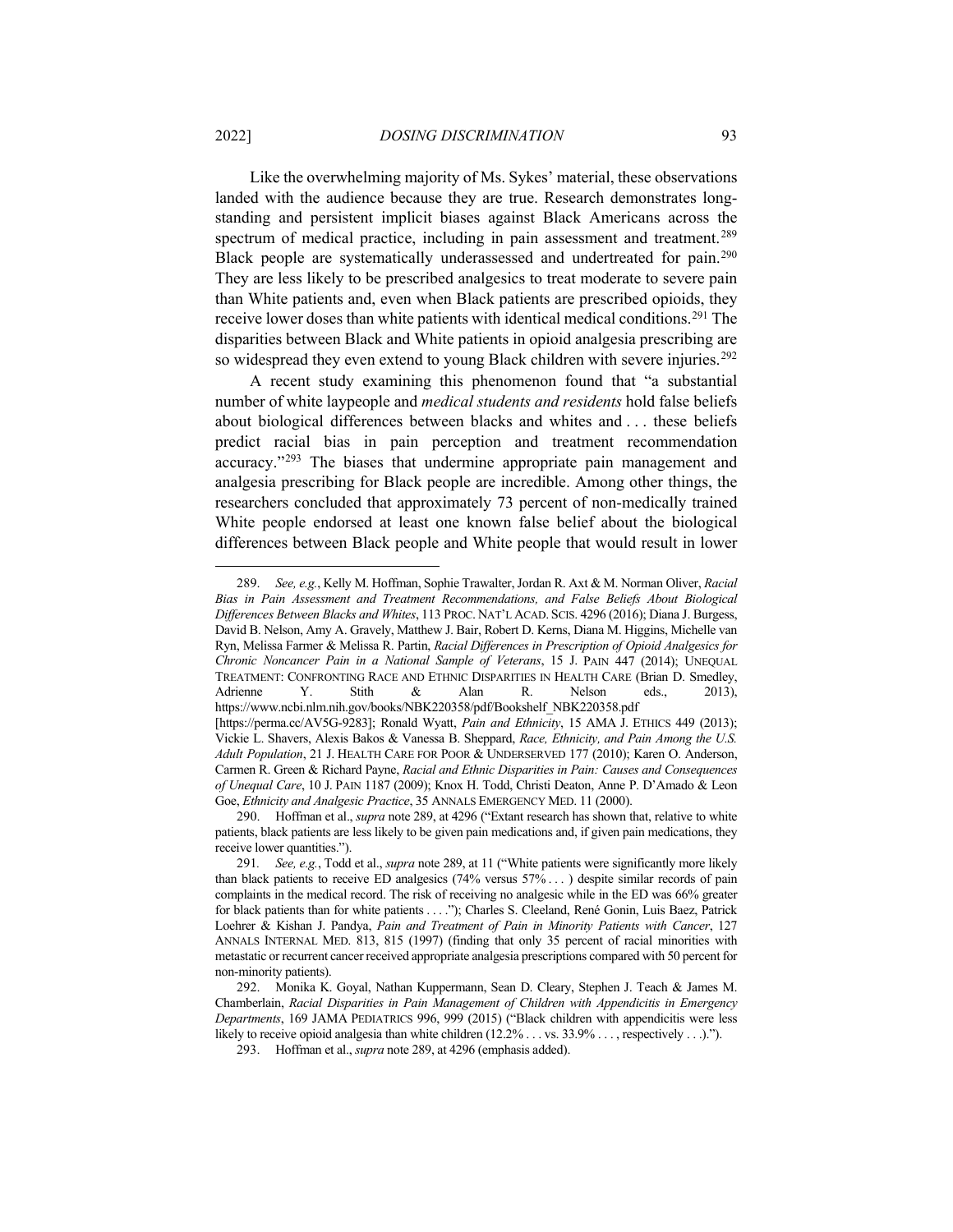pain ratings for Black people.[294](#page-47-0) Worse yet, *50 percent of medical students and residents polled endorsed at least one of those same false beliefs*. [295](#page-47-1) Such fictions, which reflect fantastical notions rooted in slave breeding that Black people are immune to pain and physically superior to White people, include the following:

- Black people's nerve endings are less sensitive than White people's;
- Black people's skin is thicker than White people's;
- Black people's blood coagulates more quickly than White people's; and
- Black people have a stronger immune system than White people.[296](#page-47-2)

The overwhelming evidence demonstrates that racism is deeply embedded in medicine and clinicians routinely refuse to prescribe opioid analgesics to Black people with debilitating and life-threatening conditions. Yet, the response to that uncontested information has not been outrage. Instead, the *New York Times* published an article written by two White men in 2019 entitled *A 'Rare Case' Where Racial Biases' Protected African-Americans*. [297](#page-47-3) As its title makes obvious, the article contends that racism benefitted Black Americans because it spared them exposure to prescription opioids and potential drug use disorder. [298](#page-47-4) These authors, of course, were not alone in expressing such sentiments. In an interview with NPR, Dr. Andrew Kolodny, who serves as executive director of Physicians for Responsible Opioid Prescribing (PROP), stated:

Something that we do know is that doctors prescribe narcotics more cautiously to their non-white patients. It would seem that if the patient is black, the doctor is more concerned about the patient becoming addicted, or maybe they're more concerned about the patient selling their pills, or maybe they are less concerned about pain in that population. But the black patient is less likely to be prescribed narcotics, and therefore less likely to wind up becoming addicted to the medication. So what I believe is happening is that *racial stereotyping is having a protective effect on non-white populations*. [299](#page-47-5)

Dr. Kolodny's argument that the undertreatment of Black pain and suffering benefits Black people is both audaciously racist and entirely undermined by the actual facts. "The American health care system is beset with

<sup>294</sup>*. Id.* at 4297.

<sup>295</sup>*. Id.* at 4298.

<sup>296</sup>*. Id.*

<span id="page-47-3"></span><span id="page-47-2"></span><span id="page-47-1"></span><span id="page-47-0"></span><sup>297.</sup> Austin Frakt & Toni Monkovic, *A 'Rare Case Where Racial Biases' Protected African-Americans*, N.Y. TIMES (Nov. 25, 2019), https://www.nytimes.com/2019/11/25/upshot/opioidepidemic-blacks.html [https://perma.cc/EX4C-SEES].

<sup>298</sup>*. Id.*

<span id="page-47-5"></span><span id="page-47-4"></span><sup>299.</sup> All Things Considered, *Why Is The Opioid Epidemic Overwhelmingly White?*, NPR (Nov. 4, 2017), https://www.npr.org/2017/11/04/562137082/why-is-the-opioid-epidemic-overwhelminglywhite [https://perma.cc/4VWC-MCPQ].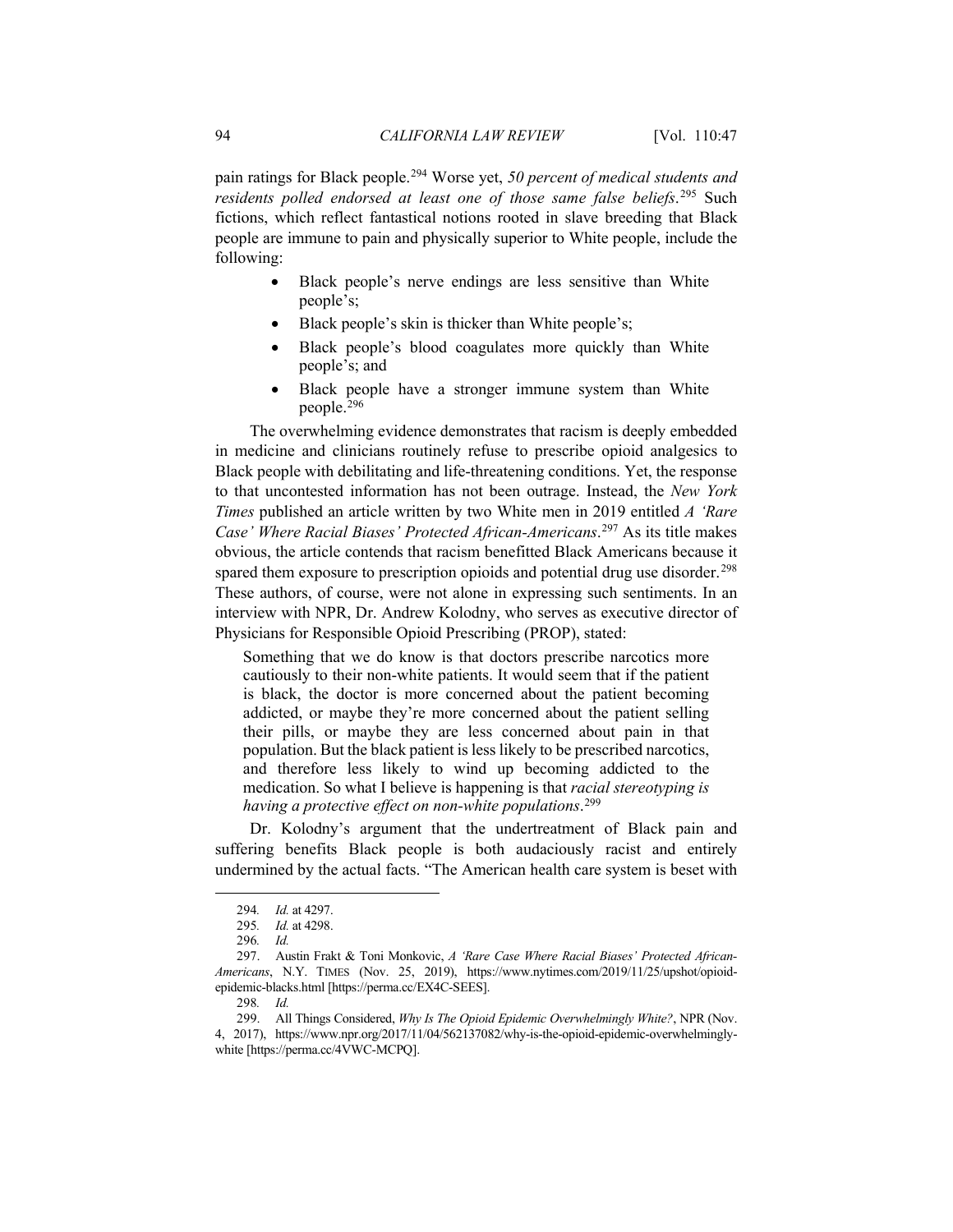inequalities that have a disproportionate impact on people of color and other marginalized groups" and exactly none of those inequalities benefit Black people who continue to face significant obstacles to treatment, receive lower quality care, and experience far worse health outcomes than their White counterparts.<sup>300</sup> Moreover, not only have Black Americans not benefitted from inequitable treatment during the U.S. drug overdose crisis, they have experienced the highest increase in overdose deaths involving illicit synthetic opioids of any racial group in the nation since  $2011$ .<sup>[301](#page-48-1)</sup> Worse yet, the tragic impacts of the drug overdose crisis on Black communities gets more harrowing each year. "Black men in Missouri are now four times more likely than a white person to die of an overdose" and "[i]n Massachusetts, health officials announced that overdose deaths among Black men soared in 2020 by nearly 70%."[302](#page-48-2) Moreover, "[i]n 2020, drug overdose death rates among Black Americans overtook those of white Americans for the first time since the 1990s," constituting "a sharp reversal from 2010, when white Americans were over twice as likely to die of overdose."[303](#page-48-3)

#### *3. Opioid Prescription Discrimination and Women Patients*

Woman is a pain that never goes away.<sup>[304](#page-48-4)</sup>

Women's pain and suffering also has been discounted, underassessed, and undertreated by clinicians.<sup>305</sup> As two legal scholars observed, providers resort to a number of misogynistic excuses to ignore women's pain: "[w]omen complain more than men; women are not accurate reporters of their pain; men are more

<span id="page-48-0"></span><sup>300.</sup> Jamila Taylor, *Racism, Inequality, and Health Care for African Americans*, CENTURY FOUND. (Dec. 19, 2019), https://tcf.org/content/report/racism-inequality-health-care-africanamericans/?agreed=1 [https://perma.cc/Q7R7-7BRQ] ("[T]he disparities in health outcomes between African Americans and whites are stark.").

<span id="page-48-1"></span><sup>301.</sup> THE OPIOID CRISIS AND THE BLACK/AFRICAN AMERICAN POPULATION,*supra* note [143,](#page-25-6) at 4.

<span id="page-48-2"></span><sup>302.</sup> Claire Galofaro, *In Pandemic, Drug Overdoses Soar Among Black Americans*, ABC NEWS (June 24, 2021), https://abcnews.go.com/Lifestyle/wireStory/pandemic-drug-overdose-deaths-soarblack-americans-78459019 [https://perma.cc/66EF-H79T].

<span id="page-48-3"></span><sup>303.</sup> Joseph Friedman & Helena Hansen, Opinion, *Surging Overdose Deaths Are a Tragic Racial Justice Issue*, L.A. TIMES (Nov. 23, 2021), https://www.latimes.com/opinion/story/2021-11- 23/overdoses-u-s-black-white-native-americans [https://perma.cc/DKR4-JY7Z].

<span id="page-48-4"></span><sup>304.</sup> Leslie Jamison, *Grand Unified Theory of Female Pain*, VA.Q.REV. ONLINE (Apr. 2, 2014), https://www.vqronline.org/essays-articles/2014/04/grand-unified-theory-female-pain

<sup>[</sup>https://perma.cc/VAB8-P4WB] (quoting the ancient Greek comic playwright Menander).

<span id="page-48-5"></span><sup>305.</sup> *See, e.g.*, Andis Robeznieks, *Women Bear Greater Burden of Opioid Epidemic*, AMA(June 27, 2017), https://www.ama-assn.org/delivering-care/opioids/women-bear-greater-burden-opioidepidemic [https://perma.cc/9C56-C3DF]; Jennifer Billock, *Pain Bias: The Health Inequality Rarely Discussed*, BBC (May 22, 2018), https://www.bbc.com/future/article/20180518-the-inequality-in-howwomen-are-treated-for-pain [https://perma.cc/34FQ-FCKL]; Carolyn M. Mazure & David A. Fiellin, *Women and Opioids: Something Different Is Happening Here*, 392 LANCET 9 (2018); Laura Kiesel, *Women and Pain: Disparities in Experience and Treatment*, HARV. HEALTH BLOG (Oct. 9, 2017), https://www.health.harvard.edu/blog/women-and-pain-disparities-in-experience-and-treatment-2017100912562 [https://perma.cc/BVH4-Z2MA]; Joe Fassler, *How Doctors Take Women's Pain Less Seriously*, ATLANTIC (Oct. 15, 2015), https://www.theatlantic.com/health/archive/2015/10/emergencyroom-wait-times-sexism/410515/ [https://perma.cc/SME8-9L52].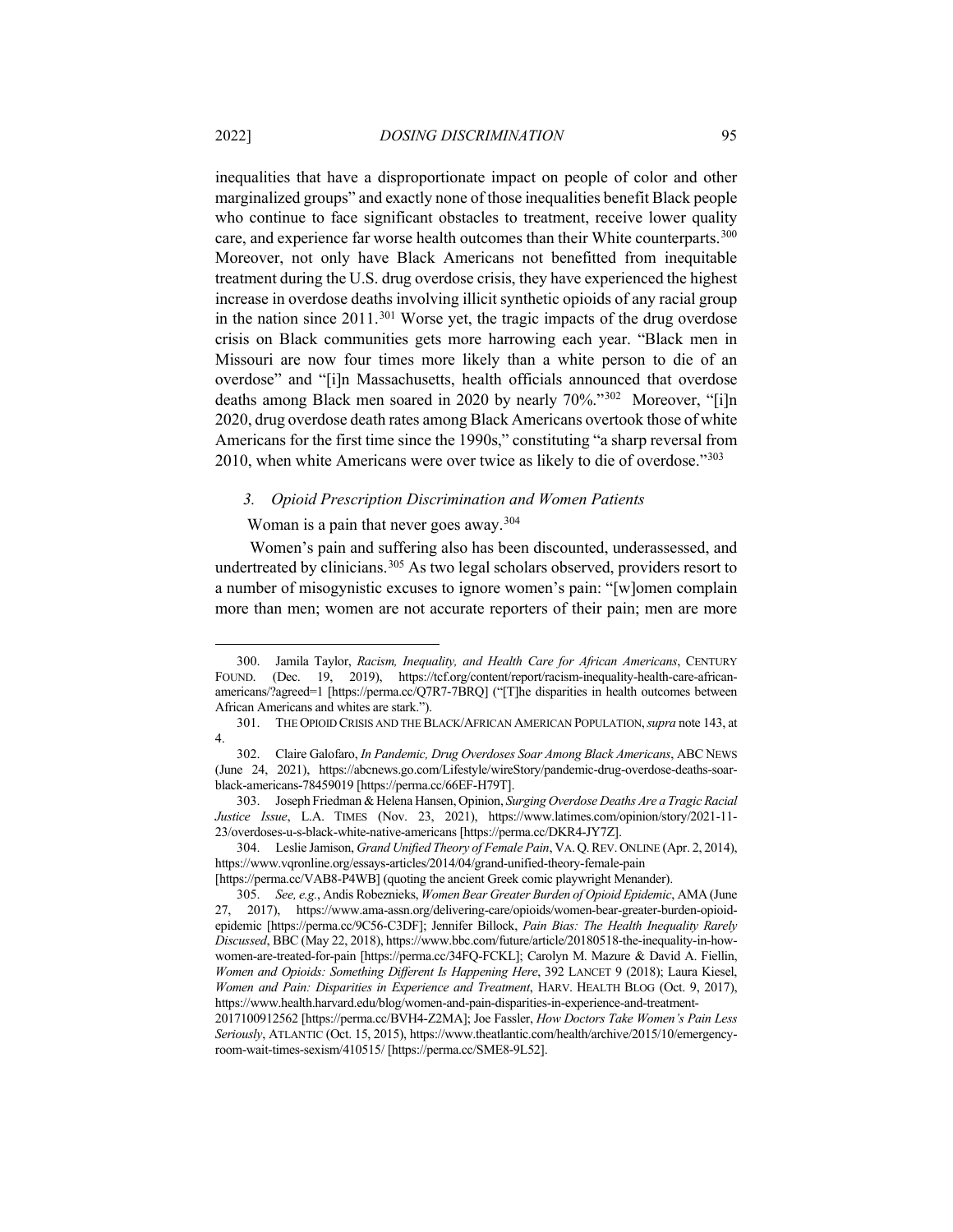<span id="page-49-1"></span>stoic so that when they do complain of pain, 'it's real'; and women are better able to tolerate pain or have better coping skills than men."[306](#page-49-2) Epidemiological and clinical studies demonstrate, however, that significant sex differences attend to pain across a number of evaluative criteria. Women, for example, are at greater risk for pain conditions and experience both heightened pain sensitivity and diminished relief from opioid analgesics.<sup>[307](#page-49-3)</sup> This latter dynamic may cause women to need higher doses of opioids than men with similar pain conditions to experience analgesia efficacy.[308](#page-49-4)

<span id="page-49-8"></span><span id="page-49-0"></span>Women are nonetheless "more likely to receive psychotropic medication for pain, less likely to receive opioid analgesia, and more likely to have pain attributed to emotional or psychological factors when compared to men."[309](#page-49-5) Because the majority of clinical research regarding pain management has centered on male research subjects, there remains a huge gap in clinical understanding of the sex differences that pertain to these conditions.<sup>[310](#page-49-6)</sup> This is particularly problematic given that (1) pain is the prevailing cause of disability and the primary reason that individuals seek medical attention in the United States; $311$  (2) clinicians generally lack the training and competency to assess

<span id="page-49-2"></span><sup>306.</sup> Diane E. Hoffmann & Anita J. Tarzian, *The Girl Who Cried Pain: A Bias Against Women in the Treatment of Pain*, 29 J.L. MED. & ETHICS 13 (2001).

<span id="page-49-3"></span><sup>307.</sup> Evan F. Fullerton, Hillary H. Doyle & Anne Z. Murphy, *Impact of Sex on Pain and Opioid Analgesia: A Review*, 23 CURRENT OP. BEHAV. SCIS. 183, 183–84 (2018) ("Epidemiological studies report that women suffer from chronic pain more frequently than men. Women also experience higher rates of chronic pain conditions such as fibromyalgia, migraine, and osteoarthritis . . . . [O]ther studies report that opioids exhibit decreased analgesic efficacy in women."); E.J. Bartley & R.B. Fillingim, *Sex Differences in Pain: A Brief Review of Clinical and Experimental Findings*, 111 BRIT.J. ANAESTHESIA 52, 53, 56 (2013) ("[T]he findings from epidemiological and clinical studies demonstrate convincingly that women are at substantially higher risk for many common pain conditions. . . . Studies of experimentally induced pain have produced a very consistent pattern of results, with women exhibiting greater pain sensitivity, enhanced pain facilitation and reduced pain inhibition compared with men . . . .").

<sup>308.</sup> *See, e.g.*, Fullerton et al., *supra* not[e 307,](#page-49-0) at 184–85.

<span id="page-49-5"></span><span id="page-49-4"></span><sup>309.</sup> Jaylyn Clark & Michael E. Robinson, *The Influence of Patient Race, Sex, Pain-Related Body Postures, and Anxiety Status on Pain Management: A Virtual Human Technology Investigation*, 12 J. PAIN RSCH. 2637, 2638 (2019). "The phrase 'psychotropic drugs' is a technical term for psychiatric medicines that alter chemical levels in the brain which impact mood and behavior." Enjoli Francis, *What You Need to Know About Psychotropic Drugs*, ABC NEWS (Dec. 2, 2011), https://abcnews.go.com/blogs/health/2011/12/02/what-you-need-to-know-about-psychotropic-drugs [https://perma.cc/E2SQ-2VBM].

<span id="page-49-6"></span><sup>310.</sup> Andrew L. Koons, Marna Rayl Greenberg, Robert D. Cannon & Gillian A. Beauchamp, *Women and the Experience of Pain and Opioid Use Disorder: A Literature-Based Commentary*, 40 CLINICAL THERAPEUTICS 190, 190 (2018) (observing that "pain experience and opioid abuse have relied on male-dominated models"); Hoffmann & Tarzian, *supra* note [306,](#page-49-1) at 13 ("The question of whether men and women experience pain differently is a relatively recent one. Until about a decade ago, many clinical research studies excluded women, resulting in a lack of information about gender differences in disease prevalence, progression, and response to treatment.").

<span id="page-49-7"></span><sup>311.</sup> *Symptoms Matter—Leading Causes of Disability*, NAT'L CTR. FOR COMPLEMENTARY & INTEGRATIVE HEALTH (2021), https://www.nccih.nih.gov/about/symptoms-matterleading-causes-ofdisability [https://perma.cc/FU6U-M8ET]; U.S. Burden of Disease Collaborators, *The State of US Health, 1990-2016: Burden of Disease, Injuries, and Risk Factors Among US States*, 319 JAMA 1444, 1447–49 (2018).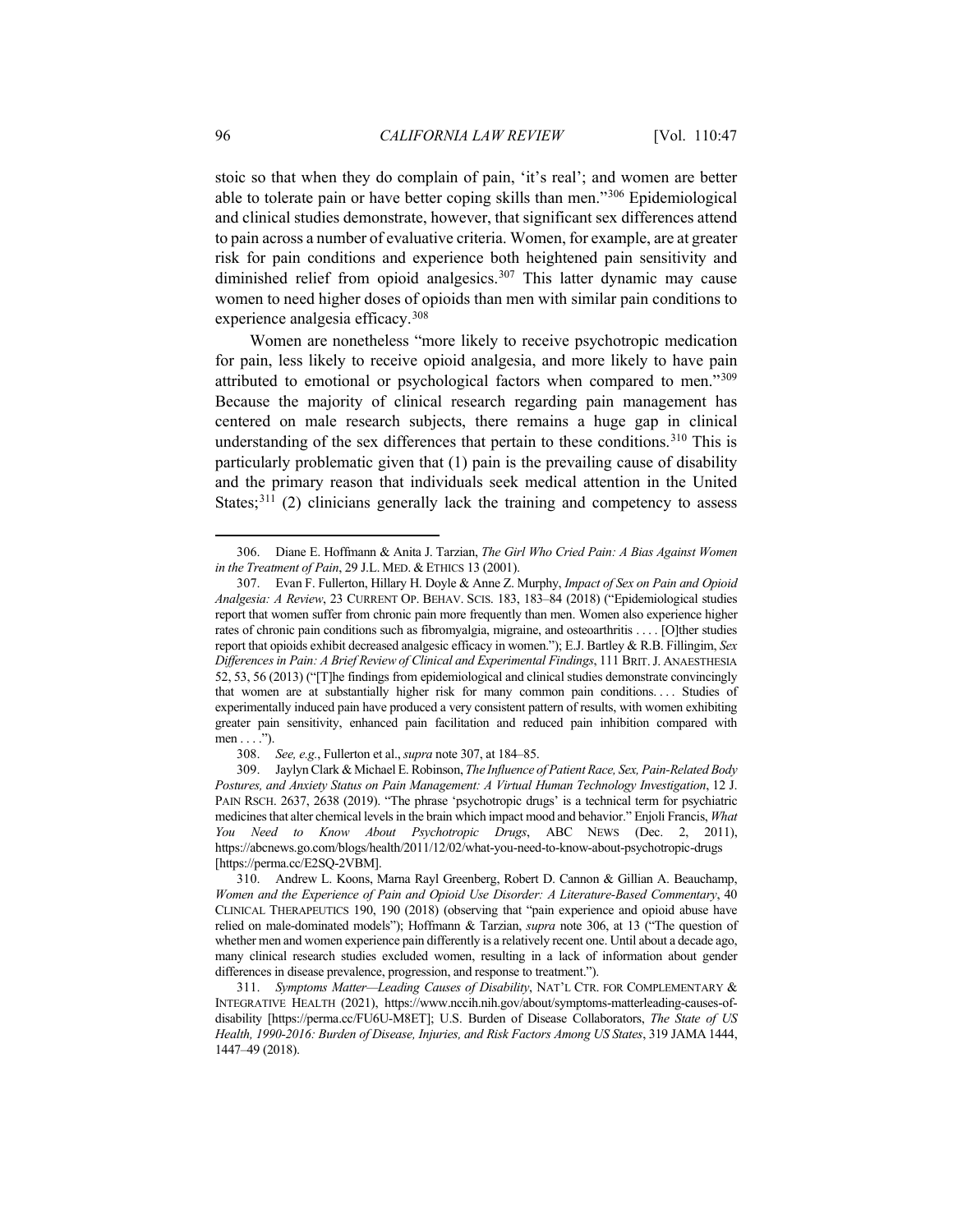pain;[312](#page-50-0) and (3) clinicians use race and sex to make clinical pain assessment and treatment decisions generally to the detriment of racial minorities and women.<sup>313</sup>

#### *C. NarxCare Design Exacerbates Existing Inequities*

NarxCare risk scoring likely exacerbates existing disparities in chronic pain treatment for Black patients, women, individuals who are socioeconomically marginalized, rural individuals, and patients with complex, co-morbid disabilities and OUD. NarxCare algorithms weigh and score several "risk" factors, including (1) the number of a patient's prescribers and dispensers, (2) the method by which the patient pays for their prescription drugs, (3) the distance a patient travels from their home for treatment and medication, and (4) the patient's criminal and sexual trauma history. The following Sections examine each of these risk factors and explain how they potentially discriminate against marginalized patients.

#### *1. Number of Prescribers and Dispensers*

NarxCare algorithms factor the number of an individual patient's prescribers and dispensers into that patient's risk scores because the model views evidence that a patient has multiple prescribers and dispensers as a proxy for doctor and pharmacy shopping. The model, however, does not appear to take into consideration the myriad reasons why a patient might have multiple prescribers or dispensers that are unrelated to drug misuse. NarxCare certainly does not account for the role that the surveillance platform itself plays in contributing to the number of prescribers and dispensers that opioid patients accrue.

Patients have been forced, for example, to find new prescribers to avoid inevitable opioid withdrawal because the DEA has suspended their clinician's right to prescribe based on PDMP data.<sup>[314](#page-50-2)</sup> Patients are similarly obligated to find

<span id="page-50-0"></span><sup>312.</sup> NAT'L ACADS. OF SCIS. ENG'G & MED., PAIN MANAGEMENT AND THE OPIOID EPIDEMIC: BALANCING SOCIETAL AND INDIVIDUAL BENEFITS AND RISKS OF PRESCRIPTION OPIOID USE 3 (Richard J. Bonnie, Morgan A. Ford & Jonathan K. Phillips eds., 2017) ("The complexity of pain is matched by the complexity of achieving appropriate use of opioids in the context of the often suboptimal clinical management of pain within the fragmented U.S. health care delivery system.").

<span id="page-50-1"></span><sup>313</sup>*. See, e.g.*, Laura D. Wandner, Lauren A. Stutts, Ashraf F. Alqudah, Jason G. Craggs, Cindy D. Scipio, Adam T. Hirsh & Michael E. Robinson, *Virtual Human Technology: Patient Demographics and Healthcare Training Factors in Pain Observation and Treatment Recommendations*, 3 J. PAIN RSCH. 241 (2010); Adam T. Hirsh, Ashraf F. Alqudah, Lauren A. Stutts & Michael E. Robinson, *Virtual Human Technology: Capturing Sex, Race, and Age Influences in Individual Pain Decision Policies*, 140 PAIN 231 (2009).

<span id="page-50-2"></span><sup>314</sup>*. See, e.g.*, Taylor Knopf, *A Doctor's Tweet, a Mother's Complaint, a Loss for Chronic Pain Patients.*, N.C. HEALTH NEWS (Mar. 10, 2020), https://www.northcarolinahealthnews.org/2020/03/10/chronic-pain-doc-suspended-after-tweets/ [https://perma.cc/9ADH-X2BR]; Gail Levy, *Patients Shocked About FBI and DEA Raid at Local Clinic*, WJHG (Feb. 20, 2020), https://www.wjhg.com/content/news/Patients-shocked-about-local-clinic-FBIand-DEA-raid-568056881.html [https://perma.cc/8NRF-DVRQ]; Pat Anson, *Lawyer Calls for DOJ to End 'Indiscriminate Raids' on Doctors*, PAIN NEWS NETWORK (July 25, 2019),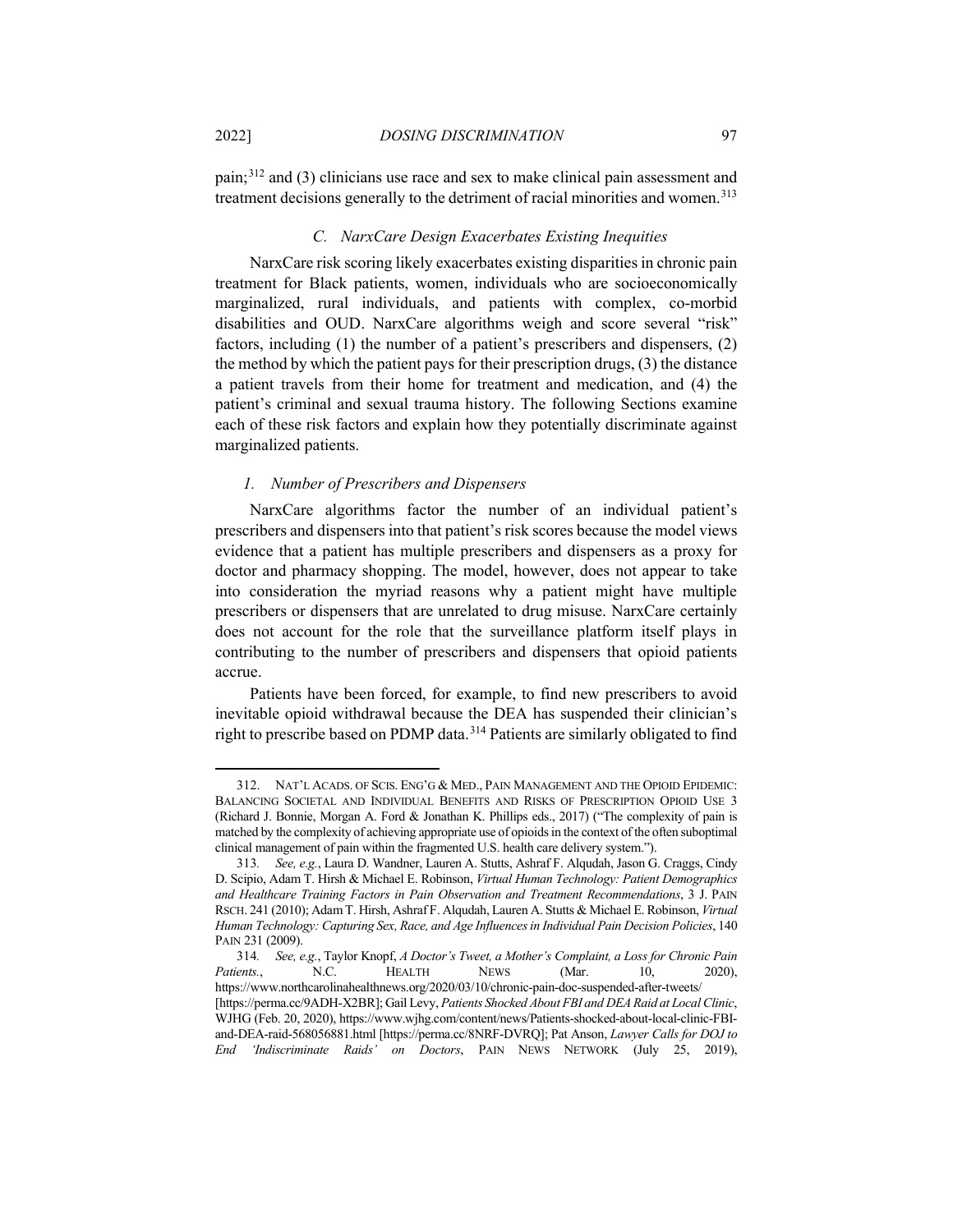new prescribers and dispensers when they are abandoned by a treatment provider or pharmacist who is concerned about those patients' PDMP risk scores.<sup>[315](#page-51-0)</sup> The NarxCare platform increases a patient's risk score even when the patient seeks new prescribing and dispensing services for entirely benign reasons, such as when a patient relocates to start a new job, or for reasons beyond the patient's control, such as when their provider retires from the practice of medicine or their community pharmacy shutters its doors. Such practice has obviously disparate impacts on patients who must move frequently due to work, such as individuals in the Armed Forces.

A platform that enhances patient risk scores based on the sheer number of a patient's prescribers and dispensers also over-targets patients who unavoidably see multiple providers simply due to the nature of their health care condition. For example, a recent study found that 20 percent of the patients that PDMPs are most like to flag as "doctor shoppers" are cancer patients, who routinely have multiple specialists because that is the nature of oncology practice. [316](#page-51-1) Riskscoring platforms that penalize patients due to their number of prescribers and dispensers are also likely to discriminate against patients that providers deem "untrustworthy" and are most likely to stop treating: Black patients, women, individuals with complex, chronic co-morbidities, and individuals with OUD. [317](#page-51-2)

# *2. Payment Method*

NarxCare algorithms enhance a patient's risk score when a patient pays for their prescriptions in cash or uses multiple forms of payment (e.g., Medicaid, credit card, and cash) over time.<sup>[318](#page-51-3)</sup> This is because the platform views cash and mixed payment behavior as indicative of surreptitious drug seeking to avoid prior authorizations or surveillance tracking. Unfortunately, individuals who are uninsured or underinsured are often compelled to pay for their prescriptions out-

https://www.painnewsnetwork.org/stories/2019/7/25/lawyer-calls-for-doj-to-end-indiscriminate-raidson-doctors [https://perma.cc/GUG5-HJY8].

<span id="page-51-0"></span><sup>315.</sup> Elizabeth Brico, *How Stigma Against Addiction Devastates Pain Patients*, FILTER (Feb. 11, 2019), https://filtermag.org/how-stigma-against-addiction-devastates-pain-patients/ [https://perma.cc/6BB3-7HP4]; Anne Fuqua, *The Other Opioid Crisis: Pain Patients Who Can't Access the Medicine We Need*, WASH. POST (Mar. 9, 2018), https://www.washingtonpost.com/outlook/theother-opioid-crisis-pain-patients-who-cant-access-the-medicine-they-need/2018/03/09/5ad83b24-

<sup>2301-11</sup>e8-badd-7c9f29a55815\_story.html [https://perma.cc/2AX7-9DZA]; Kelly K. Dineen, *Addressing Prescription Opioid Abuse Concerns in Context: Synchronizing Policy Solutions to Multiple Complex Public Health Problems*, 40 LAW & PSYCH. REV. 1, 4 (2016) ("Some providers and policymakers seem invested in the wholesale rejection of not only opioids, but also of patients themselves."); Lynn R. Webster, *Pain and Suicide: The Other Side of the Opioid Story*, 15 PAIN MED. 345 (2014).

<span id="page-51-1"></span><sup>316.</sup> Maia Szalavitz, *The Pain Was Unbearable. So Why Did Doctors Turn Her Away?*, WIRED (Aug. 11, 2021), https://www.wired.com/story/opioid-drug-addiction-algorithm-chronic-pain/ [https://perma.cc/9TKW-EJZR].

<sup>317.</sup> *See* discussion *supra* Part IV.B.

<span id="page-51-3"></span><span id="page-51-2"></span><sup>318</sup>*. See, e.g.*, UP FRONT, EVERY PATIENT, EVERY TIME, *supra* note [198,](#page-33-5) at 5; Garner et al*.*, *supra* note [223,](#page-36-11) at 17; INSPECT: INDIANA'S PRESCRIPTION DRUG MONITORING PROGRAM 30, https://web.archive.org/web/20161221053014/https://www.in.gov/ipac/files/Brady.pdf.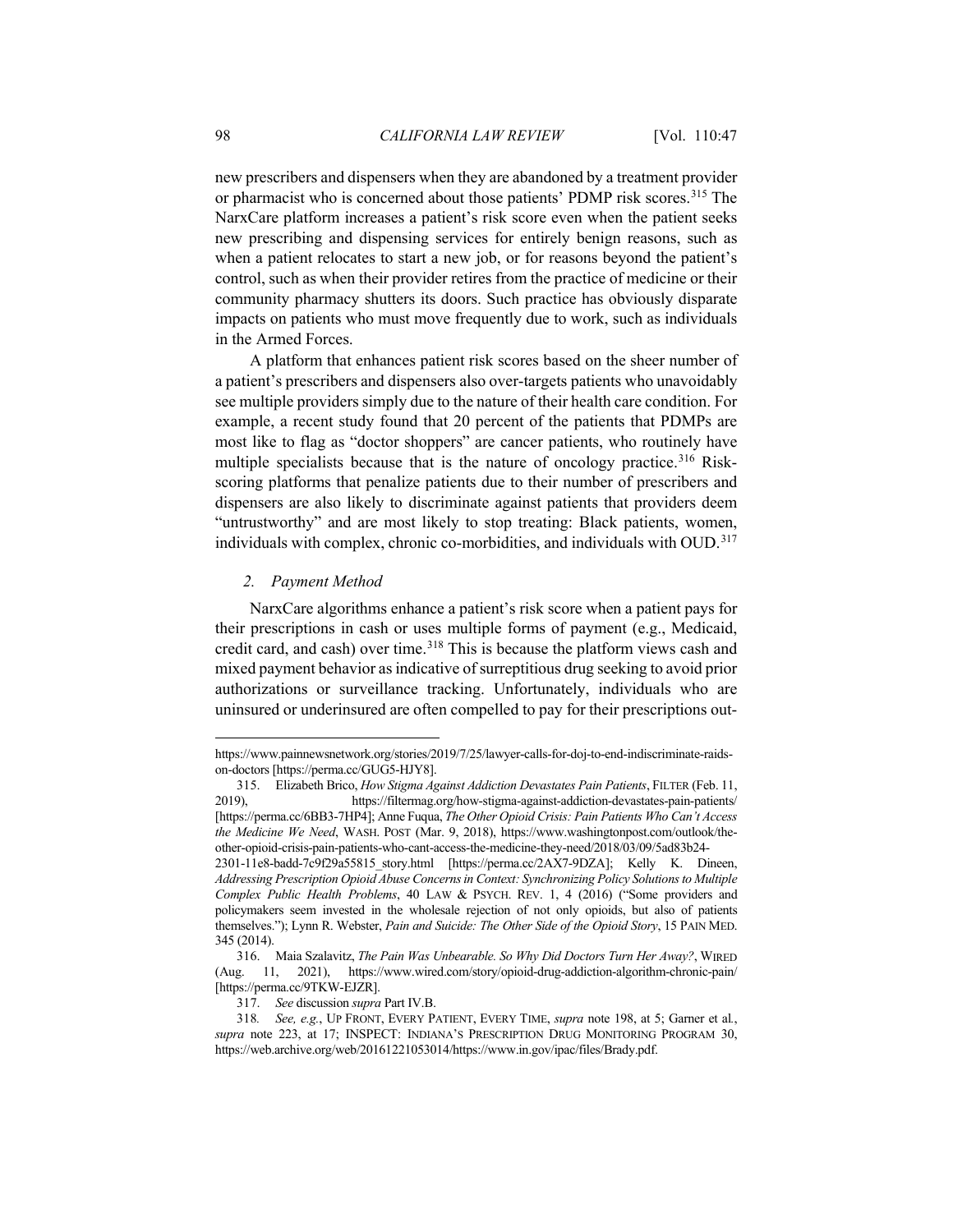of-pocket with cash or credit because they simply do not have a third-party payor to foot the bill.<sup>[319](#page-52-0)</sup> The method of payment risk factor, therefore, discriminates on its face against underinsured and uninsured patients, who are more likely to be people of color and women who live in poverty. [320](#page-52-1)

The method of payment risk factor also has the potential to impute to a patient a third-party payor's decision to not cover certain controlled substances—or certain dosages of specific drugs. Numerous payors, including Medicare, Medicaid, and private insurers, for example, refuse to fill opioid prescriptions above 90 morphine milligram equivalents (MMEs) per day either as a blanket prohibition or without prior authorization.[321](#page-52-2)

<span id="page-52-6"></span>The method of payment risk factor may also disparately impact individuals who are prescribed opioid therapeutics to treat opioid use disorder. West Virginia has the highest per capita number of residents on Medicaid<sup>[322](#page-52-3)</sup> and the highest per capita rate of drug poisoning deaths in the country.[323](#page-52-4) West Virginia Medicaid, however, refused to cover methadone treatment for its beneficiaries with OUD until 2018.[324](#page-52-5) Those Medicaid patients, therefore, were forced to pay for their prescriptions with cash, check, or credit. According to a recent report by the Kaiser Family Foundation, nine state Medicaid plans continue to refuse to pay

<span id="page-52-0"></span><sup>319.</sup> *See generally* Rachel Garfield, Kendal Orgera & Anthony Damico, *The Uninsured and the ACA: A Primer - Key Facts About Health Insurance and the Uninsured Amidst Changes to the Affordable Care Act*, KAISER FAM. FOUND. (Jan. 25, 2019), https://www.kff.org/report-section/theuninsured-and-the-aca-a-primer-key-facts-about-health-insurance-and-the-uninsured-amidst-changesto-the-affordable-care-act-what-are-the-financial-implications-of-lacking-insu/ [https://perma.cc/B8P4- 9CU7].

<span id="page-52-1"></span><sup>320.</sup> Samantha Artiga, Latoya Hill, Kendal Orgera & Anthony Damico, *Health Coverage by Race and Ethnicity, 2010-2019*, KAISER FAM. FOUND. (July 16, 2021), https://www.kff.org/racialequity-and-health-policy/issue-brief/health-coverage-by-race-and-ethnicity/ [https://perma.cc/3JK5- 44GR] ("As of 2019, nonelderly AIAN, Hispanic, NHOPI, and Black people remained more likely to lack health insurance than their White counterparts."); *Women's Health Insurance Coverage*, KAISER FAM. FOUND. (Nov. 8, 2021), https://www.kff.org/womens-health-policy/fact-sheet/womens-healthinsurance-coverage/ [https://perma.cc/VW3L-E68R] (explaining that "[o]n average, women have lower incomes and have been more likely to qualify for Medicaid than men" and "[l]ow-income women, women of color, and non-citizen women are at greater risk of being uninsured").

<span id="page-52-2"></span><sup>321.</sup> Stefan G. Kertesz, Ajay Manhapra & Adam J. Gordon, *Nonconsensual Dose Reduction Mandates Are Not Justified Clinically or Ethically: An Analysis*, 48 J.L. MED. & ETHICS 259, 260 (2020).

<span id="page-52-3"></span><sup>322.</sup> *Medicaid's Role in West Virginia*, KAISER FAM. FOUND. (July 21, 2017), https://www.kff.org/medicaid/fact-sheet/medicaids-role-in-west-

virginia/#:~:text=Over%20564%2C000%20people%20in%20West,its%20population%20enrolled%2 0in%20Medicaid [https://perma.cc/M2EJ-XT3F] ("Over 564,000 people in West Virginia are covered by Medicaid (29% of the population), making West Virginia the state with the highest share of its population enrolled in Medicaid.").

<span id="page-52-4"></span><sup>323.</sup> *2018 Drug Overdose Death Rates*, CTRS. FOR DISEASE CONTROL & PREVENTION, https://www.cdc.gov/drugoverdose/data/statedeaths/drug-overdose-death-2018.html [https://perma.cc/ZJ6D-Q2PC].

<span id="page-52-5"></span><sup>324.</sup> *Substance Use Disorder (SUD) Waiver*, W. VA. BUREAU FOR MED. SERVS., https://dhhr.wv.gov/bms/Programs/WaiverPrograms/Pages/Substance-Use-Disorder-(SUD)-Waiver- .aspx [https://perma.cc/9M55-JNVV].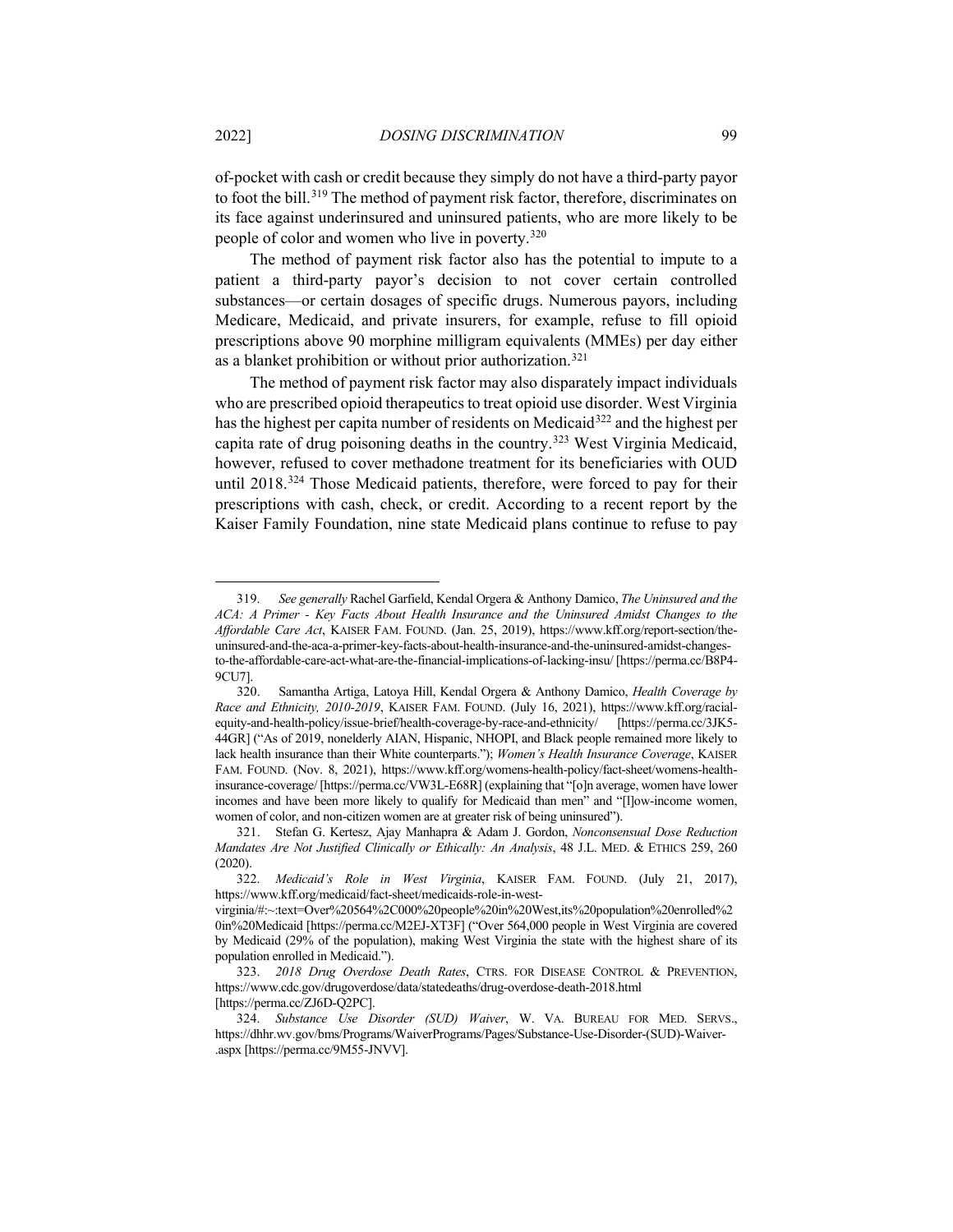for methadone maintenance treatment for individuals with OUD.<sup>[325](#page-53-0)</sup> This disparately impacts the risk scores of poor people of color with OUD in those jurisdictions because racial minorities are significantly more likely to use methadone to treat OUD than other indicated therapeutics.<sup>[326](#page-53-1)</sup>

## *3. Distance Travelled*

NarxCare also factors into its risk score calculations the distance that a patient travels from their home to their prescriber(s) and dispenser(s).<sup>[327](#page-53-2)</sup> This factor is included in the risk scoring algorithm based on the assumption that the further a patient travels from their home to their provider or pharmacist, the more likely it is that the patient is engaging in suspicious drug-seeking activity. But how, exactly, do the NarxCare algorithms generate a "score" for distance travelled and what do those scores actually prove?

Bamboo does not publicize information concerning its algorithmic use of distance travelled to calculate patient risk scores. It is, however, entirely foreseeable that certain patients—including individuals who live in rural communities that lack a pain treatment provider or other opioid treatment deserts—may be unjustly punished by distance-travelled scores. Distancetravelled scores also disadvantage patients who are compelled to travel increasingly farther from their home to "shop" for a prescriber and dispenser that will see them because of their PDMP risk scores.

Individuals with OUD who live in states that have a limited number of opioid treatment programs (methadone clinics) due to either state policies or runof-the-mill NIMBYism might also receive enhanced risk scores due to the inclusion of the distance-travelled factor. [328](#page-53-3) West Virginia, for example, only has nine methadone clinics in the entire state because it has had a moratorium on new OTPs in place since 2007.[329](#page-53-4) Wyoming, on the other hand, which is a large,

<span id="page-53-0"></span><sup>325.</sup> *Medicaid's Role in Addressing the Opioid Epidemic*, KAISER FAM. FOUND. (June 3, 2019), https://www.kff.org/infographic/medicaids-role-in-addressing-opioid-epidemic/ [https://perma.cc/7MJM-K9YJ].

<span id="page-53-1"></span><sup>326</sup>*. See, e.g.*, Jose A. Del Real, *Opioid Addiction Knows No Color but Its Treatment Does*, N.Y. TIMES (Jan. 12, 2018), https://www.nytimes.com/2018/01/12/nyregion/opioid-addiction-knows-nocolor-but-its-treatment-does.html [https://perma.cc/9DEC-CMVN] (observing that "[m]ore affluent patients can avoid the methadone clinic entirely, receiving a new treatment directly from a doctor's office" while "[m]any poorer Hispanic and black individuals struggling with drug addiction must rely on these highly regulated [methadone] clinics, which they must visit daily to receive their plastic cup of methadone"); Helena B. Hansen, Carole E. Siegel, Brady G. Case, David N. Bertollo, Danae DiRocco & Marc Galanter, *Variation in Use of Buprenorphine and Methadone Treatment by Racial, Ethnic, and Income Characteristics of Residential Social Areas in New York City*, 40 J. BEHAV. HEALTH SERVS. &

<span id="page-53-2"></span>RSCH. 367, 371 (2013).

<sup>327</sup>*. A Balanced Approach to Opioids and Chronic Pain*, *supra* note [199.](#page-34-7)

<span id="page-53-3"></span><sup>328.</sup> NIMBY is an acronym for "Not In My Back Yard," which is used to describe resistance to the establishment of social services facilities, low income housing, group homes, and other land uses in neighborhoods or communities. Michael B. Gerrar, *The Victims of NIMBY*, 21 FORDHAM URB. L.J. 495, 495, 499–502 (1994).

<span id="page-53-4"></span><sup>329.</sup> Erin L. Winstanley, Laura R. Lander, James H. Berry, James J. Mahoney III, Wanhong Zheng, Jeremy Herschler, Patrick Marshalek, Sheena Sayres, Jay Mason & Marc W. Haut, *West*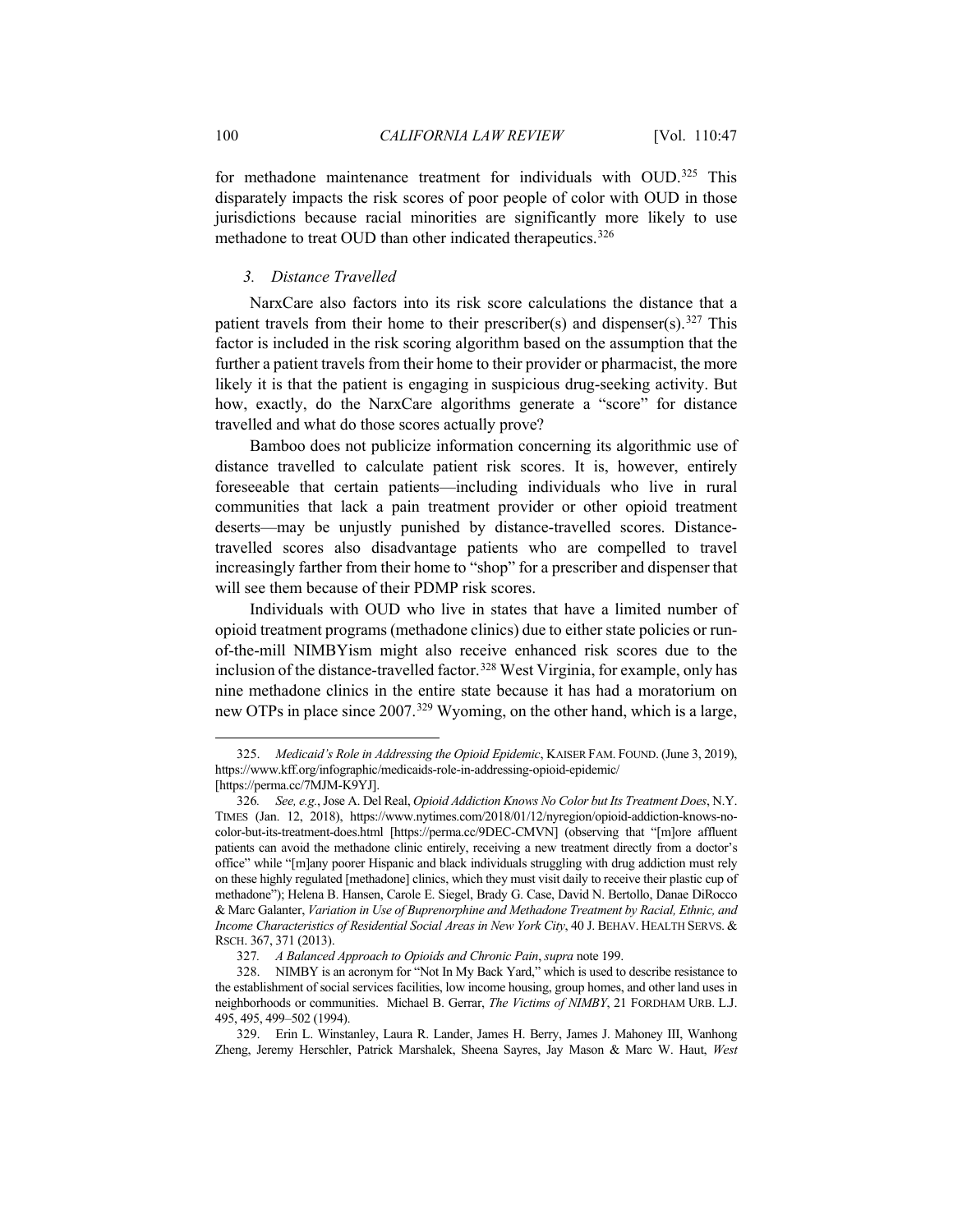rural state with the second lowest population density in the nation,  $330$  is home to exactly zero methadone clinics.[331](#page-54-1) This means that individuals who live in the more rural counties in West Virginia are forced to travel considerable distances to access methadone treatment and all Wyoming residents are required to literally leave their home state to have the medication administered. Methadone patients who reside in these states, of course, are not to blame for these egregious travel obligations.

#### *4. Criminal and Sexual Trauma Histories*

[D]ata is not neutral. Data sets reflect structural inequities, which in turn can result in digital discrimination against marginalized groups[.332](#page-54-2)

NarxCare incorporates patient criminal and sexual trauma history into the risk scores that it generates for several state PDMPs.<sup>333</sup> It is unknown exactly how NarxCare uses or weighs such information in its risk score calculation, but to the extent that the mere existence of criminal or sexual trauma history in a patient's record increases a patient's risk score, these factors are likely to have a disparate impact on Black and women patients. As a 2018 report to the United Nations on racial disparities in the U.S. criminal justice system explains:

African Americans are more likely than white Americans to be arrested; once arrested, they are more likely to be convicted; and once convicted, and they are more likely to experience lengthy prison sentences. African-American adults are 5.9 times as likely to be incarcerated than whites. . . . As of 2001, one of every three black boys born in that year could expect to go to prison in his lifetime . . . compared to one of every seventeen white boys. Racial and ethnic disparities among women are less substantial than among men but remain prevalent.<sup>[334](#page-54-4)</sup>

*Virginia's Model of Buprenorphine Expansion: Preliminary Results*, 108 J. SUBSTANCE ABUSE TREATMENT 40, 41 (2020).

<span id="page-54-0"></span><sup>330.</sup> *Wyoming: Population, Area, and Density*, STATES101, https://www.states101.com/populations/wyoming#:~:text=The%20total%20area%20in%20Wyoming, (55th%20out%20of%2056) [https://perma.cc/6TFT-W4QV].

<span id="page-54-1"></span><sup>331.</sup> Linda Keslar, *The Methadone Blind Spot*, PROTO (Apr. 26, 2018), http://protomag.com/articles/methadone-blind-spot [https://perma.cc/2JLL-FTBB].

<sup>332.</sup> GILMAN,*supra* not[e 236,](#page-38-9) at 6.

<span id="page-54-3"></span><span id="page-54-2"></span><sup>333.</sup> Leo Beletsky, *Deploying Prescription Drug Monitoring to Address the Overdose Crisis: Ideology Meets Reality*, 15 IND. HEALTH L. REV. 139, 169 (2018) (describing "[a]n emerging trend in PDMP design and authority" that "involves PDMP provision of criminal justice information" in several states); *see* REG'L JUD. OPIOID INITIATIVE, LEVERAGING SOCIAL, BEHAVIORAL, AND HEALTH DATA: PRESENTATION AT HAROLD ROGERS PDMP NATIONAL MEETING 9 (June 26, 2019), https://www.pdmpassist.org/pdf/26E1\_Bryant.pdf [https://perma.cc/29QV-VK3F] (demonstrating that the states of Kentucky, Indiana, Michigan, Ohio, Tennessee, West Virginia and North Carolina incorporate criminal justice and "child welfare/family services" history into their PDMPs).

<span id="page-54-4"></span><sup>334.</sup> SENTENCING PROJECT, REPORT OF THE SENTENCING PROJECT TO THE UNITED NATIONS SPECIAL RAPPORTEUR ON CONTEMPORARY FORMS OF RACIAL DISCRIMINATION, XENOPHOBIA, AND RELATED INTOLERANCE REGARDING RACIAL DISPARITIES IN THE UNITED STATES CRIMINAL JUSTICE SYSTEM 1 (2018).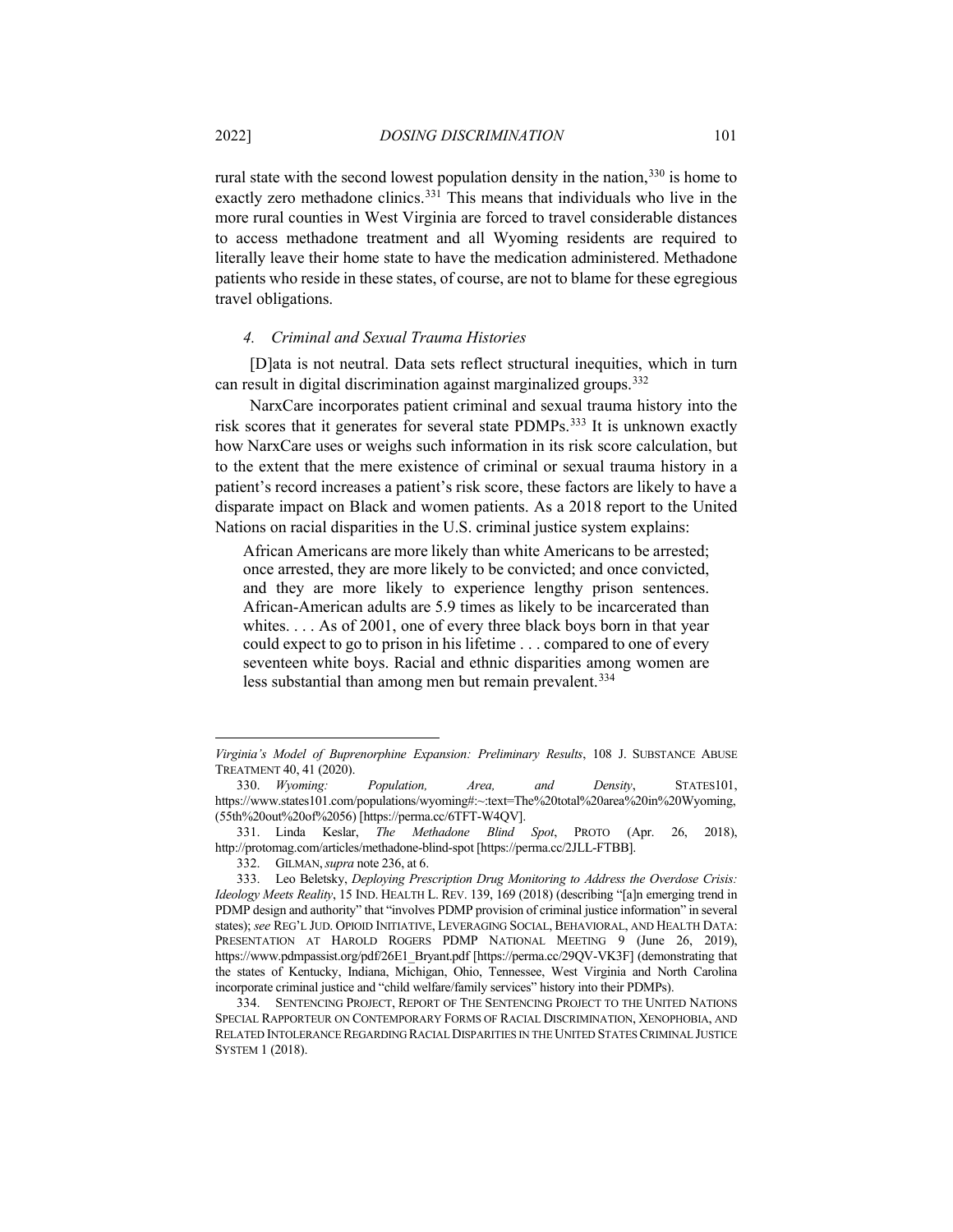Risk scoring inclusive of criminal justice history, therefore, is highly likely to exacerbate the health inequities already experienced by Black opioid patients in the health care delivery system.

PDMP algorithms that weigh sexual abuse and trauma history as a proxy for increased risk of opioid misuse, on the other hand, are likely to disparately impact women and exponentially discriminate against women of color. This is because "[w]omen have a higher prevalence of gender-based violence and sexual abuse, as well as the subsequent psychological effects, such as post-traumatic stress disorder, anxiety, and depression."[335](#page-55-0) Women are also twice as likely as men to be diagnosed with trauma-based psychological conditions, such as posttraumatic stress disorder (PTSD), notwithstanding the fact that men are exposed to more traumatic events due to implicit gender bias in the Diagnostic and Statistical Manual criteria for PTSD.[336](#page-55-1)

## *D. Model Validation*

Bad algorithmic inputs and proxies generate bad or inaccurate outputs, a phenomenon that is commonly referred as "garbage in, garbage out" by data scientists.<sup>[337](#page-55-2)</sup> This persistent issue is exacerbated by models that create selfperpetuating feedback loops of faulty data, and thereby train the platform to generate increasingly biased and inaccurate results.[338](#page-55-3) Predictive platform designers also have little motivation to fix faulty feedback loops because their models are "black boxes": unregulated, proprietary, and therefore protected from external review.[339](#page-55-4) As privacy expert Frank Pasquale explained, predictive models "take in data about us and convert it into scores, rankings, risk calculations, and watch lists with vitally important consequences. But the proprietary algorithms by which they do so are immune from scrutiny, except on the rare occasions when a whistleblower litigates or leaks.["340](#page-55-5)

As explained above, law enforcement and regulatory PDMP surveillance create considerable incentives for prescribers and dispensers to rely on PDMP risk scores to make clinical decisions that may adversely impact patients.<sup>[341](#page-55-6)</sup>

<sup>335.</sup> Koons et al., *supra* note [310,](#page-49-8) at 192.

<span id="page-55-1"></span><span id="page-55-0"></span><sup>336.</sup> Alexandra H. Cowden Hindash, Callan Lujan, Meghan Howard, Aoife O'Donovan, Anne Richards, Thomas C. Neylan & Sabra S. Inslicht, *Gender Differences in Threat Biases: Trauma Type Matters in Posttraumatic Stress Disorder*, 32 J. TRAUMATIC STRESS 701, 701–03 (2019).

<span id="page-55-3"></span><span id="page-55-2"></span><sup>337.</sup> Jeff Gorke, *AI and Machine Learning in Healthcare: Garbage In, Garbage Out*, FORBES (June 18, 2020), https://www.forbes.com/sites/jeffgorke/2020/06/18/ai-and-machine-learning-inhealthcare-garbage-in-garbage-out/?sh=5a1b3a2d50a7 [https://perma.cc/W4JC-MFJH].

<sup>338.</sup> O'NEIL, *supra* note [241,](#page-39-0) at 3–7.

<sup>339.</sup> PASQUALE, *supra* note [241,](#page-39-0) at 6.

<sup>340.</sup> *Id.* at 4.

<span id="page-55-6"></span><span id="page-55-5"></span><span id="page-55-4"></span><sup>341.</sup> M. Mofizul Islam & Ian S. McRae, *An Inevitable Wave of Prescription Drug Monitoring Programs in the Context of Prescription Opioids: Pros, Cons and Tensions*, 15 BIOMED. CENT. PHARMACOLOGY & TOXICOLOGY 46, 48 (2015) ("[S]urveys indicate that some prescribers underutilise controlled substances due to fear of legal repercussions. There is greater perceived legal risk for prescribing/dispensing too much pain medication than for prescribing/dispensing too little pain medication.").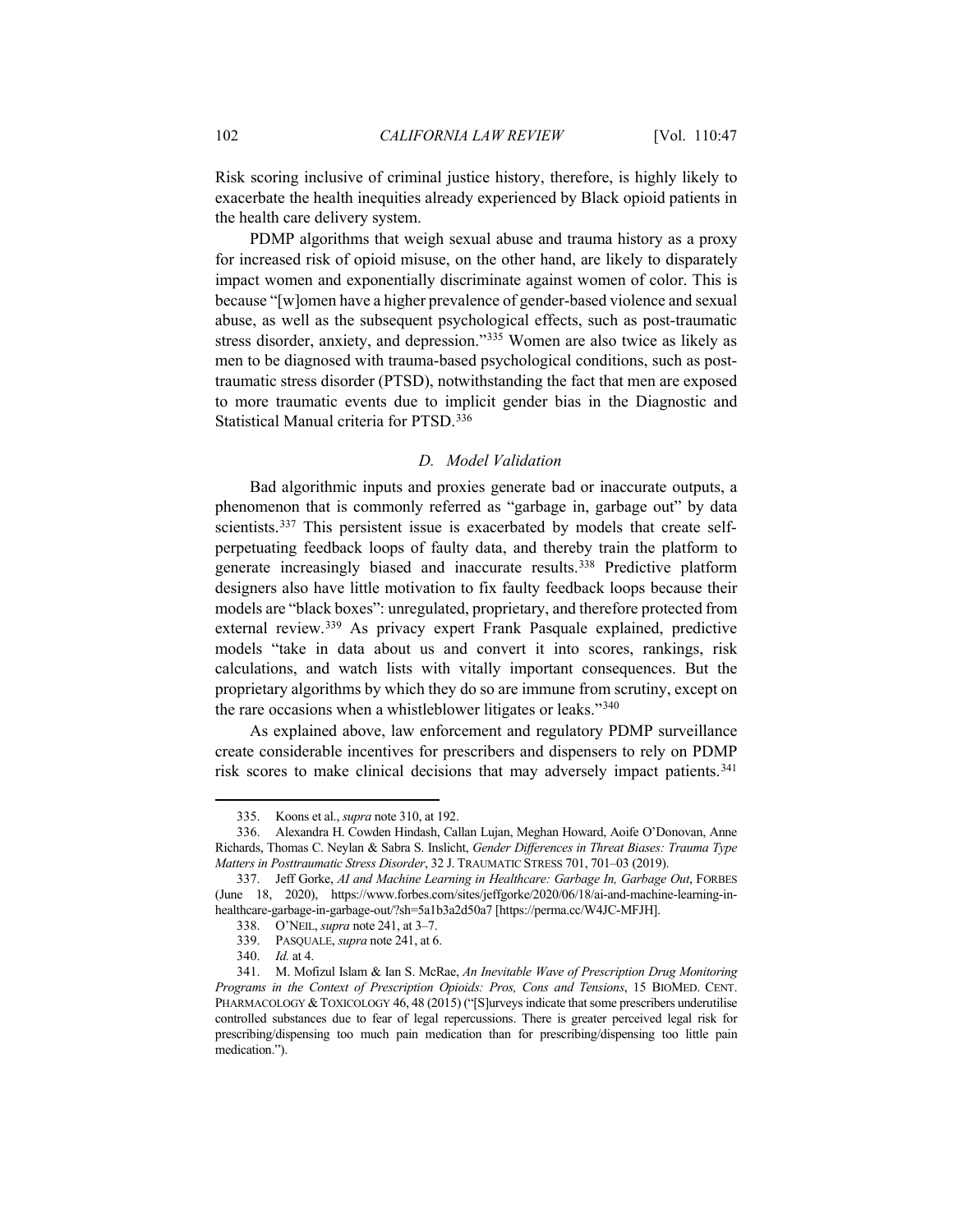Clinicians whose prescribing practices raise "red flags" in the platform risk losing their licenses, livelihoods, and freedom. It is therefore imperative that the data points selected, scored, and weighed by the NarxCare algorithms are excellent proxies for patient OUD and diversion risk. It is equally imperative that the method used by Bamboo to train its software to continuously identify and incorporate more—and more refined—risk proxies into its model is accurate.

Bamboo's risk scoring model, however, is not available for objective, external validation. The company contends that its patented algorithms are proprietary and therefore protected from third-party disclosure and evaluation by trade secret laws.<sup>[342](#page-56-0)</sup> The proprietary or "black-box" nature of Bamboo's risk assessment methodologies raise serious questions about clinical reliance on Narx Scores to diagnose and treat patients.

Bamboo, of course, contends that its internal studies "validate the NarxCare scores."<sup>[343](#page-56-1)</sup> But such self-serving assertions hardly quell the concerns identified. As one legal scholar has aptly observed, "[t]he initial innovator [of a black-box software platform] faces strong financial incentives not to disprove its own algorithm once marketed and retains whatever biases or errors may have created problems in the first place."[344](#page-56-2) It is also difficult to scrutinize Bamboo's contentions about its own studies because they are not available for public review and the company's marketing documents that cite those internal studies are bereft of critical details. As it turns out, Bamboo's publicized information about Narx Score accuracy raises more questions than it provides answers.

In one marketing report, for example, Bamboo characterizes an internal "survey" of "223 users" as evidence that PDMP users gave its risk assessment platform "high value responses on usability and *accuracy*."[345](#page-56-3) The company goes on to admit, however, that the response rate to that survey was only 21 percent—

<span id="page-56-0"></span><sup>342.</sup> HUIZENGA ET AL., *supra* note [210,](#page-35-3) at 3 ("NARxCHECK is a patented algorithm that analyzes controlled substance data from PDMPs and provides easy-to-use insights into a patient's controlled substance use.").

<span id="page-56-1"></span><sup>343</sup>*.* UP FRONT, EVERY PATIENT, EVERY TIME, *supra* note [198,](#page-33-5) at 8. Bamboo also misleadingly contends that its NarxCare risk scores have been subjected to a single external validation study. *See*  Gerald Cochran, Jennifer Brown Ziji Yu, Stacey Frede, M. Aryana Bryan, Andrew Ferguson, Nadia Bayyari, Brooke Taylor, Margie E. Snyder, Elizabeth Charron, Omolola A. Adeoye-Olatunde, Udi E. Ghitza & T. Winhusen, *Validation and Threshold Identification of a Prescription Drug Monitoring Program Clinical Opioid Risk Metric with the WHO Alcohol, Smoking, and Substance Involvement Screening Test*, 228 DRUG &ALCOHOL DEPENDENCE 1 (2021). That study, however, only assesses *one of the four risk scores* that NarxCare generates: the narcotics score (NS). It neither evaluated the composite overdose risk score nor the other categorical risk scores (sedatives and stimulants). The study also excluded important groups of patients, including those who take buprenorphine, are under eighteen, and do not speak English and was limited to patients of "average health" and whose pain was controlled or "average," thereby entirely excluding individuals with complex, chronic pain. It also failed entirely to either address or incorporate patient outcomes because, of course, NarxCare neither collects nor measures patient outcomes. Yet, even this non-representative, questionable, and entirely incomplete study concluded that the NarxCare NS generates concerning numbers of false negatives and false positives. *See id.*

<sup>344.</sup> W. Nicholson Price II, *Black-Box Medicine*, 28 HARV.J.L. &TECH. 419, 441 (2015).

<span id="page-56-3"></span><span id="page-56-2"></span><sup>345</sup>*.* UP FRONT, EVERY PATIENT, EVERY TIME, *supra* note [198,](#page-33-5) at 8 (emphasis added).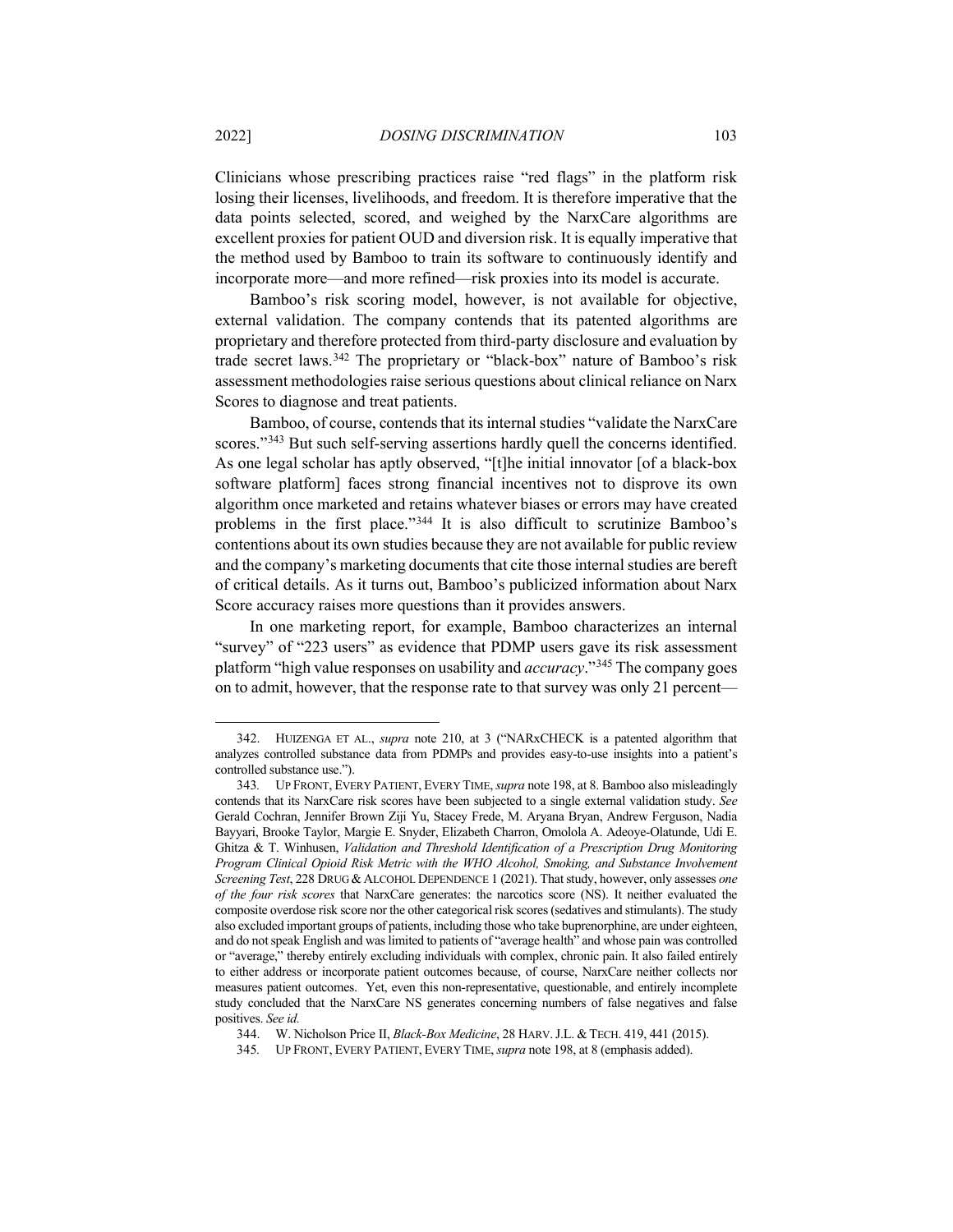or forty-seven total users.<sup>[346](#page-57-0)</sup> The report also fails to disclose the identity, profession, or training of the "users" polled; the nature of the questions asked; or the response options provided to the respondents. It certainly does not explain what Bamboo means by "high value responses." Such anecdotal internal surveys that poll unidentified users for their opinions, of course, do not answer the important question presented, which is whether the NarxCare scoring algorithms accurately assess patient risk of OUD, diversion, and overdose.

Meta-analyses evaluating the accuracy of publicly available automated algorithms that purport to detect and identify prescription opioid misuse raise additional issues. A group of researchers conducted a systemic review of fifteen such risk assessment algorithms.<sup>[347](#page-57-1)</sup> They observed that many of those algorithms "lacked a true reference standard . . . against which to evaluate automated algorithm performance."<sup>[348](#page-57-2)</sup> The absence of such a standard was "not surprising," given that most clinicians struggle to assess the risk of a patient's potential non-medical use of opioids.<sup>[349](#page-57-3)</sup> This issue, however, undermined model accuracy because the absence of a standard required the algorithmic designers to make "far from precise" assumptions about non-medical opioid use that were likely to generate a high number of false negatives and false positives.<sup>[350](#page-57-4)</sup> As a result of these flaws, the researchers concluded that:

[i]f the algorithm is relied upon for definite diagnosis, patient trust could be irreparably broken or a provider could lose his/her license to practice. Similar to a tuberculous sensitivity test, administered quickly and cheaply for tuberculous, initial screening must be followed by additional testing, as the consequences of being falsely diagnosed are not trivial.<sup>[351](#page-57-5)</sup>

<span id="page-57-8"></span>A recent study by Northeastern University health economist Angela E. Kilby is even more damning.<sup>[352](#page-57-6)</sup> Dr. Kilby created a machine learning algorithm to predict OUD risk "using commercially available claims data similar to those utilized in the development of proprietary [OUD] prediction algorithms."[353](#page-57-7) By evaluating the risk predictions generated by her NarxCare-like model in a "quasiexperimental setting where opioid prescribing was reduced across-the-board," Dr. Kilby found that "the magnitude of the estimated treatment effect of reducing opioid prescribing on [OUD was] *uncorrelated with the risk score generated by* 

<sup>346</sup>*. Id.*

<span id="page-57-2"></span><span id="page-57-1"></span><span id="page-57-0"></span><sup>347.</sup> Chelsea Canan, Jennifer M. Polinski, G. Caleb Alexander, Mary K. Kowal, Troyen A. Brennan & William H. Shrank, *Automatable Algorithms to Identify Nonmedical Opioid Use Using Electronic Data: A Systematic Review*, 24 J. AM. MED. INFORMATICS ASS'N 1204, 1209 (2017).

<sup>348</sup>*. Id.*

<sup>349</sup>*. Id.*

<sup>350</sup>*. Id.*

<sup>351</sup>*. Id.*

<span id="page-57-7"></span><span id="page-57-6"></span><span id="page-57-5"></span><span id="page-57-4"></span><span id="page-57-3"></span><sup>352.</sup> Angela E. Kilby, Algorithmic Fairness in Predicting Opioid Use Disorder Using Machine Learning, Proceeding of the 2021 ACM Conference on Fairness, Accountability, and Transparency (FAccT '21) (March 3, 2021).

<sup>353</sup>*. Id.* at 1.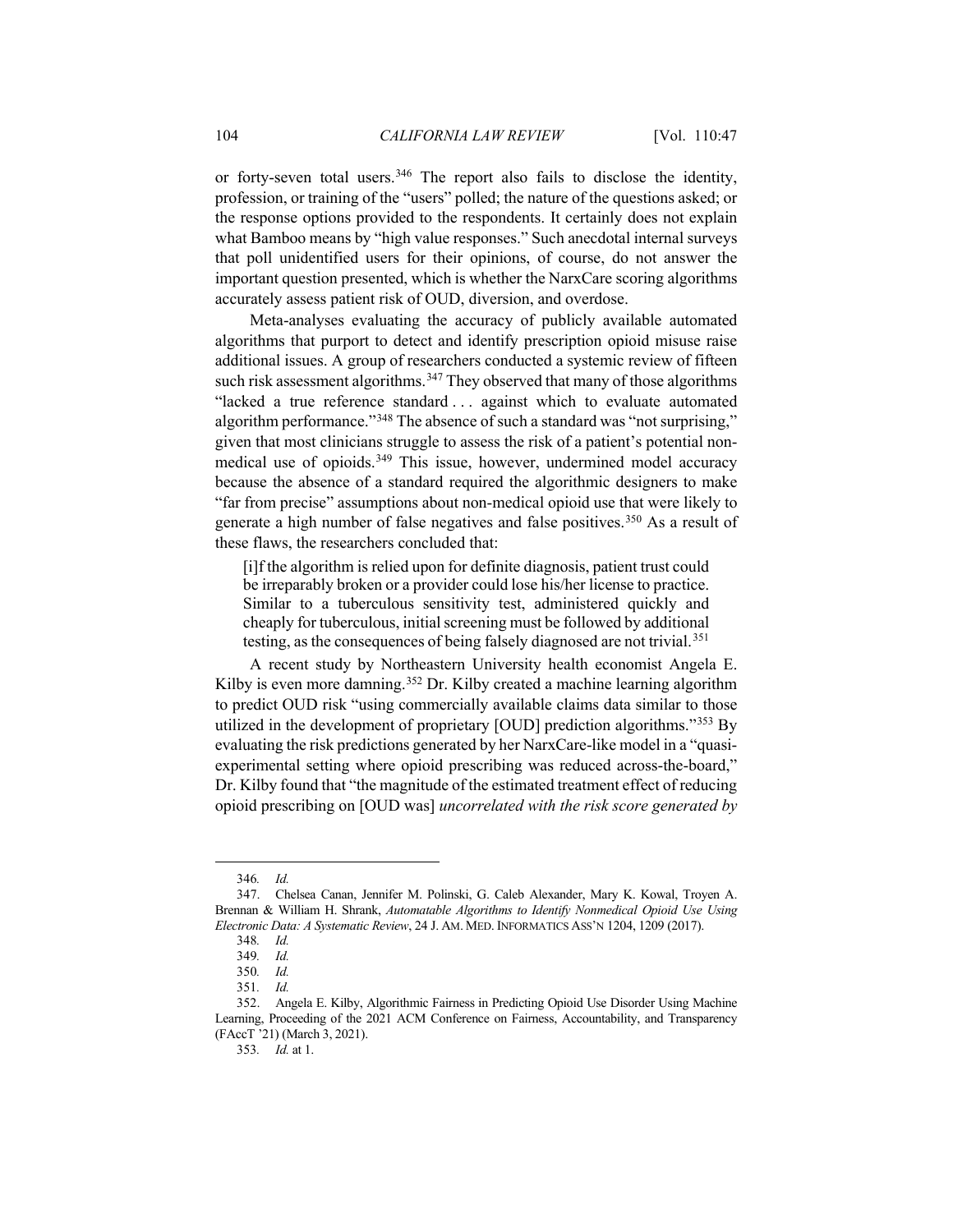*the machine*."<sup>[354](#page-58-0)</sup> "In other words, models [like those used by state PDMPs] trained with the typical risk-prediction objective function *do not produce a valid proxy for the object of interest*": individual patient health outcomes.[355](#page-58-1) As Dr. Kilby explained:

We find that the machine identifies high risk for [OUD] based on a few key demographic characteristics, as well as flagging complex chronic pain patients with a number of comorbidities as high risk, but these patients do not on average benefit from a reduction in prescribing more than any other group. In fact, results suggest that reallocating prescribing according to machine recommendation, in a quantity-neutral manner, away from groups with high risk scores and towards groups with low risk scores, might paradoxically *increase* the prevalence of  $[OUD]$ .  $356$ 

Dr. Kilby's research findings are sobering. They suggest that Bamboo's model generates risk scores that are likely to increase harmful health outcomes for patients. As she explained, there are potentially dire consequences of clinical reliance on a model like NarxCare that generates a high rate of false positives by consistently mislabeling low risk, complex, chronic pain patients as high risk for OUD.

<span id="page-58-6"></span>Chronic pain patients, who have been prescribed opioids to function without issue for long periods of time but nonetheless generate high risk scores (e.g., "legacy patients"), risk forced tapering and medicated discontinuation.[357](#page-58-3) The DEA and other regulators incentivize this behavior by routinely sweeping PDMPs for "red flag" prescribers—those providers that the system deems "overprescribers"—to suspend, investigate, and prosecute.<sup>[358](#page-58-4)</sup> As one Oregon physician recently testified, "[e]ven in situations where patients are experiencing dire and debilitating pain, I have seen . . . many physicians become unwilling to

<span id="page-58-4"></span>358. Oliva, *supra* note 4, at 787, 795 n.101; Beth Schwartzapfel, *Guess Who's Tracking Your Prescription Drugs?*, MARSHALL PROJECT (Aug. 2, https://www.themarshallproject.org/2017/08/02/guess-whos-tracking-your-prescription-drugs [https://perma.cc/4TFZ-TLTA] ("[I]n 21 states and the District of Columbia, police can also access the databases as a matter of course; some have their own log-ins to use at their discretion."); Mark Greenblatt & Angela M. Hill, *Exclusive Investigation: Your Prescriptions Aren't Private*, SCRIPPS LOC. MEDIA (Aug. 30, 2016), https://www.wcpo.com/longform/so-you-think-prescriptions-are-private [https://perma.cc/YM5U-SH3H] (pointing out that "[t]hirty-one states grant law enforcement warrantless access to databases containing drug histories, and the U.S. Drug Enforcement Administration is pushing hard to search records even in states that have privacy safeguards" and "law enforcement tapped into at least 344,921 prescription histories of Americans between 2014–2015 in the states that don't require a warrant or other form of court authorization" to access their PDMP);*Criminal Cases Against Doctors*, DRUG ENF'T ADMIN. DIVERSION CONTROL DIV. https://www.deadiversion.usdoj.gov/crim\_admin\_actions/index.html [https://perma.cc/P2EG-2QNQ].

<span id="page-58-5"></span><sup>354</sup>*. Id.* at 4, 6 (emphasis added).

<sup>355</sup>*. Id.* at 4 (emphasis added).

<sup>356</sup>*. Id.*

<span id="page-58-3"></span><span id="page-58-2"></span><span id="page-58-1"></span><span id="page-58-0"></span><sup>357.</sup> Hector R. Perez, Michele Buonora, Chinazo O. Cunningham, Moonseong Heo & Joanna L. Starrels, *Opioid Taper Is Associated with Subsequent Termination of Care: A Retrospective Cohort Study*, 35 J. GEN. INTERNAL MED. 36, 36 (2019); Rieder, *supra* note [280,](#page-44-7) at 654–55.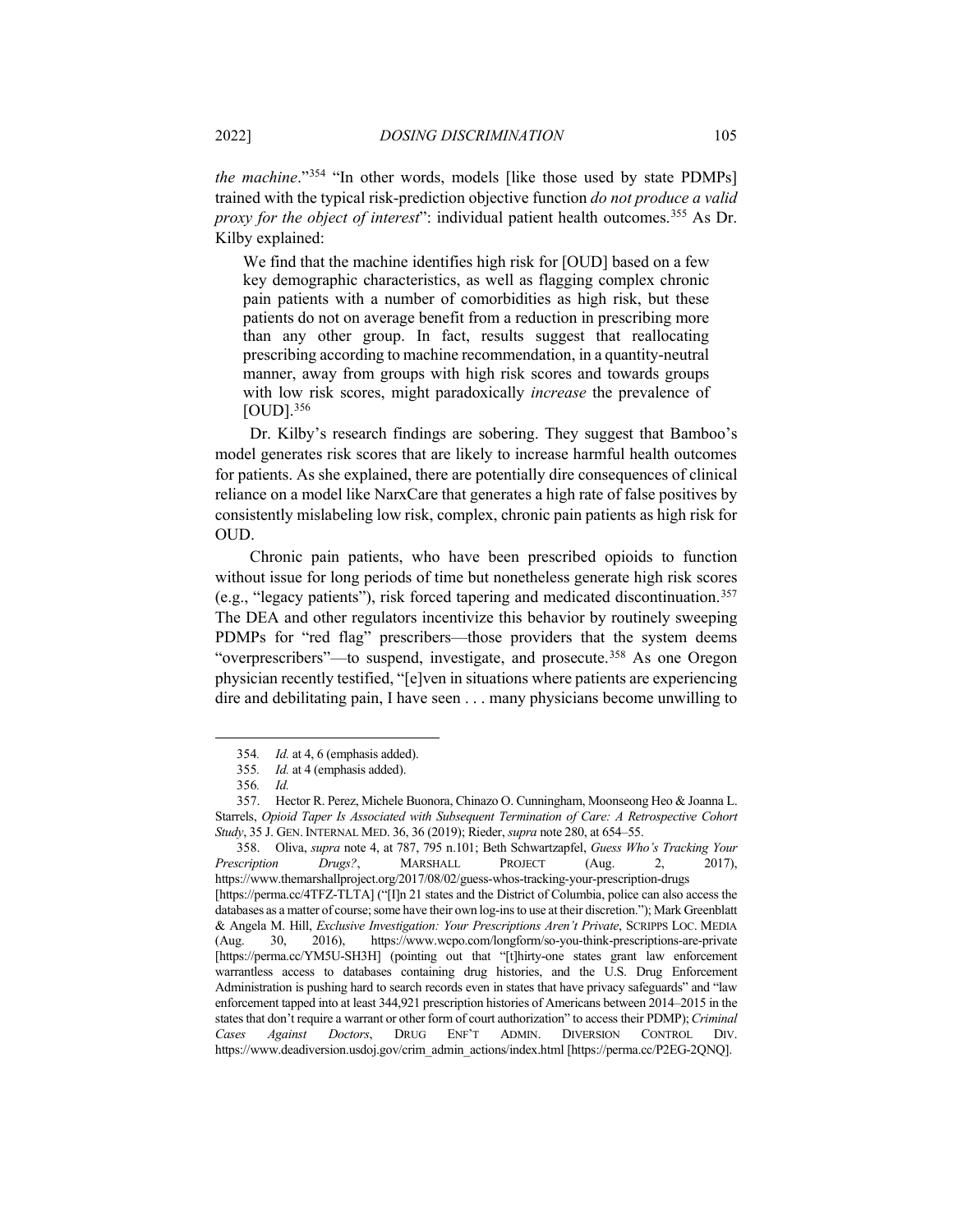issue prescriptions for medically necessary narcotic painkillers because they fear scrutiny by law enforcement."<sup>[359](#page-59-0)</sup> Medicaid, Medicare, and other insurers further compound this dynamic by refusing to pay for opioid prescriptions above an arbitrary dose based on 2016 CDC guidelines, which the CDC has acknowledged were misapplied and caused patients harm.<sup>[360](#page-59-1)</sup> Even quality metric agencies and pharmacies have gotten into the business of policing opioid prescribers and chilling doctor-patient relationships.[361](#page-59-2)

Law enforcement organizations, regulators, quality control entities, and insurers also have developed mandates and other policies that aim to reduce the number of patients on "high doses" (as a general rule, greater than 90 morphine milligram equivalents (MMEs)) of prescription opioids.<sup>[362](#page-59-3)</sup> "Such policy initiatives incentivize taper and discontinuation, with or without the patient's consent,"[363](#page-59-4) and notwithstanding that the evidence in support of those practices is, at best, mixed.[364](#page-59-5)

The significant risks associated with rapid, aggressive taper and discontinuation of patients on "high doses" of opioids, on the other hand, are well documented. Potential adverse events range from debilitating pain and suffering to severe depression and suicidal ideation to hospitalization and death.[365](#page-59-6) In a published letter to their colleagues, an international coalition of researchers that self-identified as "deeply concerned about forced opioid tapering in patients receiving long-term prescription therapy for chronic pain," warned that the suffering and functional impairment inflicted on patients by opioid deprescribing and tapering was likely to cause them to "seek relief from illicit (and inherently more dangerous) sources of opioids, whereas others may become acutely suicidal."[366](#page-59-7) Nonetheless, "[c]linicians across specialties reported

<sup>359.</sup> Schwartzapfel, *supra* note [358.](#page-58-5)

<span id="page-59-1"></span><span id="page-59-0"></span><sup>360.</sup> *See* Press Release, Ctrs. for Disease Control & Prevention, CDC Advises Against Misapplication of the Guideline for Prescribing Opioids for Chronic Pain (Apr. 24, 2019), https://www.cdc.gov/media/releases/2019/s0424-advises-misapplication-guideline-prescribing-

opioids.html [https://perma.cc/XZ54-7P5P]; Deborah Dowell, Tamara Haegerich & Roger Chou, *No Shortcuts to Safer Opioid Prescribing*, 380 NEW ENG.J. MED. 2285, 2285 (2019); Hoffman, *supra* note [118.](#page-21-5)

<span id="page-59-2"></span><sup>361.</sup> Kertesz et al., *supra* note [321,](#page-52-6) at 260, 264; Elizabeth Chiarello, *The War on Drugs Comes to the Pharmacy Counter: Frontline Work in the Shadow of Discrepant Institutional Logics*, 40 L. & SOC. INQUIRY 86, 88 (2015).

<span id="page-59-3"></span><sup>362.</sup> Kertesz et al., *supra* note [321,](#page-52-6) at 262 (concluding that high dose "reduction alone permits institutions to document good faith in confronting a societal crisis, and also to contain political and legal vulnerability").

<sup>363</sup>*. Id.* at 264.

<span id="page-59-5"></span><span id="page-59-4"></span><sup>364</sup>*. See, e.g.*, Marianne S. Matthias, *Opioid Tapering and the Patient-Provider Relationship*, 35 J. GEN.INTERNAL MED. 8, 8 (2020) ("[T]here is insufficient evidence to support any particular tapering approach, and, more concerning, there is a dearth of information on patient outcomes during and after tapering.").

<span id="page-59-6"></span><sup>365.</sup> Travis N. Rieder, *In Opioid Withdrawal, with No Help in Sight*, 36 HEALTH AFFS. 182, 183 (2017).

<span id="page-59-7"></span><sup>366.</sup> *International Stakeholder Community of Pain Experts and Leaders Call for an Urgent Action on Forced Tapering*, 20 PAIN MED. 429, 429–30 (2019); *see* Perez et al., *supra* note [357,](#page-58-6) at 36.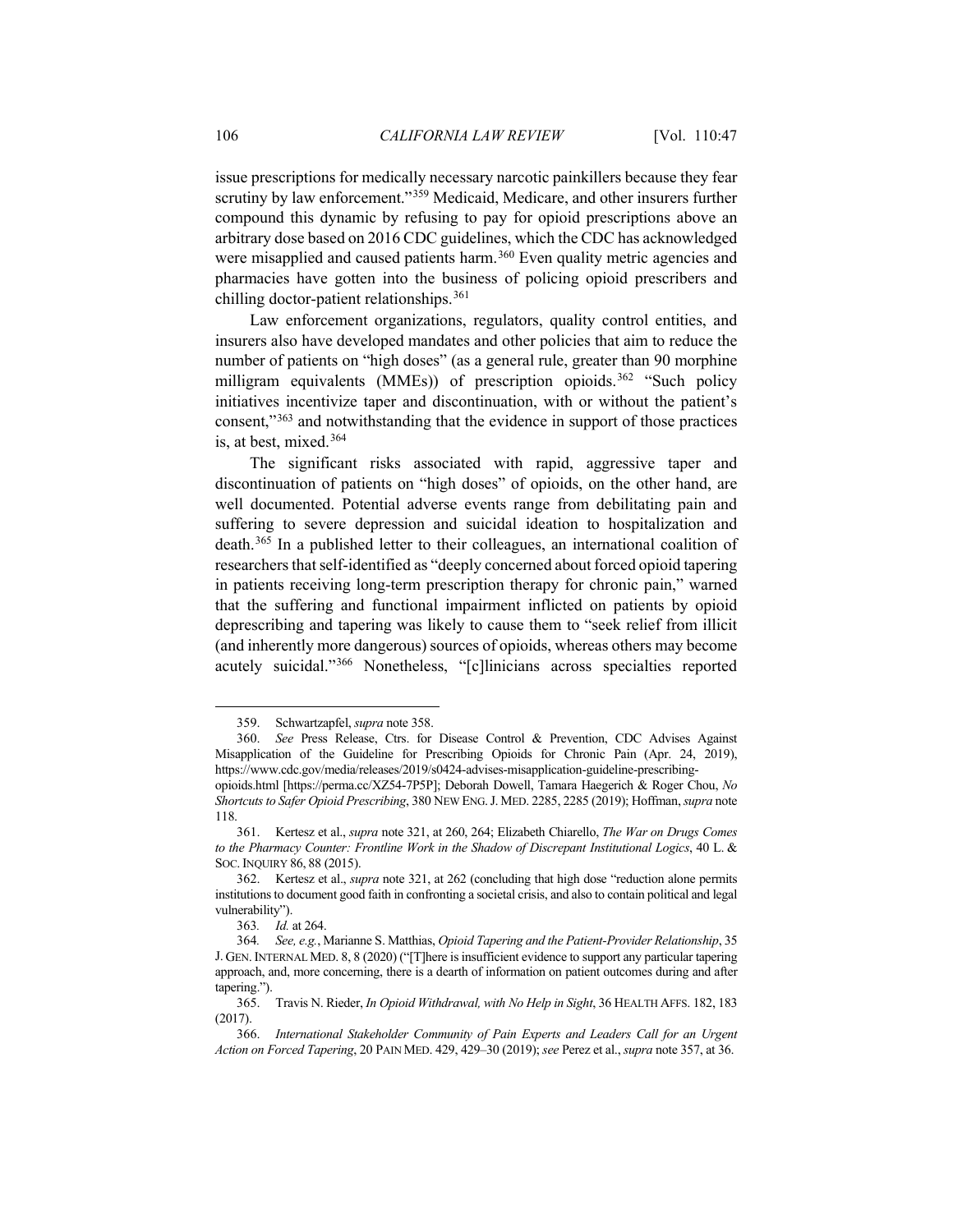declining to prescribe opioids to new patients with worrisome PDMP profiles, except in the case of acute, verifiable conditions (e.g., broken bone, herniated disc)" and even long-term providers reported discontinuing stable, legacy patients due to "perceived patient dishonesty, previous worrisome [PDMP] profiles, and high scores on . . . opioid risk screening."[367](#page-60-0)

#### V.

# PDMP RISK SCORE REGULATION

Widespread and coerced clinical reliance on potentially inaccurate and discriminatory PDMP risk score algorithms to diagnose and treat patients raises a litany of legal issues. Risk scoring software manufacturers, like Bamboo, could be subject to contractual breach of warranty challenges.<sup>[368](#page-60-1)</sup> Manufacturers could also face product liability claims on the theory that they create, sell, and distribute a defective product that causes harm to patients.<sup>[369](#page-60-2)</sup>

Hospitals, physician practice groups, and pharmacies that adopt blanket policies to arbitrarily deny opioid treatment to patients with "flagged" PDMP risk scores may face corporate negligence causes of action.[370](#page-60-3) They could also be held liable under several federal anti-discrimination statutes, including the Americans with Disabilities Act (ADA),<sup>[371](#page-60-4)</sup> Section 504 of the Rehabilitation Act of 1973,[372](#page-60-5) and Section 1557 of the Patient Protection and Affordable Care Act.<sup>373</sup> In January 2019, the U.S. Department of Justice entered into a settlement agreement with a medical facility after investigating a complaint alleging that the private provider discriminated against patients treated with opioids in violation of Title III of the ADA.[374](#page-60-7) As one legal commentator noted, that settlement made clear that "providing the full range of care and services to [prescription opioid] patients is required under the ADA—and that any failure to do so can lead to litigation, costly settlements and adverse publicity."[375](#page-60-8)

<span id="page-60-0"></span><sup>367.</sup> Gillian J. Leichtling, Jessica M. Irvine, Christi Hildebran, Deborah J. Cohen, Sara E. Hallvik & Richard A. Deyo, *Clinicans' Use of Prescription Drug Monitoring Programs in Clinical Practice and Decision-Making*, 18 PAIN MED. 1063, 1065–66 (2017).

<span id="page-60-1"></span><sup>368.</sup> Michael D. Scott, *Tort Liability for Vendors of Insecure Software: Has the Time Finally Come?*, 67 MD. L. REV. 425, 435 (2008).

<sup>369</sup>*. Id.* at 457–72.

<span id="page-60-4"></span><span id="page-60-3"></span><span id="page-60-2"></span><sup>370.</sup> Sharona Hoffman & Andy Podgurski, *E-Health Hazards: Provider Liability and Electronic Health Record Systems*, 24 BERKELEY TECH. L.J. 1523, 1528 (2009).

<sup>371.</sup> 42 U.S.C. §§ 12101–12213.

<sup>372.</sup> 29 U.S.C. § 794.

<sup>373.</sup> 42 U.S.C. § 18116.

<span id="page-60-7"></span><span id="page-60-6"></span><span id="page-60-5"></span><sup>374.</sup> SETTLEMENT AGREEMENT BETWEEN THE UNITED STATES OF AMERICA AND SELMA MEDICAL ASSOCIATES, INC. UNDER THE AMERICANS WITH DISABILITIES ACT (2019), https://www.ada.gov/selma\_medical\_sa.html [https://perma.cc/K6NT-4QKT]; *see* Press Release, U.S. Dep't of Just., Justice Department Reaches Settlement with Selma Medical Associates, Inc. to Resolve ADA Violations (Jan. 31, 2019), https://www.justice.gov/opa/pr/justice-department-reachessettlement-selma-medical-associates-inc-resolve-ada-violations [https://perma.cc/XV24-247U].

<span id="page-60-8"></span><sup>375.</sup> Frank C. Morris, Jr., *DOJ Considers Opioid Use Disorder an ADA Covered Disability and Pursues Claims Against a Provider for Refusing Medical Services to Opioid Users*, EPSTEIN BECKER & GREEN, P.C.: HEALTH EMP. & LAB. (Feb. 5, 2019),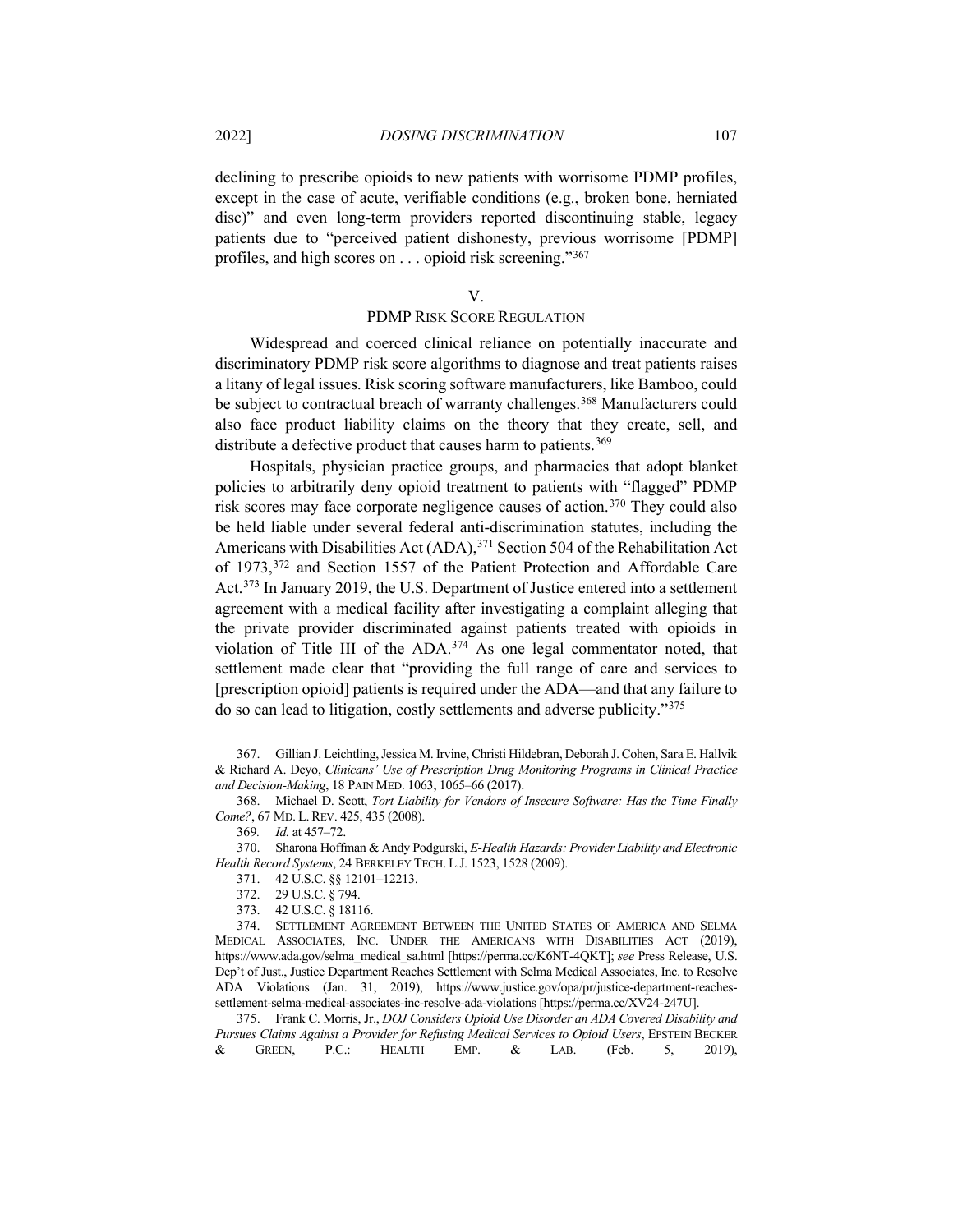Prescribers and dispensers who rely too heavily on PDMP risk scores to force taper and abandon opioid patients could also be subject to tort liability and professional licensing disciplinary actions.[376](#page-61-0) National opioid prescribing guidelines emphasize patient-centered care and prohibit the forced taper or discontinuation of opioids for legacy patients due to the risks of several withdrawal symptoms, debilitating pain, depression, psychological agony, suicidal ideation, and drug switching to more dangerous, illicit substances.<sup>[377](#page-61-1)</sup> In addition, every state has enacted laws and regulations that require professional medical licensees, including prescribers and dispensers, to deliver individualized patient treatment consistent with their obligations under the applicable standards of professional care.[378](#page-61-2)

The breadth and scope of these potential legal challenges deserve scrutiny, and the author intends to explore these issues in future articles. The current legal regime, however, has placed prescribers and dispensers in a precarious vice. This is because two competing sets of laws motivate opposing clinical behavior in this context. On the one hand, anti-discrimination law and tort liability encourage clinicians to treat patients equitably and individually—consistent with the applicable standards of care. On the other, law enforcement surveillance and its attendant threat of criminal investigation and prosecution incentivize patient abandonment, forced taper, and involuntary medication discontinuation. Worse yet, while prescribers and dispensers face a lose-lose legal environment, the FDA, which is the federal agency responsible for regulating predictive clinical diagnostic tools, has received little scrutiny in this context. In addition, a solution

https://www.healthemploymentandlabor.com/2019/02/05/doj-considers-opioid-use-disorder-an-adacovered-disability-and-pursues-claims-against-a-provider-for-refusing-medical-services-to-opioidusers/ [https://perma.cc/AD2W-VEMX].

<span id="page-61-0"></span><sup>376</sup>*. See, e.g.*, Robyn S. Shapiro, *Health Care Providers' Liability Exposure for Inappropriate Pain Management*, 24 J.L. MED. & ETHICS 360, 361 (1996) (explaining that courts have held that palliative care providers have a duty to treat pain and that "pain management is an integral component of appropriate medical care"); Landeros v. Flood, 551 P.2d 389, 392–93 (Cal. 1976) (explaining that, under the modern law of torts, professional reasonableness is measured by the "degree of knowledge and skill which is ordinarily possessed and exercised by other members of [the] profession in similar circumstances").

<span id="page-61-1"></span><sup>377</sup>*. See, e.g.*, U.S. DEP'T OF HEALTH & HUM. SERVS., HHS GUIDE FOR CLINICIANS ON THE APPROPRIATE DOSAGE REDUCTION OR DISCONTINUATION OF LONG-TERM OPIOID ANALGESICS 1 (2019), https://www.hhs.gov/opioids/sites/default/files/2019-10/8- Page%20version HHS%20Guidance%20for%20Dosage%20Reduction%20or%20Discontinuation% 20of%20Opioids.pdf [https://perma.cc/4M8T-E7C8] (explaining that "[o]pioids should not be tapered rapidly or discontinued suddenly" and that the risks of such practice "include acute withdrawal symptoms, exacerbation of pain, serious psychological distress, and thoughts of suicide" and may cause patients to "seek other sources of opioids, including illicit opioids, as a way to treat their pain and withdrawal symptoms").

<span id="page-61-2"></span><sup>378</sup>*. See, e.g.*, Demint v. State Med. Bd. of Ohio, 70 N.E.3d 21, 43 (Ohio Ct. App. 2016) (affirming board revocation of a medical doctor's professional license for breaching the state standard of care with regarded to his controlled substance prescribing); Jarrott v. La. State Bd. of Med. Exam'rs, 19 So. 3d 526, 553 (La. Ct. App. 2009) (affirming a board suspension of a medical doctor's professional license for breaching the state standard of care and the board's Pain Management Rules with regarded to his treatment of individual prescribed controlled substances).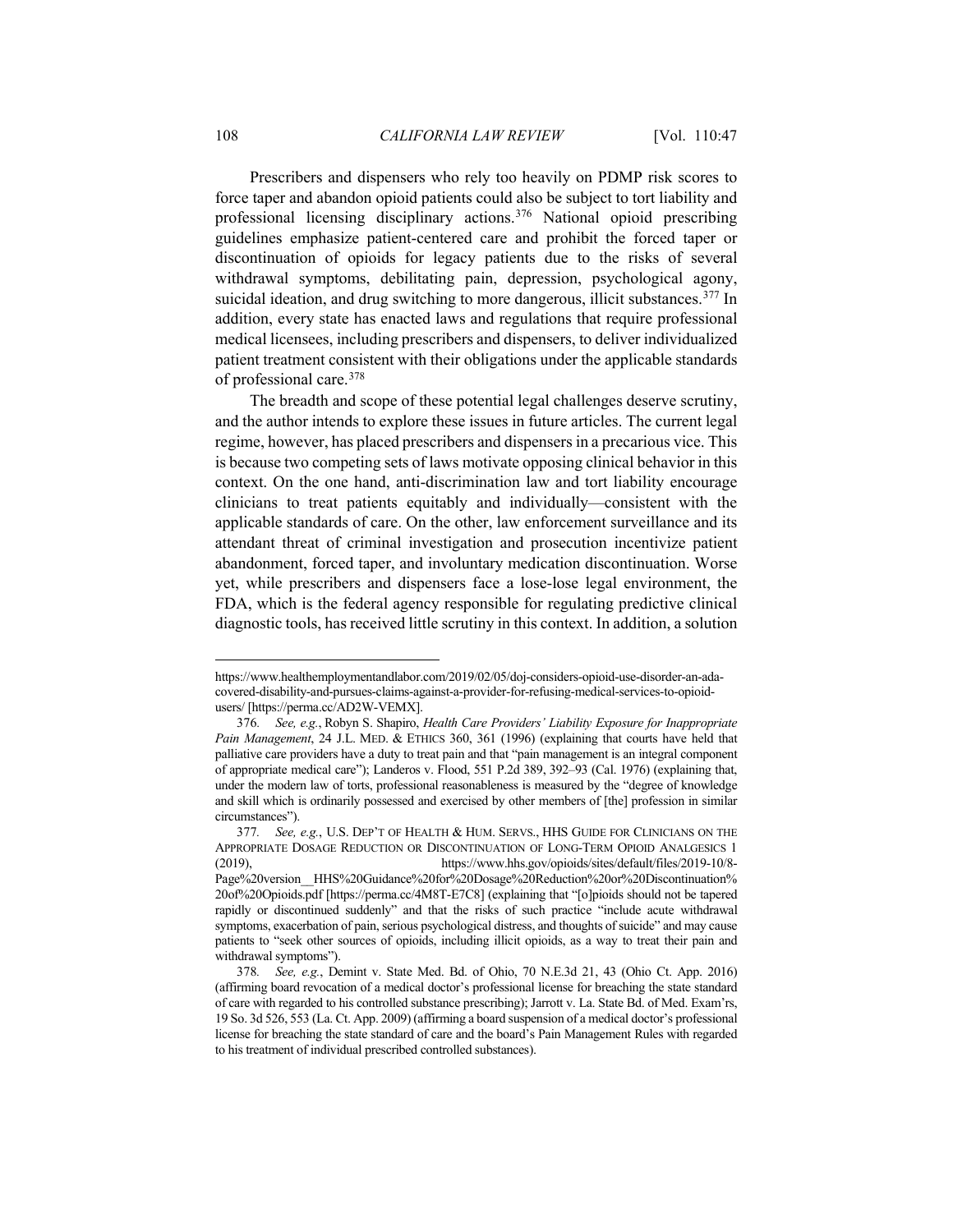at the FDA level has the benefit of being systematic, unlike a piecemeal, private litigation approach. The remainder of this Article, therefore, is devoted to critiquing the FDA's abdication of its duty to the public to ensure that predictive assessment tools that are used to treat and diagnose patients, like PDMP risk scoring platforms, are safe and effective for patients.

As has been contended throughout this Article, PDMPs were developed as law enforcement surveillance systems designed to control the supply of prescription drugs that the DEA characterizes as high risk for misuse and diversion. PDMPs were not created to assist clinicians in the diagnosis, treatment, and management of chronic pain, OUD, or other complex health care conditions. Due to state PDMP use mandates and law enforcement surveillance, clinicians nonetheless increasingly rely on PDMP risk scores to diagnose and treat patients. And there is little doubt that such clinical reliance will become even more pervasive. States continue to adopt and expand PDMP use mandates, and a recently enacted provision of the federal SUPPORT Act requires all Medicaid providers to query the PDMP prior to prescribing controlled substances beginning October 1, 2021.<sup>[379](#page-62-0)</sup>

There are no other examples of automated predictive risk scoring models created primarily for law enforcement surveillance that are used in clinical practice. This is likely because such cross-over use of risk assessment tools is ill advised. That stated, to the extent that clinicians do use PDMP risk scores to inform or determine patient treatment, PDMP software platforms ought to be subject to the same regulatory oversight as other health care predictive analytic tools used for similar purposes. The significant questions raised about PDMP risk score accuracy and such risk scores' potential to disparately impact the health and well-being of marginalized patients demand immediate regulatory attention.

<span id="page-62-3"></span>Scholars have spilled considerable ink expounding on the FDA's failure to regulate clinical decision support (CDS) tools,[380](#page-62-1) like PDMP risk scoring platforms, under the agency's existing medical device regulatory scheme.<sup>[381](#page-62-2)</sup> Recognizing the challenge of situating predictive analytic models into dated

<span id="page-62-0"></span><sup>379.</sup> Substance Use Disorder Prevention that Promotes Opioid Recovery and Treatment for Patients and Communities Act of 2018 (the SUPPORT Act), Pub. L. 115-271, § 5042, 132 Stat. 3894, 3966 (codified as amended in scattered sections of 42 U.S.C.).

<span id="page-62-1"></span><sup>380.</sup> Efthimios Parasidis, *Clinical Decision Support: Elements of a Sensible Legal Framework*, 20 J. HEALTH CARE L. & POL'Y 183, 186 (2018) ("CDS encompasses any computer program that is designed to help patients and health care professionals make a clinical decision.").

<span id="page-62-2"></span><sup>381</sup>*. See, e.g.*, *id.* at 189–91 ("Important questions remain unanswered, such as which CDS programs come within the purview of the FDA, and how FDA oversight should be structured for those that do."); Nathan G. Cortez, I. Glenn Cohen & Aaron S. Kesselheim, *FDA Regulation of Mobile Health Technologies*, 371 NEW ENG. J. MED. 372, 376 (2014) ("[W]e think the FDA should regulate . . . products that incorporate clinical-decision support."); Aaron S. Kesselheim, Kathrin Cresswell, Shobha Phansalkar, David W. Bates & Aziz Sheikh, *Clinical Decision Support Systems Could Be Modified to Reduce 'Alert Fatigue' While Still Minimizing the Risk of Litigation*, 30 HEALTH AFFS. 2310, 2314 (2011).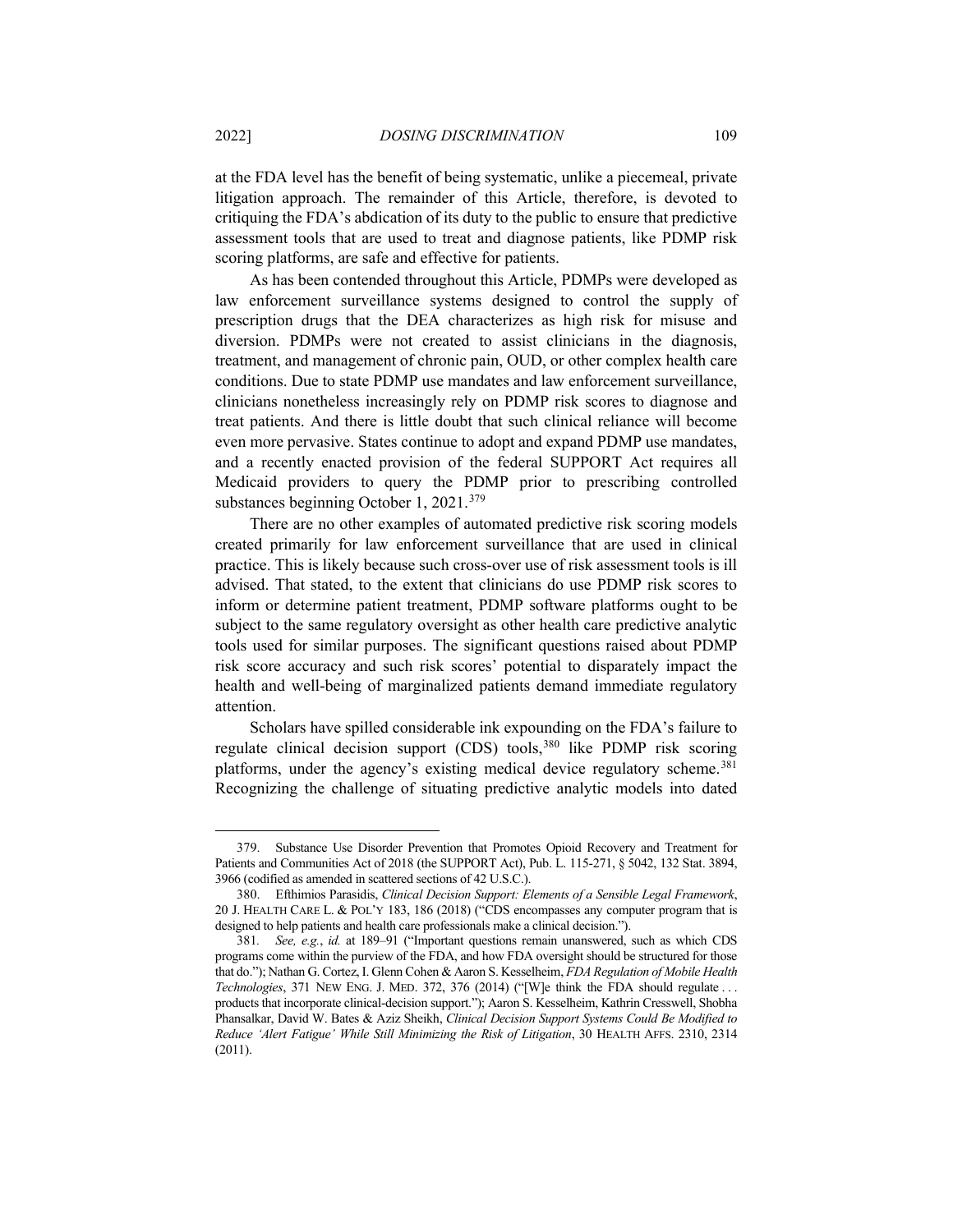<span id="page-63-8"></span>legal and regulatory frameworks for which they were not designed, experts have advocated for Congress to authorize—and for the FDA to implement—a new and more appropriate framework to regulate CDS.<sup>[382](#page-63-0)</sup> These propositions are well taken. It is beyond time to enact a legal and regulatory regime that ensures that predictive diagnostic software is safe and effective for patients. In the context of PDMP risk scoring, however, there is no need to wait for a perfected regulatory scheme because the current framework is sufficient under the circumstances.

The FDA's medical device regulatory regime is complex. Prior to the mid-1970s, the agency's Food, Drug, and Cosmetics Act (FDCA) oversight of medical devices was limited to the post-market policing of adulterated and misbranded devices[.383](#page-63-1) In response to considerable concern regarding the safety and effectiveness of medical devices,<sup>[384](#page-63-2)</sup> Congress enacted the Medical Device Amendments to the FDCA in 1976.<sup>[385](#page-63-3)</sup> Those Amendments created a three-tiered, risk-based medical device classification system.[386](#page-63-4) The FDA thus has both premarket approval authority and expanded post-market regulatory powers over medical devices under the current regime.

The FDCA defines a "medical device" broadly as "an instrument, apparatus, implement, machine, contrivance, implant, *in vitro* reagent, or other similar or related article, including any component, part, or accessory, which is . . . intended for the use in the diagnosis of disease and other conditions, or in the cure, mitigation, treatment or prevention of disease . . . ."[387](#page-63-5) As early as 1987, the FDA acknowledged that CDS software could qualify as a medical device and thereby trigger agency oversight.[388](#page-63-6) Two years later, the agency issued nonbinding guidance announcing that it would exercise its enforcement discretion and forego regulation of CDS "intended to involve competent human intervention before any impact on human health occurs (e.g., where clinical judgment and experience can be used to check and interpret a system's output)."[389](#page-63-7)

<span id="page-63-0"></span><sup>382.</sup> Nathan Cortez, *Substantiating Big Data in Health Care*, 14 I/S: J.L. & POL'Y FOR INFO. SOC'Y 61, 82–85 (2017).

<span id="page-63-1"></span><sup>383.</sup> Robert B. Leflar, *Public Accountability and Medical Device Regulation*, 2 HARV. J.L. & TECH. 1, 6 (1989).

<span id="page-63-2"></span><sup>384.</sup> STUDY GRP. ON MED. DEVICES, U.S. DEP'T OF HEALTH, EDUC. & WELFARE, MEDICAL DEVICES: A LEGISLATIVE PLAN 7–8 (1970).

<span id="page-63-4"></span><span id="page-63-3"></span><sup>385.</sup> Medical Device Amendments of 1976, Pub. L. No. 94-295, 90 Stat. 539 (codified as amended in scattered sections of 21 U.S.C.).

<sup>386</sup>*. Id.* at 540–46.

<sup>387.</sup> 21 U.S.C. § 321(h).

<span id="page-63-6"></span><span id="page-63-5"></span><sup>388.</sup> Draft Policy Guidance for Regulation of Computer Products; Availability, 52 Fed. Reg. 36,104 (Sept. 21, 1987) ("Computer products which are medical devices . . . are regulated with the least degree of control necessary to provide reasonable assurance of safety and effectiveness.").

<span id="page-63-7"></span><sup>389.</sup> U.S. FOOD & DRUG ADMIN., FDA POLICY FOR THE REGULATION OF COMPUTER PRODUCTS (DRAFT) 3 (1989).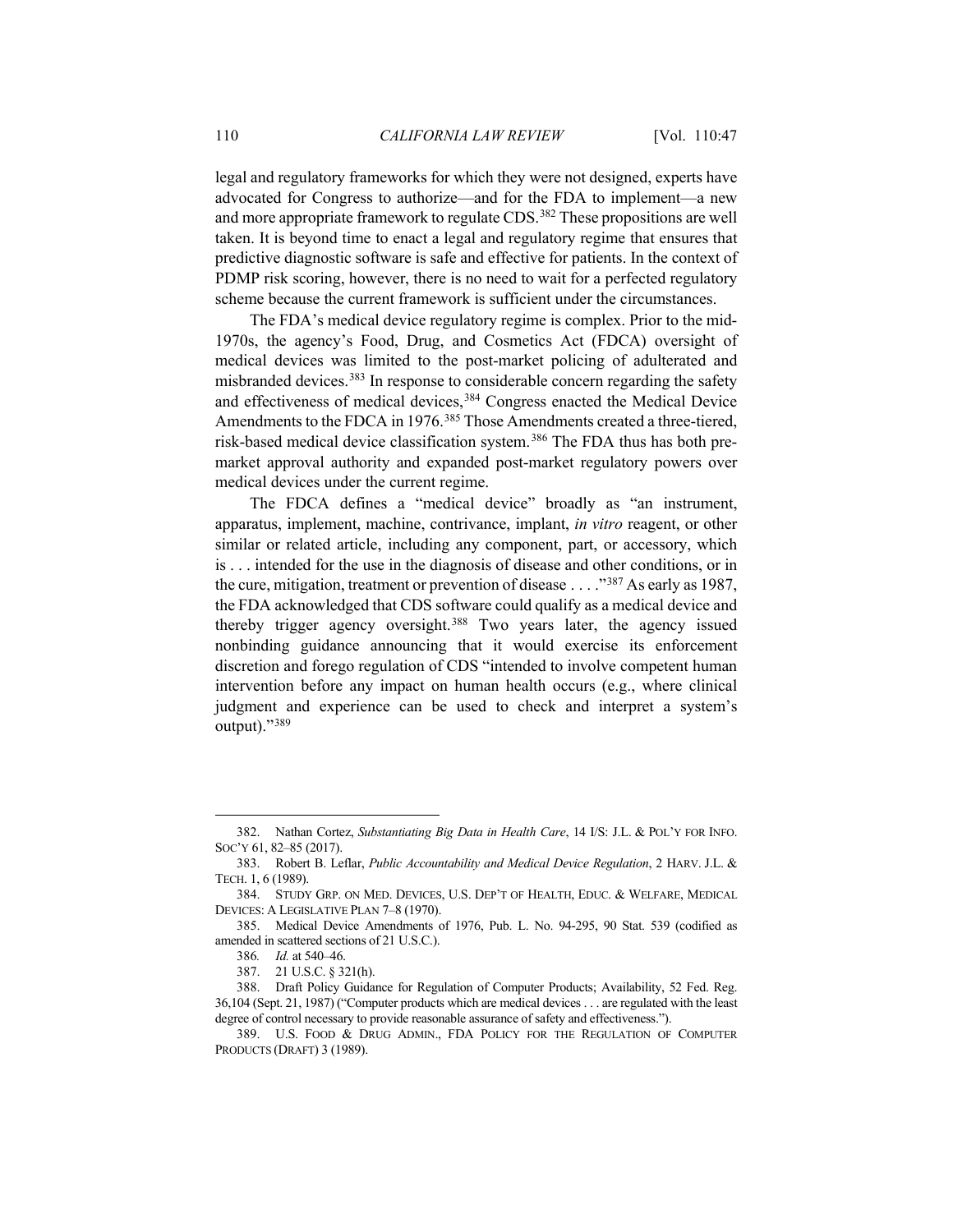Due to the fast-paced growth and ever-increasing complexity of CDS, the FDA rescinded its 1989 guidance in 2005.[390](#page-64-0) Over the ensuing eleven years, the agency grappled with—but failed to develop—a viable regulatory framework for CDS.[391](#page-64-1) The FDA did, however, repeatedly emphasize that CDS was a top priority, worked with its international counterparts to define SaMD,<sup>[392](#page-64-2)</sup> and indicated its desire to institute a risk-based rubric to regulate SaMD.<sup>[393](#page-64-3)</sup>

<span id="page-64-10"></span>"Alarmed that FDA might be embarking on a broad program to regulate stand-alone medical software, the software industry pressed Congress for clarification" and Congress answered that call with the 21st Century Cures Act in 2016.[394](#page-64-4) Section 3060 of the Cures Act, which is titled "Clarifying Medical Software Regulations," exempts five categories of CDS from the FDCA's definition of medical device.<sup>[395](#page-64-5)</sup> Congress, thereby, permits those products to be manufactured and distributed in interstate commerce without FDA oversight. The first four of those exclusions, none of which implicate PDMP risk scoring platforms, include: (1) health care facility administrative support software;  $396$  (2) wellness software "unrelated to the diagnosis, cure, mitigation, prevention, or treatment of a disease or condition";  $397$  (3) electronic health records (EHRs) "not intended to interpret or analyze patient records . . . for the purpose of the diagnosis, cure, mitigation, prevention, or treatment of a disease or condition";<sup>[398](#page-64-8)</sup> and (4) software that transfers, stores, converts, or displays laboratory test or other medical device data so long as it does not interpret or analyze that information.[399](#page-64-9)

The Cares Act's fifth exclusion, which harkens back to the FDA's 1989 "human intervention" exception, exempts a broad subset of CDS. It deregulates medical software that aggregates patient-specific data to "support[] or provide[] recommendations to a health care professional [HCP] about prevention, diagnosis, or treatment of a disease or condition" so long as the HCP is able to "independently review the basis for such recommendations that such software presents" and, therefore, does not primarily rely on the software to diagnose and

<span id="page-64-0"></span><sup>390.</sup> U.S. FOOD & DRUG ADMIN., POLICY FOR DEVICE SOFTWARE FUNCTIONS AND MOBILE MEDICAL APPLICATIONS 3 (2019).

<sup>391.</sup> Parasidis, *supra* note [380,](#page-62-3) at 195–98.

<span id="page-64-2"></span><span id="page-64-1"></span><sup>392</sup>*. See* INT'L MED. DEVICE REGULS. F., SOFTWARE AS A MEDICAL DEVICE (SAMD): KEY DEFINITIONS 4 (2013), http://www.imdrf.org/docs/imdrf/final/technical/imdrf-tech-131209-samd-keydefinitions-140901.pdf [https://perma.cc/PV7R-JBUM]; *Software as a Medical Device (SaMD)*, U.S. FOOD & DRUG ADMIN. (Dec. 4, 2018), https://www.fda.gov/medical-devices/digital-health-centerexcellence/software-medical-device-samd [https://perma.cc/YJ2T-K9TT].

<sup>393</sup>*. Id.*

<span id="page-64-9"></span><span id="page-64-8"></span><span id="page-64-7"></span><span id="page-64-6"></span><span id="page-64-5"></span><span id="page-64-4"></span><span id="page-64-3"></span><sup>394.</sup> Barbara Evans & Pilar Ossorio, *The Challenge of Regulating Clinical Decision Support Software After 21st Century Cures*, 44 AM.J.L. & MED. 237, 238 (2018).

<sup>395.</sup> 21 U.S.C. § 360j(o).

<sup>396</sup>*. Id.* § 360j(o)(1)(A).

<sup>397</sup>*. Id.* § 360j(o)(1)(B).

<sup>398</sup>*. Id.* § 360j(o)(1)(C).

<sup>399</sup>*. Id.* § 360j(o)(1)(D).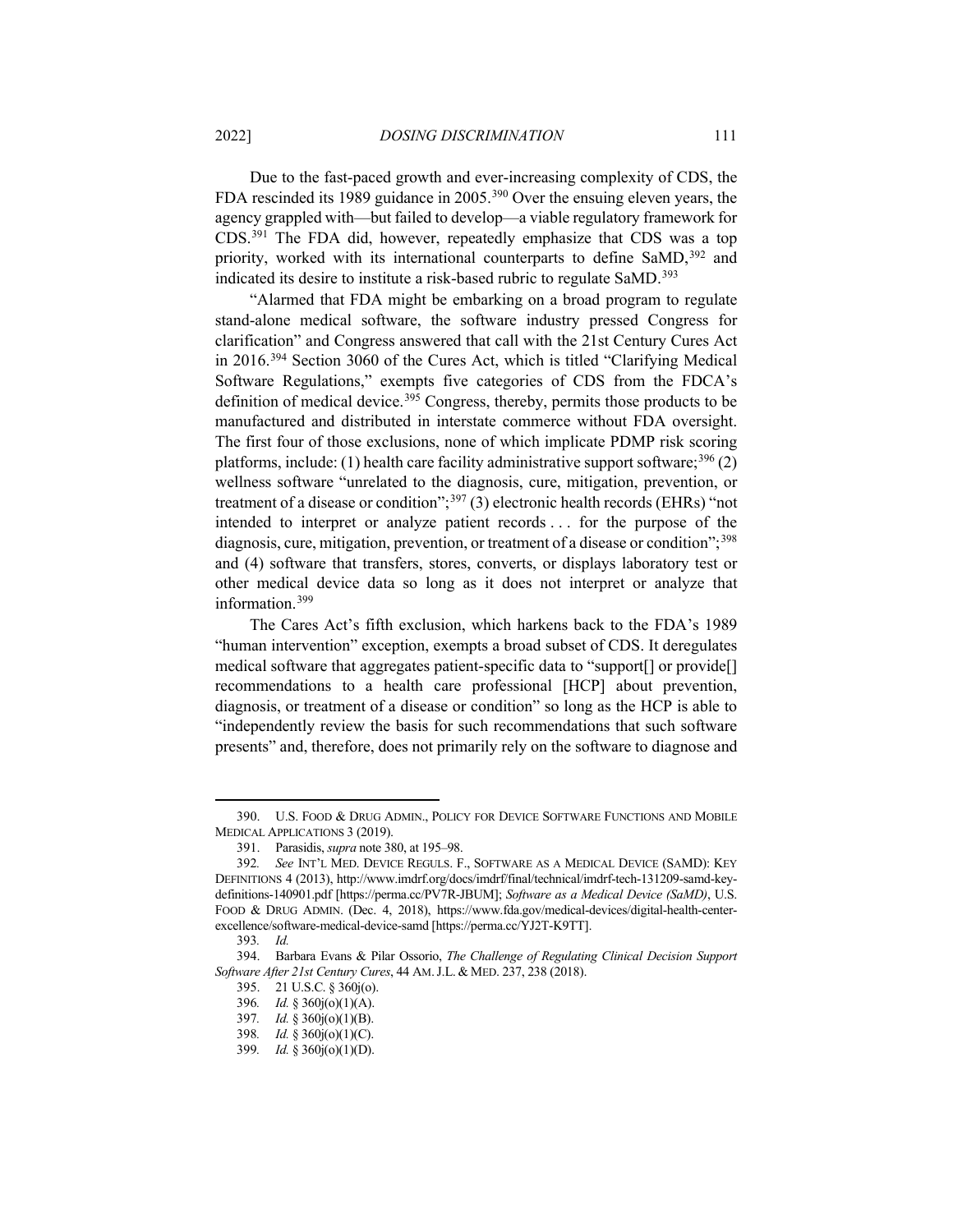treat the patient.[400](#page-65-0) In other words, "[t]o escape FDA regulation, the software vendor/manufacturer must intend for the software to make it possible for health care professionals to override its recommendations by explaining its rationale in terms that a clinician could understand, interrogate, and possibly reject."[401](#page-65-1)

As scholars were quick to point out, the Cures Act "independent review" exclusion potentially permitted CDS software manufacturers to escape oversight simply by declaring that their products were intended only to assist clinicians to make independent diagnosis or treatment determinations rather than provide the primary basis for such decisions.<sup>[402](#page-65-2)</sup> This concern stemmed from the FDA's longstanding practice of relying almost exclusively on manufacturer statements to ascertain a product's intended use.[403](#page-65-3)

The independent review exclusion also raised other confounding questions.[404](#page-65-4) How, for example, would the FDA evaluate whether a clinician could independently review the basis for a model's diagnosis and treatment recommendation? And would a platform driven by proprietary machine learning algorithms, like NarxCare, ever be capable of independent clinical review?

<span id="page-65-9"></span>The FDA issued guidance in September 2019 that provided important clarification.[405](#page-65-5) First, that guidance explained that a software product does not satisfy the Cures Act independent review exception unless the software manufacturer describes that product "in plain language" to the clinician, including: (1) "the purpose or intended use of the software function"; (2) "the intended user"; (3) "the inputs used to generate the recommendation"; and (4) "the basis for rendering a recommendation."[406](#page-65-6) The FDA went on to say that, "regardless of the complexity of the software and whether or not it is proprietary," the software manufacturer is required to describe to the clinician the data points and underlying algorithmic logic or rationale used to render its recommendation.[407](#page-65-7) The manufacturer must also identify and make available to clinicians the sources supporting and underlying the basis of the recommendation, such as "clinical practice guidelines with the date or version, published literature, or information that has been communicated to the CDS developer to the intended user."[408](#page-65-8) The FDA retained regulatory jurisdiction over software manufacturers that do not—or cannot—share this information with clinicians.

<sup>400</sup>*. Id.* § 360j(o)(1)(E).

<sup>401.</sup> Evans & Ossorio, *supra* note [394,](#page-64-10) at 240.

<sup>402</sup>*. Id.*

<sup>403</sup>*. Id.*; 21 C.F.R. § 801.4 (2021).

<sup>404.</sup> Parasidis, *supra* note [380,](#page-62-3) at 204.

<span id="page-65-8"></span><span id="page-65-7"></span><span id="page-65-6"></span><span id="page-65-5"></span><span id="page-65-4"></span><span id="page-65-3"></span><span id="page-65-2"></span><span id="page-65-1"></span><span id="page-65-0"></span><sup>405.</sup> U.S.FOOD &DRUG ADMIN.,CLINICAL DECISION SUPPORT SOFTWARE:DRAFT GUIDANCE FOR INDUSTRY AND FOOD AND DRUG ADMINISTRATION STAFF (2019), https://www.fda.gov/media/109618/download [https://perma.cc/64H5-6LWB].

<sup>406</sup>*. Id.* at 12.

<sup>407</sup>*. Id.*

<sup>408</sup>*. Id.*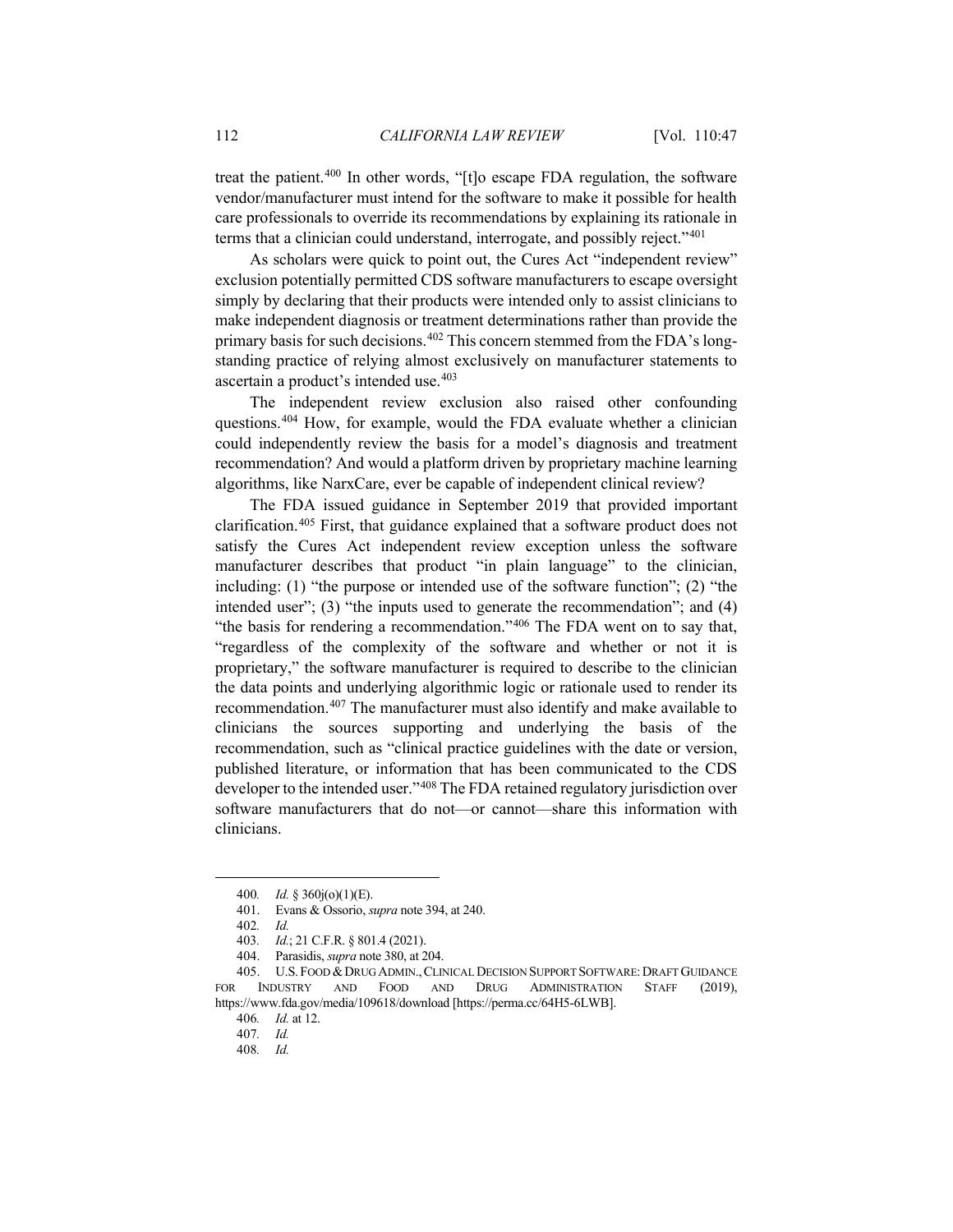Second, the FDA adopted a risk-based regulatory rubric for CDS software functions using factors from the International Medical Device Regulators Forum (IMDRF) Framework.[409](#page-66-0) The IMDRF determines the risk level of SaMD based on two factors: "(A) the significance of the information provided by the SaMD to a health care decision: to treat or diagnose, to drive clinical management, or to inform clinical management; and (B) the state of the patient's health care situation or condition: critical, serious, or non-serious."[410](#page-66-1) The FDA provided the following table to summarize the SaMD categories established by the IMDRF Framework.[411](#page-66-2)

|                        | Significance of information provided by SaMD to |                |                 |  |
|------------------------|-------------------------------------------------|----------------|-----------------|--|
| State of health care   | health care decision                            |                |                 |  |
| situation or condition | Treat or                                        | Drive clinical | Inform clinical |  |
|                        | Diagnose                                        | management     | management      |  |
| Critical               |                                                 |                |                 |  |
| <b>Serious</b>         |                                                 |                |                 |  |
| Non-serious            |                                                 |                |                 |  |

The FDA explicitly situates nontransparent, proprietary OUD risk scoring software, like NarxCare, as a "II" (inform clinical management and critical situation or condition) on this rubric. The agency further explained that it intends to focus regulatory oversight on

[s]oftware, for which the inputs are not explained, that identifies patients who may exhibit signs of opioid addiction based on patient-specific data, family history, electronic health records data, prescription patterns, and geographical data. This software is a Device CDS function, because the HCP is not expected to be able to independently evaluate the basis for the software's recommendations. *FDA intends to focus its regulatory oversight on this software, because it is intended to inform clinical management for a critical situation or condition*. [412](#page-66-3)

The FDA's determination that OUD risk scoring software is "intended to inform clinical management for a critical situation or condition" has significant implications due to a separate Cares Act safety valve. The statute expressly authorizes the FDA to assert jurisdiction over *otherwise exempt* medical software if it is "reasonably likely to have serious adverse health consequences."[413](#page-66-4) As a result, the FDA retains the statutory authority to regulate NarxCare even if Bamboo is willing and able to provide clinicians with the information demanded by the independent review exemption.<sup>[414](#page-66-5)</sup>

<sup>409</sup>*. Id.* at 7–8.

<span id="page-66-2"></span><span id="page-66-1"></span><span id="page-66-0"></span><sup>410</sup>*. Id.* at 7.

<span id="page-66-3"></span><sup>411</sup>*. Id.* at 13.

<sup>412</sup>*. Id.* at 23 (emphasis added).

<sup>413.</sup> 21 U.S.C. § 360j(o)(3)(A)(i).

<span id="page-66-5"></span><span id="page-66-4"></span><sup>414</sup>*. Id.* § 360j(o)(3)(B).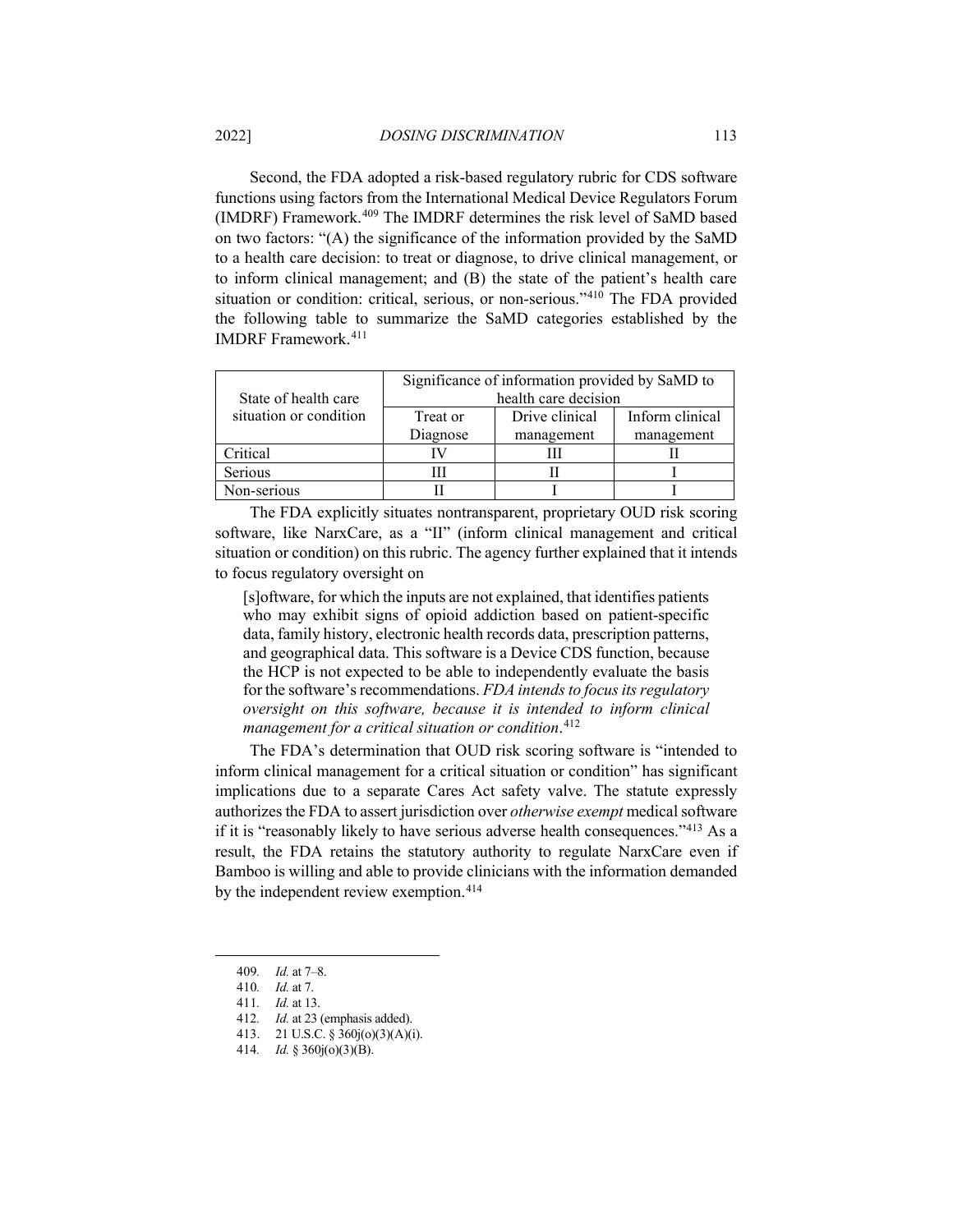As already mentioned, experts have voiced concern that the FDA's current framework for evaluating the safety and effectiveness of medical devices is a poor model for regulating clinical predictive analytics.<sup>[415](#page-67-0)</sup> The FDA, however, issued guidance in 2017 that adopted the IMDRF principles and provided updated regulatory framework for regulating Software as a Medical Device.<sup>[416](#page-67-1)</sup> That framework enumerated robust standards for clinical, analytic, and technical validity, as well as clinical performance for digital diagnostic tools.<sup>[417](#page-67-2)</sup>

As the IMDRF guidance explained, "regulators expect that performance metrics for [SaMD] have a scientific level of rigor that is commensurate with the risk and impact of the SaMD to demonstrate safety, effectiveness, and performance."[418](#page-67-3) The IMDRF guidance followed a three-step inquiry:

- Is there a valid clinical association between your SaMD output and your SaMD's targeted clinical condition?
- Does your SaMD correctly process input data to generate accurate, reliable, and precise output data?
- Does use of your SaMD's accurate, reliable, and precise output data achieve your intended purpose in your target population in the context of clinical care?[419](#page-67-4)

Bamboo's PDMP risk scoring platform is likely to fail each of these SaMD safety and effectiveness evaluative criteria. As previously explained, there is no scientific indication that PDMPs either reduce overdose death or improve patient outcomes.[420](#page-67-5) Certain studies, in fact, associate PDMPs with increased drug overdose mortality.[421](#page-67-6) Equally concerning, recent research explicitly modeled on NarxCare found that "the estimated treatment effect of reducing opioid prescribing on [OUD was] *uncorrelated with the risk score generated by*" the model and that PDMP risk scoring platforms "*do not produce a valid proxy for the object of interest*": patient-level health outcomes. [422](#page-67-7)

Considerable evidence also demonstrates that PDMP risk scores disparately impact specific patient groups experiencing "a critical situation or condition."[423](#page-67-8) These populations include women, ethnic and racial minorities, rural individuals, and socioeconomically disadvantaged patients with complex, chronic pain, OUD, and other stigmatized conditions. The FDA already has determined that PDMP scoring models pose significant risks to vulnerable patients, and therefore

<sup>415</sup>*. See, e.g.*, Cortez, *supra* note [382,](#page-63-8) at 77.

<span id="page-67-2"></span><span id="page-67-1"></span><span id="page-67-0"></span><sup>416.</sup> U.S. FOOD & DRUG ADMIN., SOFTWARE AS A MEDICAL DEVICE (SAMD): CLINICAL EVALUATION—GUIDANCE FOR INDUSTRY AND FOOD AND DRUG ADMINISTRATION STAFF 2 (2017), https://www.fda.gov/media/100714/download [https://perma.cc/TU6K-NRA7].

<sup>417</sup>*. Id.* at 4.

<sup>418</sup>*. Id.* at 7.

<sup>419</sup>*. Id.*

<sup>420</sup>*. See* discussion *supra* Part V.

<span id="page-67-8"></span><span id="page-67-7"></span><span id="page-67-6"></span><span id="page-67-5"></span><span id="page-67-4"></span><span id="page-67-3"></span><sup>421.</sup> Li et al., *supra* note [186,](#page-31-9) at 3; *The Myth of an Opioid Prescription Crisis*,*supra* note [184,](#page-31-8) at 11.

<sup>422.</sup> Kilby, *supra* note [352,](#page-57-8) at 4 (emphasis added).

<sup>423.</sup> U.S. FOOD & DRUG ADMIN.,*supra* not[e 405,](#page-65-9) at 23.